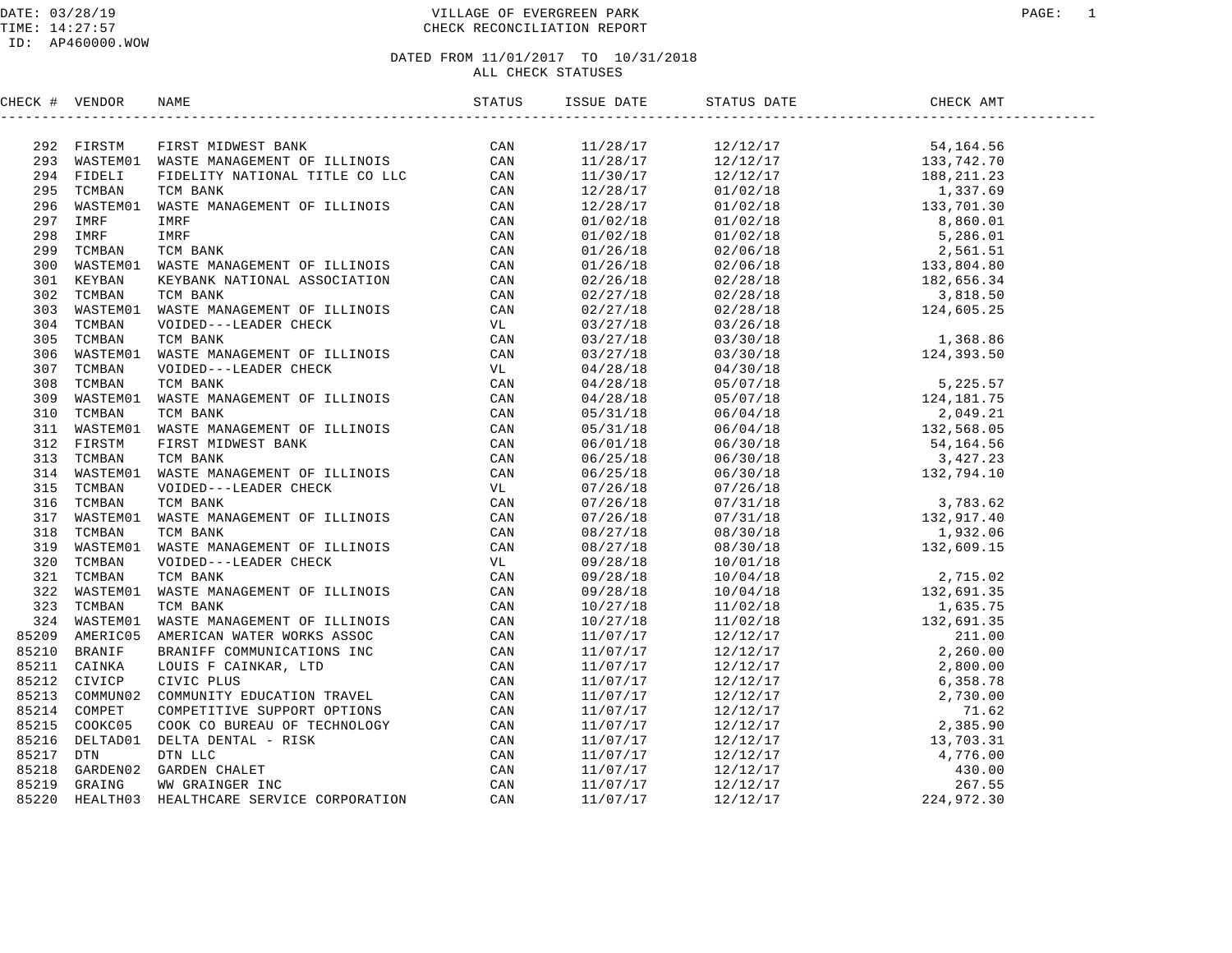#### DATE: 03/28/19 VILLAGE OF EVERGREEN PARK PAGE: 2 TIME: 14:27:57 CHECK RECONCILIATION REPORT

#### ID: AP460000.WOW

| CHECK # VENDOR | <b>NAME</b>                                                                                                                                                                                                                   | ISSUE DATE | STATUS DATE | CHECK AMT |  |
|----------------|-------------------------------------------------------------------------------------------------------------------------------------------------------------------------------------------------------------------------------|------------|-------------|-----------|--|
|                | FRIDER MANIFOLM AND MINIMAGE A TRAINING CAN DESCRIPTION CONSUMER A TRAINING CAN INTERNACE IN A REPORT OF CAN INTERNACE IN A REPORT OF CAN ALLOWED CAN A REPORT OF CAN A REPORT OF CAN INTERNACE CAN CONSUME A MANUFOLD CONSUL |            |             |           |  |
|                |                                                                                                                                                                                                                               | 11/07/17   |             |           |  |
|                |                                                                                                                                                                                                                               | 11/07/17   |             |           |  |
|                |                                                                                                                                                                                                                               | 11/07/17   |             |           |  |
|                |                                                                                                                                                                                                                               | 11/07/17   |             |           |  |
|                |                                                                                                                                                                                                                               | 11/07/17   |             |           |  |
|                |                                                                                                                                                                                                                               | 11/07/17   |             |           |  |
|                |                                                                                                                                                                                                                               | 11/07/17   |             |           |  |
|                |                                                                                                                                                                                                                               | 11/07/17   |             |           |  |
|                |                                                                                                                                                                                                                               | 11/07/17   |             |           |  |
|                |                                                                                                                                                                                                                               | 11/07/17   |             |           |  |
|                |                                                                                                                                                                                                                               | 11/07/17   |             |           |  |
|                |                                                                                                                                                                                                                               | 11/07/17   |             |           |  |
|                |                                                                                                                                                                                                                               | 11/14/17   |             |           |  |
|                |                                                                                                                                                                                                                               | 11/14/17   |             |           |  |
|                |                                                                                                                                                                                                                               | 11/14/17   |             |           |  |
|                |                                                                                                                                                                                                                               | 11/14/17   |             |           |  |
|                |                                                                                                                                                                                                                               | 11/14/17   |             |           |  |
|                |                                                                                                                                                                                                                               | 11/14/17   |             |           |  |
|                |                                                                                                                                                                                                                               | 11/14/17   |             |           |  |
|                |                                                                                                                                                                                                                               | 11/14/17   |             |           |  |
|                |                                                                                                                                                                                                                               | 11/14/17   |             |           |  |
|                |                                                                                                                                                                                                                               | 11/14/17   |             |           |  |
|                |                                                                                                                                                                                                                               | 11/14/17   |             |           |  |
|                |                                                                                                                                                                                                                               | 11/14/17   |             |           |  |
|                |                                                                                                                                                                                                                               | 11/15/17   |             |           |  |
|                |                                                                                                                                                                                                                               | 11/15/17   |             |           |  |
|                |                                                                                                                                                                                                                               | 11/15/17   |             |           |  |
|                |                                                                                                                                                                                                                               | 11/15/17   |             |           |  |
|                |                                                                                                                                                                                                                               | 11/15/17   |             |           |  |
|                |                                                                                                                                                                                                                               | 11/15/17   |             |           |  |
|                |                                                                                                                                                                                                                               | 11/15/17   |             |           |  |
|                |                                                                                                                                                                                                                               | 11/15/17   |             |           |  |
|                |                                                                                                                                                                                                                               | 11/15/17   |             |           |  |
|                |                                                                                                                                                                                                                               | 11/15/17   |             |           |  |
|                |                                                                                                                                                                                                                               | 11/15/17   |             |           |  |
|                |                                                                                                                                                                                                                               | 11/15/17   |             |           |  |
|                |                                                                                                                                                                                                                               | 11/15/17   |             |           |  |
|                |                                                                                                                                                                                                                               | 11/15/17   |             |           |  |
|                |                                                                                                                                                                                                                               | 11/15/17   |             |           |  |
|                |                                                                                                                                                                                                                               | 11/15/17   |             |           |  |
|                |                                                                                                                                                                                                                               | 11/15/17   |             |           |  |
|                |                                                                                                                                                                                                                               | 11/15/17   |             |           |  |
|                |                                                                                                                                                                                                                               | 11/15/17   |             |           |  |
|                |                                                                                                                                                                                                                               | 11/15/17   |             |           |  |
|                |                                                                                                                                                                                                                               | 11/16/17   | 12/12/17    |           |  |
|                |                                                                                                                                                                                                                               |            |             |           |  |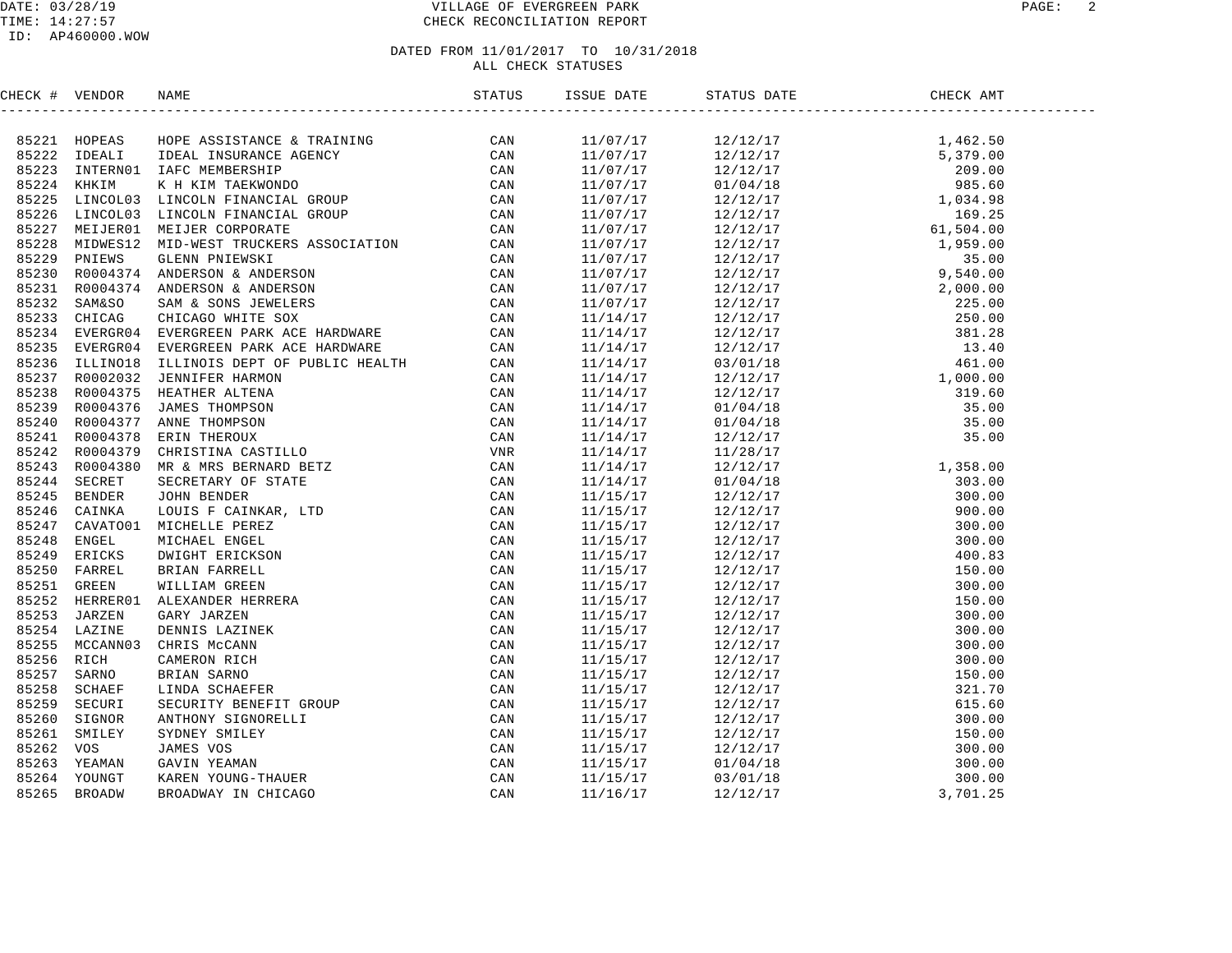#### DATE: 03/28/19 VILLAGE OF EVERGREEN PARK PAGE: 3 TIME: 14:27:57 CHECK RECONCILIATION REPORT

#### ID: AP460000.WOW

|       | CHECK # VENDOR |                                 |  |  |  |
|-------|----------------|---------------------------------|--|--|--|
|       |                |                                 |  |  |  |
|       | 85266 3M       |                                 |  |  |  |
|       | 85267 ADMIRA   |                                 |  |  |  |
| 85268 |                |                                 |  |  |  |
| 85269 |                |                                 |  |  |  |
|       | 85270 ALSIPL01 |                                 |  |  |  |
| 85271 |                |                                 |  |  |  |
|       | 85272 ANIMAL   |                                 |  |  |  |
| 85273 |                |                                 |  |  |  |
|       |                | 85274 ATLASB01 ATLAS BOBCAT INC |  |  |  |
| 85275 |                |                                 |  |  |  |
| 85276 |                |                                 |  |  |  |
| 85277 |                |                                 |  |  |  |
| 85278 |                |                                 |  |  |  |
| 85279 |                |                                 |  |  |  |
| 85280 |                |                                 |  |  |  |
| 85281 |                |                                 |  |  |  |
| 85282 |                |                                 |  |  |  |
| 85283 |                |                                 |  |  |  |
| 85284 |                |                                 |  |  |  |
| 85285 |                |                                 |  |  |  |
| 85286 |                |                                 |  |  |  |
| 85287 |                |                                 |  |  |  |
| 85288 |                |                                 |  |  |  |
| 85289 |                |                                 |  |  |  |
| 85290 |                |                                 |  |  |  |
| 85291 |                |                                 |  |  |  |
| 85292 |                |                                 |  |  |  |
|       | 85293 COMCAS02 |                                 |  |  |  |
| 85294 |                |                                 |  |  |  |
| 85295 |                |                                 |  |  |  |
| 85296 |                |                                 |  |  |  |
| 85297 |                |                                 |  |  |  |
| 85298 |                |                                 |  |  |  |
| 85299 |                |                                 |  |  |  |
| 85300 |                |                                 |  |  |  |
| 85301 |                |                                 |  |  |  |
|       | 85302 DOREEN   |                                 |  |  |  |
| 85303 |                |                                 |  |  |  |
| 85304 |                |                                 |  |  |  |
| 85305 |                |                                 |  |  |  |
| 85306 |                |                                 |  |  |  |
| 85307 |                |                                 |  |  |  |
| 85308 |                |                                 |  |  |  |
| 85309 |                |                                 |  |  |  |
| 85310 |                |                                 |  |  |  |
|       |                |                                 |  |  |  |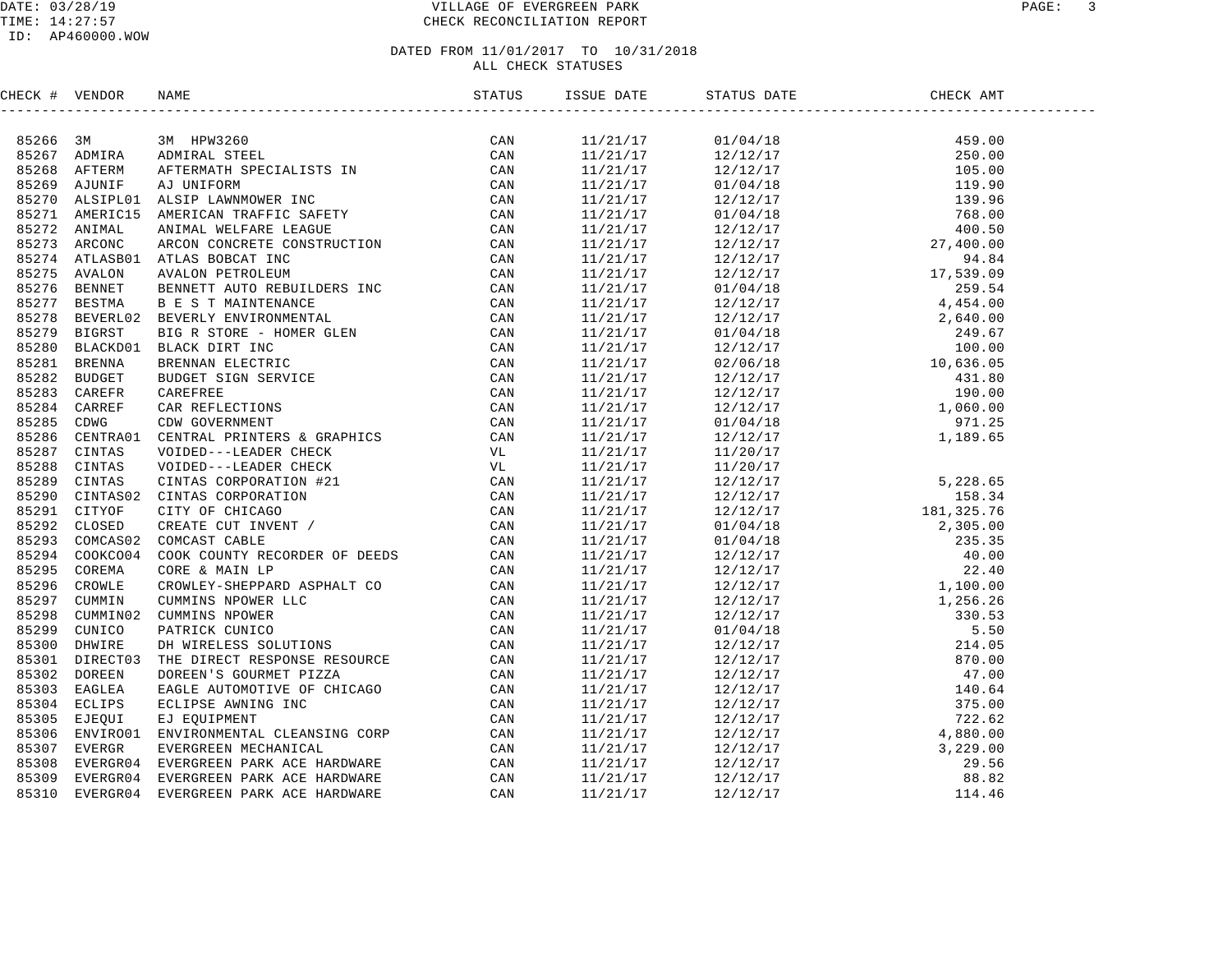#### DATE: 03/28/19 VILLAGE OF EVERGREEN PARK PAGE: 4 TIME: 14:27:57 CHECK RECONCILIATION REPORT

| CHECK # VENDOR |  |  |  |  |
|----------------|--|--|--|--|
|                |  |  |  |  |
|                |  |  |  |  |
|                |  |  |  |  |
|                |  |  |  |  |
|                |  |  |  |  |
|                |  |  |  |  |
|                |  |  |  |  |
|                |  |  |  |  |
|                |  |  |  |  |
|                |  |  |  |  |
|                |  |  |  |  |
|                |  |  |  |  |
|                |  |  |  |  |
|                |  |  |  |  |
|                |  |  |  |  |
|                |  |  |  |  |
|                |  |  |  |  |
|                |  |  |  |  |
|                |  |  |  |  |
|                |  |  |  |  |
|                |  |  |  |  |
|                |  |  |  |  |
|                |  |  |  |  |
|                |  |  |  |  |
|                |  |  |  |  |
|                |  |  |  |  |
|                |  |  |  |  |
|                |  |  |  |  |
|                |  |  |  |  |
|                |  |  |  |  |
|                |  |  |  |  |
|                |  |  |  |  |
|                |  |  |  |  |
|                |  |  |  |  |
|                |  |  |  |  |
|                |  |  |  |  |
|                |  |  |  |  |
|                |  |  |  |  |
|                |  |  |  |  |
|                |  |  |  |  |
|                |  |  |  |  |
|                |  |  |  |  |
|                |  |  |  |  |
|                |  |  |  |  |
|                |  |  |  |  |
|                |  |  |  |  |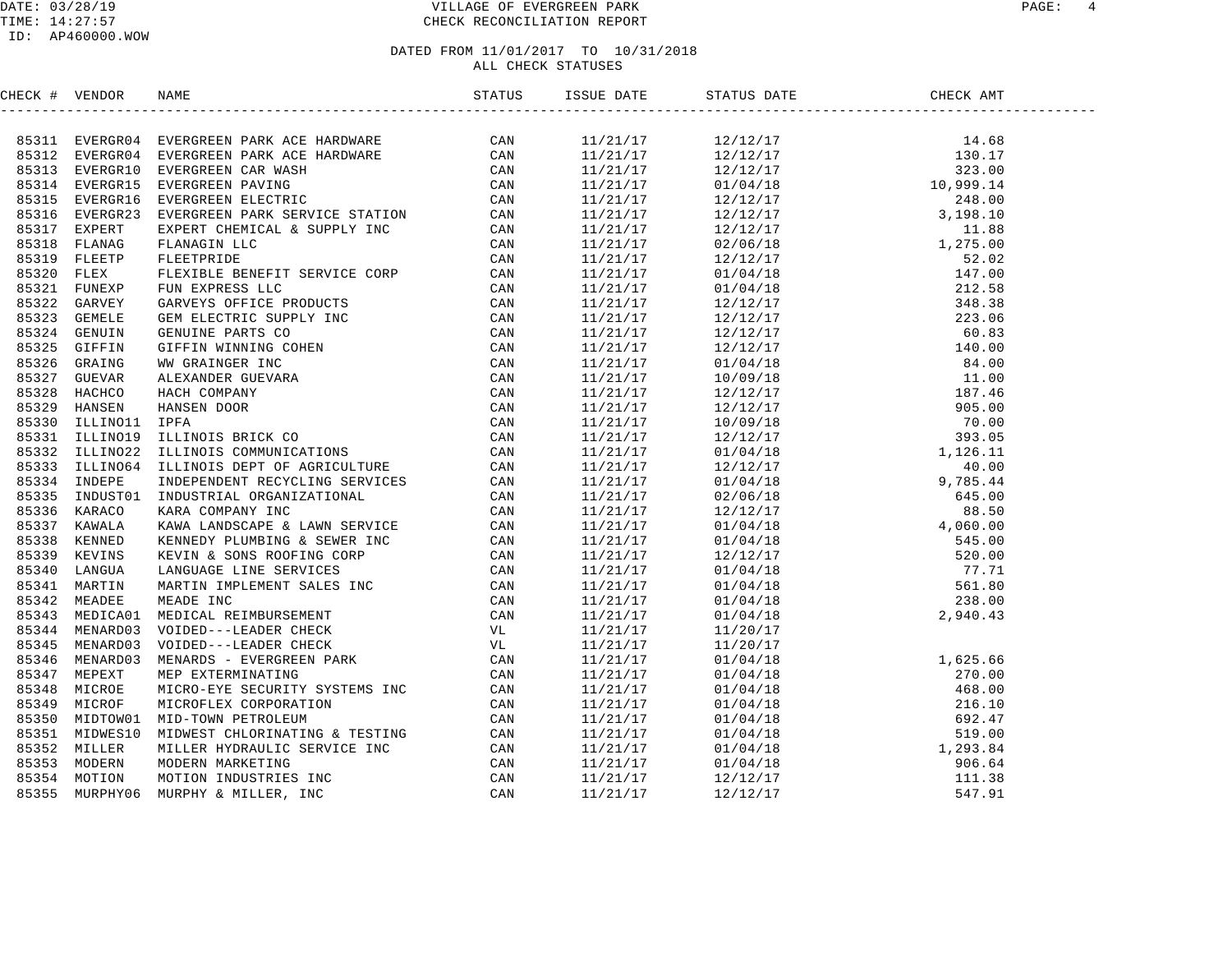#### DATE: 03/28/19 VILLAGE OF EVERGREEN PARK PAGE: 5 TIME: 14:27:57 CHECK RECONCILIATION REPORT

#### ID: AP460000.WOW

### DATED FROM  $11/01/2017$  TO  $10/31/2018$ ALL CHECK STATUSES

CHECK # VENDOR NAME STATUS ISSUE DATE STATUS DATE CHECK AMT ------------------------------------------------------------------------------------------------------------------------------------85356 NORTHE NORTH EAST MULTI-REGIONAL CAN 11/21/17 01/04/18 600.00 85357 ODELSO ODELSON & STERK CAN 11/21/17 02/06/18 935.00 85358 OHERRO01 VOIDED---LEADER CHECK VL 11/21/17 11/20/17 85359 OHERRO01 RAY O'HERRON CO INC CAN 11/21/17 01/04/18 1,360.10 85360 OZINGA03 OZINGA MATERIALS INC CAN 11/21/17 01/04/18 947.31 85361 PALOSS PALOS SPORTS CAN 11/21/17 01/04/18 114.48 85362 PARKCL PARK CLEANERS CAN 11/21/17 01/04/18 195.90 85363 PARKPR01 PARK PRIMARY CARE LTD CAN 11/21/17 03/01/18 200.00 85364 PATTEN PATTEN INDUSTRIES CAN 11/21/17 01/04/18 390.00 85365 PEOPLE PEOPLEFACTS LLC CAN 11/21/17 01/04/18 28.20 85366 PITNEY01 PITNEY BOWES INC CAN 11/21/17 01/04/18 161.10 85367 PRAXAI PRAXAIR DISTRIBUTION CAN 11/21/17 01/04/18 263.05 85368 PUBLIC PUBLIC SAFETY DIRECT INC CAN 11/21/17 01/04/18 449.00 85369 QUICKS QUICK STOP AUTO SHOP CAN 11/21/17 01/04/18 807.00 85370 R0004168 DISASTER SOLUTION INC CAN 11/21/17 01/04/18 500.00 85371 R0004381 AREA WIDE REALTY 8658 CAN 11/21/17 01/04/18 480.00 85372 R0004382 FIDELE HOMES LLC CAN 11/21/17 01/04/18 10,000.00 85373 R0004383 STANLEY RAMIREZ CAN 11/21/17 01/04/18 300.00 85374 R0004384 KEVIN BRANDONISIO CAN 11/21/17 01/04/18 200.00 85375 R0004385 AMERICAN SERVICES INC CAN 11/21/17 01/04/18 250.00 85376 R0004386 DESALVO CONSTRUCTION CO INC CAN 11/21/17 01/04/18 28,860.00 85377 R0004387 CATHERINE T MOORE CAN 11/21/17 01/04/18 50.00 85378 R0004388 JERRY HORN CONSTRUCTION INC CAN 11/21/17 01/04/18 9,160.00 85379 R0004389 MAPP COMMERCIAL LLC CAN 11/21/17 01/04/18 28,560.00 85380 REDWIN RED WING BUSINESS CAN 11/21/17 01/04/18 660.00 85381 REPORT THE REPORTER NEWSPAPERS CAN 11/21/17 01/04/18 156.00 85382 RESERV RESERVE ACCOUNT CAN 11/21/17 01/04/18 10,000.00 85383 ROSCOE THE ROSCOE COMPANY CAN 11/21/17 01/04/18 71.76 85384 RUNNIO RUNNION EQUIPMENT CO VNR 11/21/17 11/30/17 85385 RYAN02 DIANE RYAN CAN 11/21/17 01/04/18 360.00 85386 SAMSCL11 SAMS CLUB CAN 11/21/17 12/12/17 227.05 85387 SAMSCL20 SAMS CLUB CAN 11/21/17 12/12/17 61.66 85388 SAMSCL22 SAMS CLUB CAN 11/21/17 12/12/17 834.87 85389 SAMSCL33 SAM'S CLUB CAN 11/21/17 12/12/17 205.08 85390 SAMSCL44 SAM'S CLUB CAN 11/21/17 12/12/17 2,015.83 85391 SAMSCL77 SAM'S CLUB CAN 11/21/17 12/12/17 455.36 85392 SAMSCL88 SAM'S CLUB CAN 11/21/17 12/12/17 294.78 85393 SCHAAF SCHAAF EQUIPMENT CO INC CAN 11/21/17 01/04/18 518.00 85394 SCHROE SCHROEDER MATERIAL INC CAN 11/21/17 01/04/18 447.08 85395 SCHWAA SCHWAAB INC CAN 11/21/17 01/04/18 676.17 85396 SEMMER SEMMER LANDSCAPE LLC CAN 11/21/17 01/04/18 3,920.00 85397 SHARKS SHARK SHREDDING INC CAN 11/21/17 01/04/18 20.00 85398 SHERWI THE SHERWIN-WILLIAMS CO CAN 11/21/17 01/04/18 55.27 85399 SIXFLA SIX FLAGS GREAT AMERICA CAN 11/21/17 01/04/18 185.00 85400 SMILEY SYDNEY SMILEY CAN 11/21/17 01/04/18 11.00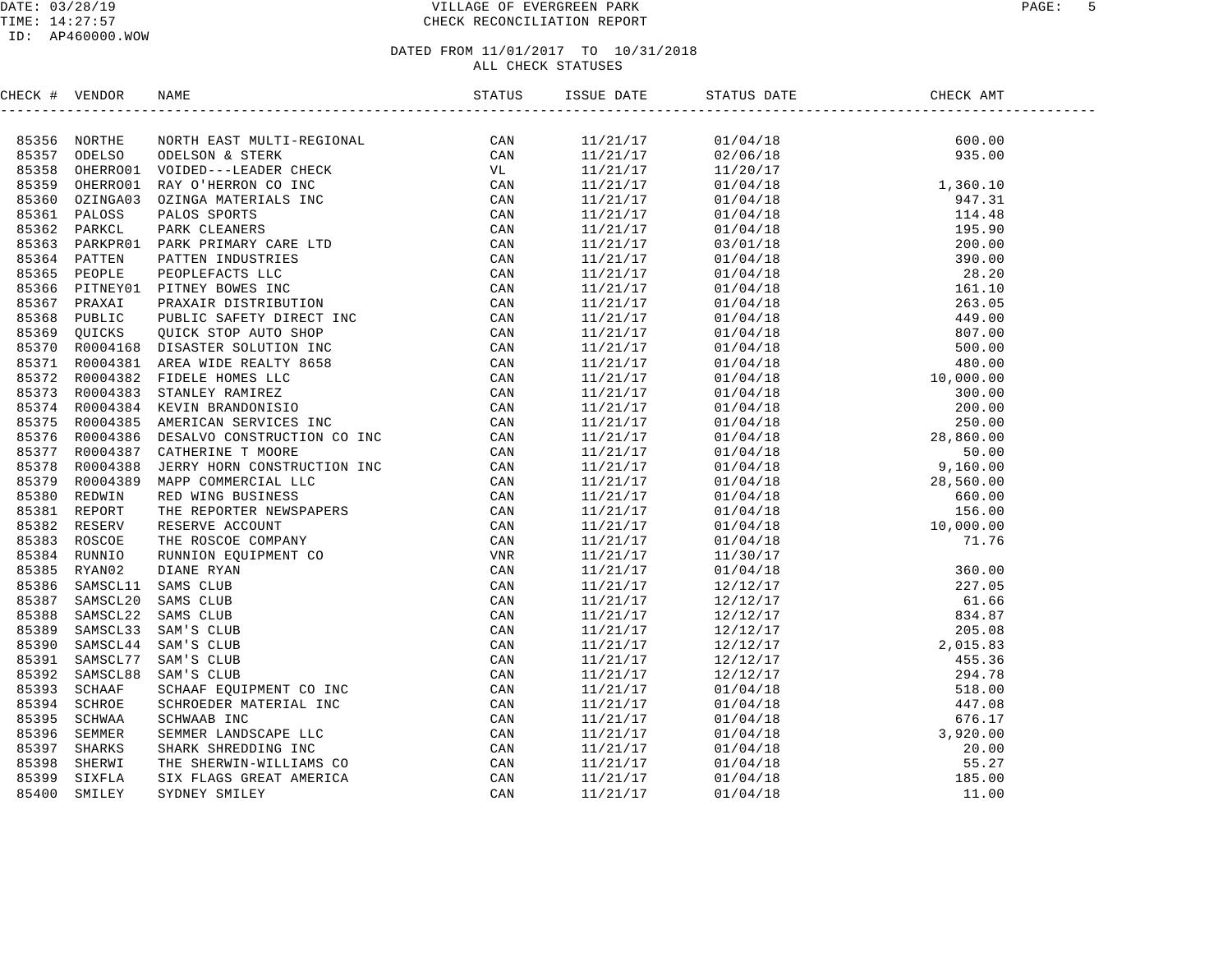#### DATE: 03/28/19 VILLAGE OF EVERGREEN PARK PAGE: 6 TIME: 14:27:57 CHECK RECONCILIATION REPORT

#### ID: AP460000.WOW

| CHECK # VENDOR |                | <b>NAME</b>                                                                                                                                                                                                                   | ISSUE DATE |  |  |
|----------------|----------------|-------------------------------------------------------------------------------------------------------------------------------------------------------------------------------------------------------------------------------|------------|--|--|
|                |                | XAND CHECK COMPANY IN the STATE of the Matrix South of the Colline of the Colline of the STATE of the Colline of the STATE of the Colline of the STATE of the Colline of the Colline of the Colline of the Colline of the Col |            |  |  |
|                | 85401 SNYDER   |                                                                                                                                                                                                                               |            |  |  |
|                | 85402 SOUTHW   |                                                                                                                                                                                                                               |            |  |  |
|                | 85403 STANDA   |                                                                                                                                                                                                                               |            |  |  |
|                | 85404 STATET   |                                                                                                                                                                                                                               |            |  |  |
| 85405          | SUBURB         |                                                                                                                                                                                                                               |            |  |  |
| 85406          | TENNIS         |                                                                                                                                                                                                                               |            |  |  |
| 85407          | THEECO         |                                                                                                                                                                                                                               |            |  |  |
| 85408          | TRANSU         |                                                                                                                                                                                                                               |            |  |  |
|                | 85409 USGAS    |                                                                                                                                                                                                                               |            |  |  |
|                | 85410 VERIZO10 |                                                                                                                                                                                                                               |            |  |  |
|                | 85411 VERIZO10 |                                                                                                                                                                                                                               |            |  |  |
|                | 85412 WATTS    |                                                                                                                                                                                                                               |            |  |  |
| 85413          | WILDGO         |                                                                                                                                                                                                                               |            |  |  |
|                |                | 85414 WRIGHT01 CHARMAINE WRIGHT                                                                                                                                                                                               |            |  |  |
|                | 85415 DELTAD01 |                                                                                                                                                                                                                               |            |  |  |
|                | 85416 ICERIN   |                                                                                                                                                                                                                               |            |  |  |
| 85417          | NORTHE08       |                                                                                                                                                                                                                               |            |  |  |
|                | 85418 PROVEN   |                                                                                                                                                                                                                               |            |  |  |
|                | 85419 WUTRAN   |                                                                                                                                                                                                                               |            |  |  |
| 85420          |                | MARQUE04 MARQUETTE BANK                                                                                                                                                                                                       |            |  |  |
|                | 85421 AFFILI02 |                                                                                                                                                                                                                               |            |  |  |
|                | 85422 AMJSPE   |                                                                                                                                                                                                                               |            |  |  |
|                | 85423 AYALA    |                                                                                                                                                                                                                               |            |  |  |
|                | 85424 BESTTE   |                                                                                                                                                                                                                               |            |  |  |
|                | 85425 CITYLI   |                                                                                                                                                                                                                               |            |  |  |
|                | 85426 GORDON   |                                                                                                                                                                                                                               |            |  |  |
|                | 85427 HOSKIN   |                                                                                                                                                                                                                               |            |  |  |
|                | 85428 MOTHER01 |                                                                                                                                                                                                                               |            |  |  |
|                | 85429 R0004390 |                                                                                                                                                                                                                               |            |  |  |
|                | 85430 RUNNIO   |                                                                                                                                                                                                                               |            |  |  |
|                | 85431 SECURI   |                                                                                                                                                                                                                               |            |  |  |
|                | 85432 SUMMER02 |                                                                                                                                                                                                                               |            |  |  |
|                | 85433 THEFUN   |                                                                                                                                                                                                                               |            |  |  |
|                | 85434 THOSEF   |                                                                                                                                                                                                                               |            |  |  |
|                | 85435 WINDYC   |                                                                                                                                                                                                                               |            |  |  |
|                | 85436 AIRONE   |                                                                                                                                                                                                                               |            |  |  |
|                | 85437 AJUNIF   |                                                                                                                                                                                                                               |            |  |  |
|                | 85438 ANIMAL   |                                                                                                                                                                                                                               |            |  |  |
|                | 85439 ASSOCI   |                                                                                                                                                                                                                               |            |  |  |
|                | 85440 ATT01    |                                                                                                                                                                                                                               |            |  |  |
|                | 85441 ATT01    |                                                                                                                                                                                                                               |            |  |  |
|                | 85442 ATT01    |                                                                                                                                                                                                                               |            |  |  |
|                | 85443 ATT01    |                                                                                                                                                                                                                               |            |  |  |
|                | 85444 ATT02    |                                                                                                                                                                                                                               |            |  |  |
|                | 85445 ATT04    |                                                                                                                                                                                                                               |            |  |  |
|                |                |                                                                                                                                                                                                                               |            |  |  |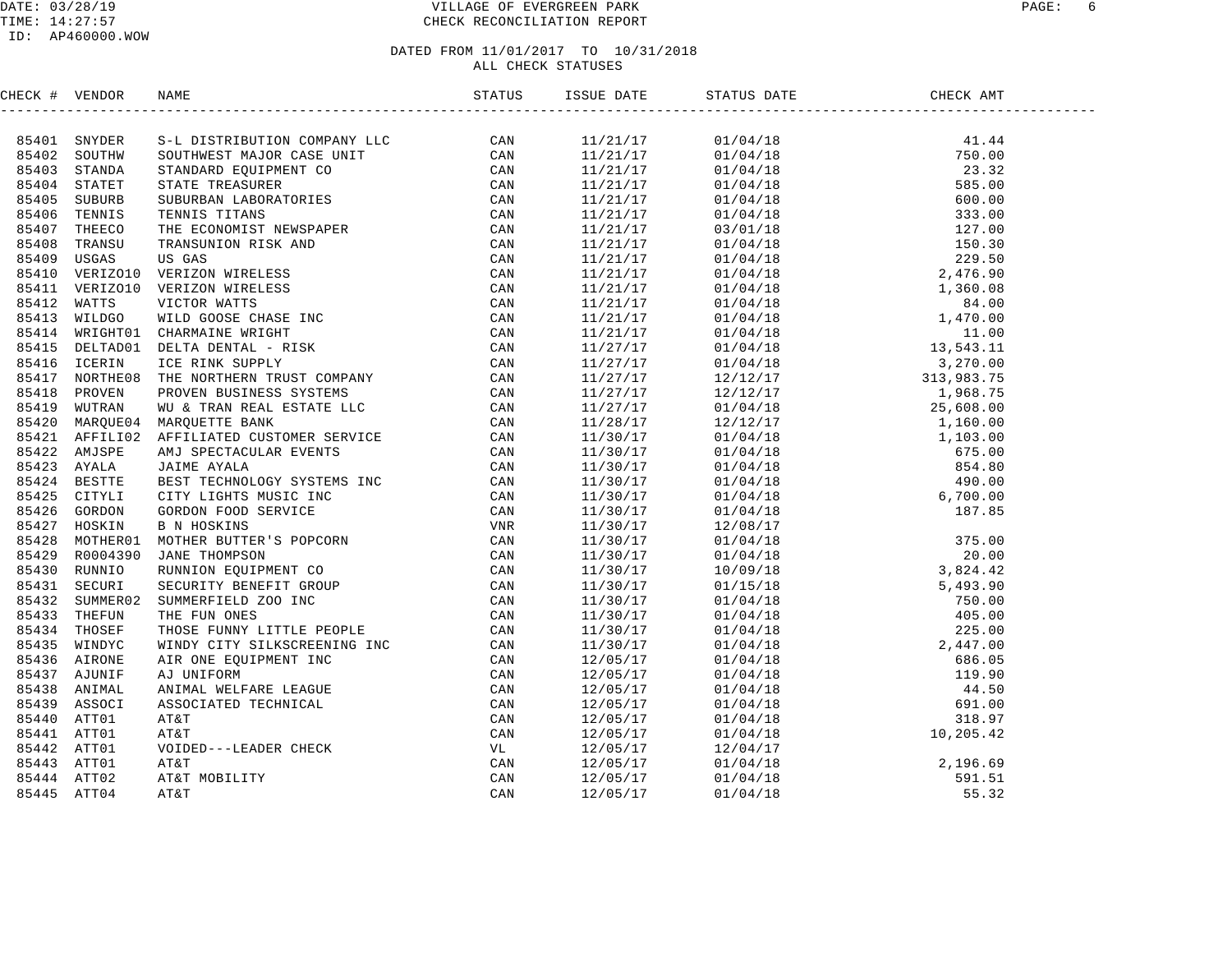#### DATE: 03/28/19 VILLAGE OF EVERGREEN PARK PAGE: 7 TIME: 14:27:57 CHECK RECONCILIATION REPORT

| CHECK # VENDOR |  |  |  |  |
|----------------|--|--|--|--|
|                |  |  |  |  |
|                |  |  |  |  |
|                |  |  |  |  |
|                |  |  |  |  |
|                |  |  |  |  |
|                |  |  |  |  |
|                |  |  |  |  |
|                |  |  |  |  |
|                |  |  |  |  |
|                |  |  |  |  |
|                |  |  |  |  |
|                |  |  |  |  |
|                |  |  |  |  |
|                |  |  |  |  |
|                |  |  |  |  |
|                |  |  |  |  |
|                |  |  |  |  |
|                |  |  |  |  |
|                |  |  |  |  |
|                |  |  |  |  |
|                |  |  |  |  |
|                |  |  |  |  |
|                |  |  |  |  |
|                |  |  |  |  |
|                |  |  |  |  |
|                |  |  |  |  |
|                |  |  |  |  |
|                |  |  |  |  |
|                |  |  |  |  |
|                |  |  |  |  |
|                |  |  |  |  |
|                |  |  |  |  |
|                |  |  |  |  |
|                |  |  |  |  |
|                |  |  |  |  |
|                |  |  |  |  |
|                |  |  |  |  |
|                |  |  |  |  |
|                |  |  |  |  |
|                |  |  |  |  |
|                |  |  |  |  |
|                |  |  |  |  |
|                |  |  |  |  |
|                |  |  |  |  |
|                |  |  |  |  |
|                |  |  |  |  |
|                |  |  |  |  |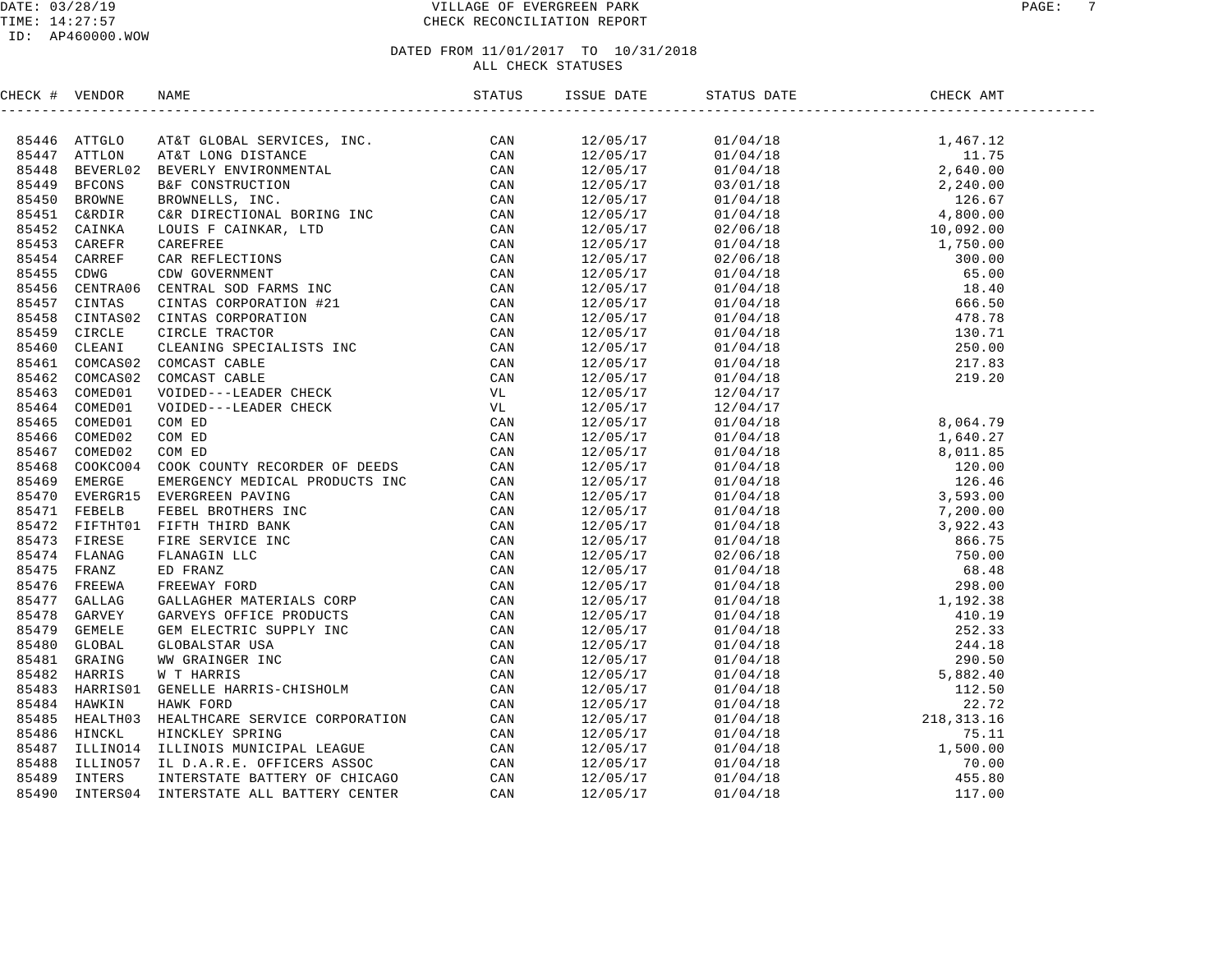#### DATE: 03/28/19 VILLAGE OF EVERGREEN PARK PAGE: 8 TIME: 14:27:57 CHECK RECONCILIATION REPORT

#### ID: AP460000.WOW

| CHECK # VENDOR |                |                                                                                                                                                                                                                               |  |                                                                                                                                                                                                                                                                       |  |
|----------------|----------------|-------------------------------------------------------------------------------------------------------------------------------------------------------------------------------------------------------------------------------|--|-----------------------------------------------------------------------------------------------------------------------------------------------------------------------------------------------------------------------------------------------------------------------|--|
|                |                | THE RANGE IN THE SERIES IN the SERIES AND MANUSCRIP (CAN BROWN FOR THE RANGE IN THE RANGE IN THE RANGE IN THE RANGE IN THE RANGE IN THE RANGE IN THE RANGE IN THE RANGE IN THE RANGE IN THE RANGE IN THE RANGE IN THE RANGE I |  | $\begin{tabular}{cccccccc} $458540141 & 81410850448 & 89112\\ 12/05/17 & 01/04/18 & 495.00\\ 12/05/17 & 01/04/18 & 80.25\\ 12/05/17 & 01/04/18 & 198.50\\ 12/05/17 & 01/04/18 & 198.50\\ 12/05/17 & 01/04/18 & 198.50\\ 12/05/17 & 01/04/18 & 198.50\\ 12/05/17 & 01$ |  |
|                | 85491 JXENTE   |                                                                                                                                                                                                                               |  |                                                                                                                                                                                                                                                                       |  |
|                | 85492 KENNED   |                                                                                                                                                                                                                               |  |                                                                                                                                                                                                                                                                       |  |
|                | 85493 KULIK    |                                                                                                                                                                                                                               |  |                                                                                                                                                                                                                                                                       |  |
| 85494          |                |                                                                                                                                                                                                                               |  |                                                                                                                                                                                                                                                                       |  |
| 85495          |                |                                                                                                                                                                                                                               |  |                                                                                                                                                                                                                                                                       |  |
| 85496          |                |                                                                                                                                                                                                                               |  |                                                                                                                                                                                                                                                                       |  |
| 85497          |                |                                                                                                                                                                                                                               |  |                                                                                                                                                                                                                                                                       |  |
| 85498          |                |                                                                                                                                                                                                                               |  |                                                                                                                                                                                                                                                                       |  |
|                | 85499 MENARD   |                                                                                                                                                                                                                               |  |                                                                                                                                                                                                                                                                       |  |
| 85500          |                |                                                                                                                                                                                                                               |  |                                                                                                                                                                                                                                                                       |  |
|                | 85501 MENARD03 |                                                                                                                                                                                                                               |  |                                                                                                                                                                                                                                                                       |  |
| 85502          |                |                                                                                                                                                                                                                               |  |                                                                                                                                                                                                                                                                       |  |
| 85503          |                |                                                                                                                                                                                                                               |  |                                                                                                                                                                                                                                                                       |  |
| 85504          |                |                                                                                                                                                                                                                               |  |                                                                                                                                                                                                                                                                       |  |
| 85505          |                |                                                                                                                                                                                                                               |  |                                                                                                                                                                                                                                                                       |  |
|                | 85506 NICOR    |                                                                                                                                                                                                                               |  |                                                                                                                                                                                                                                                                       |  |
| 85507          |                |                                                                                                                                                                                                                               |  |                                                                                                                                                                                                                                                                       |  |
| 85508          |                |                                                                                                                                                                                                                               |  |                                                                                                                                                                                                                                                                       |  |
| 85509          |                |                                                                                                                                                                                                                               |  |                                                                                                                                                                                                                                                                       |  |
| 85510          |                |                                                                                                                                                                                                                               |  |                                                                                                                                                                                                                                                                       |  |
| 85511          |                |                                                                                                                                                                                                                               |  |                                                                                                                                                                                                                                                                       |  |
| 85512          |                |                                                                                                                                                                                                                               |  |                                                                                                                                                                                                                                                                       |  |
|                | 85513 PAVLIK   |                                                                                                                                                                                                                               |  |                                                                                                                                                                                                                                                                       |  |
| 85514          |                |                                                                                                                                                                                                                               |  |                                                                                                                                                                                                                                                                       |  |
|                | 85515 POLICE02 |                                                                                                                                                                                                                               |  |                                                                                                                                                                                                                                                                       |  |
| 85516          |                |                                                                                                                                                                                                                               |  |                                                                                                                                                                                                                                                                       |  |
| 85517          |                |                                                                                                                                                                                                                               |  |                                                                                                                                                                                                                                                                       |  |
| 85518          |                |                                                                                                                                                                                                                               |  |                                                                                                                                                                                                                                                                       |  |
|                | 85519 R0003397 |                                                                                                                                                                                                                               |  |                                                                                                                                                                                                                                                                       |  |
|                | 85520 R0004392 |                                                                                                                                                                                                                               |  |                                                                                                                                                                                                                                                                       |  |
| 85521          |                |                                                                                                                                                                                                                               |  |                                                                                                                                                                                                                                                                       |  |
|                | 85522 R0004393 |                                                                                                                                                                                                                               |  |                                                                                                                                                                                                                                                                       |  |
|                | 85523 R0004394 |                                                                                                                                                                                                                               |  |                                                                                                                                                                                                                                                                       |  |
|                |                | 85524 R0004394 CFLS EVERGREEN LLC                                                                                                                                                                                             |  |                                                                                                                                                                                                                                                                       |  |
| 85525          |                |                                                                                                                                                                                                                               |  |                                                                                                                                                                                                                                                                       |  |
|                | 85526 R0004394 |                                                                                                                                                                                                                               |  |                                                                                                                                                                                                                                                                       |  |
|                |                | 85527 R0004394 CFLS EVERGREEN LLC                                                                                                                                                                                             |  |                                                                                                                                                                                                                                                                       |  |
| 85528          |                |                                                                                                                                                                                                                               |  |                                                                                                                                                                                                                                                                       |  |
|                | 85529 R0004395 |                                                                                                                                                                                                                               |  |                                                                                                                                                                                                                                                                       |  |
| 85530          |                |                                                                                                                                                                                                                               |  |                                                                                                                                                                                                                                                                       |  |
|                | 85531 R0004397 |                                                                                                                                                                                                                               |  |                                                                                                                                                                                                                                                                       |  |
| 85532          |                |                                                                                                                                                                                                                               |  |                                                                                                                                                                                                                                                                       |  |
| 85533          |                |                                                                                                                                                                                                                               |  |                                                                                                                                                                                                                                                                       |  |
| 85534          |                |                                                                                                                                                                                                                               |  |                                                                                                                                                                                                                                                                       |  |
| 85535          |                |                                                                                                                                                                                                                               |  |                                                                                                                                                                                                                                                                       |  |
|                |                |                                                                                                                                                                                                                               |  |                                                                                                                                                                                                                                                                       |  |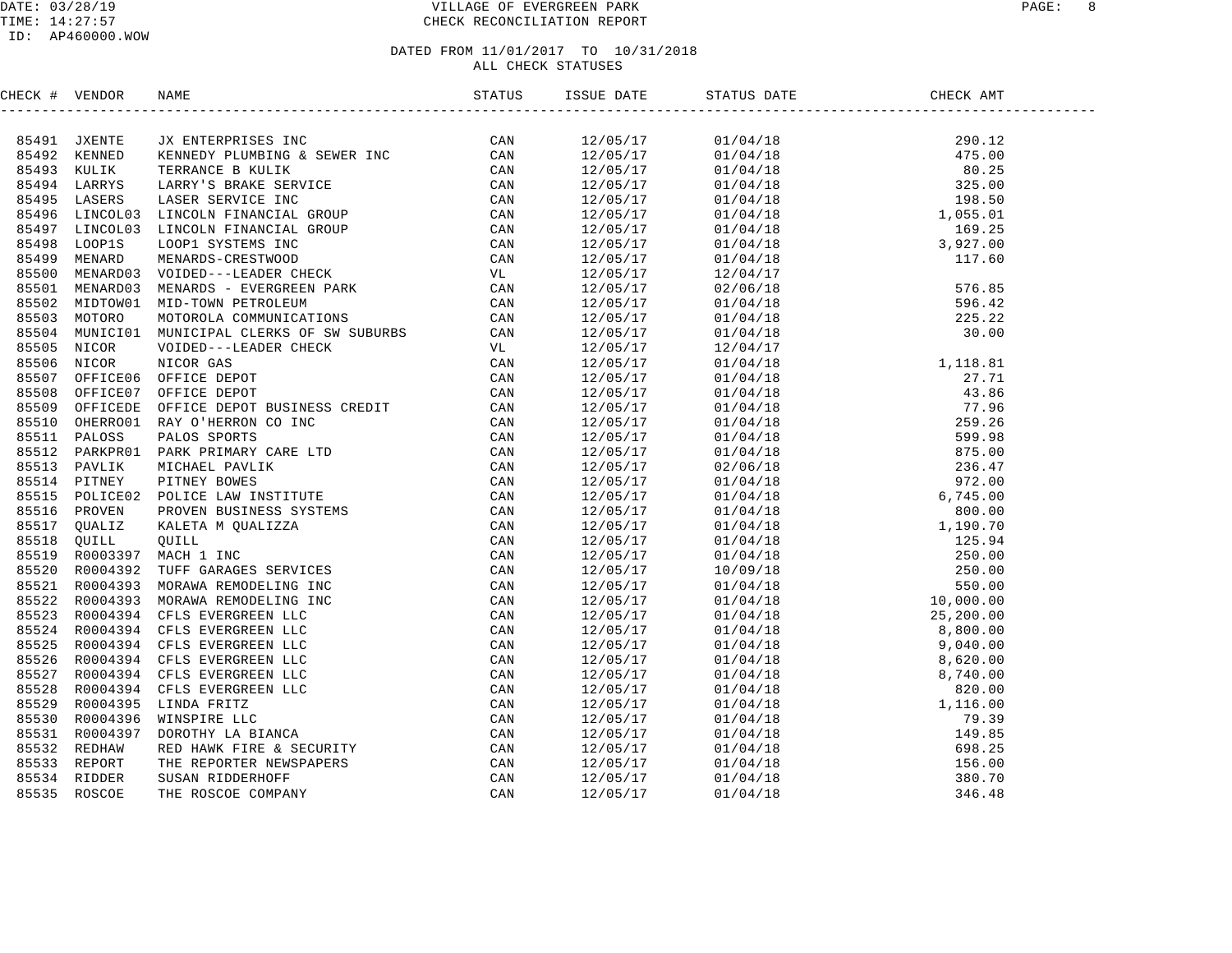#### DATE: 03/28/19 VILLAGE OF EVERGREEN PARK PAGE: 9 TIME: 14:27:57 CHECK RECONCILIATION REPORT

#### ID: AP460000.WOW

| CHECK # VENDOR |  |  |  |  |
|----------------|--|--|--|--|
|                |  |  |  |  |
|                |  |  |  |  |
|                |  |  |  |  |
|                |  |  |  |  |
|                |  |  |  |  |
|                |  |  |  |  |
|                |  |  |  |  |
|                |  |  |  |  |
|                |  |  |  |  |
|                |  |  |  |  |
|                |  |  |  |  |
|                |  |  |  |  |
|                |  |  |  |  |
|                |  |  |  |  |
|                |  |  |  |  |
|                |  |  |  |  |
|                |  |  |  |  |
|                |  |  |  |  |
|                |  |  |  |  |
|                |  |  |  |  |
|                |  |  |  |  |
|                |  |  |  |  |
|                |  |  |  |  |
|                |  |  |  |  |
|                |  |  |  |  |
|                |  |  |  |  |
|                |  |  |  |  |
|                |  |  |  |  |
|                |  |  |  |  |
|                |  |  |  |  |
|                |  |  |  |  |
|                |  |  |  |  |
|                |  |  |  |  |
|                |  |  |  |  |
|                |  |  |  |  |
|                |  |  |  |  |
|                |  |  |  |  |
|                |  |  |  |  |
|                |  |  |  |  |
|                |  |  |  |  |
|                |  |  |  |  |
|                |  |  |  |  |
|                |  |  |  |  |
|                |  |  |  |  |
|                |  |  |  |  |
|                |  |  |  |  |
|                |  |  |  |  |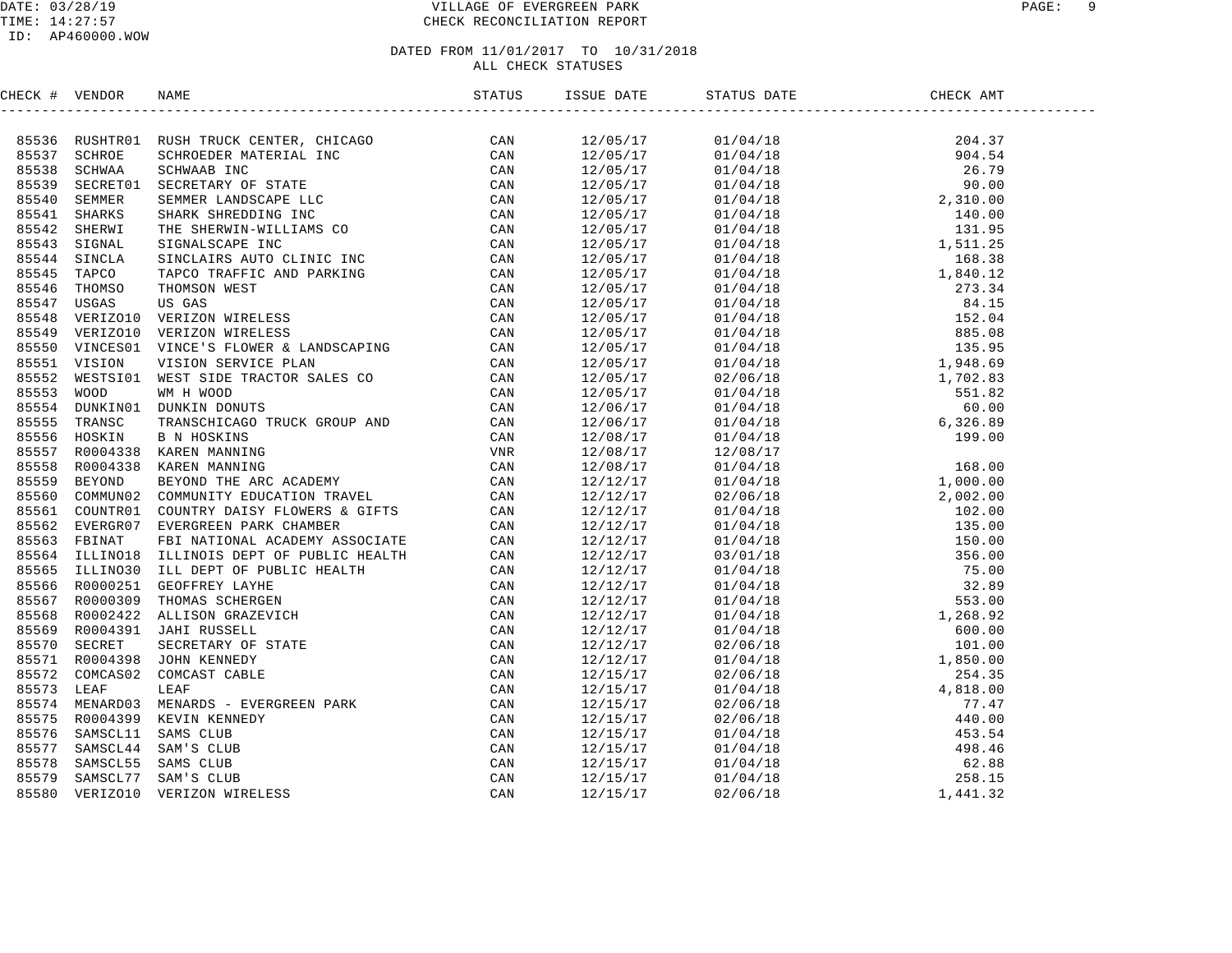#### DATE: 03/28/19 VILLAGE OF EVERGREEN PARK PAGE: 10 TIME: 14:27:57 CHECK RECONCILIATION REPORT

#### ID: AP460000.WOW

| CHECK # VENDOR |                |                                                                                                                                                                                                                               |          |                                                                                                                                                                                                                                                                                                                                                           |  |
|----------------|----------------|-------------------------------------------------------------------------------------------------------------------------------------------------------------------------------------------------------------------------------|----------|-----------------------------------------------------------------------------------------------------------------------------------------------------------------------------------------------------------------------------------------------------------------------------------------------------------------------------------------------------------|--|
|                |                | NAME TO BE THE READ CAN BE THE READ CAN BE STANDALLE PRESSURE IN THE SAME CAN ARRELL MOREL CAN ARRELL STAND STAND AND CAN DETERMINED AND CAN DETERMINED AND CAN BE THAT WHAT ARE BERE CAN ARRELL STAND ON THE REAL CAN ARRELL |          | $\begin{tabular}{l c c c} \hline \textbf{SFRV} & \textbf{GHEY} & \textbf{MW} \\[0.015cm] \hline \textbf{01/04/18} & \textbf{300.00} \\[0.017cm] \hline \textbf{03/01/18} & \textbf{300.00} \\[0.017cm] \hline \textbf{01/04/18} & \textbf{300.00} \\[0.017cm] \hline \textbf{01/04/18} & \textbf{400.83} \\[0.017cm] \hline \textbf{01/04/18} & \textbf{$ |  |
| 85581 WILK     |                |                                                                                                                                                                                                                               | 12/15/17 |                                                                                                                                                                                                                                                                                                                                                           |  |
|                | 85582 BENDER   |                                                                                                                                                                                                                               | 12/15/17 |                                                                                                                                                                                                                                                                                                                                                           |  |
| 85583          | CAINKA         |                                                                                                                                                                                                                               | 12/15/17 |                                                                                                                                                                                                                                                                                                                                                           |  |
| 85584          | CAVATO01       |                                                                                                                                                                                                                               | 12/15/17 |                                                                                                                                                                                                                                                                                                                                                           |  |
| 85585          | ENGEL          |                                                                                                                                                                                                                               | 12/15/17 |                                                                                                                                                                                                                                                                                                                                                           |  |
| 85586          | ERICKS         |                                                                                                                                                                                                                               | 12/15/17 |                                                                                                                                                                                                                                                                                                                                                           |  |
| 85587          | FARREL         |                                                                                                                                                                                                                               | 12/15/17 |                                                                                                                                                                                                                                                                                                                                                           |  |
| 85588          | HERRER01       |                                                                                                                                                                                                                               | 12/15/17 |                                                                                                                                                                                                                                                                                                                                                           |  |
| 85589          | JARZEN         |                                                                                                                                                                                                                               | 12/15/17 |                                                                                                                                                                                                                                                                                                                                                           |  |
| 85590          | LAZINE         |                                                                                                                                                                                                                               | 12/15/17 |                                                                                                                                                                                                                                                                                                                                                           |  |
|                | 85591 MCCANN03 |                                                                                                                                                                                                                               | 12/15/17 |                                                                                                                                                                                                                                                                                                                                                           |  |
| 85592          | PASTIC01       |                                                                                                                                                                                                                               | 12/15/17 |                                                                                                                                                                                                                                                                                                                                                           |  |
| 85593          | RICH           |                                                                                                                                                                                                                               | 12/15/17 |                                                                                                                                                                                                                                                                                                                                                           |  |
|                | 85594 SARNO    |                                                                                                                                                                                                                               | 12/15/17 |                                                                                                                                                                                                                                                                                                                                                           |  |
| 85595          | SCHAEF         |                                                                                                                                                                                                                               | 12/15/17 |                                                                                                                                                                                                                                                                                                                                                           |  |
| 85596          | SIGNOR         |                                                                                                                                                                                                                               | 12/15/17 |                                                                                                                                                                                                                                                                                                                                                           |  |
| 85597          | SMILEY         |                                                                                                                                                                                                                               | 12/15/17 |                                                                                                                                                                                                                                                                                                                                                           |  |
| 85598          | vos            |                                                                                                                                                                                                                               | 12/15/17 |                                                                                                                                                                                                                                                                                                                                                           |  |
| 85599          | YEAMAN         |                                                                                                                                                                                                                               | 12/15/17 |                                                                                                                                                                                                                                                                                                                                                           |  |
| 85600          | YOUNGT         |                                                                                                                                                                                                                               | 12/15/17 |                                                                                                                                                                                                                                                                                                                                                           |  |
| 85601          | SECURI         |                                                                                                                                                                                                                               | 12/15/17 |                                                                                                                                                                                                                                                                                                                                                           |  |
| 85602          | 3M             |                                                                                                                                                                                                                               | 12/19/17 |                                                                                                                                                                                                                                                                                                                                                           |  |
|                | 85603 ADMIRA   |                                                                                                                                                                                                                               | 12/19/17 |                                                                                                                                                                                                                                                                                                                                                           |  |
| 85604          | AFTERM         |                                                                                                                                                                                                                               | 12/19/17 |                                                                                                                                                                                                                                                                                                                                                           |  |
|                | 85605 AJUNIF   |                                                                                                                                                                                                                               | 12/19/17 |                                                                                                                                                                                                                                                                                                                                                           |  |
| 85606          | AMERIC05       |                                                                                                                                                                                                                               | 12/19/17 |                                                                                                                                                                                                                                                                                                                                                           |  |
| 85607          | AMERIG         |                                                                                                                                                                                                                               | 12/19/17 |                                                                                                                                                                                                                                                                                                                                                           |  |
| 85608          | ANIMAL         |                                                                                                                                                                                                                               | 12/19/17 |                                                                                                                                                                                                                                                                                                                                                           |  |
| 85609          | ARCONC         |                                                                                                                                                                                                                               | 12/19/17 |                                                                                                                                                                                                                                                                                                                                                           |  |
|                | 85610 ATT04    |                                                                                                                                                                                                                               | 12/19/17 |                                                                                                                                                                                                                                                                                                                                                           |  |
| 85611          | AVALON         |                                                                                                                                                                                                                               | 12/19/17 |                                                                                                                                                                                                                                                                                                                                                           |  |
|                | 85612 AXONEN   |                                                                                                                                                                                                                               | 12/19/17 |                                                                                                                                                                                                                                                                                                                                                           |  |
| 85613          | BESTMA         |                                                                                                                                                                                                                               | 12/19/17 |                                                                                                                                                                                                                                                                                                                                                           |  |
|                | 85614 BIGRST   |                                                                                                                                                                                                                               | 12/19/17 |                                                                                                                                                                                                                                                                                                                                                           |  |
| 85615          | <b>BIOTRO</b>  |                                                                                                                                                                                                                               | 12/19/17 |                                                                                                                                                                                                                                                                                                                                                           |  |
| 85616          | <b>BLUELI</b>  |                                                                                                                                                                                                                               | 12/19/17 |                                                                                                                                                                                                                                                                                                                                                           |  |
| 85617          | <b>BRAKOW</b>  |                                                                                                                                                                                                                               | 12/19/17 |                                                                                                                                                                                                                                                                                                                                                           |  |
| 85618          | <b>BRENNA</b>  |                                                                                                                                                                                                                               | 12/19/17 |                                                                                                                                                                                                                                                                                                                                                           |  |
| 85619          | <b>BROWNE</b>  |                                                                                                                                                                                                                               | 12/19/17 |                                                                                                                                                                                                                                                                                                                                                           |  |
| 85620          | CAINKA         |                                                                                                                                                                                                                               | 12/19/17 |                                                                                                                                                                                                                                                                                                                                                           |  |
| 85621          | CAREFR         |                                                                                                                                                                                                                               | 12/19/17 |                                                                                                                                                                                                                                                                                                                                                           |  |
| 85622          | CENTRA01       |                                                                                                                                                                                                                               | 12/19/17 |                                                                                                                                                                                                                                                                                                                                                           |  |
| 85623          | CINTAS         |                                                                                                                                                                                                                               | 12/19/17 |                                                                                                                                                                                                                                                                                                                                                           |  |
|                | 85624 CINTAS   |                                                                                                                                                                                                                               | 12/19/17 |                                                                                                                                                                                                                                                                                                                                                           |  |
| 85625          | CITYOF         |                                                                                                                                                                                                                               | 12/19/17 |                                                                                                                                                                                                                                                                                                                                                           |  |
|                |                |                                                                                                                                                                                                                               |          |                                                                                                                                                                                                                                                                                                                                                           |  |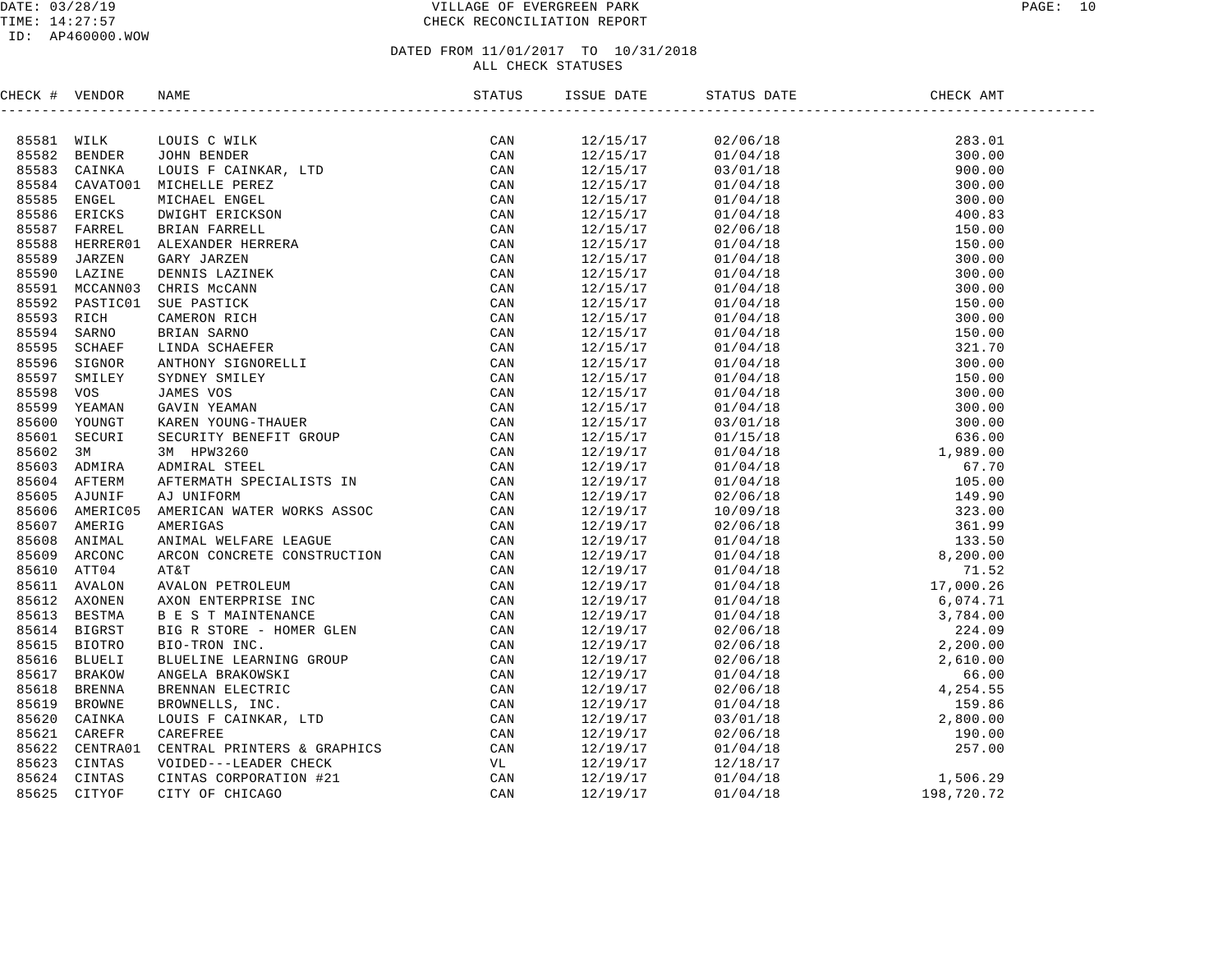#### DATE: 03/28/19 PAGE: 11 TIME: 14:27:57 CHECK RECONCILIATION REPORT

| CHECK # VENDOR |                                                                                                                                                                                                                                                                                                                                                                                       |  |  |  |
|----------------|---------------------------------------------------------------------------------------------------------------------------------------------------------------------------------------------------------------------------------------------------------------------------------------------------------------------------------------------------------------------------------------|--|--|--|
|                | $\begin{tabular}{cccccccc} \textbf{0.13}\textbf{0.14}\textbf{0.15}\textbf{0.16}\textbf{0.17}\textbf{0.17}\textbf{0.17}\textbf{0.17}\textbf{0.17}\textbf{0.17}\textbf{0.17}\textbf{0.17}\textbf{0.17}\textbf{0.17}\textbf{0.17}\textbf{0.17}\textbf{0.17}\textbf{0.17}\textbf{0.17}\textbf{0.17}\textbf{0.17}\textbf{0.17}\textbf{0.17}\textbf{0.17}\textbf{0.17}\textbf{0.17}\textbf$ |  |  |  |
|                |                                                                                                                                                                                                                                                                                                                                                                                       |  |  |  |
|                |                                                                                                                                                                                                                                                                                                                                                                                       |  |  |  |
|                |                                                                                                                                                                                                                                                                                                                                                                                       |  |  |  |
|                |                                                                                                                                                                                                                                                                                                                                                                                       |  |  |  |
|                |                                                                                                                                                                                                                                                                                                                                                                                       |  |  |  |
|                |                                                                                                                                                                                                                                                                                                                                                                                       |  |  |  |
|                |                                                                                                                                                                                                                                                                                                                                                                                       |  |  |  |
|                |                                                                                                                                                                                                                                                                                                                                                                                       |  |  |  |
|                |                                                                                                                                                                                                                                                                                                                                                                                       |  |  |  |
|                |                                                                                                                                                                                                                                                                                                                                                                                       |  |  |  |
|                |                                                                                                                                                                                                                                                                                                                                                                                       |  |  |  |
|                |                                                                                                                                                                                                                                                                                                                                                                                       |  |  |  |
|                |                                                                                                                                                                                                                                                                                                                                                                                       |  |  |  |
|                |                                                                                                                                                                                                                                                                                                                                                                                       |  |  |  |
|                |                                                                                                                                                                                                                                                                                                                                                                                       |  |  |  |
|                |                                                                                                                                                                                                                                                                                                                                                                                       |  |  |  |
|                |                                                                                                                                                                                                                                                                                                                                                                                       |  |  |  |
|                |                                                                                                                                                                                                                                                                                                                                                                                       |  |  |  |
|                |                                                                                                                                                                                                                                                                                                                                                                                       |  |  |  |
|                |                                                                                                                                                                                                                                                                                                                                                                                       |  |  |  |
|                |                                                                                                                                                                                                                                                                                                                                                                                       |  |  |  |
|                |                                                                                                                                                                                                                                                                                                                                                                                       |  |  |  |
|                |                                                                                                                                                                                                                                                                                                                                                                                       |  |  |  |
|                |                                                                                                                                                                                                                                                                                                                                                                                       |  |  |  |
|                |                                                                                                                                                                                                                                                                                                                                                                                       |  |  |  |
|                |                                                                                                                                                                                                                                                                                                                                                                                       |  |  |  |
|                |                                                                                                                                                                                                                                                                                                                                                                                       |  |  |  |
|                |                                                                                                                                                                                                                                                                                                                                                                                       |  |  |  |
|                |                                                                                                                                                                                                                                                                                                                                                                                       |  |  |  |
|                |                                                                                                                                                                                                                                                                                                                                                                                       |  |  |  |
|                |                                                                                                                                                                                                                                                                                                                                                                                       |  |  |  |
|                |                                                                                                                                                                                                                                                                                                                                                                                       |  |  |  |
|                |                                                                                                                                                                                                                                                                                                                                                                                       |  |  |  |
|                |                                                                                                                                                                                                                                                                                                                                                                                       |  |  |  |
|                |                                                                                                                                                                                                                                                                                                                                                                                       |  |  |  |
|                |                                                                                                                                                                                                                                                                                                                                                                                       |  |  |  |
|                |                                                                                                                                                                                                                                                                                                                                                                                       |  |  |  |
|                |                                                                                                                                                                                                                                                                                                                                                                                       |  |  |  |
|                |                                                                                                                                                                                                                                                                                                                                                                                       |  |  |  |
|                |                                                                                                                                                                                                                                                                                                                                                                                       |  |  |  |
|                |                                                                                                                                                                                                                                                                                                                                                                                       |  |  |  |
|                |                                                                                                                                                                                                                                                                                                                                                                                       |  |  |  |
|                |                                                                                                                                                                                                                                                                                                                                                                                       |  |  |  |
|                |                                                                                                                                                                                                                                                                                                                                                                                       |  |  |  |
|                |                                                                                                                                                                                                                                                                                                                                                                                       |  |  |  |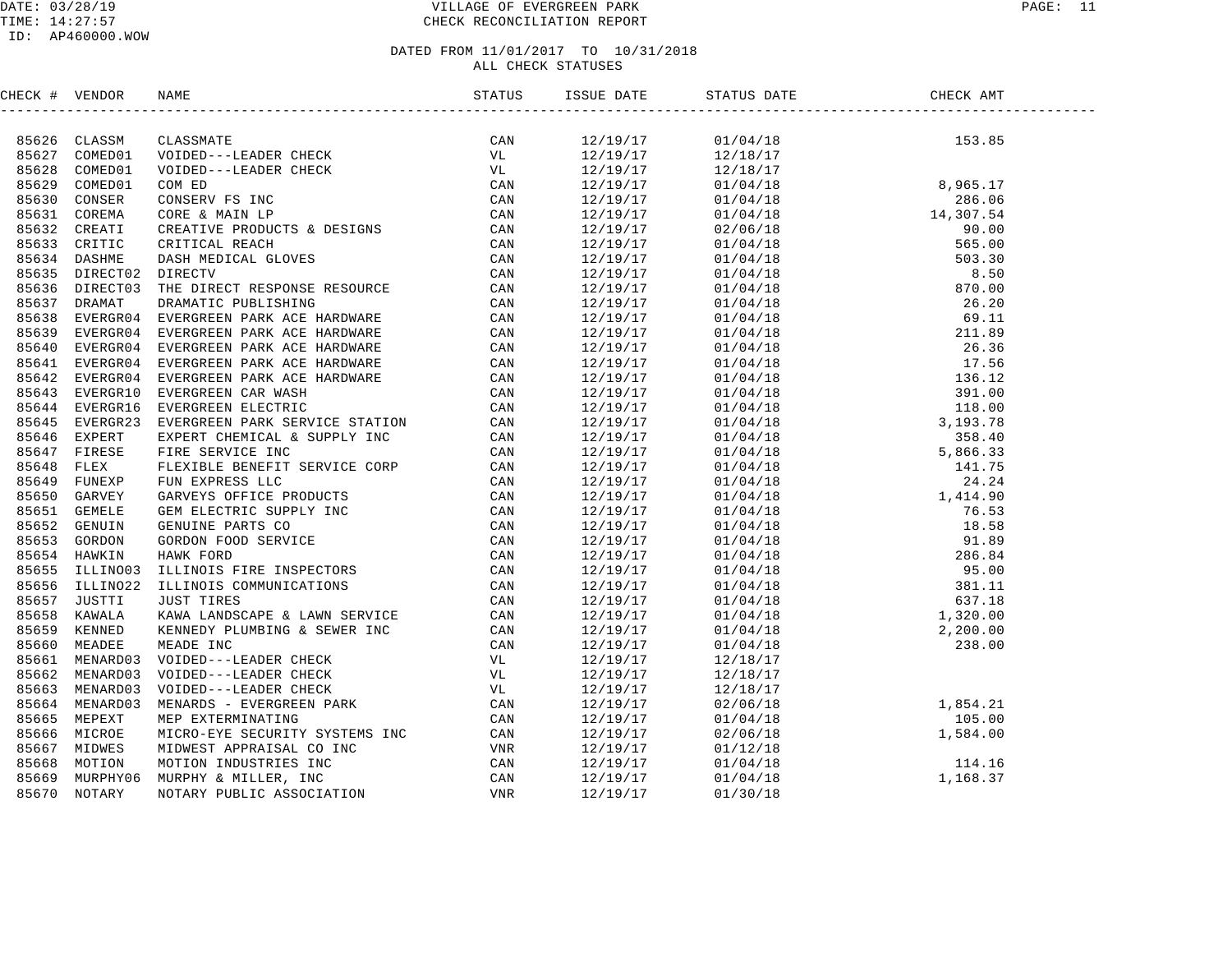#### DATE: 03/28/19 PAGE: 12 TIME: 14:27:57 CHECK RECONCILIATION REPORT

#### ID: AP460000.WOW

| CHECK # VENDOR |                                                                                                                                                                                                                               | ISSUE DATE             | STATUS DATE | CHECK AMT                                                                                                                                                                                                                                                                                                                                                                                                              |  |
|----------------|-------------------------------------------------------------------------------------------------------------------------------------------------------------------------------------------------------------------------------|------------------------|-------------|------------------------------------------------------------------------------------------------------------------------------------------------------------------------------------------------------------------------------------------------------------------------------------------------------------------------------------------------------------------------------------------------------------------------|--|
|                | THE C & PERIOD ONE ONE CONTROLS IN the STREET CAN BE A SAMPLE ONE CONTROLS AND CONTROLS IN A SAMPLE CONTROLL CONTROLL CONTROLL CONTROLL CONTROLL CONTROLL CONTROLL CONTROLL CONTROLL CONTROLL CONTROLL CONTROLL CONTROLL CONT |                        |             | $\begin{tabular}{l c c c} \multicolumn{4}{c}{\textbf{55.00}}} \multicolumn{4}{c}{\textbf{56.00}}} \multicolumn{4}{c}{\textbf{57.00}}} \multicolumn{4}{c}{\textbf{58.00}} \multicolumn{4}{c}{\textbf{59.01}}} \multicolumn{4}{c}{\textbf{59.02}} \multicolumn{4}{c}{\textbf{59.03}}} \multicolumn{4}{c}{\textbf{59.04}} \multicolumn{4}{c}{\textbf{59.05}} \multicolumn{4}{c}{\textbf{59.06}} \multicolumn{4}{c}{\text$ |  |
|                |                                                                                                                                                                                                                               | 12/19/17               |             |                                                                                                                                                                                                                                                                                                                                                                                                                        |  |
|                |                                                                                                                                                                                                                               | $12/19/17$<br>12/19/17 |             |                                                                                                                                                                                                                                                                                                                                                                                                                        |  |
|                |                                                                                                                                                                                                                               | 12/19/17               |             |                                                                                                                                                                                                                                                                                                                                                                                                                        |  |
|                |                                                                                                                                                                                                                               | 12/19/17               |             |                                                                                                                                                                                                                                                                                                                                                                                                                        |  |
|                |                                                                                                                                                                                                                               | 12/19/17               |             |                                                                                                                                                                                                                                                                                                                                                                                                                        |  |
|                |                                                                                                                                                                                                                               | 12/19/17               |             |                                                                                                                                                                                                                                                                                                                                                                                                                        |  |
|                |                                                                                                                                                                                                                               | 12/19/17               |             |                                                                                                                                                                                                                                                                                                                                                                                                                        |  |
|                |                                                                                                                                                                                                                               | 12/19/17               |             |                                                                                                                                                                                                                                                                                                                                                                                                                        |  |
|                |                                                                                                                                                                                                                               | 12/19/17               |             |                                                                                                                                                                                                                                                                                                                                                                                                                        |  |
|                |                                                                                                                                                                                                                               | 12/19/17               |             |                                                                                                                                                                                                                                                                                                                                                                                                                        |  |
|                |                                                                                                                                                                                                                               | 12/19/17               |             |                                                                                                                                                                                                                                                                                                                                                                                                                        |  |
|                |                                                                                                                                                                                                                               | 12/19/17               |             |                                                                                                                                                                                                                                                                                                                                                                                                                        |  |
|                |                                                                                                                                                                                                                               | 12/19/17<br>12/19/17   |             |                                                                                                                                                                                                                                                                                                                                                                                                                        |  |
|                |                                                                                                                                                                                                                               |                        |             |                                                                                                                                                                                                                                                                                                                                                                                                                        |  |
|                |                                                                                                                                                                                                                               | 12/19/17<br>12/19/17   |             |                                                                                                                                                                                                                                                                                                                                                                                                                        |  |
|                |                                                                                                                                                                                                                               |                        |             |                                                                                                                                                                                                                                                                                                                                                                                                                        |  |
|                |                                                                                                                                                                                                                               | 12/19/17               |             |                                                                                                                                                                                                                                                                                                                                                                                                                        |  |
|                |                                                                                                                                                                                                                               | 12/19/17<br>12/19/17   |             |                                                                                                                                                                                                                                                                                                                                                                                                                        |  |
|                |                                                                                                                                                                                                                               |                        |             |                                                                                                                                                                                                                                                                                                                                                                                                                        |  |
|                |                                                                                                                                                                                                                               |                        |             |                                                                                                                                                                                                                                                                                                                                                                                                                        |  |
|                |                                                                                                                                                                                                                               | 12/19/17<br>12/19/17   |             |                                                                                                                                                                                                                                                                                                                                                                                                                        |  |
|                |                                                                                                                                                                                                                               | 12/19/17               |             |                                                                                                                                                                                                                                                                                                                                                                                                                        |  |
|                |                                                                                                                                                                                                                               | 12/19/17               |             |                                                                                                                                                                                                                                                                                                                                                                                                                        |  |
|                |                                                                                                                                                                                                                               | 12/19/17<br>12/19/17   |             |                                                                                                                                                                                                                                                                                                                                                                                                                        |  |
|                |                                                                                                                                                                                                                               |                        |             |                                                                                                                                                                                                                                                                                                                                                                                                                        |  |
|                |                                                                                                                                                                                                                               | 12/19/17               |             |                                                                                                                                                                                                                                                                                                                                                                                                                        |  |
|                |                                                                                                                                                                                                                               | 12/19/17<br>12/19/17   |             |                                                                                                                                                                                                                                                                                                                                                                                                                        |  |
|                |                                                                                                                                                                                                                               |                        |             |                                                                                                                                                                                                                                                                                                                                                                                                                        |  |
|                |                                                                                                                                                                                                                               |                        |             |                                                                                                                                                                                                                                                                                                                                                                                                                        |  |
|                |                                                                                                                                                                                                                               | 12/19/17<br>12/19/17   |             |                                                                                                                                                                                                                                                                                                                                                                                                                        |  |
|                |                                                                                                                                                                                                                               | 12/19/17<br>12/19/17   |             |                                                                                                                                                                                                                                                                                                                                                                                                                        |  |
|                |                                                                                                                                                                                                                               |                        |             |                                                                                                                                                                                                                                                                                                                                                                                                                        |  |
|                |                                                                                                                                                                                                                               | 12/19/17<br>12/19/17   |             |                                                                                                                                                                                                                                                                                                                                                                                                                        |  |
|                |                                                                                                                                                                                                                               |                        |             |                                                                                                                                                                                                                                                                                                                                                                                                                        |  |
|                |                                                                                                                                                                                                                               | 12/19/17               |             |                                                                                                                                                                                                                                                                                                                                                                                                                        |  |
|                |                                                                                                                                                                                                                               | 12/19/17               |             |                                                                                                                                                                                                                                                                                                                                                                                                                        |  |
|                |                                                                                                                                                                                                                               | 12/19/17               |             |                                                                                                                                                                                                                                                                                                                                                                                                                        |  |
|                |                                                                                                                                                                                                                               | 12/19/17               |             |                                                                                                                                                                                                                                                                                                                                                                                                                        |  |
|                |                                                                                                                                                                                                                               | 12/19/17               |             |                                                                                                                                                                                                                                                                                                                                                                                                                        |  |
|                |                                                                                                                                                                                                                               | 12/19/17               |             |                                                                                                                                                                                                                                                                                                                                                                                                                        |  |
|                |                                                                                                                                                                                                                               | 12/19/17               |             |                                                                                                                                                                                                                                                                                                                                                                                                                        |  |
|                |                                                                                                                                                                                                                               |                        |             |                                                                                                                                                                                                                                                                                                                                                                                                                        |  |
|                |                                                                                                                                                                                                                               | 12/19/17<br>12/19/17   |             |                                                                                                                                                                                                                                                                                                                                                                                                                        |  |
|                |                                                                                                                                                                                                                               | 12/19/17               |             |                                                                                                                                                                                                                                                                                                                                                                                                                        |  |
|                |                                                                                                                                                                                                                               | 12/19/17               |             |                                                                                                                                                                                                                                                                                                                                                                                                                        |  |
|                |                                                                                                                                                                                                                               |                        |             |                                                                                                                                                                                                                                                                                                                                                                                                                        |  |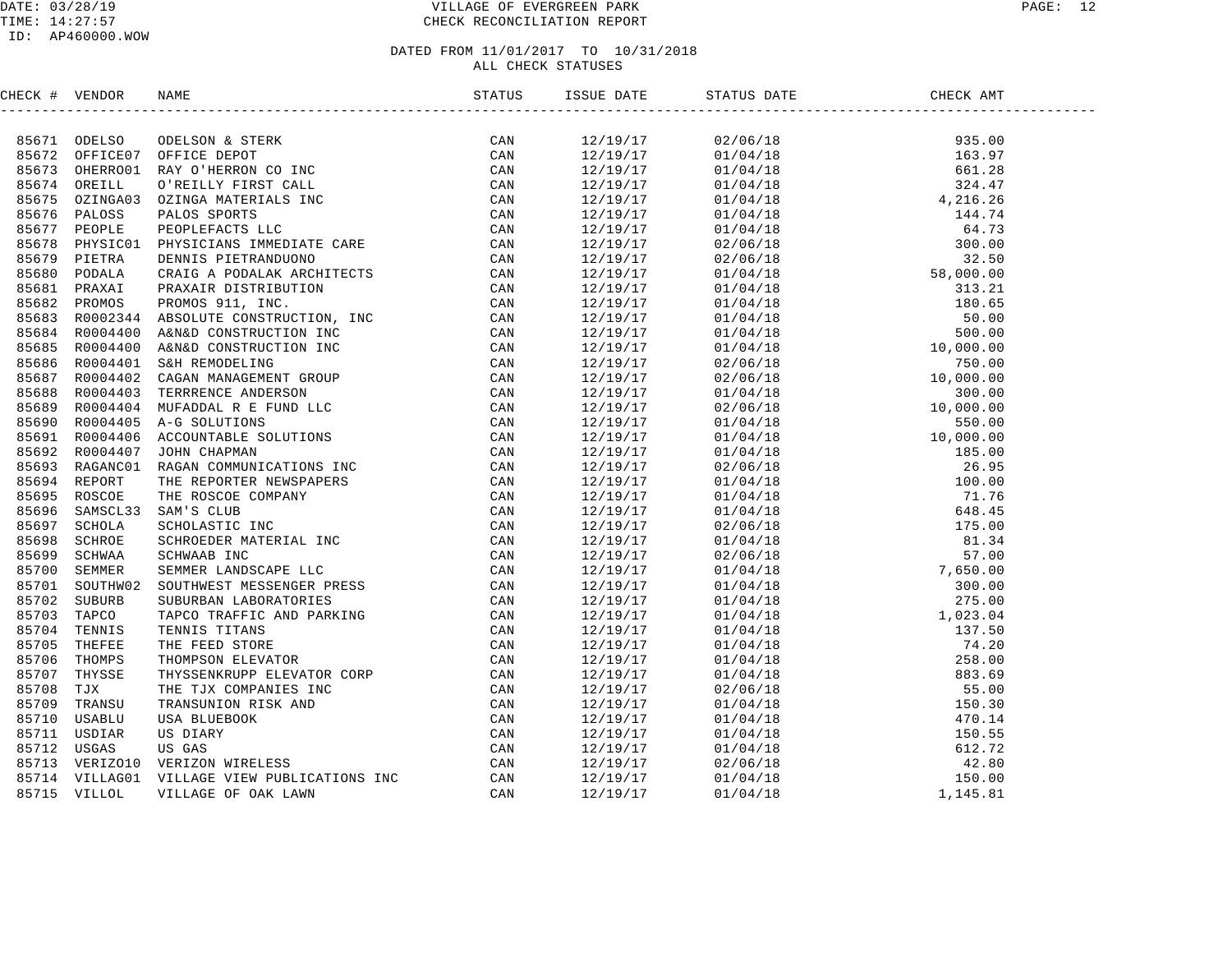| CHECK # VENDOR |                                                                                                                                                                                                                                                                                                                                                                                                                                        |  |  |  |
|----------------|----------------------------------------------------------------------------------------------------------------------------------------------------------------------------------------------------------------------------------------------------------------------------------------------------------------------------------------------------------------------------------------------------------------------------------------|--|--|--|
|                | $\begin{tabular}{cccccccc} $\mathbf{0.00664}\bullet$ & $\mathbf{0.00676}\bullet$ & $\mathbf{0.00676}\bullet$ & $\mathbf{0.00676}\bullet$ & $\mathbf{0.00676}\bullet$ & $\mathbf{0.00676}\bullet$ & $\mathbf{0.00676}\bullet$ & $\mathbf{0.00676}\bullet$ & $\mathbf{0.00676}\bullet$ & $\mathbf{0.00676}\bullet$ & $\mathbf{0.00676}\bullet$ & $\mathbf{0.00676}\bullet$ & $\mathbf{0.00676}\bullet$ & $\mathbf{0.00676}\bullet$ & $\$ |  |  |  |
|                |                                                                                                                                                                                                                                                                                                                                                                                                                                        |  |  |  |
|                |                                                                                                                                                                                                                                                                                                                                                                                                                                        |  |  |  |
|                |                                                                                                                                                                                                                                                                                                                                                                                                                                        |  |  |  |
|                |                                                                                                                                                                                                                                                                                                                                                                                                                                        |  |  |  |
|                |                                                                                                                                                                                                                                                                                                                                                                                                                                        |  |  |  |
|                |                                                                                                                                                                                                                                                                                                                                                                                                                                        |  |  |  |
|                |                                                                                                                                                                                                                                                                                                                                                                                                                                        |  |  |  |
|                |                                                                                                                                                                                                                                                                                                                                                                                                                                        |  |  |  |
|                |                                                                                                                                                                                                                                                                                                                                                                                                                                        |  |  |  |
|                |                                                                                                                                                                                                                                                                                                                                                                                                                                        |  |  |  |
|                |                                                                                                                                                                                                                                                                                                                                                                                                                                        |  |  |  |
|                |                                                                                                                                                                                                                                                                                                                                                                                                                                        |  |  |  |
|                |                                                                                                                                                                                                                                                                                                                                                                                                                                        |  |  |  |
|                |                                                                                                                                                                                                                                                                                                                                                                                                                                        |  |  |  |
|                |                                                                                                                                                                                                                                                                                                                                                                                                                                        |  |  |  |
|                |                                                                                                                                                                                                                                                                                                                                                                                                                                        |  |  |  |
|                |                                                                                                                                                                                                                                                                                                                                                                                                                                        |  |  |  |
|                |                                                                                                                                                                                                                                                                                                                                                                                                                                        |  |  |  |
|                |                                                                                                                                                                                                                                                                                                                                                                                                                                        |  |  |  |
|                |                                                                                                                                                                                                                                                                                                                                                                                                                                        |  |  |  |
|                |                                                                                                                                                                                                                                                                                                                                                                                                                                        |  |  |  |
|                |                                                                                                                                                                                                                                                                                                                                                                                                                                        |  |  |  |
|                |                                                                                                                                                                                                                                                                                                                                                                                                                                        |  |  |  |
|                |                                                                                                                                                                                                                                                                                                                                                                                                                                        |  |  |  |
|                |                                                                                                                                                                                                                                                                                                                                                                                                                                        |  |  |  |
|                |                                                                                                                                                                                                                                                                                                                                                                                                                                        |  |  |  |
|                |                                                                                                                                                                                                                                                                                                                                                                                                                                        |  |  |  |
|                |                                                                                                                                                                                                                                                                                                                                                                                                                                        |  |  |  |
|                |                                                                                                                                                                                                                                                                                                                                                                                                                                        |  |  |  |
|                |                                                                                                                                                                                                                                                                                                                                                                                                                                        |  |  |  |
|                |                                                                                                                                                                                                                                                                                                                                                                                                                                        |  |  |  |
|                |                                                                                                                                                                                                                                                                                                                                                                                                                                        |  |  |  |
|                |                                                                                                                                                                                                                                                                                                                                                                                                                                        |  |  |  |
|                |                                                                                                                                                                                                                                                                                                                                                                                                                                        |  |  |  |
|                |                                                                                                                                                                                                                                                                                                                                                                                                                                        |  |  |  |
|                |                                                                                                                                                                                                                                                                                                                                                                                                                                        |  |  |  |
|                |                                                                                                                                                                                                                                                                                                                                                                                                                                        |  |  |  |
|                |                                                                                                                                                                                                                                                                                                                                                                                                                                        |  |  |  |
|                |                                                                                                                                                                                                                                                                                                                                                                                                                                        |  |  |  |
|                |                                                                                                                                                                                                                                                                                                                                                                                                                                        |  |  |  |
|                |                                                                                                                                                                                                                                                                                                                                                                                                                                        |  |  |  |
|                |                                                                                                                                                                                                                                                                                                                                                                                                                                        |  |  |  |
|                |                                                                                                                                                                                                                                                                                                                                                                                                                                        |  |  |  |
|                |                                                                                                                                                                                                                                                                                                                                                                                                                                        |  |  |  |
|                |                                                                                                                                                                                                                                                                                                                                                                                                                                        |  |  |  |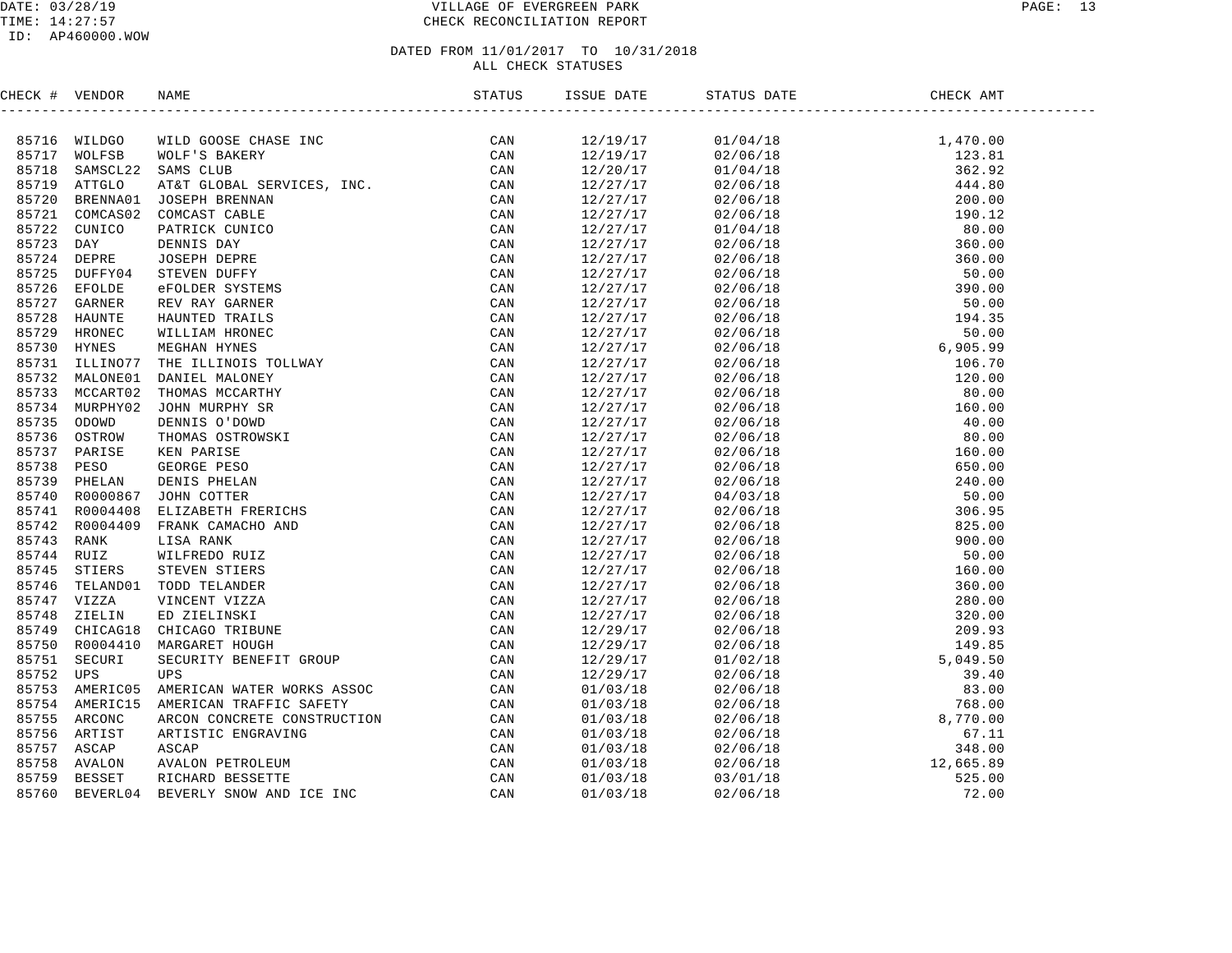#### DATE: 03/28/19 PAGE: 14 TIME: 14:27:57 CHECK RECONCILIATION REPORT

#### ID: AP460000.WOW

| CHECK # VENDOR |                                                                                                                                                                                                                                                                                                                                                                                                                                            |  |  |  |
|----------------|--------------------------------------------------------------------------------------------------------------------------------------------------------------------------------------------------------------------------------------------------------------------------------------------------------------------------------------------------------------------------------------------------------------------------------------------|--|--|--|
|                | $\begin{tabular}{cccccccc} $\mathbf{0.00664}\bullet$ & $\mathbf{0.00466}\bullet$ & $\mathbf{0.00466}\bullet$ & $\mathbf{0.00466}\bullet$ & $\mathbf{0.00466}\bullet$ & $\mathbf{0.0046}\bullet$ & $\mathbf{0.0046}\bullet$ & $\mathbf{0.0046}\bullet$ & $\mathbf{0.0046}\bullet$ & $\mathbf{0.0046}\bullet$ & $\mathbf{0.0046}\bullet$ & $\mathbf{0.0046}\bullet$ & $\mathbf{0.0046}\bullet$ & $\mathbf{0.0046}\bullet$ & $\mathbf{0.0046$ |  |  |  |
|                |                                                                                                                                                                                                                                                                                                                                                                                                                                            |  |  |  |
|                |                                                                                                                                                                                                                                                                                                                                                                                                                                            |  |  |  |
|                |                                                                                                                                                                                                                                                                                                                                                                                                                                            |  |  |  |
|                |                                                                                                                                                                                                                                                                                                                                                                                                                                            |  |  |  |
|                |                                                                                                                                                                                                                                                                                                                                                                                                                                            |  |  |  |
|                |                                                                                                                                                                                                                                                                                                                                                                                                                                            |  |  |  |
|                |                                                                                                                                                                                                                                                                                                                                                                                                                                            |  |  |  |
|                |                                                                                                                                                                                                                                                                                                                                                                                                                                            |  |  |  |
|                |                                                                                                                                                                                                                                                                                                                                                                                                                                            |  |  |  |
|                |                                                                                                                                                                                                                                                                                                                                                                                                                                            |  |  |  |
|                |                                                                                                                                                                                                                                                                                                                                                                                                                                            |  |  |  |
|                |                                                                                                                                                                                                                                                                                                                                                                                                                                            |  |  |  |
|                |                                                                                                                                                                                                                                                                                                                                                                                                                                            |  |  |  |
|                |                                                                                                                                                                                                                                                                                                                                                                                                                                            |  |  |  |
|                |                                                                                                                                                                                                                                                                                                                                                                                                                                            |  |  |  |
|                |                                                                                                                                                                                                                                                                                                                                                                                                                                            |  |  |  |
|                |                                                                                                                                                                                                                                                                                                                                                                                                                                            |  |  |  |
|                |                                                                                                                                                                                                                                                                                                                                                                                                                                            |  |  |  |
|                |                                                                                                                                                                                                                                                                                                                                                                                                                                            |  |  |  |
|                |                                                                                                                                                                                                                                                                                                                                                                                                                                            |  |  |  |
|                |                                                                                                                                                                                                                                                                                                                                                                                                                                            |  |  |  |
|                |                                                                                                                                                                                                                                                                                                                                                                                                                                            |  |  |  |
|                |                                                                                                                                                                                                                                                                                                                                                                                                                                            |  |  |  |
|                |                                                                                                                                                                                                                                                                                                                                                                                                                                            |  |  |  |
|                |                                                                                                                                                                                                                                                                                                                                                                                                                                            |  |  |  |
|                |                                                                                                                                                                                                                                                                                                                                                                                                                                            |  |  |  |
|                |                                                                                                                                                                                                                                                                                                                                                                                                                                            |  |  |  |
|                |                                                                                                                                                                                                                                                                                                                                                                                                                                            |  |  |  |
|                |                                                                                                                                                                                                                                                                                                                                                                                                                                            |  |  |  |
|                |                                                                                                                                                                                                                                                                                                                                                                                                                                            |  |  |  |
|                |                                                                                                                                                                                                                                                                                                                                                                                                                                            |  |  |  |
|                |                                                                                                                                                                                                                                                                                                                                                                                                                                            |  |  |  |
|                |                                                                                                                                                                                                                                                                                                                                                                                                                                            |  |  |  |
|                |                                                                                                                                                                                                                                                                                                                                                                                                                                            |  |  |  |
|                |                                                                                                                                                                                                                                                                                                                                                                                                                                            |  |  |  |
|                |                                                                                                                                                                                                                                                                                                                                                                                                                                            |  |  |  |
|                |                                                                                                                                                                                                                                                                                                                                                                                                                                            |  |  |  |
|                |                                                                                                                                                                                                                                                                                                                                                                                                                                            |  |  |  |
|                |                                                                                                                                                                                                                                                                                                                                                                                                                                            |  |  |  |
|                |                                                                                                                                                                                                                                                                                                                                                                                                                                            |  |  |  |
|                |                                                                                                                                                                                                                                                                                                                                                                                                                                            |  |  |  |
|                |                                                                                                                                                                                                                                                                                                                                                                                                                                            |  |  |  |
|                |                                                                                                                                                                                                                                                                                                                                                                                                                                            |  |  |  |
|                |                                                                                                                                                                                                                                                                                                                                                                                                                                            |  |  |  |
|                |                                                                                                                                                                                                                                                                                                                                                                                                                                            |  |  |  |
|                |                                                                                                                                                                                                                                                                                                                                                                                                                                            |  |  |  |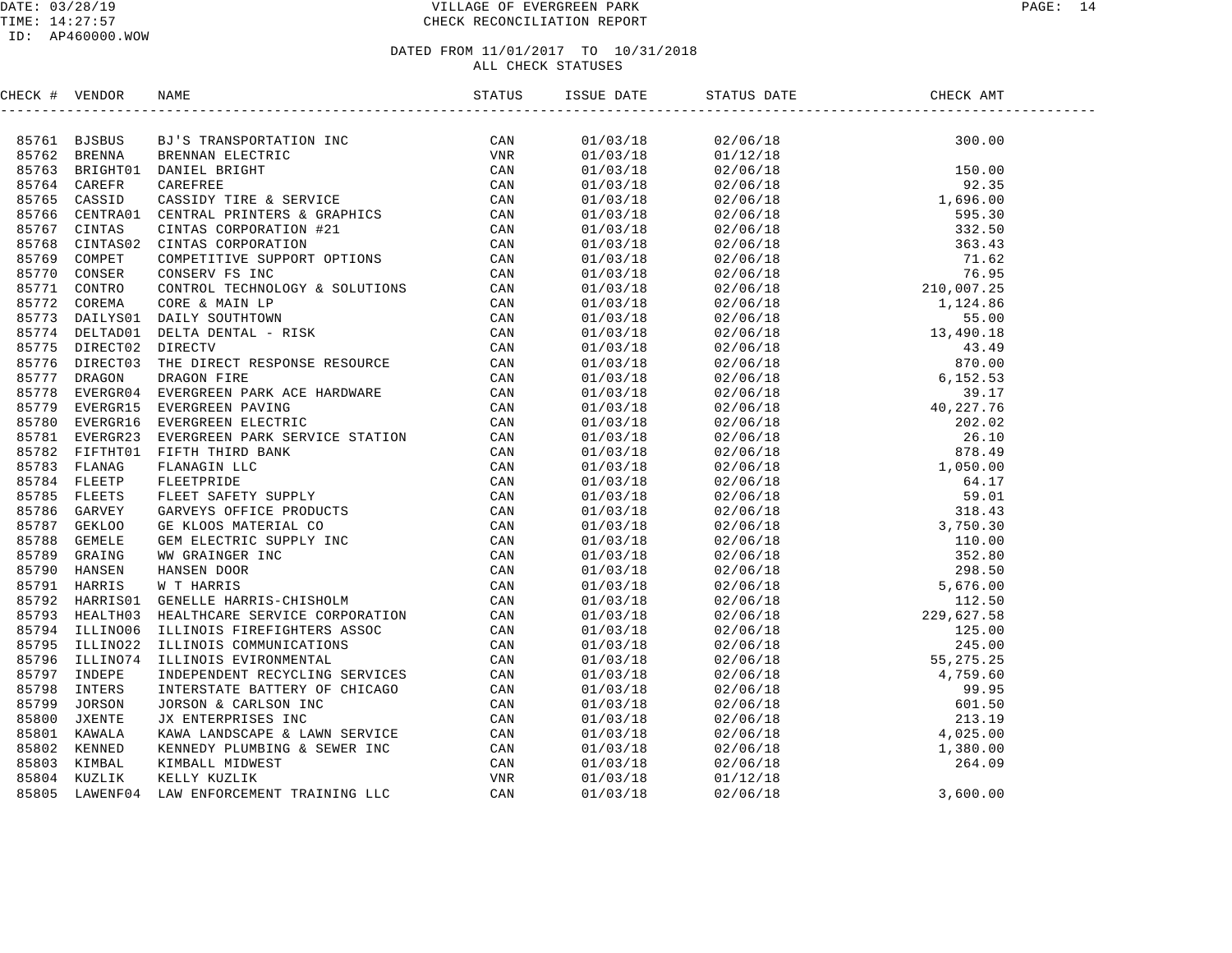#### DATE: 03/28/19 VILLAGE OF EVERGREEN PARK PAGE: 15 TIME: 14:27:57 CHECK RECONCILIATION REPORT

#### ID: AP460000.WOW

| CHECK # VENDOR |                                                                                                                                                                                                                                |  |                                                                                                                                                                                                                                                                           |  |
|----------------|--------------------------------------------------------------------------------------------------------------------------------------------------------------------------------------------------------------------------------|--|---------------------------------------------------------------------------------------------------------------------------------------------------------------------------------------------------------------------------------------------------------------------------|--|
|                | ENEXAT VERION NAME (STANDARD MINIMATERIES)<br>1970 - ANNOUNCE INDUSTRIES (STAND CONNECTIVE CAN BE CAN BE CAN ARREST THE CAN CONNECTIVE THE CAN BE CAN BE CAN BE CAN BE CAN BE CAN BE CAN BE CAN BE CAN BE CAN BE CAN BE CAN BE |  | $\begin{tabular}{ll ll ll ll } \hline & 0.1/0.3/18 & 0.2/06/18 & 1.59.25 \\ 0.1/0.3/18 & 0.2/06/18 & 1.59.25 \\ 0.1/0.3/18 & 0.2/06/18 & 1.59.26 \\ 0.1/0.3/18 & 0.2/06/18 & 1.52.1 \\ 0.1/0.3/18 & 0.2/06/18 & 1.52.1 \\ 0.1/0.3/18 & 0.2/06/18 & 1.54.16 \\ 0.1/0.3/18$ |  |
|                |                                                                                                                                                                                                                                |  |                                                                                                                                                                                                                                                                           |  |
|                |                                                                                                                                                                                                                                |  |                                                                                                                                                                                                                                                                           |  |
|                |                                                                                                                                                                                                                                |  |                                                                                                                                                                                                                                                                           |  |
|                |                                                                                                                                                                                                                                |  |                                                                                                                                                                                                                                                                           |  |
|                |                                                                                                                                                                                                                                |  |                                                                                                                                                                                                                                                                           |  |
|                |                                                                                                                                                                                                                                |  |                                                                                                                                                                                                                                                                           |  |
|                |                                                                                                                                                                                                                                |  |                                                                                                                                                                                                                                                                           |  |
|                |                                                                                                                                                                                                                                |  |                                                                                                                                                                                                                                                                           |  |
|                |                                                                                                                                                                                                                                |  |                                                                                                                                                                                                                                                                           |  |
|                |                                                                                                                                                                                                                                |  |                                                                                                                                                                                                                                                                           |  |
|                |                                                                                                                                                                                                                                |  |                                                                                                                                                                                                                                                                           |  |
|                |                                                                                                                                                                                                                                |  |                                                                                                                                                                                                                                                                           |  |
|                |                                                                                                                                                                                                                                |  |                                                                                                                                                                                                                                                                           |  |
|                |                                                                                                                                                                                                                                |  |                                                                                                                                                                                                                                                                           |  |
|                |                                                                                                                                                                                                                                |  |                                                                                                                                                                                                                                                                           |  |
|                |                                                                                                                                                                                                                                |  |                                                                                                                                                                                                                                                                           |  |
|                |                                                                                                                                                                                                                                |  |                                                                                                                                                                                                                                                                           |  |
|                |                                                                                                                                                                                                                                |  |                                                                                                                                                                                                                                                                           |  |
|                |                                                                                                                                                                                                                                |  |                                                                                                                                                                                                                                                                           |  |
|                |                                                                                                                                                                                                                                |  |                                                                                                                                                                                                                                                                           |  |
|                |                                                                                                                                                                                                                                |  |                                                                                                                                                                                                                                                                           |  |
|                |                                                                                                                                                                                                                                |  |                                                                                                                                                                                                                                                                           |  |
|                |                                                                                                                                                                                                                                |  |                                                                                                                                                                                                                                                                           |  |
|                |                                                                                                                                                                                                                                |  |                                                                                                                                                                                                                                                                           |  |
|                |                                                                                                                                                                                                                                |  |                                                                                                                                                                                                                                                                           |  |
|                |                                                                                                                                                                                                                                |  |                                                                                                                                                                                                                                                                           |  |
|                |                                                                                                                                                                                                                                |  |                                                                                                                                                                                                                                                                           |  |
|                |                                                                                                                                                                                                                                |  |                                                                                                                                                                                                                                                                           |  |
|                |                                                                                                                                                                                                                                |  |                                                                                                                                                                                                                                                                           |  |
|                |                                                                                                                                                                                                                                |  |                                                                                                                                                                                                                                                                           |  |
|                |                                                                                                                                                                                                                                |  |                                                                                                                                                                                                                                                                           |  |
|                |                                                                                                                                                                                                                                |  |                                                                                                                                                                                                                                                                           |  |
|                |                                                                                                                                                                                                                                |  |                                                                                                                                                                                                                                                                           |  |
|                |                                                                                                                                                                                                                                |  |                                                                                                                                                                                                                                                                           |  |
|                |                                                                                                                                                                                                                                |  |                                                                                                                                                                                                                                                                           |  |
|                |                                                                                                                                                                                                                                |  |                                                                                                                                                                                                                                                                           |  |
|                |                                                                                                                                                                                                                                |  |                                                                                                                                                                                                                                                                           |  |
|                |                                                                                                                                                                                                                                |  |                                                                                                                                                                                                                                                                           |  |
|                |                                                                                                                                                                                                                                |  |                                                                                                                                                                                                                                                                           |  |
|                |                                                                                                                                                                                                                                |  |                                                                                                                                                                                                                                                                           |  |
|                |                                                                                                                                                                                                                                |  |                                                                                                                                                                                                                                                                           |  |
|                |                                                                                                                                                                                                                                |  |                                                                                                                                                                                                                                                                           |  |
|                |                                                                                                                                                                                                                                |  |                                                                                                                                                                                                                                                                           |  |
|                |                                                                                                                                                                                                                                |  |                                                                                                                                                                                                                                                                           |  |
|                |                                                                                                                                                                                                                                |  |                                                                                                                                                                                                                                                                           |  |
|                |                                                                                                                                                                                                                                |  |                                                                                                                                                                                                                                                                           |  |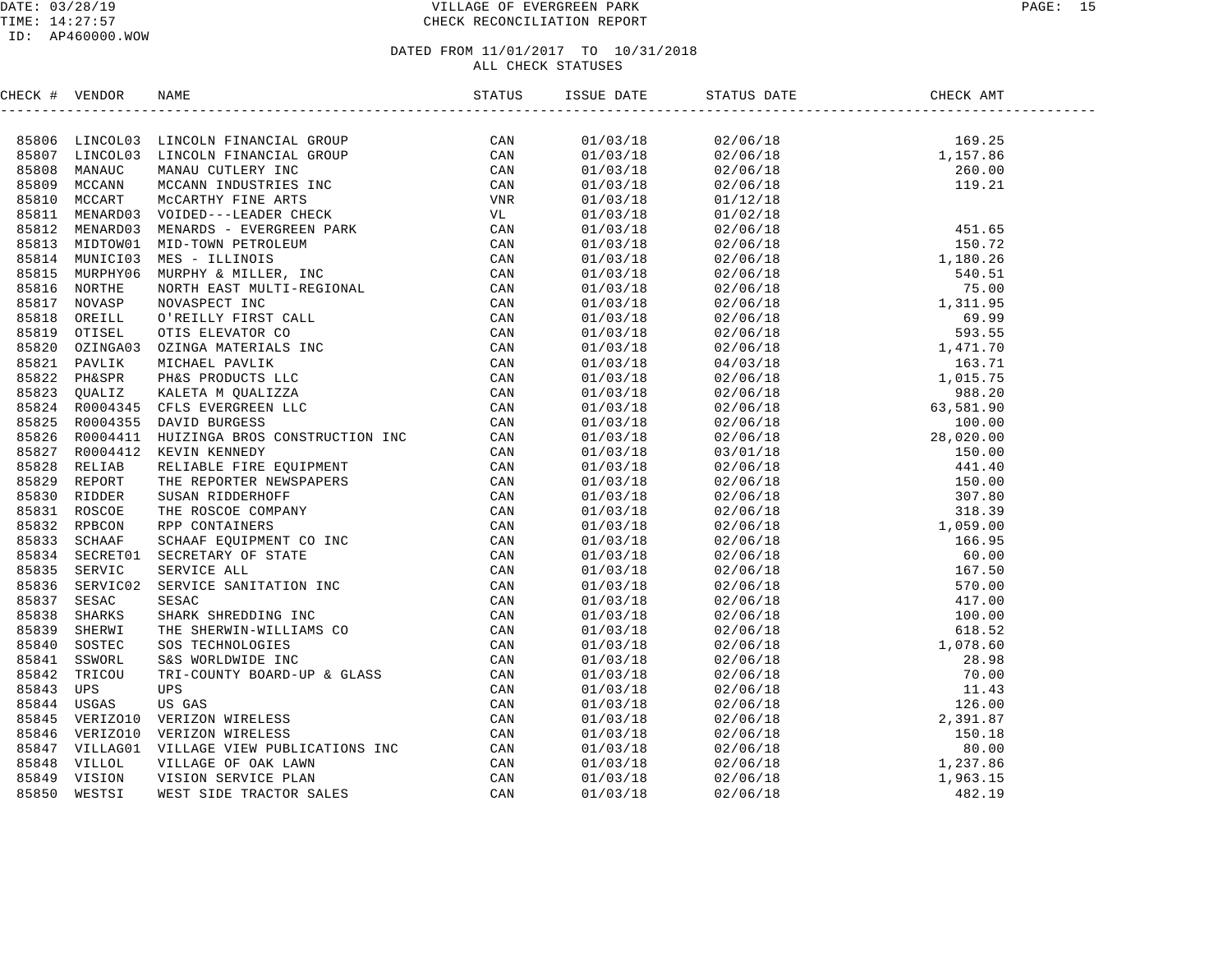#### DATE: 03/28/19 VILLAGE OF EVERGREEN PARK PAGE: 16 TIME: 14:27:57 CHECK RECONCILIATION REPORT

| CHECK # VENDOR |                |                                                                                                                                                                                                                               |  |  |  |
|----------------|----------------|-------------------------------------------------------------------------------------------------------------------------------------------------------------------------------------------------------------------------------|--|--|--|
|                |                | NAME TO CONSIDER THE SERVICE SERVICE SAN ARREST TO CAN ARREST CONNECT CONDUCTS THE CONSTRANT CONDUCTS THE CONDUCTS CONNECT CONDUCTS TO THE CONDUCTS OF THE CONDUCTS OF THE CONDUCTS OF THE CONDUCTS OF THE SERVICE SAN ARREST |  |  |  |
|                |                | 85851 GALBRA01 GALBRAITH                                                                                                                                                                                                      |  |  |  |
|                | 85852 ATT01    |                                                                                                                                                                                                                               |  |  |  |
|                | 85853 ATT01    |                                                                                                                                                                                                                               |  |  |  |
|                | 85854 ATT02    |                                                                                                                                                                                                                               |  |  |  |
| 85855          | ATTGLO         |                                                                                                                                                                                                                               |  |  |  |
| 85856          | COMCAS02       |                                                                                                                                                                                                                               |  |  |  |
| 85857          | COMED03        |                                                                                                                                                                                                                               |  |  |  |
| 85858          | HINCKL         |                                                                                                                                                                                                                               |  |  |  |
| 85859          | ILLINO18       |                                                                                                                                                                                                                               |  |  |  |
| 85860          | MUNICI02       |                                                                                                                                                                                                                               |  |  |  |
| 85861          | NERIS          |                                                                                                                                                                                                                               |  |  |  |
| 85862          | R0001031       |                                                                                                                                                                                                                               |  |  |  |
| 85863          | VERIZO10       |                                                                                                                                                                                                                               |  |  |  |
| 85864          | SOCCER         |                                                                                                                                                                                                                               |  |  |  |
| 85865          | <b>BENDER</b>  |                                                                                                                                                                                                                               |  |  |  |
| 85866          | CAINKA         |                                                                                                                                                                                                                               |  |  |  |
| 85867          | CAVATO01       |                                                                                                                                                                                                                               |  |  |  |
| 85868          | ENGEL          |                                                                                                                                                                                                                               |  |  |  |
| 85869          | ERICKS         |                                                                                                                                                                                                                               |  |  |  |
| 85870          | FARREL         |                                                                                                                                                                                                                               |  |  |  |
| 85871          | HERRER01       |                                                                                                                                                                                                                               |  |  |  |
|                | 85872 JARZEN   |                                                                                                                                                                                                                               |  |  |  |
|                | 85873 LAZINE   |                                                                                                                                                                                                                               |  |  |  |
|                | 85874 MCCANN03 |                                                                                                                                                                                                                               |  |  |  |
| 85875          | MCCART01       |                                                                                                                                                                                                                               |  |  |  |
| 85876          | PASTIC01       |                                                                                                                                                                                                                               |  |  |  |
| 85877          | RICH           |                                                                                                                                                                                                                               |  |  |  |
| 85878          | SARNO          |                                                                                                                                                                                                                               |  |  |  |
| 85879          | SCHAEF         |                                                                                                                                                                                                                               |  |  |  |
| 85880          | SIGNOR         |                                                                                                                                                                                                                               |  |  |  |
| 85881          | SMILEY         |                                                                                                                                                                                                                               |  |  |  |
| 85882          | vos            |                                                                                                                                                                                                                               |  |  |  |
| 85883          | YEAMAN         |                                                                                                                                                                                                                               |  |  |  |
| 85884          | YOUNGT         |                                                                                                                                                                                                                               |  |  |  |
| 85885          | ATT04          |                                                                                                                                                                                                                               |  |  |  |
| 85886          | COMCAS02       |                                                                                                                                                                                                                               |  |  |  |
| 85887          | CUMMIN         |                                                                                                                                                                                                                               |  |  |  |
| 85888          | <b>EFOLDE</b>  |                                                                                                                                                                                                                               |  |  |  |
| 85889          | FARREL         |                                                                                                                                                                                                                               |  |  |  |
| 85890          | HACHCO         |                                                                                                                                                                                                                               |  |  |  |
| 85891          | ILCOUN         |                                                                                                                                                                                                                               |  |  |  |
|                | 85892 KULIK    |                                                                                                                                                                                                                               |  |  |  |
|                |                | 85893 MCCART05 MCCARTHY FORD                                                                                                                                                                                                  |  |  |  |
| 85894          | MIDWES04       |                                                                                                                                                                                                                               |  |  |  |
| 85895          | OFFICE06       |                                                                                                                                                                                                                               |  |  |  |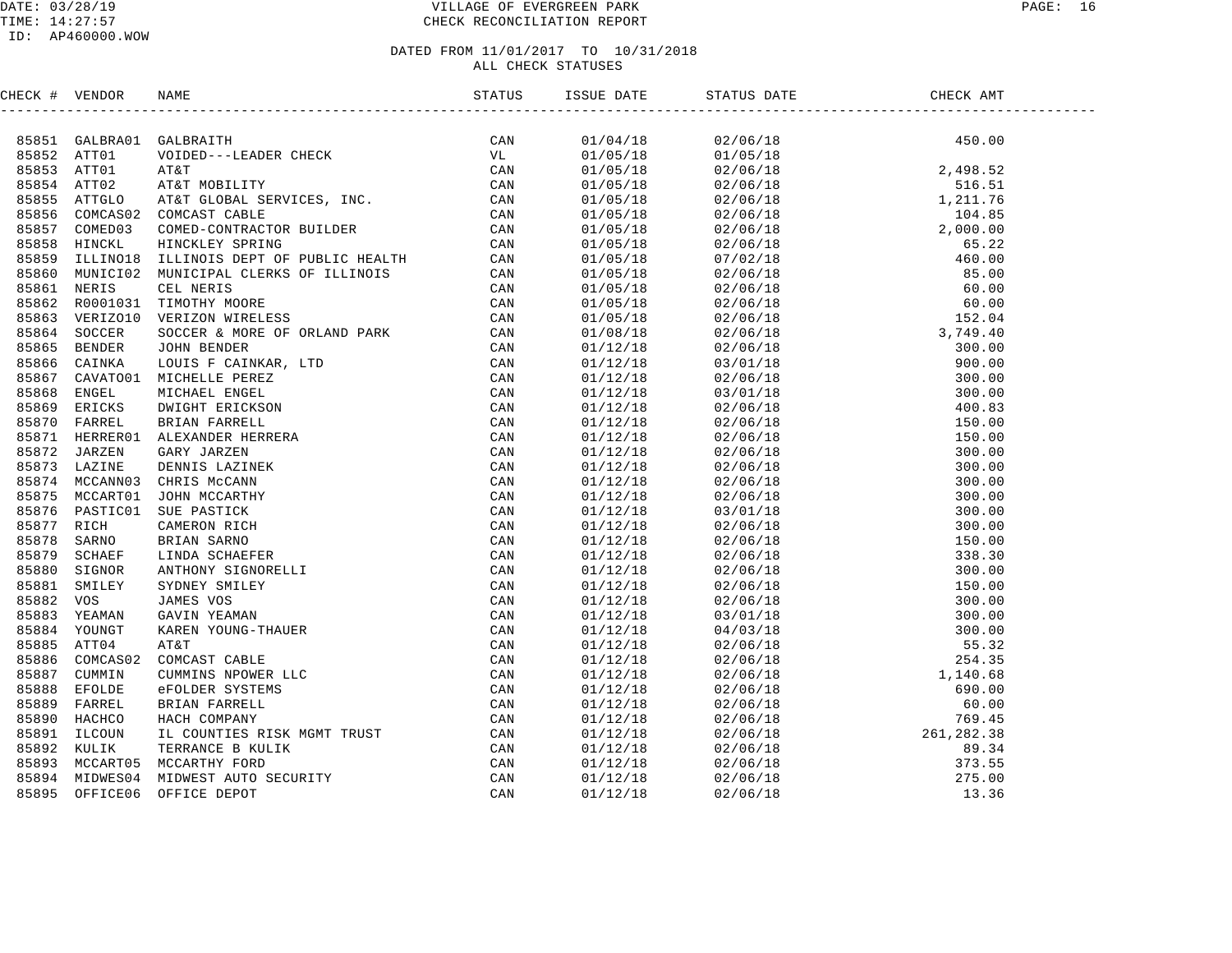#### DATE: 03/28/19 VILLAGE OF EVERGREEN PARK PAGE: 17 TIME: 14:27:57 CHECK RECONCILIATION REPORT

| CHECK # VENDOR |                |                                                                                                                                                                                                                                  |     |                      |                                                                                                                                                                                                                                                                              |  |
|----------------|----------------|----------------------------------------------------------------------------------------------------------------------------------------------------------------------------------------------------------------------------------|-----|----------------------|------------------------------------------------------------------------------------------------------------------------------------------------------------------------------------------------------------------------------------------------------------------------------|--|
|                |                | ANNE BERRIT TRIP & SERVICE<br>MANE CONFIGURATION CAN CAN MANE CONFIGURATION CONTINUES AND CONFIGURATION CONFIGURATION CONFIGURATION CONFIGURATION CONFIGURATION CONFIGURATION CONFIGURATION CONFIGURATION CONFIGURATION CONFIGUR |     |                      | $\begin{tabular}{cccccccc} 1 & 01/12/18 & 02/06/18 & 15.16 \\ 01/12/18 & 02/06/18 & 15.16 \\ 01/12/18 & 02/06/18 & 116.02 \\ 01/12/18 & 02/06/18 & 213.59 \\ 01/12/18 & 02/06/18 & 392.95 \\ 01/12/18 & 02/06/18 & 392.95 \\ 01/12/18 & 02/06/18 & 784.87 \\ 01/12/18 & 02/$ |  |
|                |                | 85896 OFFICE07 OFFICE DEPOT                                                                                                                                                                                                      | CAN |                      |                                                                                                                                                                                                                                                                              |  |
|                |                | 85897 R0004413 LILA MERECK                                                                                                                                                                                                       |     |                      |                                                                                                                                                                                                                                                                              |  |
| 85898          |                | SAMSCL11 SAMS CLUB                                                                                                                                                                                                               |     |                      |                                                                                                                                                                                                                                                                              |  |
| 85899          | SAMSCL20       |                                                                                                                                                                                                                                  |     |                      |                                                                                                                                                                                                                                                                              |  |
| 85900          | SAMSCL22       |                                                                                                                                                                                                                                  |     |                      |                                                                                                                                                                                                                                                                              |  |
| 85901          | SAMSCL44       |                                                                                                                                                                                                                                  |     |                      |                                                                                                                                                                                                                                                                              |  |
| 85902          | SAMSCL55       |                                                                                                                                                                                                                                  |     |                      |                                                                                                                                                                                                                                                                              |  |
| 85903          | SAMSCL77       |                                                                                                                                                                                                                                  |     |                      |                                                                                                                                                                                                                                                                              |  |
|                | 85904 SECURI   |                                                                                                                                                                                                                                  |     |                      |                                                                                                                                                                                                                                                                              |  |
|                | 85905 AFTERM   |                                                                                                                                                                                                                                  |     |                      |                                                                                                                                                                                                                                                                              |  |
| 85906          | AJUNIF         |                                                                                                                                                                                                                                  |     |                      |                                                                                                                                                                                                                                                                              |  |
|                | 85907 ALSIPL01 |                                                                                                                                                                                                                                  |     |                      |                                                                                                                                                                                                                                                                              |  |
| 85908          | AMERIC01       |                                                                                                                                                                                                                                  |     |                      |                                                                                                                                                                                                                                                                              |  |
|                | 85909 ANDERS   |                                                                                                                                                                                                                                  |     |                      |                                                                                                                                                                                                                                                                              |  |
|                | 85910 ARCONC   |                                                                                                                                                                                                                                  |     |                      |                                                                                                                                                                                                                                                                              |  |
|                | 85911 ATT01    |                                                                                                                                                                                                                                  |     |                      |                                                                                                                                                                                                                                                                              |  |
|                | 85912 ATTGLO   |                                                                                                                                                                                                                                  |     |                      |                                                                                                                                                                                                                                                                              |  |
|                | 85913 AVALON   |                                                                                                                                                                                                                                  |     |                      |                                                                                                                                                                                                                                                                              |  |
|                | 85914 BATTER01 |                                                                                                                                                                                                                                  |     |                      |                                                                                                                                                                                                                                                                              |  |
| 85915          | <b>BENNET</b>  |                                                                                                                                                                                                                                  |     |                      |                                                                                                                                                                                                                                                                              |  |
|                | 85916 BFCONS   |                                                                                                                                                                                                                                  |     |                      |                                                                                                                                                                                                                                                                              |  |
| 85917          | <b>BIGRST</b>  |                                                                                                                                                                                                                                  |     |                      |                                                                                                                                                                                                                                                                              |  |
| 85918          | <b>BRENNA</b>  |                                                                                                                                                                                                                                  |     |                      |                                                                                                                                                                                                                                                                              |  |
| 85919          | <b>BRETTE</b>  |                                                                                                                                                                                                                                  |     |                      |                                                                                                                                                                                                                                                                              |  |
| 85920          | BRITE          |                                                                                                                                                                                                                                  |     |                      |                                                                                                                                                                                                                                                                              |  |
| 85921          | BROTHE         |                                                                                                                                                                                                                                  |     |                      |                                                                                                                                                                                                                                                                              |  |
| 85922          | <b>BROWNE</b>  |                                                                                                                                                                                                                                  |     |                      |                                                                                                                                                                                                                                                                              |  |
|                | 85923 CAINKA   |                                                                                                                                                                                                                                  |     |                      |                                                                                                                                                                                                                                                                              |  |
| 85924          | CARREF         |                                                                                                                                                                                                                                  |     |                      |                                                                                                                                                                                                                                                                              |  |
| 85925          | CASSID         |                                                                                                                                                                                                                                  |     |                      |                                                                                                                                                                                                                                                                              |  |
| 85926          | CDWG           |                                                                                                                                                                                                                                  |     |                      |                                                                                                                                                                                                                                                                              |  |
| 85927          | CENTRA01       |                                                                                                                                                                                                                                  |     |                      |                                                                                                                                                                                                                                                                              |  |
| 85928          | CESARS         |                                                                                                                                                                                                                                  |     |                      |                                                                                                                                                                                                                                                                              |  |
| 85929          | CINTAS         |                                                                                                                                                                                                                                  |     | 01/17/18             |                                                                                                                                                                                                                                                                              |  |
| 85930          | CINTAS         |                                                                                                                                                                                                                                  |     | 01/17/18             |                                                                                                                                                                                                                                                                              |  |
| 85931          | CINTAS02       |                                                                                                                                                                                                                                  |     |                      |                                                                                                                                                                                                                                                                              |  |
| 85932          | CLEANI         |                                                                                                                                                                                                                                  |     | 01/17/18             |                                                                                                                                                                                                                                                                              |  |
| 85933          |                |                                                                                                                                                                                                                                  |     | 01/17/18             |                                                                                                                                                                                                                                                                              |  |
|                | CLOSED         |                                                                                                                                                                                                                                  |     | 01/17/18             |                                                                                                                                                                                                                                                                              |  |
| 85934          | COMED02        |                                                                                                                                                                                                                                  |     | 01/17/18             |                                                                                                                                                                                                                                                                              |  |
| 85935          | COMED02        |                                                                                                                                                                                                                                  |     | 01/17/18             |                                                                                                                                                                                                                                                                              |  |
| 85936          | COMPAS         |                                                                                                                                                                                                                                  |     | 01/17/18<br>01/17/18 |                                                                                                                                                                                                                                                                              |  |
| 85937          | COMPET         |                                                                                                                                                                                                                                  |     |                      | $\begin{array}{cccc} 02/06/18 & 1,030.52 \\ 01/16/18 & 3,780.38 \\ 02/06/18 & 269.47 \\ 02/06/18 & 250.00 \\ 02/06/18 & 2,135.00 \\ 02/06/18 & 3,426.69 \\ 02/06/18 & 3,985.26 \\ 02/06/18 & 3,985.26 \\ 02/06/18 & 71.62 \\ 02/06/18 & 71.62 \\ 02/06/18 & 2,015.36 \\ 02$  |  |
| 85938          | CONTRO         |                                                                                                                                                                                                                                  |     | 01/17/18             |                                                                                                                                                                                                                                                                              |  |
| 85939          | COREMA         |                                                                                                                                                                                                                                  |     | 01/17/18             |                                                                                                                                                                                                                                                                              |  |
|                | 85940 DANLEY   |                                                                                                                                                                                                                                  |     | 01/17/18             |                                                                                                                                                                                                                                                                              |  |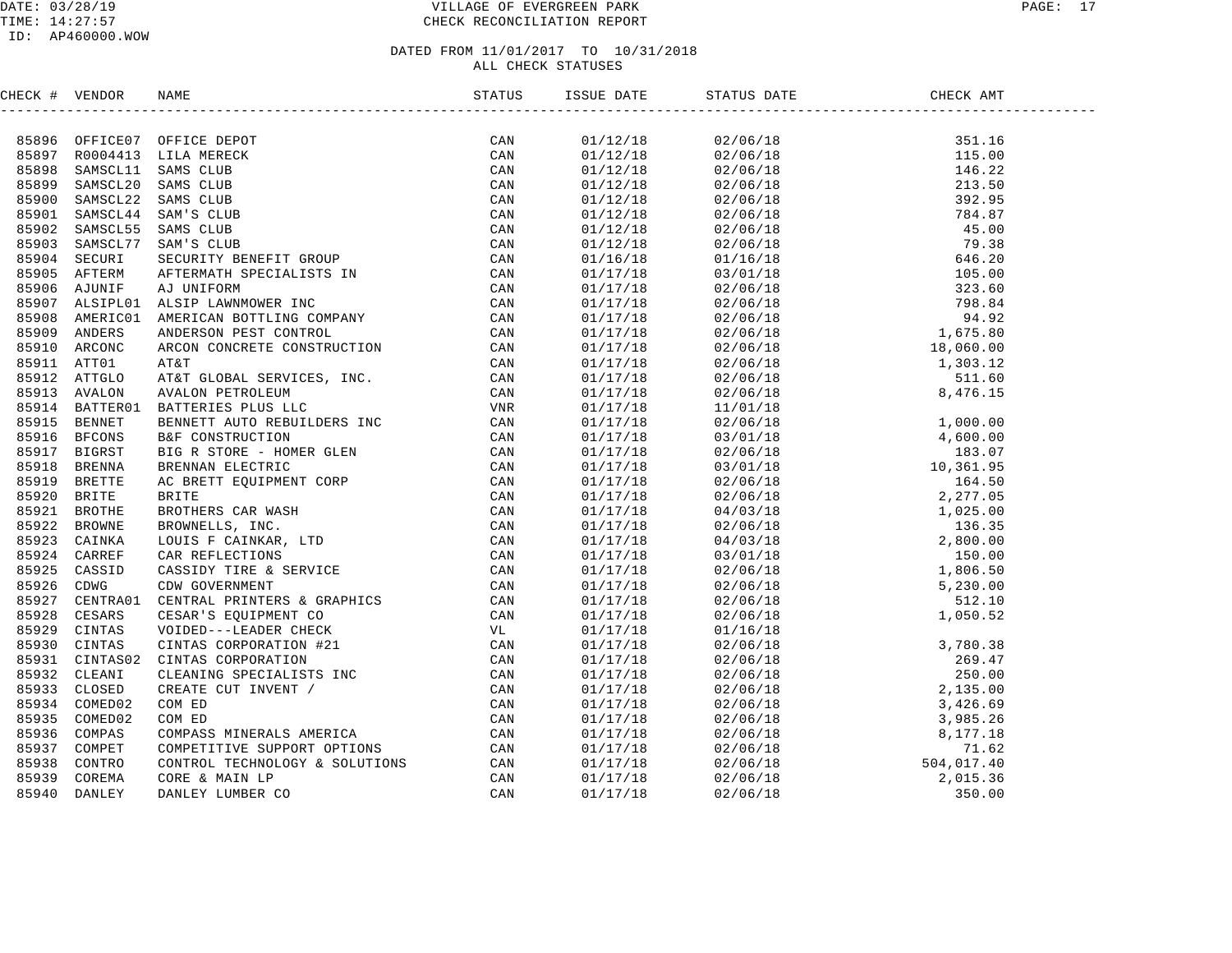| CHECK # VENDOR |                                                                                                                                                                                                                               |  |  |  |
|----------------|-------------------------------------------------------------------------------------------------------------------------------------------------------------------------------------------------------------------------------|--|--|--|
|                | 2019 + Particular management and the state of the state of the state of the state of the state of the state of the state of the state of the state of the state of the state of the state of the state of the state of the st |  |  |  |
|                |                                                                                                                                                                                                                               |  |  |  |
|                |                                                                                                                                                                                                                               |  |  |  |
|                |                                                                                                                                                                                                                               |  |  |  |
|                |                                                                                                                                                                                                                               |  |  |  |
|                |                                                                                                                                                                                                                               |  |  |  |
|                |                                                                                                                                                                                                                               |  |  |  |
|                |                                                                                                                                                                                                                               |  |  |  |
|                |                                                                                                                                                                                                                               |  |  |  |
|                |                                                                                                                                                                                                                               |  |  |  |
|                |                                                                                                                                                                                                                               |  |  |  |
|                |                                                                                                                                                                                                                               |  |  |  |
|                |                                                                                                                                                                                                                               |  |  |  |
|                |                                                                                                                                                                                                                               |  |  |  |
|                |                                                                                                                                                                                                                               |  |  |  |
|                |                                                                                                                                                                                                                               |  |  |  |
|                |                                                                                                                                                                                                                               |  |  |  |
|                |                                                                                                                                                                                                                               |  |  |  |
|                |                                                                                                                                                                                                                               |  |  |  |
|                |                                                                                                                                                                                                                               |  |  |  |
|                |                                                                                                                                                                                                                               |  |  |  |
|                |                                                                                                                                                                                                                               |  |  |  |
|                |                                                                                                                                                                                                                               |  |  |  |
|                |                                                                                                                                                                                                                               |  |  |  |
|                |                                                                                                                                                                                                                               |  |  |  |
|                |                                                                                                                                                                                                                               |  |  |  |
|                |                                                                                                                                                                                                                               |  |  |  |
|                |                                                                                                                                                                                                                               |  |  |  |
|                |                                                                                                                                                                                                                               |  |  |  |
|                |                                                                                                                                                                                                                               |  |  |  |
|                |                                                                                                                                                                                                                               |  |  |  |
|                |                                                                                                                                                                                                                               |  |  |  |
|                |                                                                                                                                                                                                                               |  |  |  |
|                |                                                                                                                                                                                                                               |  |  |  |
|                |                                                                                                                                                                                                                               |  |  |  |
|                |                                                                                                                                                                                                                               |  |  |  |
|                |                                                                                                                                                                                                                               |  |  |  |
|                |                                                                                                                                                                                                                               |  |  |  |
|                |                                                                                                                                                                                                                               |  |  |  |
|                |                                                                                                                                                                                                                               |  |  |  |
|                |                                                                                                                                                                                                                               |  |  |  |
|                |                                                                                                                                                                                                                               |  |  |  |
|                |                                                                                                                                                                                                                               |  |  |  |
|                |                                                                                                                                                                                                                               |  |  |  |
|                |                                                                                                                                                                                                                               |  |  |  |
|                |                                                                                                                                                                                                                               |  |  |  |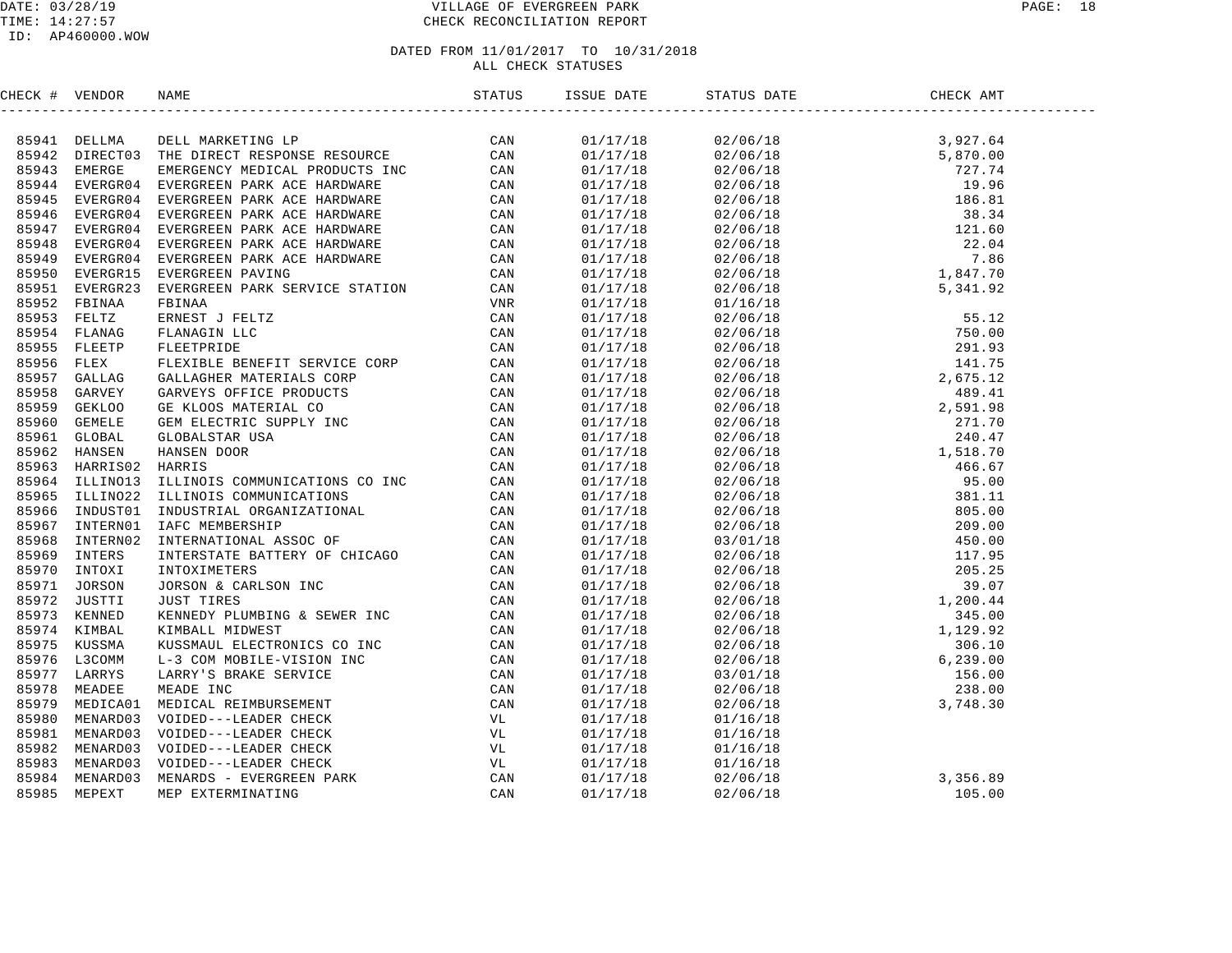#### DATE: 03/28/19 VILLAGE OF EVERGREEN PARK PAGE: 19 TIME: 14:27:57 CHECK RECONCILIATION REPORT

#### ID: AP460000.WOW

| CHECK # VENDOR | <b>NAME</b>                                                                                                                                                                                                                     | ISSUE DATE | STATUS DATE | CHECK AMT |  |
|----------------|---------------------------------------------------------------------------------------------------------------------------------------------------------------------------------------------------------------------------------|------------|-------------|-----------|--|
|                | ERECR 4 VERIDOS MAKS (FIGRE SECURITY SYSTEMS INC. 2011)<br>19588 MICROSON MID-TOWE BETROLEUM STRENG CAN INSTRUMENT RESP. COMMINISTED CAN INSTRUMENT IN the SECURITY of the CAN INSTRUMENT IN CAN INSTRUMENT IN CAN INSTRUMENT I |            |             |           |  |
|                |                                                                                                                                                                                                                                 |            |             |           |  |
|                |                                                                                                                                                                                                                                 |            |             |           |  |
|                |                                                                                                                                                                                                                                 |            |             |           |  |
|                |                                                                                                                                                                                                                                 |            |             |           |  |
|                |                                                                                                                                                                                                                                 |            |             |           |  |
|                |                                                                                                                                                                                                                                 |            |             |           |  |
|                |                                                                                                                                                                                                                                 |            |             |           |  |
|                |                                                                                                                                                                                                                                 |            |             |           |  |
|                |                                                                                                                                                                                                                                 |            |             |           |  |
|                |                                                                                                                                                                                                                                 |            |             |           |  |
|                |                                                                                                                                                                                                                                 |            |             |           |  |
|                |                                                                                                                                                                                                                                 |            |             |           |  |
|                |                                                                                                                                                                                                                                 |            |             |           |  |
|                |                                                                                                                                                                                                                                 |            |             |           |  |
|                |                                                                                                                                                                                                                                 |            |             |           |  |
|                |                                                                                                                                                                                                                                 |            |             |           |  |
|                |                                                                                                                                                                                                                                 |            |             |           |  |
|                |                                                                                                                                                                                                                                 |            |             |           |  |
|                |                                                                                                                                                                                                                                 |            |             |           |  |
|                |                                                                                                                                                                                                                                 |            |             |           |  |
|                |                                                                                                                                                                                                                                 |            |             |           |  |
|                |                                                                                                                                                                                                                                 |            |             |           |  |
|                |                                                                                                                                                                                                                                 |            |             |           |  |
|                |                                                                                                                                                                                                                                 |            |             |           |  |
|                |                                                                                                                                                                                                                                 |            |             |           |  |
|                |                                                                                                                                                                                                                                 |            |             |           |  |
|                |                                                                                                                                                                                                                                 |            |             |           |  |
|                |                                                                                                                                                                                                                                 |            |             |           |  |
|                |                                                                                                                                                                                                                                 |            |             |           |  |
|                |                                                                                                                                                                                                                                 |            |             |           |  |
|                |                                                                                                                                                                                                                                 |            |             |           |  |
|                |                                                                                                                                                                                                                                 |            |             |           |  |
|                |                                                                                                                                                                                                                                 |            |             |           |  |
|                |                                                                                                                                                                                                                                 |            |             |           |  |
|                |                                                                                                                                                                                                                                 |            |             |           |  |
|                |                                                                                                                                                                                                                                 |            |             |           |  |
|                |                                                                                                                                                                                                                                 |            |             |           |  |
|                |                                                                                                                                                                                                                                 |            |             |           |  |
|                |                                                                                                                                                                                                                                 |            |             |           |  |
|                |                                                                                                                                                                                                                                 |            |             |           |  |
|                |                                                                                                                                                                                                                                 |            |             |           |  |
|                |                                                                                                                                                                                                                                 |            |             |           |  |
|                |                                                                                                                                                                                                                                 |            |             |           |  |
|                |                                                                                                                                                                                                                                 |            |             |           |  |
|                |                                                                                                                                                                                                                                 |            |             |           |  |
|                |                                                                                                                                                                                                                                 |            |             |           |  |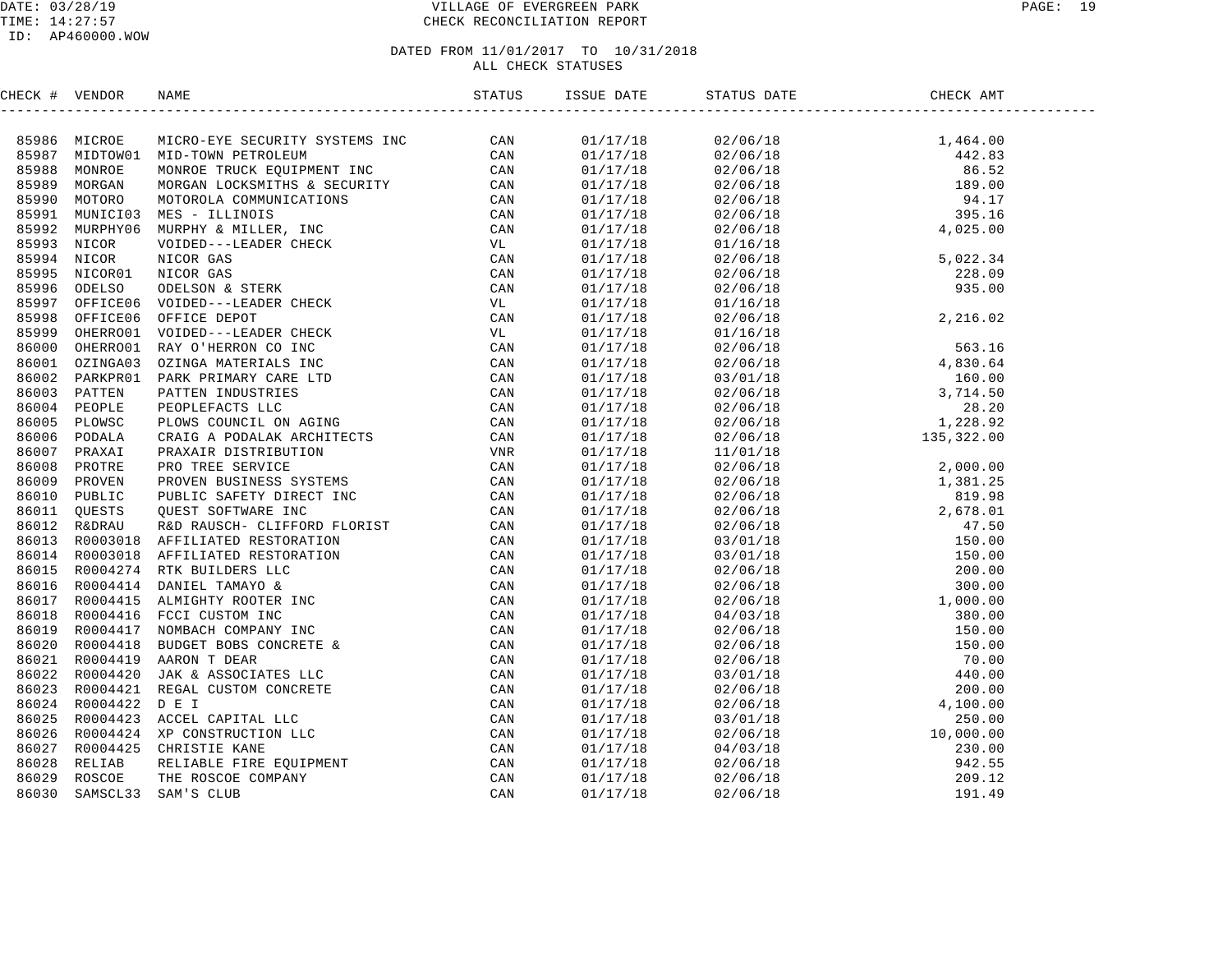#### DATE: 03/28/19 VILLAGE OF EVERGREEN PARK PAGE: 20 TIME: 14:27:57 CHECK RECONCILIATION REPORT

#### ID: AP460000.WOW

| CHECK # VENDOR |                                                                                                                                                                                                                               | ISSUE DATE | STATUS DATE | CHECK AMT |  |
|----------------|-------------------------------------------------------------------------------------------------------------------------------------------------------------------------------------------------------------------------------|------------|-------------|-----------|--|
|                | CHE VERTICAL SOME SAMPLES SERIES (CAN SAMPLES SERIES CON SAMPLES SERIES AND SCIENAR SERIES SERIES (CAN SAMPLES SERIES CAN SAMPLES SERIES (CAN SAMPLES SERIES CAN SAMPLES SERIES (CAN SAMPLES SERIES CAN SAMPLES SERIES (CAN S |            |             |           |  |
|                |                                                                                                                                                                                                                               | 01/17/18   |             |           |  |
|                |                                                                                                                                                                                                                               | 01/17/18   |             |           |  |
|                |                                                                                                                                                                                                                               | 01/17/18   |             |           |  |
|                |                                                                                                                                                                                                                               | 01/17/18   |             |           |  |
|                |                                                                                                                                                                                                                               | 01/17/18   |             |           |  |
|                |                                                                                                                                                                                                                               | 01/17/18   |             |           |  |
|                |                                                                                                                                                                                                                               | 01/17/18   |             |           |  |
|                |                                                                                                                                                                                                                               | 01/17/18   |             |           |  |
|                |                                                                                                                                                                                                                               | 01/17/18   |             |           |  |
|                |                                                                                                                                                                                                                               | 01/17/18   |             |           |  |
|                |                                                                                                                                                                                                                               | 01/17/18   |             |           |  |
|                |                                                                                                                                                                                                                               | 01/17/18   |             |           |  |
|                |                                                                                                                                                                                                                               | 01/17/18   |             |           |  |
|                |                                                                                                                                                                                                                               | 01/17/18   |             |           |  |
|                |                                                                                                                                                                                                                               | 01/17/18   |             |           |  |
|                |                                                                                                                                                                                                                               | 01/17/18   |             |           |  |
|                |                                                                                                                                                                                                                               | 01/17/18   |             |           |  |
|                |                                                                                                                                                                                                                               | 01/17/18   |             |           |  |
|                |                                                                                                                                                                                                                               | 01/17/18   |             |           |  |
|                |                                                                                                                                                                                                                               | 01/17/18   |             |           |  |
|                |                                                                                                                                                                                                                               | 01/17/18   |             |           |  |
|                |                                                                                                                                                                                                                               | 01/17/18   |             |           |  |
|                |                                                                                                                                                                                                                               | 01/17/18   |             |           |  |
|                |                                                                                                                                                                                                                               | 01/17/18   |             |           |  |
|                |                                                                                                                                                                                                                               | 01/18/18   |             |           |  |
|                |                                                                                                                                                                                                                               | 01/18/18   |             |           |  |
|                |                                                                                                                                                                                                                               | 01/18/18   |             |           |  |
|                |                                                                                                                                                                                                                               | 01/19/18   |             |           |  |
|                |                                                                                                                                                                                                                               | 01/19/18   |             |           |  |
|                |                                                                                                                                                                                                                               | 01/19/18   |             |           |  |
|                |                                                                                                                                                                                                                               | 01/19/18   |             |           |  |
|                |                                                                                                                                                                                                                               | 01/19/18   |             |           |  |
|                |                                                                                                                                                                                                                               | 01/19/18   |             |           |  |
|                |                                                                                                                                                                                                                               | 01/19/18   |             |           |  |
|                |                                                                                                                                                                                                                               | 01/19/18   |             |           |  |
|                |                                                                                                                                                                                                                               | 01/19/18   |             |           |  |
|                |                                                                                                                                                                                                                               | 01/19/18   |             |           |  |
|                |                                                                                                                                                                                                                               | 01/19/18   |             |           |  |
|                |                                                                                                                                                                                                                               | 01/29/18   |             |           |  |
|                |                                                                                                                                                                                                                               | 01/29/18   |             |           |  |
|                |                                                                                                                                                                                                                               | 01/29/18   |             |           |  |
|                |                                                                                                                                                                                                                               | 01/29/18   |             |           |  |
|                |                                                                                                                                                                                                                               | 01/29/18   |             |           |  |
|                |                                                                                                                                                                                                                               | 01/29/18   |             |           |  |
|                |                                                                                                                                                                                                                               | 01/29/18   |             |           |  |
|                |                                                                                                                                                                                                                               |            |             |           |  |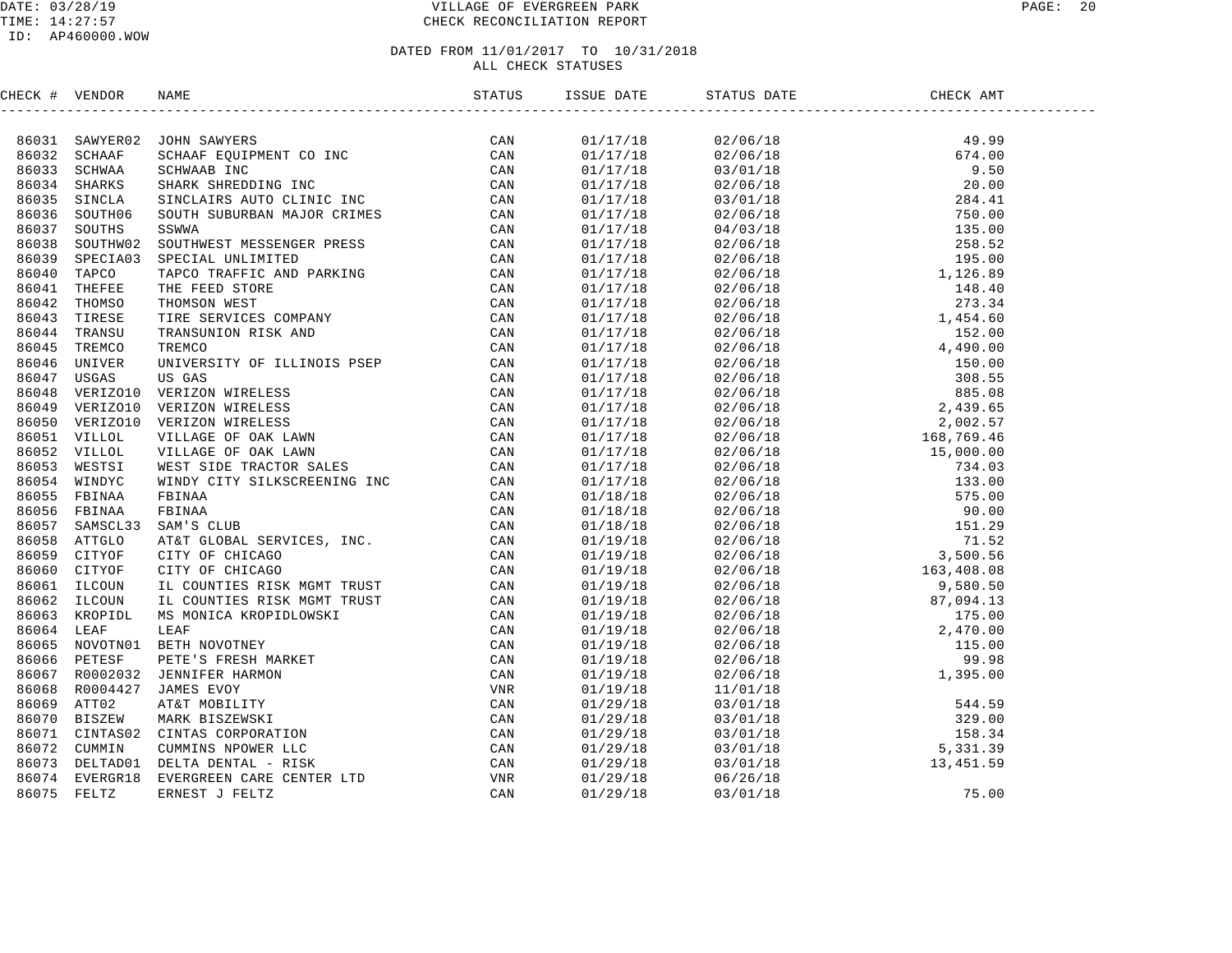#### DATE: 03/28/19 PAGE: 21 PAGE: 21 TIME: 14:27:57 CHECK RECONCILIATION REPORT

#### ID: AP460000.WOW

| CHECK # VENDOR |                                                                                                                                                                                                                               | ISSUE DATE               | STATUS DATE CHE | CHECK AMT                                                                                                                                                                                                                                                                    |  |
|----------------|-------------------------------------------------------------------------------------------------------------------------------------------------------------------------------------------------------------------------------|--------------------------|-----------------|------------------------------------------------------------------------------------------------------------------------------------------------------------------------------------------------------------------------------------------------------------------------------|--|
|                | NERGY & VERDOR IN MANY PRINCIP BANK IN THE SAME THE CAN BE A STANDARD AND RESPONSE TO A MANY SERVE THE CAN BE A STANDARD AND MANY IN THE CAN BE A STANDARD AND MANY IN THE CAN BE A STANDARD AND MANY IN THE CAN BE A STANDAR |                          |                 |                                                                                                                                                                                                                                                                              |  |
|                |                                                                                                                                                                                                                               | 01/29/18                 |                 |                                                                                                                                                                                                                                                                              |  |
|                |                                                                                                                                                                                                                               | 01/29/18                 |                 |                                                                                                                                                                                                                                                                              |  |
|                |                                                                                                                                                                                                                               | 01/29/18                 |                 |                                                                                                                                                                                                                                                                              |  |
|                |                                                                                                                                                                                                                               | 01/29/18<br>01/29/18     |                 |                                                                                                                                                                                                                                                                              |  |
|                |                                                                                                                                                                                                                               |                          |                 |                                                                                                                                                                                                                                                                              |  |
|                |                                                                                                                                                                                                                               | 01/29/18                 |                 |                                                                                                                                                                                                                                                                              |  |
|                |                                                                                                                                                                                                                               | 01/29/18                 |                 |                                                                                                                                                                                                                                                                              |  |
|                |                                                                                                                                                                                                                               | $01/29/18$<br>$01/29/18$ |                 |                                                                                                                                                                                                                                                                              |  |
|                |                                                                                                                                                                                                                               |                          |                 |                                                                                                                                                                                                                                                                              |  |
|                |                                                                                                                                                                                                                               | 01/29/18                 |                 |                                                                                                                                                                                                                                                                              |  |
|                |                                                                                                                                                                                                                               | 01/29/18                 |                 |                                                                                                                                                                                                                                                                              |  |
|                |                                                                                                                                                                                                                               | 01/29/18                 |                 |                                                                                                                                                                                                                                                                              |  |
|                |                                                                                                                                                                                                                               | $01/30/18$<br>$01/30/18$ |                 |                                                                                                                                                                                                                                                                              |  |
|                |                                                                                                                                                                                                                               |                          |                 |                                                                                                                                                                                                                                                                              |  |
|                |                                                                                                                                                                                                                               | 01/30/18                 |                 |                                                                                                                                                                                                                                                                              |  |
|                |                                                                                                                                                                                                                               | 01/30/18                 |                 |                                                                                                                                                                                                                                                                              |  |
|                |                                                                                                                                                                                                                               | $01/30/18$<br>$01/30/18$ |                 |                                                                                                                                                                                                                                                                              |  |
|                |                                                                                                                                                                                                                               |                          |                 |                                                                                                                                                                                                                                                                              |  |
|                |                                                                                                                                                                                                                               | 01/31/18                 |                 |                                                                                                                                                                                                                                                                              |  |
|                |                                                                                                                                                                                                                               | 02/06/18                 |                 |                                                                                                                                                                                                                                                                              |  |
|                |                                                                                                                                                                                                                               | 02/06/18                 |                 |                                                                                                                                                                                                                                                                              |  |
|                |                                                                                                                                                                                                                               | 02/06/18                 |                 |                                                                                                                                                                                                                                                                              |  |
|                |                                                                                                                                                                                                                               | 02/06/18                 |                 |                                                                                                                                                                                                                                                                              |  |
|                |                                                                                                                                                                                                                               | 02/06/18                 |                 |                                                                                                                                                                                                                                                                              |  |
|                |                                                                                                                                                                                                                               | 02/06/18                 |                 |                                                                                                                                                                                                                                                                              |  |
|                |                                                                                                                                                                                                                               | 02/06/18                 |                 |                                                                                                                                                                                                                                                                              |  |
|                |                                                                                                                                                                                                                               |                          |                 |                                                                                                                                                                                                                                                                              |  |
|                |                                                                                                                                                                                                                               | 02/06/18<br>02/06/18     |                 |                                                                                                                                                                                                                                                                              |  |
|                |                                                                                                                                                                                                                               | 02/06/18                 |                 |                                                                                                                                                                                                                                                                              |  |
|                |                                                                                                                                                                                                                               | 02/06/18                 |                 |                                                                                                                                                                                                                                                                              |  |
|                |                                                                                                                                                                                                                               | 02/06/18                 |                 |                                                                                                                                                                                                                                                                              |  |
|                |                                                                                                                                                                                                                               | 02/06/18                 |                 |                                                                                                                                                                                                                                                                              |  |
|                |                                                                                                                                                                                                                               | 02/06/18                 |                 |                                                                                                                                                                                                                                                                              |  |
|                |                                                                                                                                                                                                                               | 02/06/18                 |                 |                                                                                                                                                                                                                                                                              |  |
|                |                                                                                                                                                                                                                               | 02/06/18                 |                 |                                                                                                                                                                                                                                                                              |  |
|                |                                                                                                                                                                                                                               | 02/06/18                 |                 |                                                                                                                                                                                                                                                                              |  |
|                |                                                                                                                                                                                                                               | 02/06/18                 |                 |                                                                                                                                                                                                                                                                              |  |
|                |                                                                                                                                                                                                                               | 02/06/18                 |                 |                                                                                                                                                                                                                                                                              |  |
|                |                                                                                                                                                                                                                               | 02/06/18                 |                 |                                                                                                                                                                                                                                                                              |  |
|                |                                                                                                                                                                                                                               | 02/06/18                 |                 |                                                                                                                                                                                                                                                                              |  |
|                |                                                                                                                                                                                                                               | 02/06/18                 |                 |                                                                                                                                                                                                                                                                              |  |
|                |                                                                                                                                                                                                                               |                          |                 |                                                                                                                                                                                                                                                                              |  |
|                |                                                                                                                                                                                                                               | 02/06/18<br>02/06/18     |                 |                                                                                                                                                                                                                                                                              |  |
|                |                                                                                                                                                                                                                               | 02/06/18                 |                 |                                                                                                                                                                                                                                                                              |  |
|                |                                                                                                                                                                                                                               | 02/06/18                 |                 | $\begin{tabular}{cccc} 03/01/18 & 4, 477/74 \\ 3/01/18 & 4, 477/3.00 \\ 11/01/18 & 21, 703.00 \\ 04/03/18 & 269.00 \\ 04/03/18 & 269.00 \\ 03/01/18 & 35.00 \\ 03/01/18 & 15.01 \\ 03/01/18 & 15.01 \\ 03/01/18 & 15.01 \\ 03/01/18 & 15.01 \\ 03/01/18 & 54.00 \\ 03/01/18$ |  |
|                |                                                                                                                                                                                                                               |                          |                 |                                                                                                                                                                                                                                                                              |  |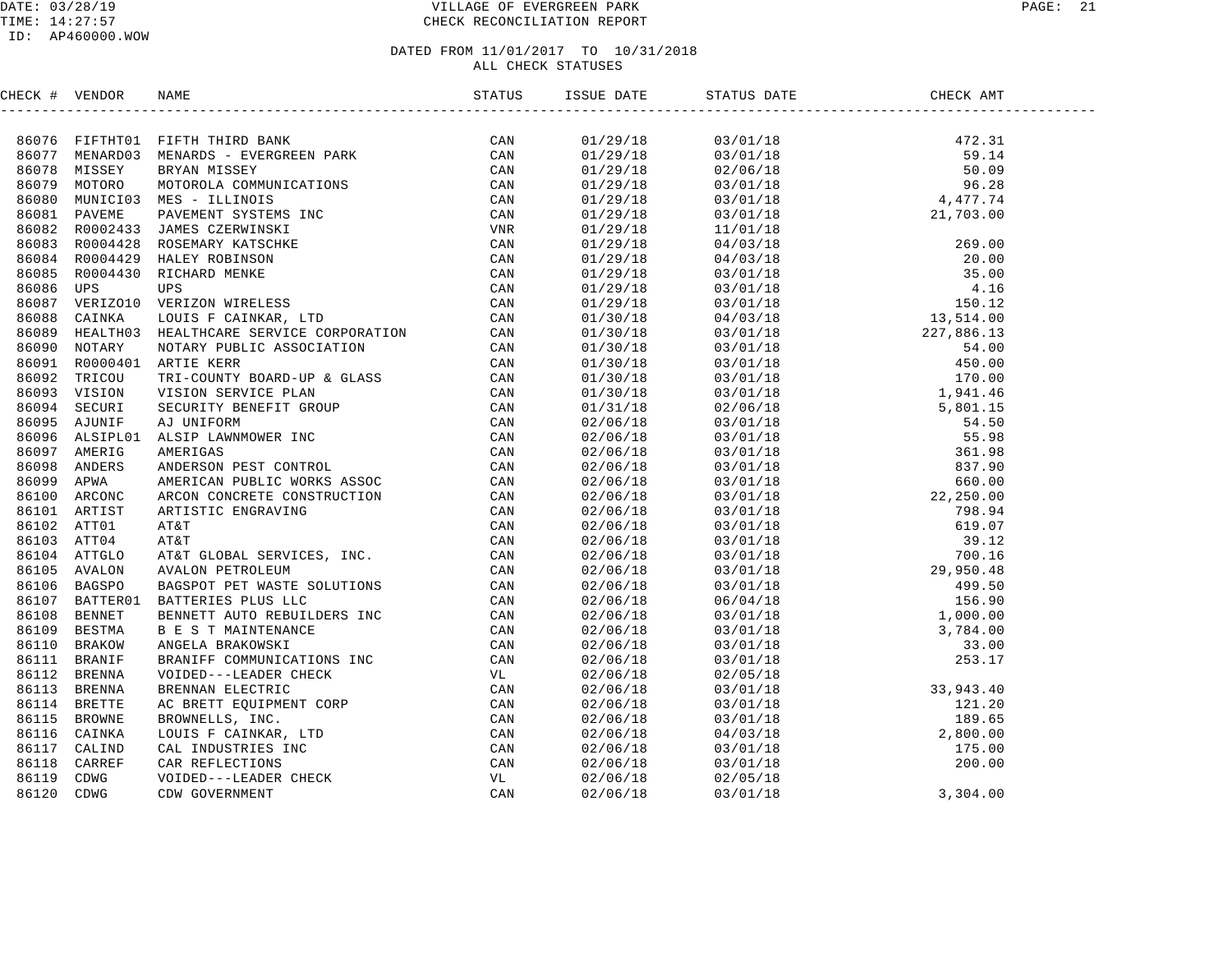#### DATE: 03/28/19 PAGE: 22 PAGE: 22 TIME: 14:27:57 CHECK RECONCILIATION REPORT

#### ID: AP460000.WOW

| CHECK # VENDOR |                                                                                                                                                                                                                               |  | STATUS DATE |  |
|----------------|-------------------------------------------------------------------------------------------------------------------------------------------------------------------------------------------------------------------------------|--|-------------|--|
|                | HERCA I VERDON RANE DE TRES CREATING CON AN ANGELE CAN CONSIDER A CONSIDERATION CONSIDER THE CAN CONSIDER THE CONSIDERATION CONSIDERED AND CONSIDER CREATING CONSIDER THE CONSIDERATION CONSIDER THE CONSIDERATION CONSIDER T |  |             |  |
|                |                                                                                                                                                                                                                               |  |             |  |
|                |                                                                                                                                                                                                                               |  |             |  |
|                |                                                                                                                                                                                                                               |  |             |  |
|                |                                                                                                                                                                                                                               |  |             |  |
|                |                                                                                                                                                                                                                               |  |             |  |
|                |                                                                                                                                                                                                                               |  |             |  |
|                |                                                                                                                                                                                                                               |  |             |  |
|                |                                                                                                                                                                                                                               |  |             |  |
|                |                                                                                                                                                                                                                               |  |             |  |
|                |                                                                                                                                                                                                                               |  |             |  |
|                |                                                                                                                                                                                                                               |  |             |  |
|                |                                                                                                                                                                                                                               |  |             |  |
|                |                                                                                                                                                                                                                               |  |             |  |
|                |                                                                                                                                                                                                                               |  |             |  |
|                |                                                                                                                                                                                                                               |  |             |  |
|                |                                                                                                                                                                                                                               |  |             |  |
|                |                                                                                                                                                                                                                               |  |             |  |
|                |                                                                                                                                                                                                                               |  |             |  |
|                |                                                                                                                                                                                                                               |  |             |  |
|                |                                                                                                                                                                                                                               |  |             |  |
|                |                                                                                                                                                                                                                               |  |             |  |
|                |                                                                                                                                                                                                                               |  |             |  |
|                |                                                                                                                                                                                                                               |  |             |  |
|                |                                                                                                                                                                                                                               |  |             |  |
|                |                                                                                                                                                                                                                               |  |             |  |
|                |                                                                                                                                                                                                                               |  |             |  |
|                |                                                                                                                                                                                                                               |  |             |  |
|                |                                                                                                                                                                                                                               |  |             |  |
|                |                                                                                                                                                                                                                               |  |             |  |
|                |                                                                                                                                                                                                                               |  |             |  |
|                |                                                                                                                                                                                                                               |  |             |  |
|                |                                                                                                                                                                                                                               |  |             |  |
|                |                                                                                                                                                                                                                               |  |             |  |
|                |                                                                                                                                                                                                                               |  |             |  |
|                |                                                                                                                                                                                                                               |  |             |  |
|                |                                                                                                                                                                                                                               |  |             |  |
|                |                                                                                                                                                                                                                               |  |             |  |
|                |                                                                                                                                                                                                                               |  |             |  |
|                |                                                                                                                                                                                                                               |  |             |  |
|                |                                                                                                                                                                                                                               |  |             |  |
|                |                                                                                                                                                                                                                               |  |             |  |
|                |                                                                                                                                                                                                                               |  |             |  |
|                |                                                                                                                                                                                                                               |  |             |  |
|                |                                                                                                                                                                                                                               |  |             |  |
|                |                                                                                                                                                                                                                               |  |             |  |
|                |                                                                                                                                                                                                                               |  |             |  |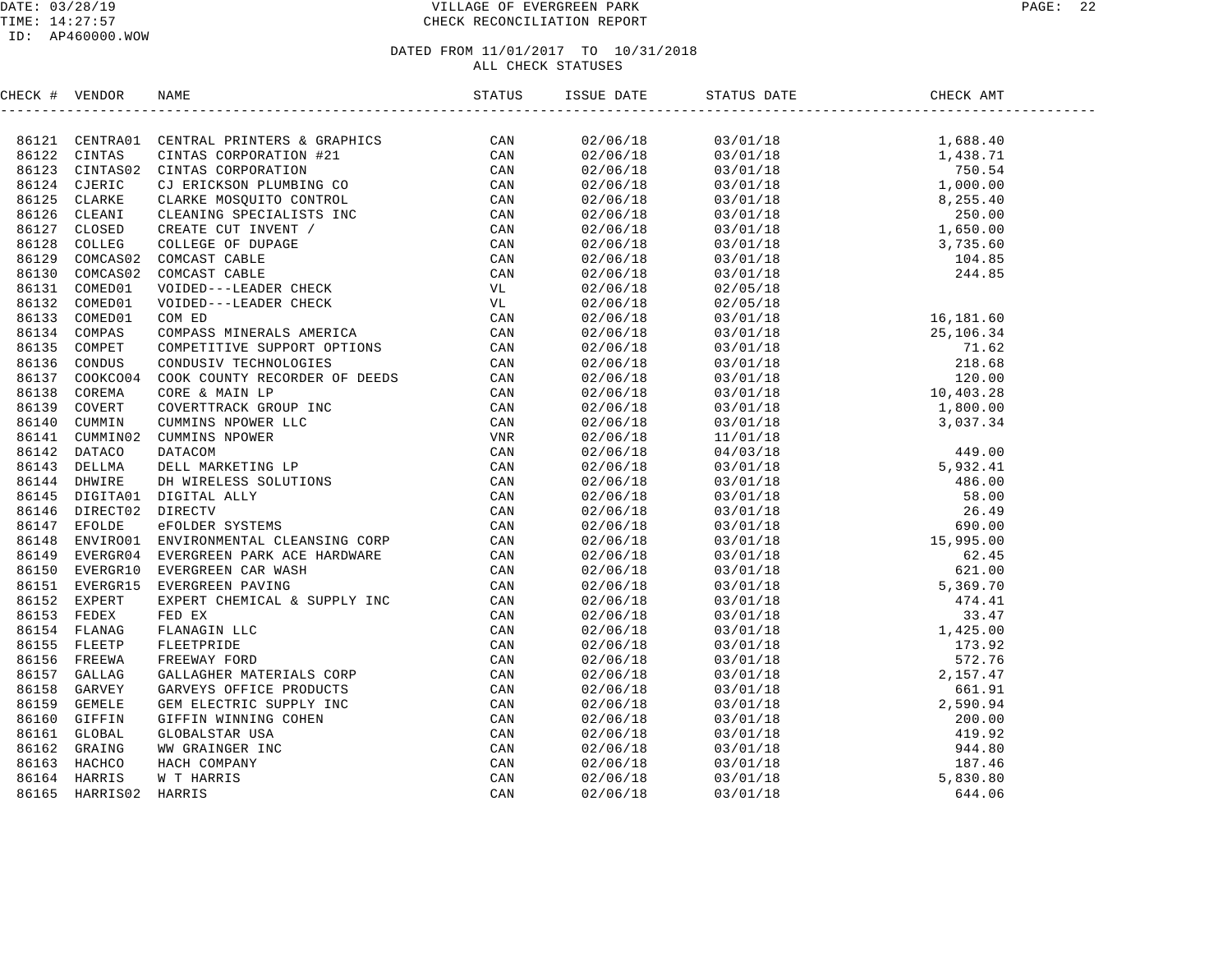#### DATE: 03/28/19 VILLAGE OF EVERGREEN PARK PAGE: 23 TIME: 14:27:57 CHECK RECONCILIATION REPORT

#### ID: AP460000.WOW

#### DATED FROM 11/01/2017 TO 10/31/2018 ALL CHECK STATUSES

CHECK # VENDOR NAME STATUS ISSUE DATE STATUS DATE CHECK AMT ------------------------------------------------------------------------------------------------------------------------------------86166 HARRIS03 LONNITA R HARRIS CAN 02/06/18 03/01/18 97.20 86167 HAWKIN HAWK FORD CAN 02/06/18 03/01/18 16.55 86168 HINCKL HINCKLEY SPRING CAN 02/06/18 03/01/18 49.66 86169 ILLINO13 ILLINOIS COMMUNICATIONS CO INC CAN 02/06/18 03/01/18 2,268.50 86170 ILLINO23 ILLINOIS ASSOCIATION OF CAN 02/06/18 03/01/18 410.00 86171 ILLINO34 ILLINOIS SECTION AWWA CAN 02/06/18 03/01/18 30.00 86172 ILLINO60 ILLINOIS ASSOCIATION OF CAN 02/06/18 03/01/18 35.00 86173 ILLINO70 ILLINOIS PROSECUTORS SERVICES CAN 02/06/18 03/01/18 125.00 86174 INDEPE INDEPENDENT RECYCLING SERVICES CAN 02/06/18 03/01/18 5,903.36 86175 INTERS INTERSTATE BATTERY OF CHICAGO CAN 02/06/18 03/01/18 117.95 86176 IPASS03 I-PASS REPLENISH CAN 02/06/18 03/01/18 75.00 86177 JLMETA J&L METAL DOORS CAN 02/06/18 03/01/18 457.72 86178 JPCOOK THE JP COOKE CO CAN 02/06/18 03/01/18 1,312.34 86179 JULIEI JULIE INC CAN 02/06/18 03/01/18 1,775.68 86180 JUSTTI JUST TIRES CAN 02/06/18 03/01/18 1,317.47 86181 JXENTE JX ENTERPRISES INC CAN 02/06/18 03/01/18 681.02 86182 KENNED KENNEDY PLUMBING & SEWER INC CAN 02/06/18 03/01/18 525.00 86183 KIMBAL KIMBALL MIDWEST CAN 02/06/18 03/01/18 58.84 86184 KULIK TERRANCE B KULIK CAN 02/06/18 03/01/18 101.68 86185 LARRYS LARRY'S BRAKE SERVICE CAN 02/06/18 03/01/18 93.00 86186 LASERL LASER LABS INC CAN 02/06/18 03/01/18 111.90 86187 LEAF LEAF CAN 02/06/18 03/01/18 2,470.00 86188 LINCOL03 LINCOLN FINANCIAL GROUP CAN 02/06/18 03/01/18 1,037.61 86189 LINCOL03 LINCOLN FINANCIAL GROUP CAN 02/06/18 03/01/18 166.55 86190 MARTIN MARTIN IMPLEMENT SALES INC CAN 02/06/18 03/01/18 1,204.76 86191 MARTIN01 MARTIN LEASING INC CAN 02/06/18 03/01/18 787.50 86192 MCCANN MCCANN INDUSTRIES INC CAN 02/06/18 03/01/18 1,410.00 86193 MEADEE MEADE INC CAN 02/06/18 03/01/18 238.00 86194 MENARD03 VOIDED---LEADER CHECK VL 02/06/18 02/05/18 86195 MENARD03 VOIDED---LEADER CHECK VL 02/06/18 02/05/18 86196 MENARD03 VOIDED---LEADER CHECK VL 02/06/18 02/05/18 86197 MENARD03 MENARDS - EVERGREEN PARK CAN 02/06/18 03/01/18 1,757.44 86198 MESIMP ME SIMPSON CO INC CAN 02/06/18 03/01/18 395.00 86199 MESIRO MESIROW INSURANCE SERVICES CAN 02/06/18 03/01/18 9,092.42 86200 MIDTOW01 MID-TOWN PETROLEUM CAN 02/06/18 03/01/18 2,741.69 86201 MINEO FRANK J MINEO CAN 02/06/18 03/01/18 3,250.00 86202 MORGAN MORGAN LOCKSMITHS & SECURITY CAN 02/06/18 03/01/18 125.30 86203 MUNICI03 MES - ILLINOIS CAN 02/06/18 03/01/18 298.00 86204 MURPHY06 MURPHY & MILLER, INC CAN 02/06/18 03/01/18 4,357.63 86205 NDLCHI NDL CHICAGO LLC CAN 02/06/18 03/01/18 3,428.39 86206 NICOR NICOR GAS CAN 02/06/18 03/01/18 1,582.21 86207 NICOR01 NICOR GAS CAN 02/06/18 03/01/18 5,254.73 86208 NORTHE NORTH EAST MULTI-REGIONAL CAN 02/06/18 03/01/18 400.00 86209 ODELSO ODELSON & STERK CAN 02/06/18 03/01/18 935.00 86210 OFFICE06 OFFICE DEPOT CAN 02/06/18 03/01/18 3,296.45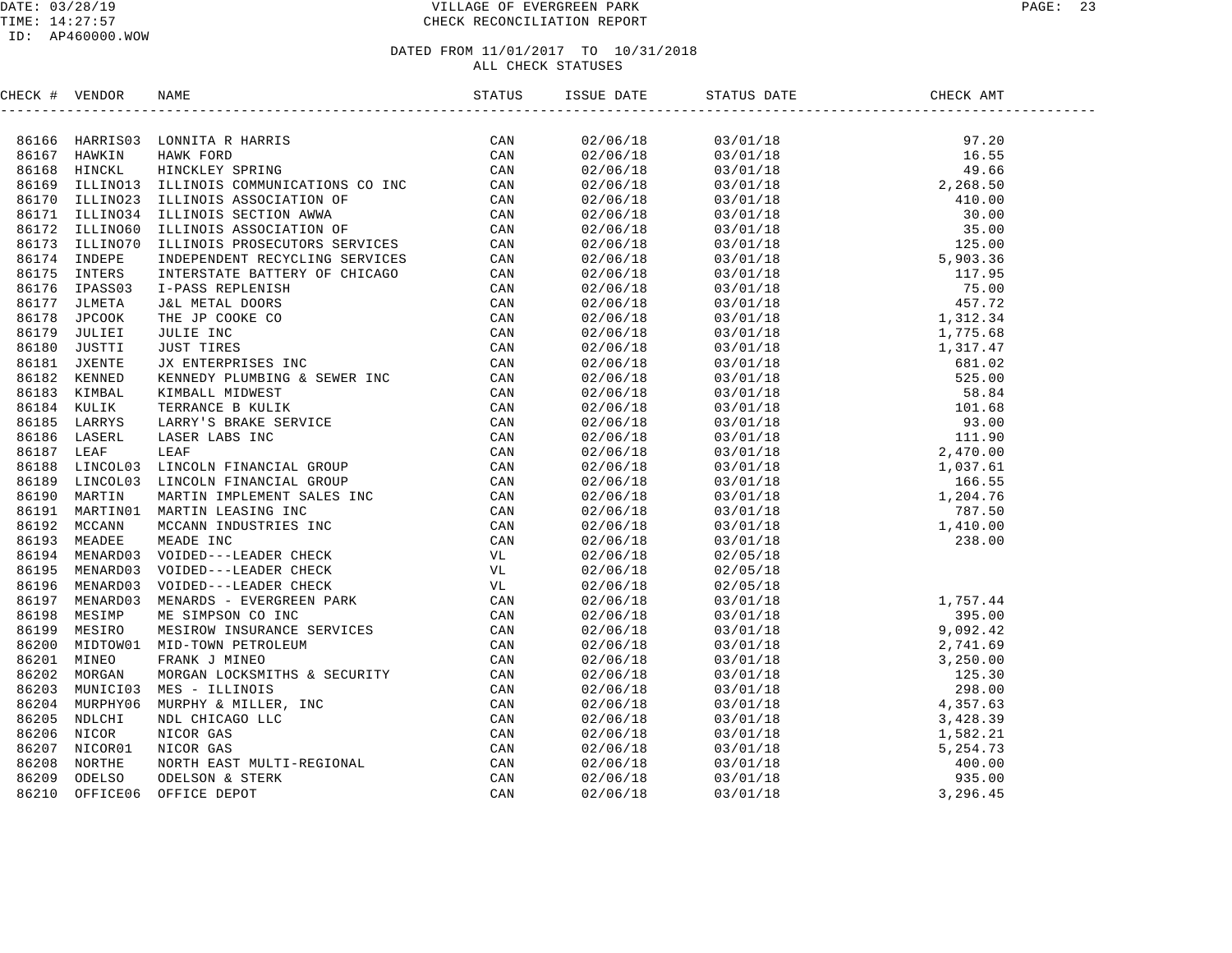#### DATE: 03/28/19 VILLAGE OF EVERGREEN PARK PAGE: 24 TIME: 14:27:57 CHECK RECONCILIATION REPORT

#### ID: AP460000.WOW

| CHECK # VENDOR |                                                                                                                                                                                                                               |  |  |  |
|----------------|-------------------------------------------------------------------------------------------------------------------------------------------------------------------------------------------------------------------------------|--|--|--|
|                | ENERGY & VERDIGE DE PRODUCE DE CARLES DE CARLES (CARLES DE CARLES DE CARLES DE CARLES DE CARLES DE CARLES DE CARLES DE CARLES DE CARLES DE CARLES DE CARLES DE CARLES DE CARLES DE CARLES DE CARLES DE CARLES DE CARLES DE CA |  |  |  |
|                |                                                                                                                                                                                                                               |  |  |  |
|                |                                                                                                                                                                                                                               |  |  |  |
|                |                                                                                                                                                                                                                               |  |  |  |
|                |                                                                                                                                                                                                                               |  |  |  |
|                |                                                                                                                                                                                                                               |  |  |  |
|                |                                                                                                                                                                                                                               |  |  |  |
|                |                                                                                                                                                                                                                               |  |  |  |
|                |                                                                                                                                                                                                                               |  |  |  |
|                |                                                                                                                                                                                                                               |  |  |  |
|                |                                                                                                                                                                                                                               |  |  |  |
|                |                                                                                                                                                                                                                               |  |  |  |
|                |                                                                                                                                                                                                                               |  |  |  |
|                |                                                                                                                                                                                                                               |  |  |  |
|                |                                                                                                                                                                                                                               |  |  |  |
|                |                                                                                                                                                                                                                               |  |  |  |
|                |                                                                                                                                                                                                                               |  |  |  |
|                |                                                                                                                                                                                                                               |  |  |  |
|                |                                                                                                                                                                                                                               |  |  |  |
|                |                                                                                                                                                                                                                               |  |  |  |
|                |                                                                                                                                                                                                                               |  |  |  |
|                |                                                                                                                                                                                                                               |  |  |  |
|                |                                                                                                                                                                                                                               |  |  |  |
|                |                                                                                                                                                                                                                               |  |  |  |
|                |                                                                                                                                                                                                                               |  |  |  |
|                |                                                                                                                                                                                                                               |  |  |  |
|                |                                                                                                                                                                                                                               |  |  |  |
|                |                                                                                                                                                                                                                               |  |  |  |
|                |                                                                                                                                                                                                                               |  |  |  |
|                |                                                                                                                                                                                                                               |  |  |  |
|                |                                                                                                                                                                                                                               |  |  |  |
|                |                                                                                                                                                                                                                               |  |  |  |
|                |                                                                                                                                                                                                                               |  |  |  |
|                |                                                                                                                                                                                                                               |  |  |  |
|                |                                                                                                                                                                                                                               |  |  |  |
|                |                                                                                                                                                                                                                               |  |  |  |
|                |                                                                                                                                                                                                                               |  |  |  |
|                |                                                                                                                                                                                                                               |  |  |  |
|                |                                                                                                                                                                                                                               |  |  |  |
|                |                                                                                                                                                                                                                               |  |  |  |
|                |                                                                                                                                                                                                                               |  |  |  |
|                |                                                                                                                                                                                                                               |  |  |  |
|                |                                                                                                                                                                                                                               |  |  |  |
|                |                                                                                                                                                                                                                               |  |  |  |
|                |                                                                                                                                                                                                                               |  |  |  |
|                |                                                                                                                                                                                                                               |  |  |  |
|                |                                                                                                                                                                                                                               |  |  |  |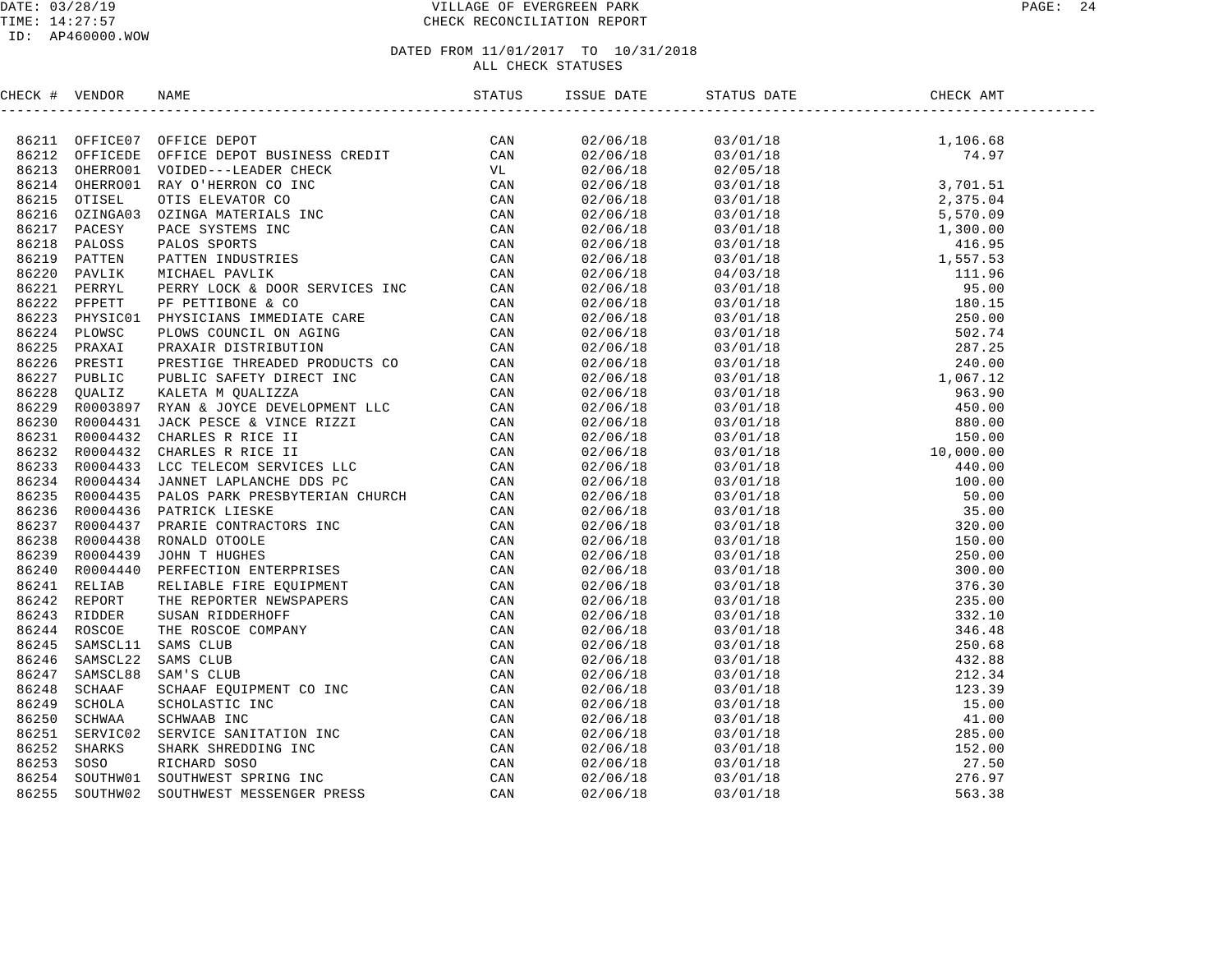#### DATE: 03/28/19 VILLAGE OF EVERGREEN PARK PAGE: 25 TIME: 14:27:57 CHECK RECONCILIATION REPORT

#### ID: AP460000.WOW

| CHECK # VENDOR |                                                                                                                                                                                                                               |  |                                                                                                                                                                                                                                                                               |  |
|----------------|-------------------------------------------------------------------------------------------------------------------------------------------------------------------------------------------------------------------------------|--|-------------------------------------------------------------------------------------------------------------------------------------------------------------------------------------------------------------------------------------------------------------------------------|--|
|                | TRANSFORM IN A MOREOVER CONTROLL IN THE STATE OF CAN 6258 STAPLE CAN 6258 SUBJURB SUBSTRATION (CAN 1992) THE STATE OF THE STANDAPTED AND THE STATE OF THE STANDAPT CAN CAN 1992 STATE OF THE STANDAPT CAN CAN 1992 STATE OF T |  | $\begin{tabular}{cccccccc} $15856 & 1078748 & 878705 & 04814 & 2885.08 \\ 1592706718 & 0370118 & 285.30 \\ 02706718 & 0370118 & 285.00 \\ 02706718 & 0370118 & 240.03 \\ 02706718 & 04703118 & 194.87 \\ 02706718 & 04703118 & 194.87 \\ 02706718 & 03701118 & 194.87 \\ 027$ |  |
|                |                                                                                                                                                                                                                               |  |                                                                                                                                                                                                                                                                               |  |
|                |                                                                                                                                                                                                                               |  |                                                                                                                                                                                                                                                                               |  |
|                |                                                                                                                                                                                                                               |  |                                                                                                                                                                                                                                                                               |  |
|                |                                                                                                                                                                                                                               |  |                                                                                                                                                                                                                                                                               |  |
|                |                                                                                                                                                                                                                               |  |                                                                                                                                                                                                                                                                               |  |
|                |                                                                                                                                                                                                                               |  |                                                                                                                                                                                                                                                                               |  |
|                |                                                                                                                                                                                                                               |  |                                                                                                                                                                                                                                                                               |  |
|                |                                                                                                                                                                                                                               |  |                                                                                                                                                                                                                                                                               |  |
|                |                                                                                                                                                                                                                               |  |                                                                                                                                                                                                                                                                               |  |
|                |                                                                                                                                                                                                                               |  |                                                                                                                                                                                                                                                                               |  |
|                |                                                                                                                                                                                                                               |  |                                                                                                                                                                                                                                                                               |  |
|                |                                                                                                                                                                                                                               |  |                                                                                                                                                                                                                                                                               |  |
|                |                                                                                                                                                                                                                               |  |                                                                                                                                                                                                                                                                               |  |
|                |                                                                                                                                                                                                                               |  |                                                                                                                                                                                                                                                                               |  |
|                |                                                                                                                                                                                                                               |  |                                                                                                                                                                                                                                                                               |  |
|                |                                                                                                                                                                                                                               |  |                                                                                                                                                                                                                                                                               |  |
|                |                                                                                                                                                                                                                               |  |                                                                                                                                                                                                                                                                               |  |
|                |                                                                                                                                                                                                                               |  |                                                                                                                                                                                                                                                                               |  |
|                |                                                                                                                                                                                                                               |  |                                                                                                                                                                                                                                                                               |  |
|                |                                                                                                                                                                                                                               |  |                                                                                                                                                                                                                                                                               |  |
|                |                                                                                                                                                                                                                               |  |                                                                                                                                                                                                                                                                               |  |
|                |                                                                                                                                                                                                                               |  |                                                                                                                                                                                                                                                                               |  |
|                |                                                                                                                                                                                                                               |  |                                                                                                                                                                                                                                                                               |  |
|                |                                                                                                                                                                                                                               |  |                                                                                                                                                                                                                                                                               |  |
|                |                                                                                                                                                                                                                               |  |                                                                                                                                                                                                                                                                               |  |
|                |                                                                                                                                                                                                                               |  |                                                                                                                                                                                                                                                                               |  |
|                |                                                                                                                                                                                                                               |  |                                                                                                                                                                                                                                                                               |  |
|                |                                                                                                                                                                                                                               |  |                                                                                                                                                                                                                                                                               |  |
|                |                                                                                                                                                                                                                               |  |                                                                                                                                                                                                                                                                               |  |
|                |                                                                                                                                                                                                                               |  |                                                                                                                                                                                                                                                                               |  |
|                |                                                                                                                                                                                                                               |  |                                                                                                                                                                                                                                                                               |  |
|                |                                                                                                                                                                                                                               |  |                                                                                                                                                                                                                                                                               |  |
|                |                                                                                                                                                                                                                               |  |                                                                                                                                                                                                                                                                               |  |
|                |                                                                                                                                                                                                                               |  |                                                                                                                                                                                                                                                                               |  |
|                |                                                                                                                                                                                                                               |  |                                                                                                                                                                                                                                                                               |  |
|                |                                                                                                                                                                                                                               |  |                                                                                                                                                                                                                                                                               |  |
|                |                                                                                                                                                                                                                               |  |                                                                                                                                                                                                                                                                               |  |
|                |                                                                                                                                                                                                                               |  |                                                                                                                                                                                                                                                                               |  |
|                |                                                                                                                                                                                                                               |  |                                                                                                                                                                                                                                                                               |  |
|                |                                                                                                                                                                                                                               |  |                                                                                                                                                                                                                                                                               |  |
|                |                                                                                                                                                                                                                               |  |                                                                                                                                                                                                                                                                               |  |
|                |                                                                                                                                                                                                                               |  |                                                                                                                                                                                                                                                                               |  |
|                |                                                                                                                                                                                                                               |  |                                                                                                                                                                                                                                                                               |  |
|                |                                                                                                                                                                                                                               |  |                                                                                                                                                                                                                                                                               |  |
|                |                                                                                                                                                                                                                               |  |                                                                                                                                                                                                                                                                               |  |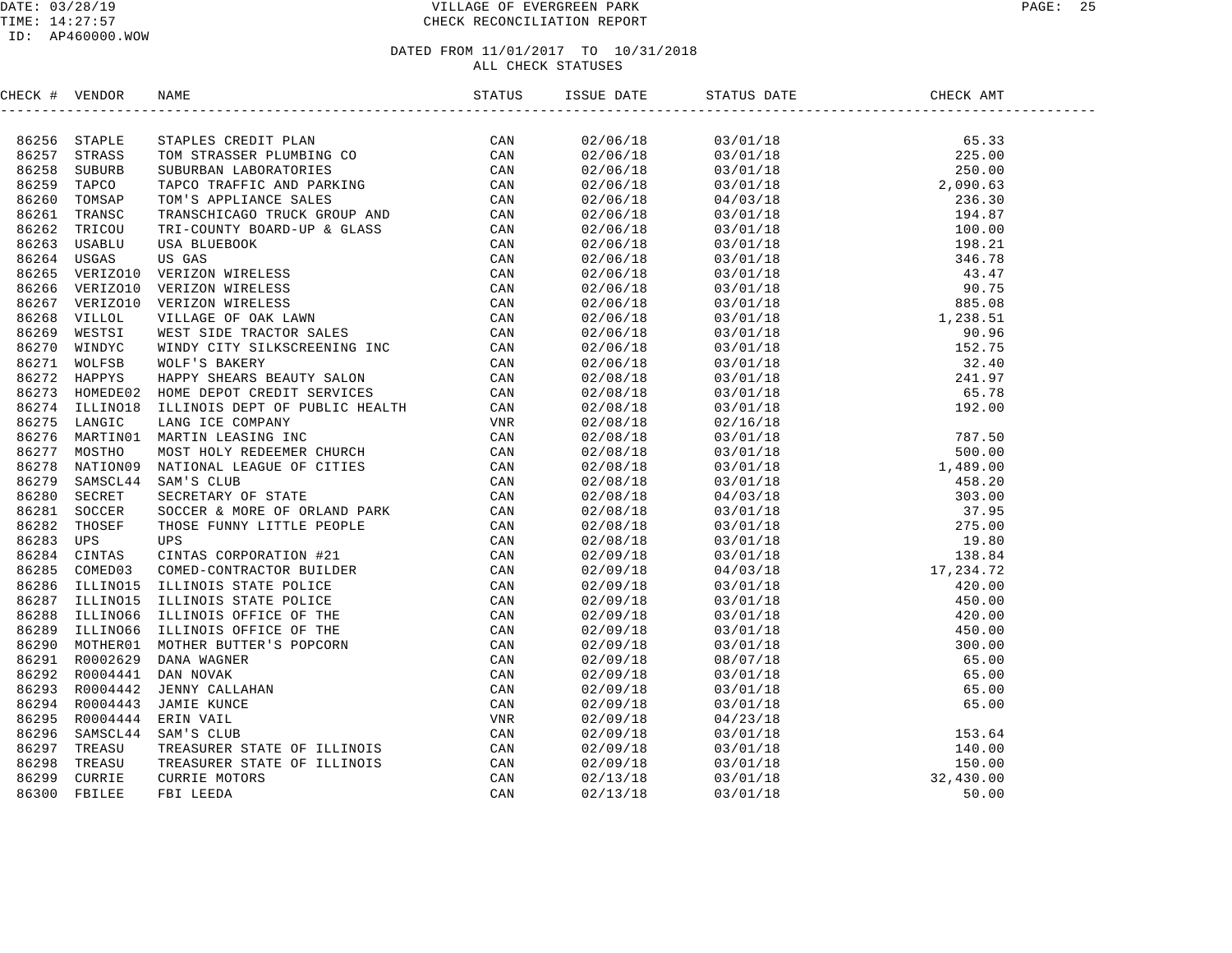|            | CHECK # VENDOR |                                                                                                                                                                                                                               | ISSUE DATE | STATUS DATE | DATE CHECK CHECK<br>CHECK AMT |  |
|------------|----------------|-------------------------------------------------------------------------------------------------------------------------------------------------------------------------------------------------------------------------------|------------|-------------|-------------------------------|--|
|            |                | NAME SAMPER CAN BE AN ANDERS AN AN EXAMPLE CAN ARREST THE CAN ARREST CAN ARREST CAN ARREST CAN ARREST CAN ARREST CAN ARREST CAN ARREST CAN ARREST SURFACE CAN ARREST SURFACE CAN ARREST SURFACE CAN ARREST SURFACE CAN ARREST |            |             |                               |  |
|            |                | 86301 SAMSCL88 SAM'S CLUB                                                                                                                                                                                                     | 02/13/18   |             |                               |  |
|            | 86302 BENDER   |                                                                                                                                                                                                                               | 02/15/18   |             |                               |  |
| 86303      | CAINKA         |                                                                                                                                                                                                                               | 02/15/18   |             |                               |  |
| 86304      |                | CAVATO01 MICHELLE PEREZ                                                                                                                                                                                                       | 02/15/18   |             |                               |  |
| 86305      | ENGEL          |                                                                                                                                                                                                                               | 02/15/18   |             |                               |  |
| 86306      | ERICKS         |                                                                                                                                                                                                                               | 02/15/18   |             |                               |  |
| 86307      | FARREL         |                                                                                                                                                                                                                               | 02/15/18   |             |                               |  |
| 86308      | HERRER01       |                                                                                                                                                                                                                               | 02/15/18   |             |                               |  |
| 86309      | ILCOUN         |                                                                                                                                                                                                                               | 02/15/18   |             |                               |  |
| 86310      | JARZEN         |                                                                                                                                                                                                                               | 02/15/18   |             |                               |  |
|            | 86311 LAZINE   |                                                                                                                                                                                                                               | 02/15/18   |             |                               |  |
|            | 86312 MCCANN03 |                                                                                                                                                                                                                               | 02/15/18   |             |                               |  |
| 86313      | MCCART01       |                                                                                                                                                                                                                               | 02/15/18   |             |                               |  |
|            | 86314 PASTIC01 |                                                                                                                                                                                                                               | 02/15/18   |             |                               |  |
| 86315      | RICH           |                                                                                                                                                                                                                               | 02/15/18   |             |                               |  |
| 86316      | SARNO          |                                                                                                                                                                                                                               | 02/15/18   |             |                               |  |
| 86317      | <b>SCHAEF</b>  |                                                                                                                                                                                                                               | 02/15/18   |             |                               |  |
| 86318      | SIGNOR         |                                                                                                                                                                                                                               | 02/15/18   |             |                               |  |
| 86319      | SMILEY         |                                                                                                                                                                                                                               | 02/15/18   |             |                               |  |
| 86320      | VOS            |                                                                                                                                                                                                                               | 02/15/18   |             |                               |  |
| 86321      | YEAMAN         |                                                                                                                                                                                                                               | 02/15/18   |             |                               |  |
| 86322      | YOUNGT         |                                                                                                                                                                                                                               | 02/15/18   |             |                               |  |
| 86323      | SECURI         |                                                                                                                                                                                                                               | 02/15/18   |             |                               |  |
|            | 86324 ANDERS04 |                                                                                                                                                                                                                               | 02/15/18   |             |                               |  |
| 86325      | COOKCO07       |                                                                                                                                                                                                                               | 02/15/18   |             |                               |  |
| 86326      | DITECH         |                                                                                                                                                                                                                               | 02/15/18   |             |                               |  |
| 86327      | FIRSTS         |                                                                                                                                                                                                                               | 02/15/18   |             |                               |  |
| 86328      | GRAF           |                                                                                                                                                                                                                               | 02/15/18   |             |                               |  |
| 86329      | ILLINO32       |                                                                                                                                                                                                                               | 02/15/18   |             |                               |  |
|            | 86330 ILLINO18 |                                                                                                                                                                                                                               | 02/16/18   |             |                               |  |
| 86331      | IPASS03        |                                                                                                                                                                                                                               | 02/16/18   |             |                               |  |
|            | 86332 SAUNDE   |                                                                                                                                                                                                                               | 02/16/18   |             |                               |  |
|            | 86333 AJUNIF   |                                                                                                                                                                                                                               | 02/20/18   |             |                               |  |
|            | 86334 ALBERT   |                                                                                                                                                                                                                               | 02/20/18   |             |                               |  |
|            | 86335 ATTGLO   |                                                                                                                                                                                                                               | 02/20/18   |             |                               |  |
|            | 86336 AVALON   |                                                                                                                                                                                                                               | 02/20/18   |             |                               |  |
|            | 86337 BENNET   |                                                                                                                                                                                                                               | 02/20/18   |             |                               |  |
| 86338      | <b>BESTTE</b>  |                                                                                                                                                                                                                               | 02/20/18   |             |                               |  |
| 86339      | BEVERL05       |                                                                                                                                                                                                                               | 02/20/18   |             |                               |  |
| 86340      | <b>BROWNE</b>  |                                                                                                                                                                                                                               | 02/20/18   |             |                               |  |
| 86341      | CARQUE         |                                                                                                                                                                                                                               | 02/20/18   |             |                               |  |
| 86342      | CARREF         |                                                                                                                                                                                                                               | 02/20/18   |             |                               |  |
| 86343      | CASSID01       |                                                                                                                                                                                                                               | 02/20/18   |             |                               |  |
| 86344 CDWG |                |                                                                                                                                                                                                                               | 02/20/18   |             |                               |  |
| 86345      | CENTRA01       |                                                                                                                                                                                                                               | 02/20/18   |             |                               |  |
|            |                |                                                                                                                                                                                                                               |            |             |                               |  |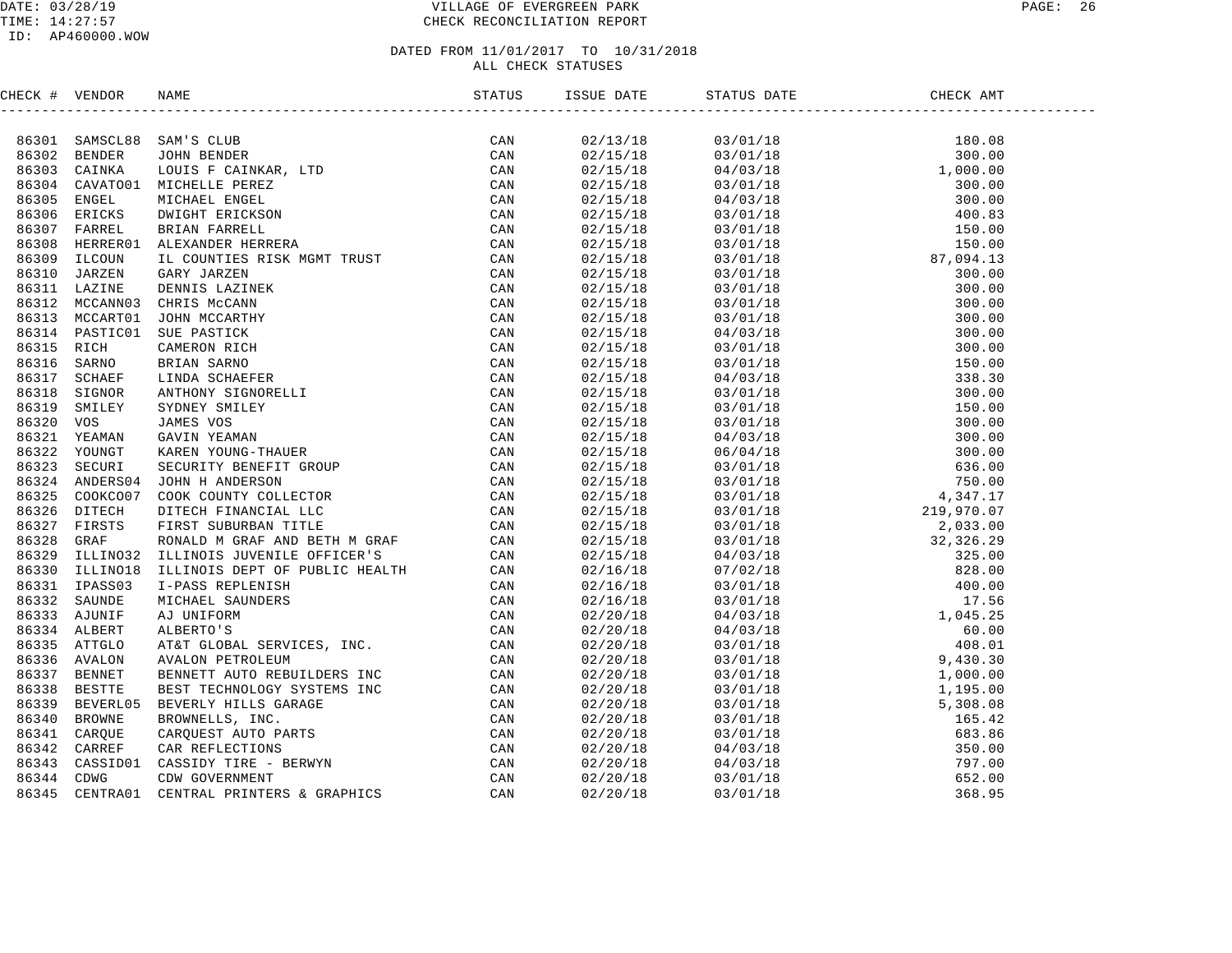#### DATE: 03/28/19 VILLAGE OF EVERGREEN PARK PAGE: 27 CHECK RECONCILIATION REPORT

# DATED FROM 11/01/2017 TO 10/31/2018

ALL CHECK STATUSES

| CHECK # VENDOR |  |  |  |
|----------------|--|--|--|
|                |  |  |  |
|                |  |  |  |
|                |  |  |  |
|                |  |  |  |
|                |  |  |  |
|                |  |  |  |
|                |  |  |  |
|                |  |  |  |
|                |  |  |  |
|                |  |  |  |
|                |  |  |  |
|                |  |  |  |
|                |  |  |  |
|                |  |  |  |
|                |  |  |  |
|                |  |  |  |
|                |  |  |  |
|                |  |  |  |
|                |  |  |  |
|                |  |  |  |
|                |  |  |  |
|                |  |  |  |
|                |  |  |  |
|                |  |  |  |
|                |  |  |  |
|                |  |  |  |
|                |  |  |  |
|                |  |  |  |
|                |  |  |  |
|                |  |  |  |
|                |  |  |  |
|                |  |  |  |
|                |  |  |  |
|                |  |  |  |
|                |  |  |  |
|                |  |  |  |
|                |  |  |  |
|                |  |  |  |
|                |  |  |  |
|                |  |  |  |
|                |  |  |  |
|                |  |  |  |
|                |  |  |  |
|                |  |  |  |
|                |  |  |  |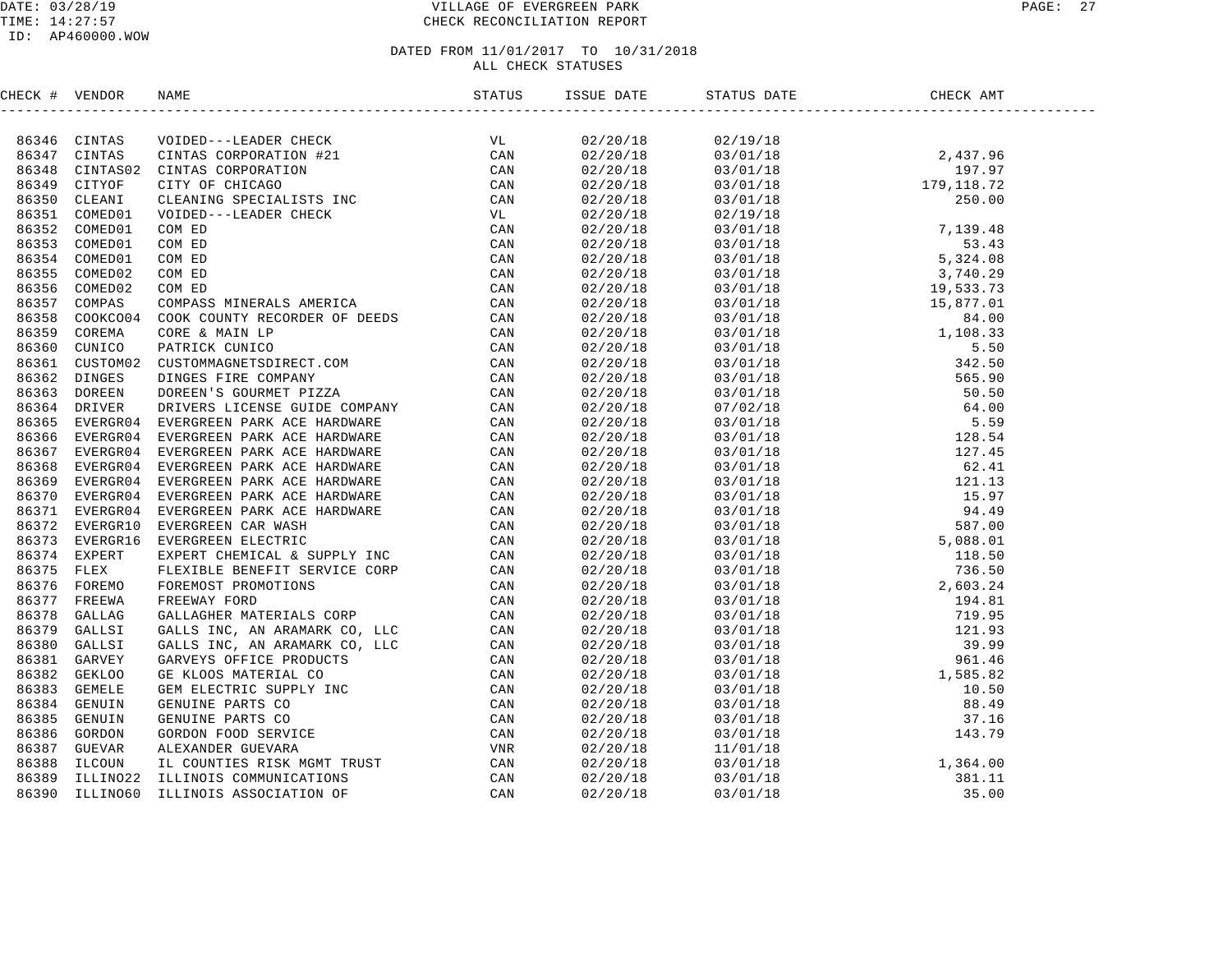#### DATE: 03/28/19 VILLAGE OF EVERGREEN PARK PAGE: 28 TIME: 14:27:57 CHECK RECONCILIATION REPORT

| CHECK # VENDOR |                                                                                                                                                                                                                               | STATUS ISSUE DATE STATUS DATE |  |  |
|----------------|-------------------------------------------------------------------------------------------------------------------------------------------------------------------------------------------------------------------------------|-------------------------------|--|--|
|                | (1910) 1930, 1940, 1940, 1940, 1940, 1940, 1940, 1940, 1940, 1940, 1940, 1940, 1940, 1940, 1940, 1940, 1940, 1940, 1940, 1940, 1940, 1940, 1940, 1940, 1940, 1940, 1940, 1940, 1940, 1940, 1940, 1940, 1940, 1940, 1940, 1940 |                               |  |  |
|                |                                                                                                                                                                                                                               |                               |  |  |
|                |                                                                                                                                                                                                                               |                               |  |  |
|                |                                                                                                                                                                                                                               |                               |  |  |
|                |                                                                                                                                                                                                                               |                               |  |  |
|                |                                                                                                                                                                                                                               |                               |  |  |
|                |                                                                                                                                                                                                                               |                               |  |  |
|                |                                                                                                                                                                                                                               |                               |  |  |
|                |                                                                                                                                                                                                                               |                               |  |  |
|                |                                                                                                                                                                                                                               |                               |  |  |
|                |                                                                                                                                                                                                                               |                               |  |  |
|                |                                                                                                                                                                                                                               |                               |  |  |
|                |                                                                                                                                                                                                                               |                               |  |  |
|                |                                                                                                                                                                                                                               |                               |  |  |
|                |                                                                                                                                                                                                                               |                               |  |  |
|                |                                                                                                                                                                                                                               |                               |  |  |
|                |                                                                                                                                                                                                                               |                               |  |  |
|                |                                                                                                                                                                                                                               |                               |  |  |
|                |                                                                                                                                                                                                                               |                               |  |  |
|                |                                                                                                                                                                                                                               |                               |  |  |
|                |                                                                                                                                                                                                                               |                               |  |  |
|                |                                                                                                                                                                                                                               |                               |  |  |
|                |                                                                                                                                                                                                                               |                               |  |  |
|                |                                                                                                                                                                                                                               |                               |  |  |
|                |                                                                                                                                                                                                                               |                               |  |  |
|                |                                                                                                                                                                                                                               |                               |  |  |
|                |                                                                                                                                                                                                                               |                               |  |  |
|                |                                                                                                                                                                                                                               |                               |  |  |
|                |                                                                                                                                                                                                                               |                               |  |  |
|                |                                                                                                                                                                                                                               |                               |  |  |
|                |                                                                                                                                                                                                                               |                               |  |  |
|                |                                                                                                                                                                                                                               |                               |  |  |
|                |                                                                                                                                                                                                                               |                               |  |  |
|                |                                                                                                                                                                                                                               |                               |  |  |
|                |                                                                                                                                                                                                                               |                               |  |  |
|                |                                                                                                                                                                                                                               |                               |  |  |
|                |                                                                                                                                                                                                                               |                               |  |  |
|                |                                                                                                                                                                                                                               |                               |  |  |
|                |                                                                                                                                                                                                                               |                               |  |  |
|                |                                                                                                                                                                                                                               |                               |  |  |
|                |                                                                                                                                                                                                                               |                               |  |  |
|                |                                                                                                                                                                                                                               |                               |  |  |
|                |                                                                                                                                                                                                                               |                               |  |  |
|                |                                                                                                                                                                                                                               |                               |  |  |
|                |                                                                                                                                                                                                                               |                               |  |  |
|                |                                                                                                                                                                                                                               |                               |  |  |
|                |                                                                                                                                                                                                                               |                               |  |  |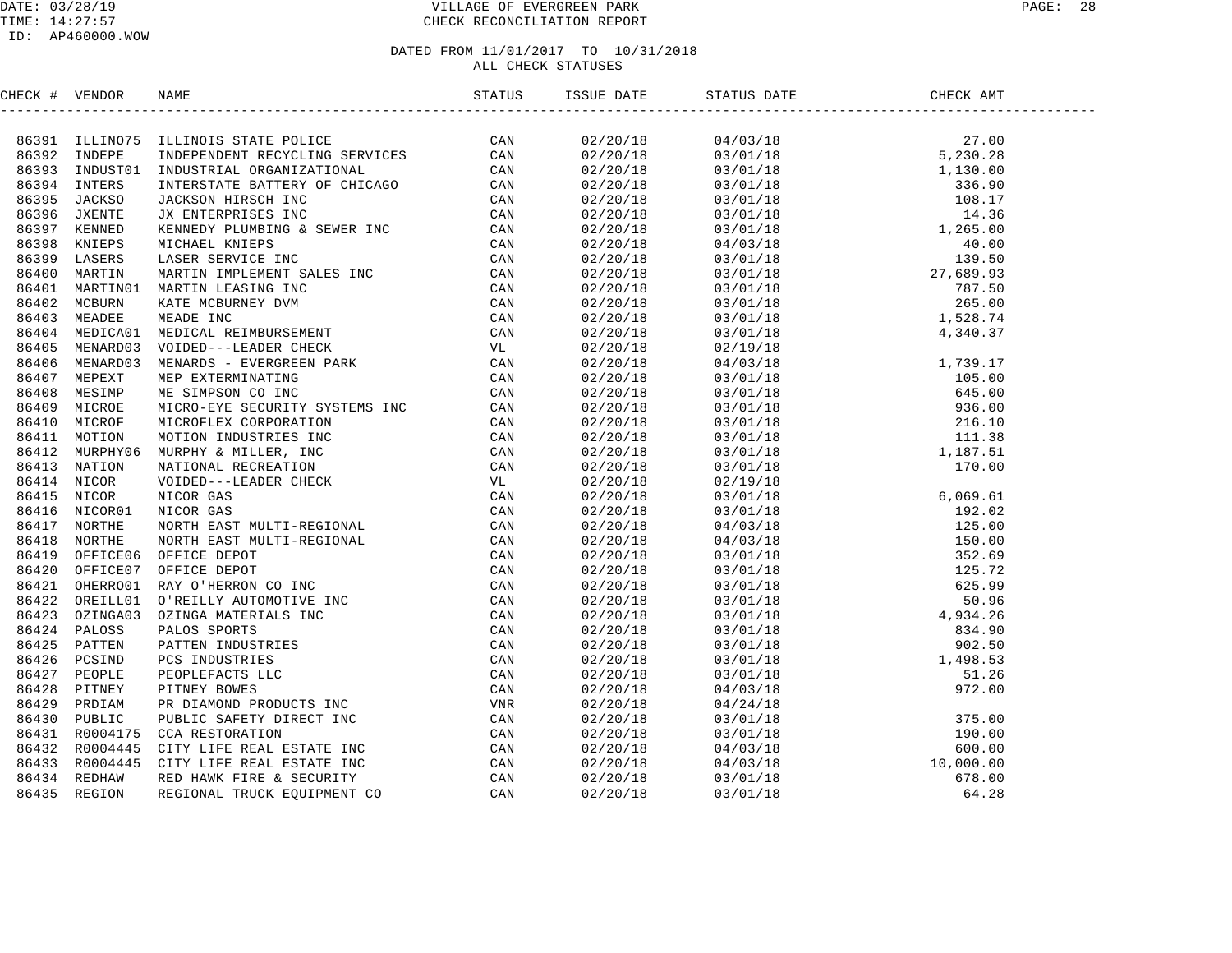#### DATE: 03/28/19 VILLAGE OF EVERGREEN PARK PAGE: 29 TIME: 14:27:57 CHECK RECONCILIATION REPORT

#### ID: AP460000.WOW

| CHECK # VENDOR |                                                                                                                                                                                                                               |                                  | STATUS DATE                                                                                                                                                                                                                                                                     | CHECK AMT |  |
|----------------|-------------------------------------------------------------------------------------------------------------------------------------------------------------------------------------------------------------------------------|----------------------------------|---------------------------------------------------------------------------------------------------------------------------------------------------------------------------------------------------------------------------------------------------------------------------------|-----------|--|
|                | HEATH VERION RADIE THE REPORTER TREATING THE REPORT THEORY ON THE REPORT THE REPORT IN A SECTION OF A SAME IN A SECTION OF A SAME IN A SECTION OF A SAME IN A SECTION OF A SAME IN A SECTION OF A SAME IN A SECTION OF A SAME |                                  | $\begin{tabular}{cccccccc} 0.3/01/18 & 44.00 \\ 0.3/01/18 & 44.00 \\ 0.3/01/18 & 144.14 \\ 0.4/03/18 & 144.14 \\ 0.5/01/18 & 92.76 \\ 0.3/01/18 & 40.00 \\ 0.4/03/18 & 285.00 \\ 0.4/03/18 & 27.50 \\ 0.3/01/18 & 79.00 \\ 0.3/01/18 & 79.00 \\ 0.3/01/18 & 79.00 \\ 0.3/01/18$ |           |  |
|                |                                                                                                                                                                                                                               | 02/20/18                         |                                                                                                                                                                                                                                                                                 |           |  |
|                |                                                                                                                                                                                                                               | 02/20/18<br>02/20/18             |                                                                                                                                                                                                                                                                                 |           |  |
|                |                                                                                                                                                                                                                               | 02/20/18                         |                                                                                                                                                                                                                                                                                 |           |  |
|                |                                                                                                                                                                                                                               | 02/20/18                         |                                                                                                                                                                                                                                                                                 |           |  |
|                |                                                                                                                                                                                                                               | 02/20/18                         |                                                                                                                                                                                                                                                                                 |           |  |
|                |                                                                                                                                                                                                                               | 02/20/18                         |                                                                                                                                                                                                                                                                                 |           |  |
|                |                                                                                                                                                                                                                               | 02/20/18                         |                                                                                                                                                                                                                                                                                 |           |  |
|                |                                                                                                                                                                                                                               | 02/20/18                         |                                                                                                                                                                                                                                                                                 |           |  |
|                |                                                                                                                                                                                                                               | 02/20/18<br>02/20/18<br>02/20/18 |                                                                                                                                                                                                                                                                                 |           |  |
|                |                                                                                                                                                                                                                               |                                  |                                                                                                                                                                                                                                                                                 |           |  |
|                |                                                                                                                                                                                                                               | 02/20/18                         |                                                                                                                                                                                                                                                                                 |           |  |
|                |                                                                                                                                                                                                                               | 02/20/18                         |                                                                                                                                                                                                                                                                                 |           |  |
|                |                                                                                                                                                                                                                               | 02/20/18<br>02/20/18             |                                                                                                                                                                                                                                                                                 |           |  |
|                |                                                                                                                                                                                                                               |                                  |                                                                                                                                                                                                                                                                                 |           |  |
|                |                                                                                                                                                                                                                               | 02/20/18                         |                                                                                                                                                                                                                                                                                 |           |  |
|                |                                                                                                                                                                                                                               | 02/20/18                         |                                                                                                                                                                                                                                                                                 |           |  |
|                |                                                                                                                                                                                                                               | 02/20/18                         |                                                                                                                                                                                                                                                                                 |           |  |
|                |                                                                                                                                                                                                                               | 02/20/18<br>02/23/18             |                                                                                                                                                                                                                                                                                 |           |  |
|                |                                                                                                                                                                                                                               |                                  |                                                                                                                                                                                                                                                                                 |           |  |
|                |                                                                                                                                                                                                                               | 02/23/18                         |                                                                                                                                                                                                                                                                                 |           |  |
|                |                                                                                                                                                                                                                               | 02/23/18                         |                                                                                                                                                                                                                                                                                 |           |  |
|                |                                                                                                                                                                                                                               | 02/23/18<br>02/23/18             |                                                                                                                                                                                                                                                                                 |           |  |
|                |                                                                                                                                                                                                                               |                                  |                                                                                                                                                                                                                                                                                 |           |  |
|                |                                                                                                                                                                                                                               | 02/23/18                         |                                                                                                                                                                                                                                                                                 |           |  |
|                |                                                                                                                                                                                                                               | 02/23/18                         |                                                                                                                                                                                                                                                                                 |           |  |
|                |                                                                                                                                                                                                                               | 02/23/18                         |                                                                                                                                                                                                                                                                                 |           |  |
|                |                                                                                                                                                                                                                               | 02/23/18                         |                                                                                                                                                                                                                                                                                 |           |  |
|                |                                                                                                                                                                                                                               | 02/23/18                         |                                                                                                                                                                                                                                                                                 |           |  |
|                |                                                                                                                                                                                                                               | 02/23/18                         |                                                                                                                                                                                                                                                                                 |           |  |
|                |                                                                                                                                                                                                                               | 02/28/18                         |                                                                                                                                                                                                                                                                                 |           |  |
|                |                                                                                                                                                                                                                               | 02/28/18                         |                                                                                                                                                                                                                                                                                 |           |  |
|                |                                                                                                                                                                                                                               | 02/28/18                         |                                                                                                                                                                                                                                                                                 |           |  |
|                |                                                                                                                                                                                                                               | 02/28/18                         |                                                                                                                                                                                                                                                                                 |           |  |
|                |                                                                                                                                                                                                                               | 02/28/18                         |                                                                                                                                                                                                                                                                                 |           |  |
|                |                                                                                                                                                                                                                               | 02/28/18                         |                                                                                                                                                                                                                                                                                 |           |  |
|                |                                                                                                                                                                                                                               | 02/28/18                         |                                                                                                                                                                                                                                                                                 |           |  |
|                |                                                                                                                                                                                                                               | 03/01/18                         |                                                                                                                                                                                                                                                                                 |           |  |
|                |                                                                                                                                                                                                                               | 03/01/18                         |                                                                                                                                                                                                                                                                                 |           |  |
|                |                                                                                                                                                                                                                               | 03/01/18                         |                                                                                                                                                                                                                                                                                 |           |  |
|                |                                                                                                                                                                                                                               |                                  | 03/01/18                                                                                                                                                                                                                                                                        |           |  |
|                |                                                                                                                                                                                                                               | 03/01/18<br>03/01/18             | 03/01/18                                                                                                                                                                                                                                                                        |           |  |
|                |                                                                                                                                                                                                                               | 03/01/18                         | 03/01/18                                                                                                                                                                                                                                                                        |           |  |
|                |                                                                                                                                                                                                                               | 03/01/18                         | 03/01/18                                                                                                                                                                                                                                                                        |           |  |
|                |                                                                                                                                                                                                                               | 03/01/18                         | 03/01/18                                                                                                                                                                                                                                                                        |           |  |
|                |                                                                                                                                                                                                                               | 03/01/18                         | 03/01/18                                                                                                                                                                                                                                                                        |           |  |
|                |                                                                                                                                                                                                                               |                                  |                                                                                                                                                                                                                                                                                 |           |  |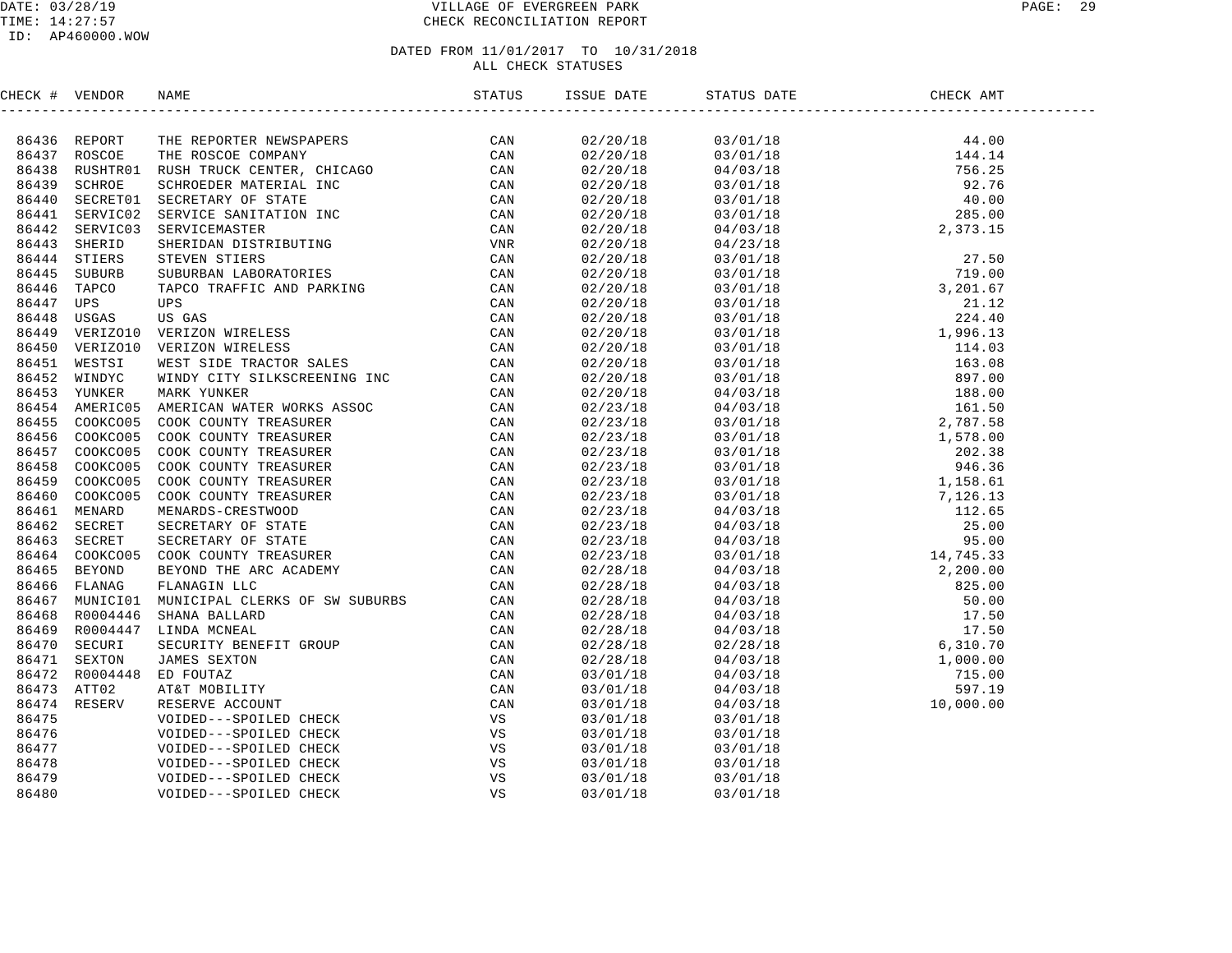#### DATE: 03/28/19 VILLAGE OF EVERGREEN PARK PAGE: 30 TIME: 14:27:57 CHECK RECONCILIATION REPORT

#### ID: AP460000.WOW

#### DATED FROM 11/01/2017 TO 10/31/2018 ALL CHECK STATUSES

CHECK # VENDOR NAME STATUS ISSUE DATE STATUS DATE CHECK AMT ------------------------------------------------------------------------------------------------------------------------------------86481 VOIDED---SPOILED CHECK VS 03/01/18 03/01/18 86482 VOIDED---SPOILED CHECK VS 03/01/18 03/01/18 86483 VOIDED---SPOILED CHECK VS 03/01/18 03/01/18 86484 VOIDED---SPOILED CHECK VS 03/01/18 03/01/18 86485 VOIDED---SPOILED CHECK VS 03/01/18 03/01/18 86486 VOIDED---SPOILED CHECK VS 03/01/18 03/01/18 86487 VOIDED---SPOILED CHECK VS 03/01/18 03/01/18 86488 VOIDED---SPOILED CHECK VS 03/01/18 03/01/18 86489 VOIDED---SPOILED CHECK VS 03/01/18 03/01/18 86490 VOIDED---SPOILED CHECK VS 03/01/18 03/01/18 86491 VOIDED---SPOILED CHECK VS 03/01/18 03/01/18 86492 VOIDED---SPOILED CHECK VS 03/01/18 03/01/18 86493 VOIDED---SPOILED CHECK VS 03/01/18 03/01/18 86494 VOIDED---SPOILED CHECK VS 03/01/18 03/01/18 86495 VOIDED---SPOILED CHECK VS 03/01/18 03/01/18 86496 VOIDED---SPOILED CHECK VS 03/01/18 03/01/18 86497 VOIDED---SPOILED CHECK VS 03/01/18 03/01/18 86498 VOIDED---SPOILED CHECK VS 03/01/18 03/01/18 86499 VOIDED---SPOILED CHECK VS 03/01/18 03/01/18 86500 VOIDED---SPOILED CHECK VS 03/01/18 03/01/18 86501 VOIDED---SPOILED CHECK VS 03/01/18 03/01/18 86502 VOIDED---SPOILED CHECK VS 03/01/18 03/01/18 86503 VOIDED---SPOILED CHECK VS 03/01/18 03/01/18 86504 VOIDED---SPOILED CHECK VS 03/01/18 03/01/18 86505 VOIDED---SPOILED CHECK VS 03/01/18 03/01/18 86506 VOIDED---SPOILED CHECK VS 03/01/18 03/01/18 86507 VOIDED---SPOILED CHECK VS 03/01/18 03/01/18 86508 VOIDED---SPOILED CHECK VS 03/01/18 03/01/18 86509 VOIDED---SPOILED CHECK VS 03/01/18 03/01/18 86510 VOIDED---SPOILED CHECK VS 03/01/18 03/01/18 86511 VOIDED---SPOILED CHECK VS 03/01/18 03/01/18 86512 VOIDED---SPOILED CHECK VS 03/01/18 03/01/18 86513 VOIDED---SPOILED CHECK VS 03/01/18 03/01/18 86514 VOIDED---SPOILED CHECK VS 03/01/18 03/01/18 86515 VOIDED---SPOILED CHECK VS 03/01/18 03/01/18 86516 VOIDED---SPOILED CHECK VS 03/01/18 03/01/18 86517 VOIDED---SPOILED CHECK VS 03/01/18 03/01/18 86518 VOIDED---SPOILED CHECK VS 03/01/18 03/01/18 86519 VOIDED---SPOILED CHECK VS 03/01/18 03/01/18 86520 VOIDED---SPOILED CHECK VS 03/01/18 03/01/18 86521 VOIDED---SPOILED CHECK VS 03/01/18 03/01/18 86522 VOIDED---SPOILED CHECK VS 03/01/18 03/01/18 86523 VOIDED---SPOILED CHECK VS 03/01/18 03/01/18 86524 VOIDED---SPOILED CHECK VS 03/01/18 03/01/18 86525 VOIDED---SPOILED CHECK VS 03/01/18 03/01/18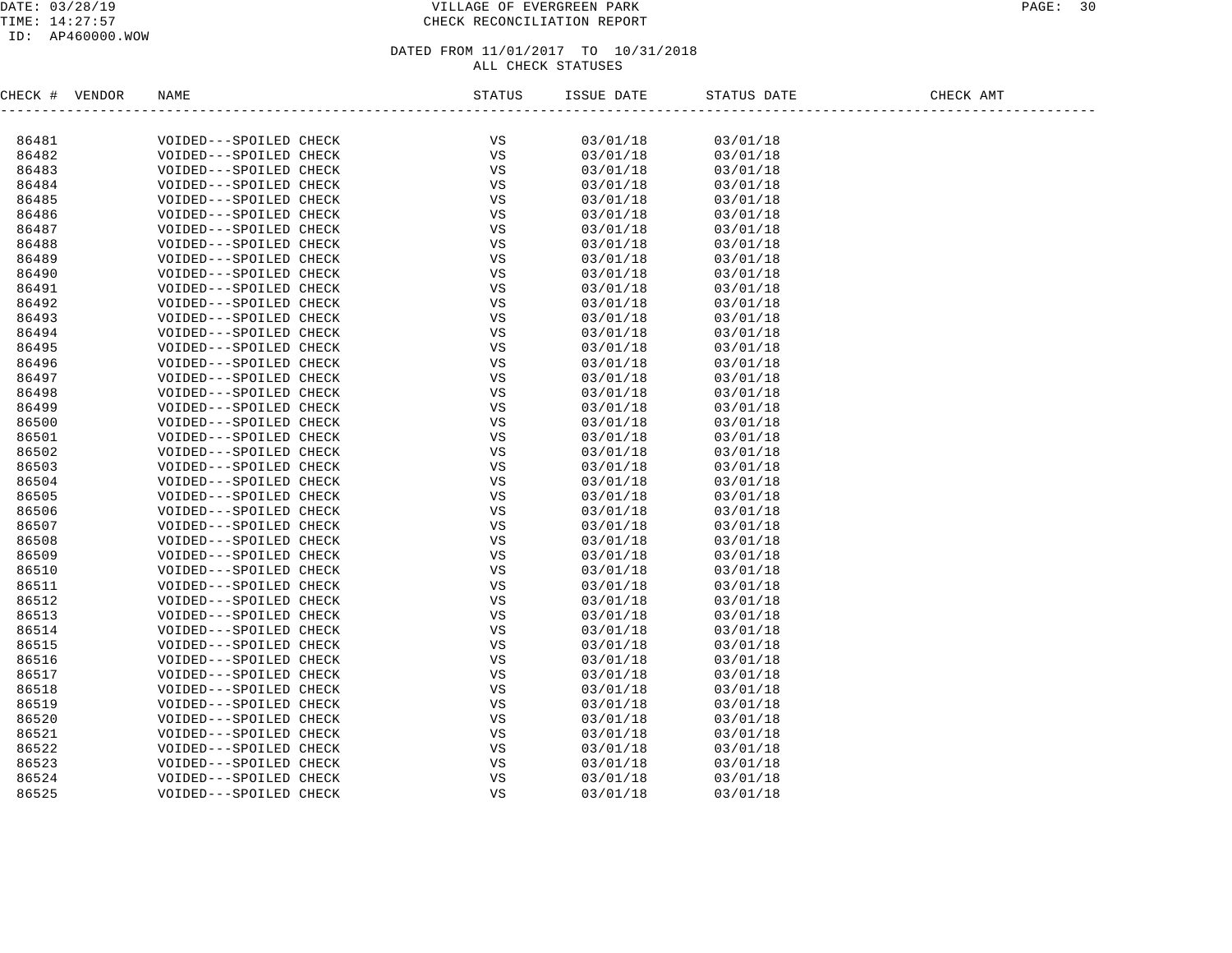#### DATE: 03/28/19 VILLAGE OF EVERGREEN PARK PAGE: 31 TIME: 14:27:57 CHECK RECONCILIATION REPORT

# DATED FROM 11/01/2017 TO 10/31/2018

ALL CHECK STATUSES

CHECK # VENDOR NAME STATUS ISSUE DATE STATUS DATE CHECK AMT ------------------------------------------------------------------------------------------------------------------------------------86526 VOIDED---SPOILED CHECK VS 03/01/18 03/01/18 86527 VOIDED---SPOILED CHECK VS 03/01/18 03/01/18 86528 VOIDED---SPOILED CHECK VS 03/01/18 03/01/18 86529 VOIDED---SPOILED CHECK VS 03/01/18 03/01/18 86530 VOIDED---SPOILED CHECK VS 03/01/18 03/01/18 86531 VOIDED---SPOILED CHECK VS 03/01/18 03/01/18 86532 VOIDED---SPOILED CHECK VS 03/01/18 03/01/18 86533 VOIDED---SPOILED CHECK VS 03/01/18 03/01/18 86534 VOIDED---SPOILED CHECK VS 03/01/18 03/01/18 86535 VOIDED---SPOILED CHECK VS 03/01/18 03/01/18 86536 ADMIRA ADMIRAL STEEL CAN 03/06/18 04/03/18 173.00 86537 AIRONE AIR ONE EQUIPMENT INC CAN 03/06/18 04/03/18 145.00 86538 ARCONC ARCON CONCRETE CONSTRUCTION CAN 03/06/18 04/03/18 7,200.00 86539 ASSOCI02 ASSOCIATED BAG COMPANY CAN 03/06/18 04/03/18 213.60 86540 ATLASB01 ATLAS BOBCAT INC CAN 03/06/18 04/03/18 378.24 86541 ATT01 AT&T CAN 03/06/18 04/03/18 657.90 86542 ATT04 AT&T CAN 03/06/18 04/03/18 39.18 86543 ATTGLO AT&T GLOBAL SERVICES, INC. CAN 03/06/18 04/03/18 501.60 86544 BENNET BENNETT AUTO REBUILDERS INC CAN 03/06/18 04/03/18 1,411.00 86545 BESTMA B E S T MAINTENANCE CAN 03/06/18 04/03/18 3,784.00 86546 BFCONS B&F CONSTRUCTION CAN 03/06/18 04/03/18 2,680.00 86547 BRENNA BRENNAN ELECTRIC CAN 03/06/18 04/03/18 9,471.49 86548 BRETTE AC BRETT EQUIPMENT CORP CAN 03/06/18 04/03/18 115.50 86549 BROWNE BROWNELLS, INC. CAN 03/06/18 04/03/18 111.99 86550 CAINKA LOUIS F CAINKAR, LTD CAN 03/06/18 04/03/18 17,140.50 86551 CARREF CAR REFLECTIONS CAN 03/06/18 04/03/18 100.00 86552 CENTRA01 CENTRAL PRINTERS & GRAPHICS CAN 03/06/18 04/03/18 1,410.90 86553 CESARS CESAR'S EQUIPMENT CO CAN 03/06/18 04/03/18 1,902.42 86554 CINTAS CINTAS CORPORATION #21 CAN 03/06/18 04/03/18 193.66 86555 CINTAS02 CINTAS CORPORATION CAN 03/06/18 04/03/18 315.98 86556 CLASSM CLASSMATE CAN 03/06/18 04/03/18 182.80 86557 COMCAS02 COMCAST CABLE CAN 03/06/18 04/03/18 28.41 86558 COMCAS02 COMCAST CABLE CAN 03/06/18 04/03/18 143.65 86559 COMED01 COM ED CAN 03/06/18 04/03/18 46.58 86560 COMED01 VOIDED---LEADER CHECK VL 03/06/18 03/01/18 86561 COMED01 COM ED CAN 03/06/18 04/03/18 7,532.04 86562 COMED02 COM ED CAN 03/06/18 04/03/18 105.33 86563 COMPET COMPETITIVE SUPPORT OPTIONS CAN 03/06/18 04/03/18 71.62 86564 CYGANH CYGAN HAYES, LTD. CAN 03/06/18 04/03/18 9,850.33 86565 DAILYS01 DAILY SOUTHTOWN CAN 03/06/18 04/03/18 55.20 86566 DELTAD01 DELTA DENTAL - RISK CAN 03/06/18 04/03/18 13,451.59 86567 DIRECT03 THE DIRECT RESPONSE RESOURCE CAN 03/06/18 04/03/18 1,742.58 86568 DISCOU DISCOUNT SCHOOL SUPPLY CAN 03/06/18 04/03/18 244.69 86569 DOREEN DOREEN'S GOURMET PIZZA CAN 03/06/18 04/03/18 62.25 86570 DRIVER DRIVERS LICENSE GUIDE COMPANY CAN 03/06/18 04/03/18 43.90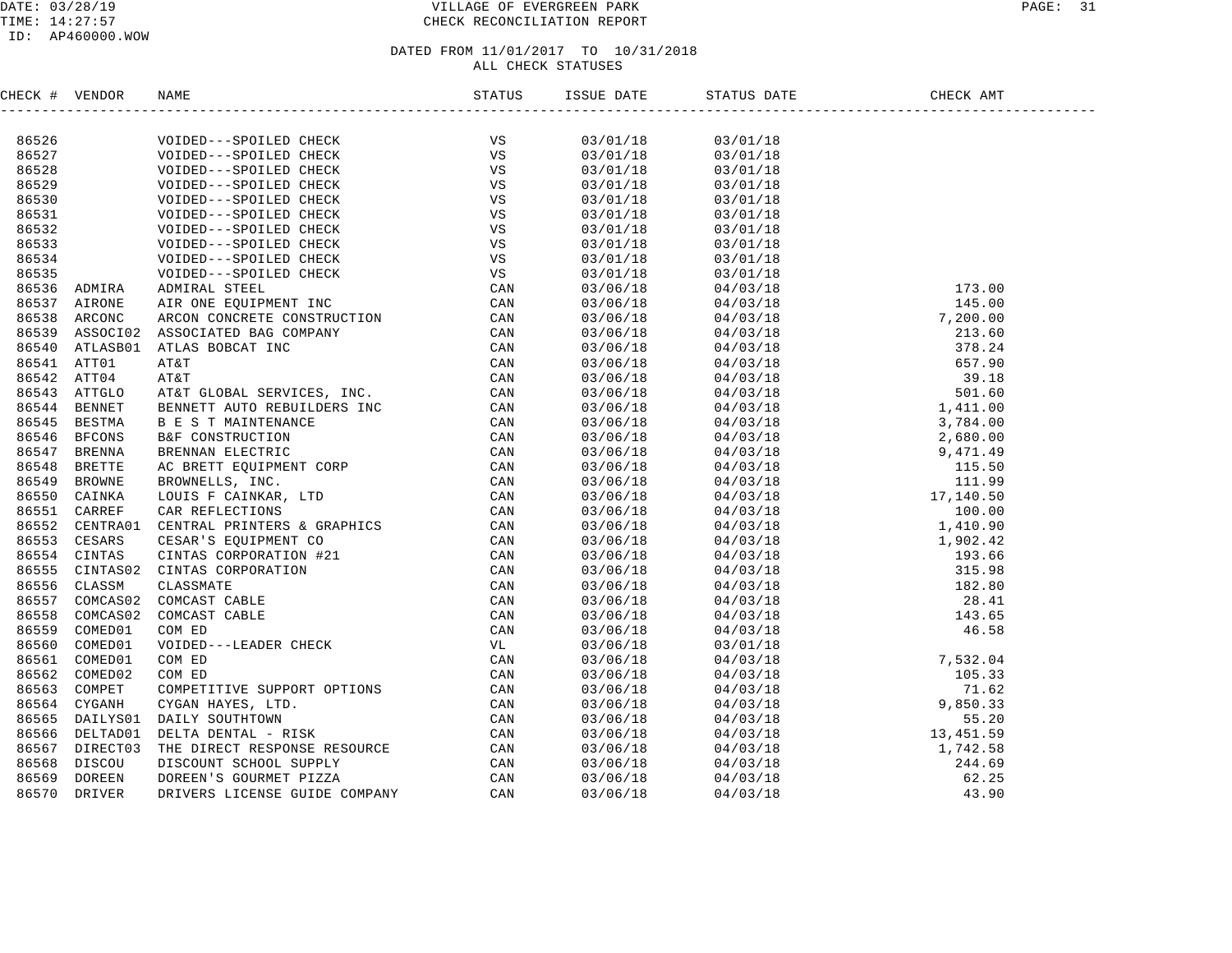# TIME: 14:27:57 CHECK RECONCILIATION REPORT

| CHECK # VENDOR | NAME                                                                                                                                                                                                                          | ISSUE DATE | STATUS DATE | CHECK AMT |  |
|----------------|-------------------------------------------------------------------------------------------------------------------------------------------------------------------------------------------------------------------------------|------------|-------------|-----------|--|
|                | HERC # VERIDOR RAME PARTICULAR DETAINS ON THE RELEASE AND A SERVE AND RELEASE AND SERVE THE SERVE IN A SERVE AND SERVE AND SERVE THE PARTICULAR CONDUCTS IN THE SERVE THE PARTICULAR CONDUCTS IN THE SERVE THE PARTICULAR CON |            |             |           |  |
|                |                                                                                                                                                                                                                               |            |             |           |  |
|                |                                                                                                                                                                                                                               |            |             |           |  |
|                |                                                                                                                                                                                                                               |            |             |           |  |
|                |                                                                                                                                                                                                                               |            |             |           |  |
|                |                                                                                                                                                                                                                               |            |             |           |  |
|                |                                                                                                                                                                                                                               |            |             |           |  |
|                |                                                                                                                                                                                                                               |            |             |           |  |
|                |                                                                                                                                                                                                                               |            |             |           |  |
|                |                                                                                                                                                                                                                               |            |             |           |  |
|                |                                                                                                                                                                                                                               |            |             |           |  |
|                |                                                                                                                                                                                                                               |            |             |           |  |
|                |                                                                                                                                                                                                                               |            |             |           |  |
|                |                                                                                                                                                                                                                               |            |             |           |  |
|                |                                                                                                                                                                                                                               |            |             |           |  |
|                |                                                                                                                                                                                                                               |            |             |           |  |
|                |                                                                                                                                                                                                                               |            |             |           |  |
|                |                                                                                                                                                                                                                               |            |             |           |  |
|                |                                                                                                                                                                                                                               |            |             |           |  |
|                |                                                                                                                                                                                                                               |            |             |           |  |
|                |                                                                                                                                                                                                                               |            |             |           |  |
|                |                                                                                                                                                                                                                               |            |             |           |  |
|                |                                                                                                                                                                                                                               |            |             |           |  |
|                |                                                                                                                                                                                                                               |            |             |           |  |
|                |                                                                                                                                                                                                                               |            |             |           |  |
|                |                                                                                                                                                                                                                               |            |             |           |  |
|                |                                                                                                                                                                                                                               |            |             |           |  |
|                |                                                                                                                                                                                                                               |            |             |           |  |
|                |                                                                                                                                                                                                                               |            |             |           |  |
|                |                                                                                                                                                                                                                               |            |             |           |  |
|                |                                                                                                                                                                                                                               |            |             |           |  |
|                |                                                                                                                                                                                                                               |            |             |           |  |
|                |                                                                                                                                                                                                                               |            |             |           |  |
|                |                                                                                                                                                                                                                               |            |             |           |  |
|                |                                                                                                                                                                                                                               |            |             |           |  |
|                |                                                                                                                                                                                                                               |            |             |           |  |
|                |                                                                                                                                                                                                                               |            |             |           |  |
|                |                                                                                                                                                                                                                               |            |             |           |  |
|                |                                                                                                                                                                                                                               |            |             |           |  |
|                |                                                                                                                                                                                                                               |            |             |           |  |
|                |                                                                                                                                                                                                                               |            |             |           |  |
|                |                                                                                                                                                                                                                               |            |             |           |  |
|                |                                                                                                                                                                                                                               |            |             |           |  |
|                |                                                                                                                                                                                                                               |            |             |           |  |
|                |                                                                                                                                                                                                                               |            |             |           |  |
|                |                                                                                                                                                                                                                               |            |             |           |  |
|                |                                                                                                                                                                                                                               |            |             |           |  |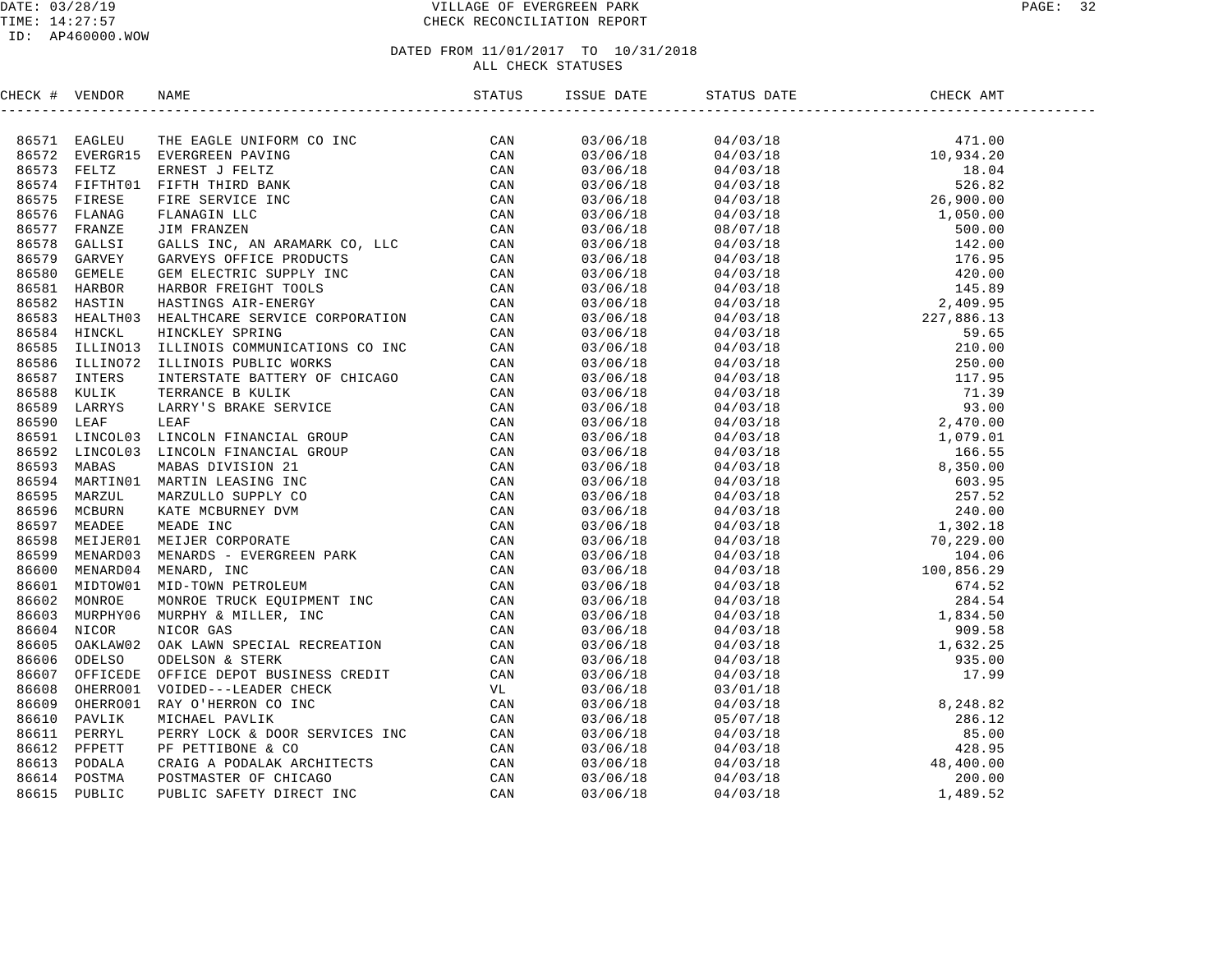#### DATE: 03/28/19 VILLAGE OF EVERGREEN PARK PAGE: 33 TIME: 14:27:57 CHECK RECONCILIATION REPORT

| CHECK # VENDOR |  | ISSUE DATE |  |  |
|----------------|--|------------|--|--|
|                |  |            |  |  |
|                |  | 03/06/18   |  |  |
|                |  | 03/06/18   |  |  |
|                |  | 03/06/18   |  |  |
|                |  | 03/06/18   |  |  |
|                |  | 03/06/18   |  |  |
|                |  | 03/06/18   |  |  |
|                |  | 03/06/18   |  |  |
|                |  | 03/06/18   |  |  |
|                |  | 03/06/18   |  |  |
|                |  | 03/06/18   |  |  |
|                |  | 03/06/18   |  |  |
|                |  | 03/06/18   |  |  |
|                |  | 03/06/18   |  |  |
|                |  | 03/06/18   |  |  |
|                |  | 03/06/18   |  |  |
|                |  | 03/06/18   |  |  |
|                |  | 03/06/18   |  |  |
|                |  | 03/06/18   |  |  |
|                |  | 03/06/18   |  |  |
|                |  | 03/06/18   |  |  |
|                |  | 03/06/18   |  |  |
|                |  | 03/06/18   |  |  |
|                |  | 03/06/18   |  |  |
|                |  | 03/06/18   |  |  |
|                |  | 03/06/18   |  |  |
|                |  | 03/06/18   |  |  |
|                |  | 03/06/18   |  |  |
|                |  | 03/06/18   |  |  |
|                |  | 03/06/18   |  |  |
|                |  | 03/06/18   |  |  |
|                |  | 03/06/18   |  |  |
|                |  | 03/06/18   |  |  |
|                |  | 03/07/18   |  |  |
|                |  | 03/07/18   |  |  |
|                |  | 03/07/18   |  |  |
|                |  | 03/07/18   |  |  |
|                |  | 03/07/18   |  |  |
|                |  | 03/07/18   |  |  |
|                |  | 03/07/18   |  |  |
|                |  | 03/07/18   |  |  |
|                |  | 03/08/18   |  |  |
|                |  | 03/08/18   |  |  |
|                |  | 03/08/18   |  |  |
|                |  | 03/12/18   |  |  |
|                |  | 03/12/18   |  |  |
|                |  |            |  |  |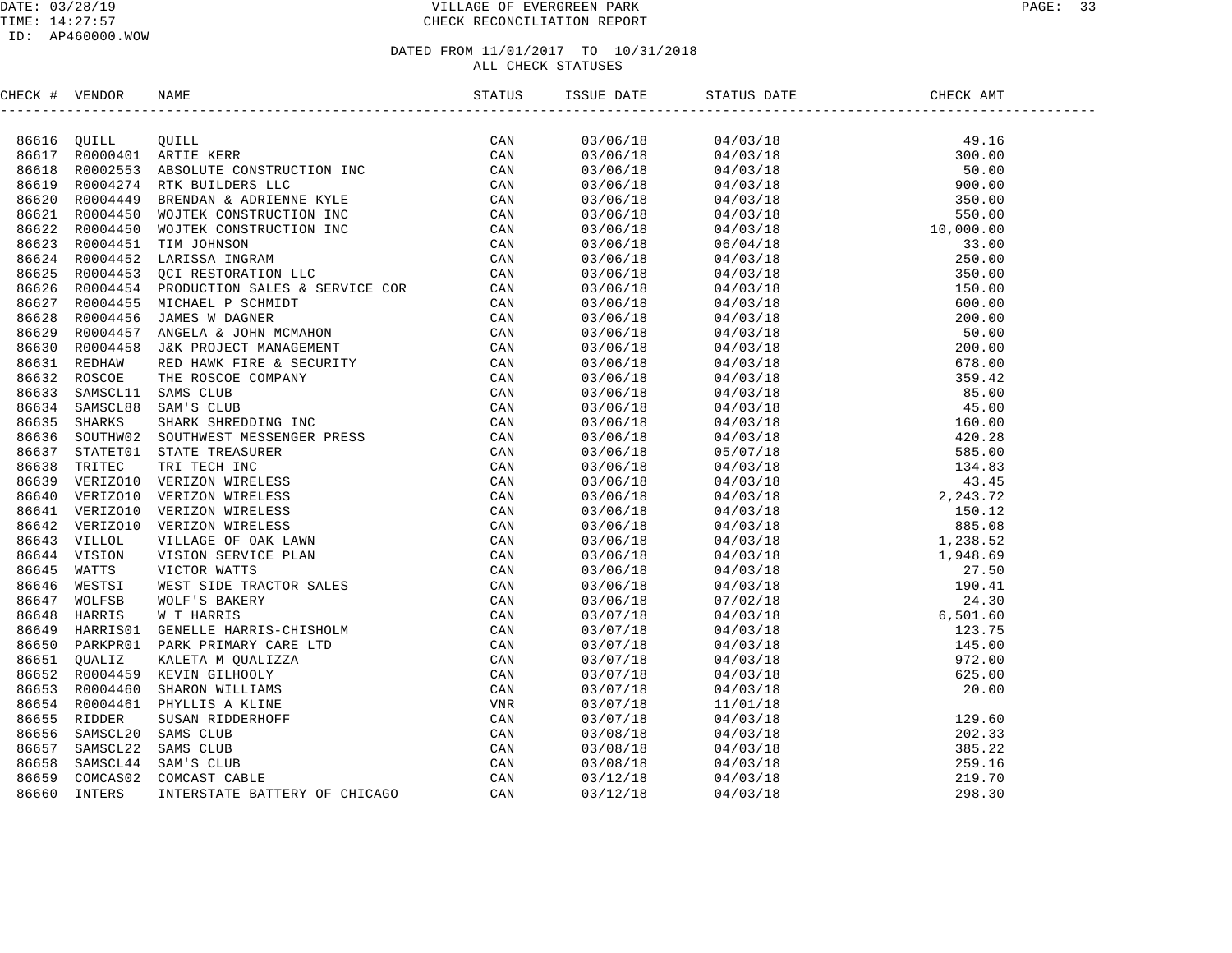#### DATE: 03/28/19 PAGE: 34 TIME: 14:27:57 CHECK RECONCILIATION REPORT

| CHECK # VENDOR |                | NAME                              | STATUS | ISSUE DATE | STATUS DATE CHECK AM | CHECK AMT |  |
|----------------|----------------|-----------------------------------|--------|------------|----------------------|-----------|--|
|                |                |                                   |        |            |                      |           |  |
|                |                | 86661 R0004446 SHANA BALLARD      |        | 03/12/18   |                      |           |  |
| 86662          |                | SAMSCL44 SAM'S CLUB               |        | 03/12/18   |                      |           |  |
| 86663          | SAMSCL88       |                                   |        | 03/12/18   |                      |           |  |
| 86664          | SECRET         |                                   |        | 03/12/18   |                      |           |  |
| 86665          | <b>BENDER</b>  |                                   |        | 03/14/18   |                      |           |  |
| 86666          | CAINKA         |                                   |        | 03/14/18   |                      |           |  |
| 86667          | CAVATO01       |                                   |        | 03/14/18   |                      |           |  |
| 86668          | ENGEL          |                                   |        | 03/14/18   |                      |           |  |
| 86669          | ERICKS         |                                   |        | 03/14/18   |                      |           |  |
| 86670          | FARREL         |                                   |        | 03/14/18   |                      |           |  |
|                | 86671 HERRER01 |                                   |        | 03/14/18   |                      |           |  |
| 86672          | ILCOUN         |                                   |        | 03/14/18   |                      |           |  |
| 86673          | JARZEN         |                                   |        | 03/14/18   |                      |           |  |
|                | 86674 LAZINE   |                                   |        | 03/14/18   |                      |           |  |
| 86675          | MCCANN03       |                                   |        | 03/14/18   |                      |           |  |
| 86676          | MCCART01       |                                   |        | 03/14/18   |                      |           |  |
| 86677          | PASTIC01       |                                   |        | 03/14/18   |                      |           |  |
| 86678          | RICH           |                                   |        | 03/14/18   |                      |           |  |
| 86679          | SARNO          |                                   |        | 03/14/18   |                      |           |  |
| 86680          | SCHAEF         |                                   |        | 03/14/18   |                      |           |  |
| 86681          | SIGNOR         |                                   |        | 03/14/18   |                      |           |  |
| 86682          | SMILEY         |                                   |        | 03/14/18   |                      |           |  |
| 86683          | vos            |                                   |        | 03/14/18   |                      |           |  |
| 86684          | YEAMAN         |                                   |        | 03/14/18   |                      |           |  |
| 86685          | YOUNGT         |                                   |        | 03/14/18   |                      |           |  |
| 86686          | ATT01          |                                   |        | 03/15/18   |                      |           |  |
| 86687          | ILLINO18       |                                   |        | 03/15/18   |                      |           |  |
| 86688          | R0004462       |                                   |        | 03/15/18   |                      |           |  |
| 86689          | SECURI         |                                   |        | 03/15/18   |                      |           |  |
| 86690          | THEFEE         |                                   |        | 03/15/18   |                      |           |  |
| 86691          | SCHROE01       |                                   |        | 03/16/18   |                      |           |  |
|                | 86692 DUFFY03  |                                   |        | 03/16/18   |                      |           |  |
| 86693          | ESPARZ01       |                                   |        | 03/16/18   |                      |           |  |
|                | 86694 VALDEZ01 |                                   |        | 03/16/18   |                      |           |  |
| 86695          | WAGNER         |                                   |        | 03/16/18   |                      |           |  |
| 86696          | ALLEGR         |                                   |        | 03/20/18   |                      |           |  |
| 86697          | ANDERS         |                                   |        | 03/20/18   |                      |           |  |
| 86698          | ANIMAL         |                                   |        | 03/20/18   |                      |           |  |
| 86699          | APWA           |                                   |        | 03/20/18   |                      |           |  |
| 86700          | ARENDS         |                                   |        | 03/20/18   |                      |           |  |
|                | 86701 ATT01    |                                   |        | 03/20/18   |                      |           |  |
| 86702          | ATTGLO         |                                   |        | 03/20/18   |                      |           |  |
| 86703          | AVALON         |                                   |        | 03/20/18   |                      |           |  |
| 86704          | BESTMA         |                                   |        | 03/20/18   |                      |           |  |
| 86705          |                | BEVERL04 BEVERLY SNOW AND ICE INC |        | 03/20/18   |                      |           |  |
|                |                |                                   |        |            |                      |           |  |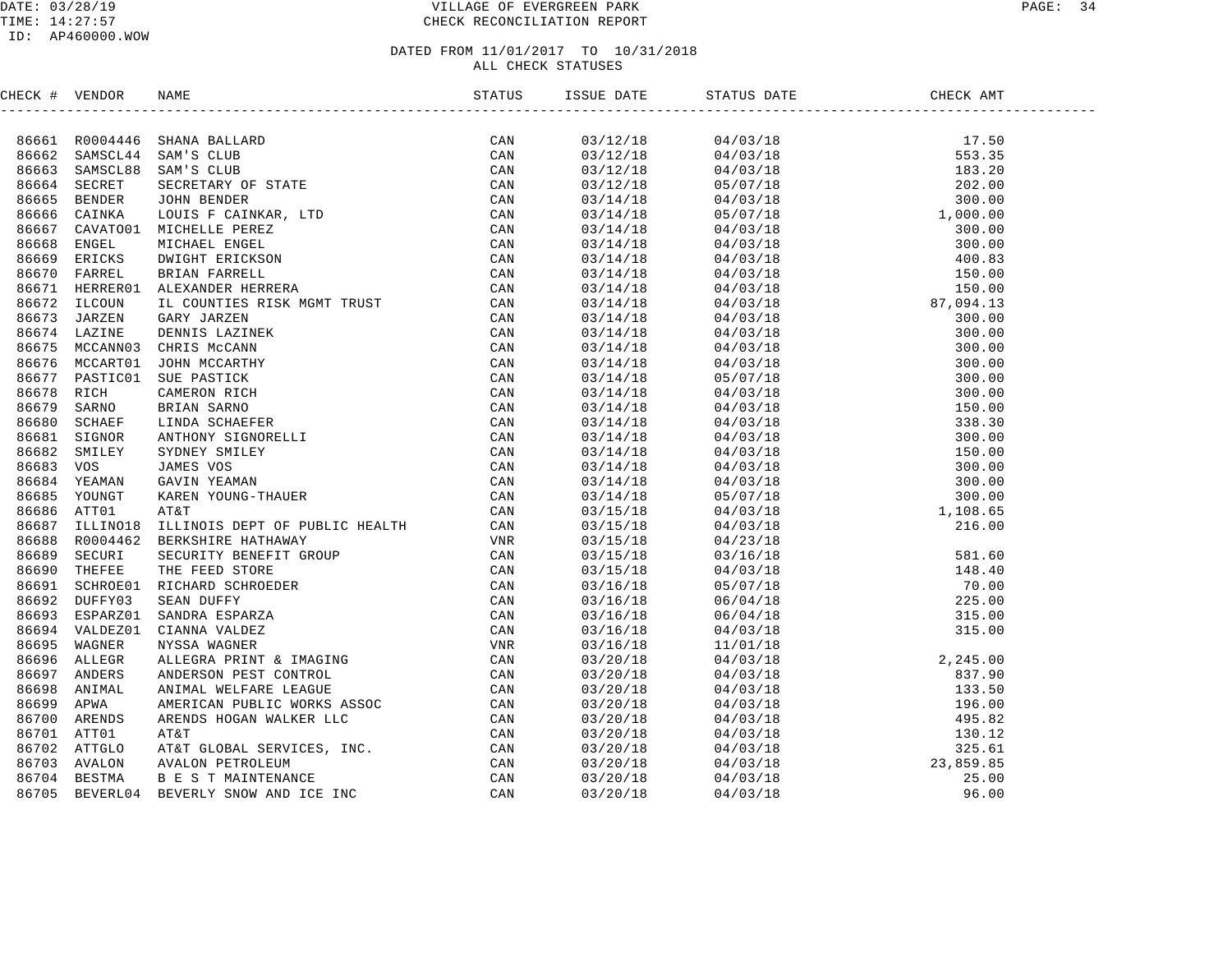#### DATE: 03/28/19 VILLAGE OF EVERGREEN PARK PAGE: 35 TIME: 14:27:57 CHECK RECONCILIATION REPORT

#### ID: AP460000.WOW

| CHECK # VENDOR |                                                                                                                                                                                                                               |  |  |  |
|----------------|-------------------------------------------------------------------------------------------------------------------------------------------------------------------------------------------------------------------------------|--|--|--|
|                | NEXTRE VERIODS NAME IN A STRUCTURE CAN ARREST TREET AND A STRUCTURE AND INTERFERENCE IN A STRUCTURE ON A STRUCTURE ON A STRUCTURE OF A STRUCTURE OF A STRUCTURE OF A STRUCTURE OF A STRUCTURE OF A STRUCTURE OF A STRUCTURE O |  |  |  |
|                |                                                                                                                                                                                                                               |  |  |  |
|                |                                                                                                                                                                                                                               |  |  |  |
|                |                                                                                                                                                                                                                               |  |  |  |
|                |                                                                                                                                                                                                                               |  |  |  |
|                |                                                                                                                                                                                                                               |  |  |  |
|                |                                                                                                                                                                                                                               |  |  |  |
|                |                                                                                                                                                                                                                               |  |  |  |
|                |                                                                                                                                                                                                                               |  |  |  |
|                |                                                                                                                                                                                                                               |  |  |  |
|                |                                                                                                                                                                                                                               |  |  |  |
|                |                                                                                                                                                                                                                               |  |  |  |
|                |                                                                                                                                                                                                                               |  |  |  |
|                |                                                                                                                                                                                                                               |  |  |  |
|                |                                                                                                                                                                                                                               |  |  |  |
|                |                                                                                                                                                                                                                               |  |  |  |
|                |                                                                                                                                                                                                                               |  |  |  |
|                |                                                                                                                                                                                                                               |  |  |  |
|                |                                                                                                                                                                                                                               |  |  |  |
|                |                                                                                                                                                                                                                               |  |  |  |
|                |                                                                                                                                                                                                                               |  |  |  |
|                |                                                                                                                                                                                                                               |  |  |  |
|                |                                                                                                                                                                                                                               |  |  |  |
|                |                                                                                                                                                                                                                               |  |  |  |
|                |                                                                                                                                                                                                                               |  |  |  |
|                |                                                                                                                                                                                                                               |  |  |  |
|                |                                                                                                                                                                                                                               |  |  |  |
|                |                                                                                                                                                                                                                               |  |  |  |
|                |                                                                                                                                                                                                                               |  |  |  |
|                |                                                                                                                                                                                                                               |  |  |  |
|                |                                                                                                                                                                                                                               |  |  |  |
|                |                                                                                                                                                                                                                               |  |  |  |
|                |                                                                                                                                                                                                                               |  |  |  |
|                |                                                                                                                                                                                                                               |  |  |  |
|                |                                                                                                                                                                                                                               |  |  |  |
|                |                                                                                                                                                                                                                               |  |  |  |
|                |                                                                                                                                                                                                                               |  |  |  |
|                |                                                                                                                                                                                                                               |  |  |  |
|                |                                                                                                                                                                                                                               |  |  |  |
|                |                                                                                                                                                                                                                               |  |  |  |
|                |                                                                                                                                                                                                                               |  |  |  |
|                |                                                                                                                                                                                                                               |  |  |  |
|                |                                                                                                                                                                                                                               |  |  |  |
|                |                                                                                                                                                                                                                               |  |  |  |
|                |                                                                                                                                                                                                                               |  |  |  |
|                |                                                                                                                                                                                                                               |  |  |  |
|                |                                                                                                                                                                                                                               |  |  |  |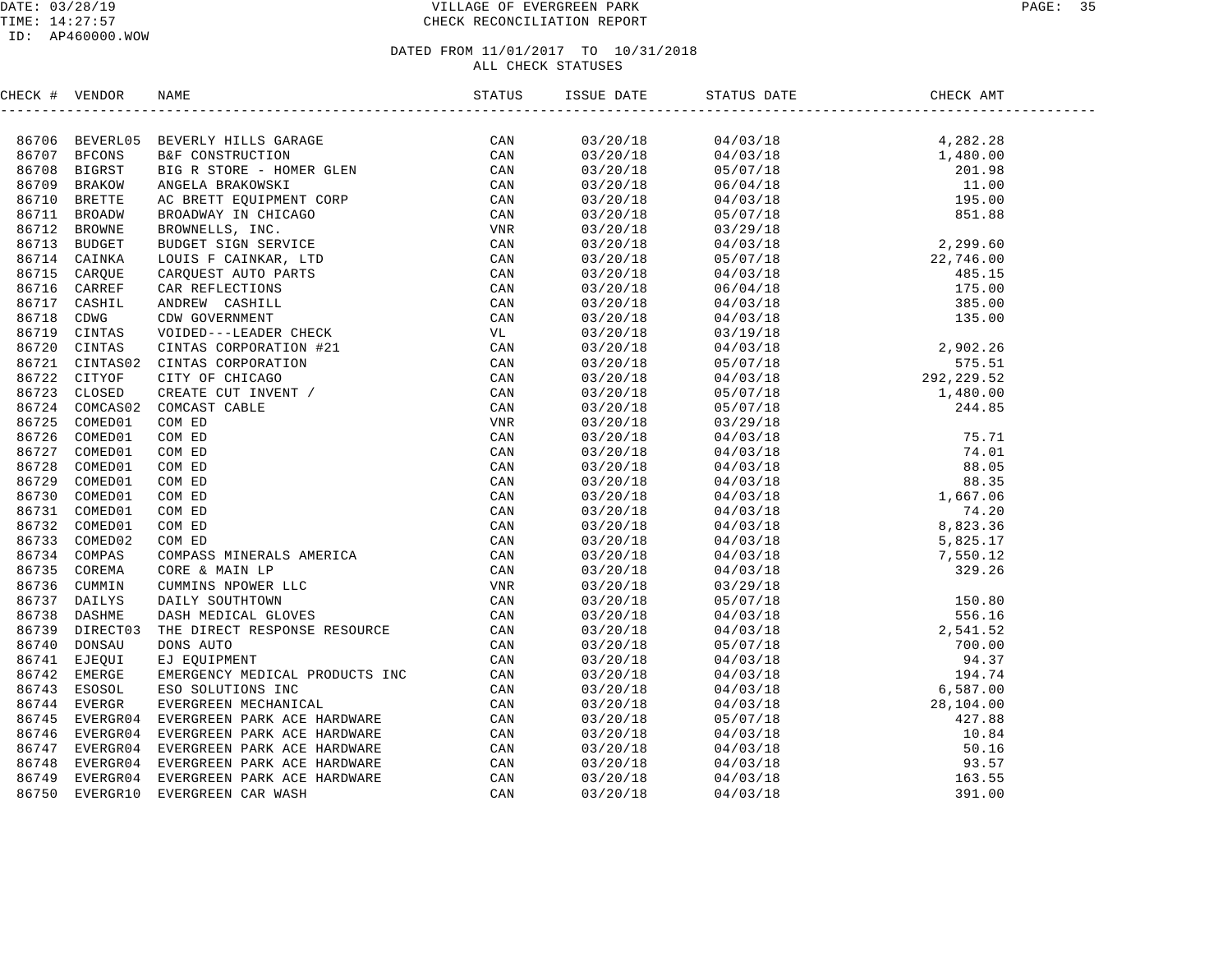| CHECK # VENDOR | OR NAME STATUS STATUS ISSUE DATE STATUS ISSUE DATE STATUS I                                                                                                                                                                   |                      |                                                                                                                                                                                                                                                                          |  |
|----------------|-------------------------------------------------------------------------------------------------------------------------------------------------------------------------------------------------------------------------------|----------------------|--------------------------------------------------------------------------------------------------------------------------------------------------------------------------------------------------------------------------------------------------------------------------|--|
|                | NERGY NEWTON RANGE INTERNATION CONFIRMED AND AN ANNUAL METAL COMPANY INTO A 1975 IN THE SERVICE IN A 1975 CONFIRMATION CONFIRMATION CONFIRMATION CONFIRMATION CONFIRMATION CONFIRMATION CONFIRMATION CONFIRMATION CONFIRMATIO |                      | $\begin{tabular}{cccccccc} 0.3720/18 & 0.4703/18 & 0.4703/18 \\ 0.3720/18 & 0.4703/18 & 0.4703/18 \\ 0.3720/18 & 0.4703/18 & 0.4703/18 \\ 0.3720/18 & 0.4703/18 & 0.4703/18 \\ 0.3720/18 & 0.4703/18 & 0.4703/18 \\ 0.3720/18 & 0.4703/18 & 0.4703/18 \\ 0.3720/18 & 0$  |  |
|                |                                                                                                                                                                                                                               |                      |                                                                                                                                                                                                                                                                          |  |
|                |                                                                                                                                                                                                                               |                      |                                                                                                                                                                                                                                                                          |  |
|                |                                                                                                                                                                                                                               |                      |                                                                                                                                                                                                                                                                          |  |
|                |                                                                                                                                                                                                                               |                      |                                                                                                                                                                                                                                                                          |  |
|                |                                                                                                                                                                                                                               |                      |                                                                                                                                                                                                                                                                          |  |
|                |                                                                                                                                                                                                                               |                      |                                                                                                                                                                                                                                                                          |  |
|                |                                                                                                                                                                                                                               |                      |                                                                                                                                                                                                                                                                          |  |
|                |                                                                                                                                                                                                                               |                      |                                                                                                                                                                                                                                                                          |  |
|                |                                                                                                                                                                                                                               |                      |                                                                                                                                                                                                                                                                          |  |
|                |                                                                                                                                                                                                                               |                      |                                                                                                                                                                                                                                                                          |  |
|                |                                                                                                                                                                                                                               |                      |                                                                                                                                                                                                                                                                          |  |
|                |                                                                                                                                                                                                                               |                      |                                                                                                                                                                                                                                                                          |  |
|                |                                                                                                                                                                                                                               |                      |                                                                                                                                                                                                                                                                          |  |
|                |                                                                                                                                                                                                                               |                      |                                                                                                                                                                                                                                                                          |  |
|                |                                                                                                                                                                                                                               |                      |                                                                                                                                                                                                                                                                          |  |
|                |                                                                                                                                                                                                                               |                      |                                                                                                                                                                                                                                                                          |  |
|                |                                                                                                                                                                                                                               |                      |                                                                                                                                                                                                                                                                          |  |
|                |                                                                                                                                                                                                                               |                      |                                                                                                                                                                                                                                                                          |  |
|                |                                                                                                                                                                                                                               |                      |                                                                                                                                                                                                                                                                          |  |
|                |                                                                                                                                                                                                                               |                      |                                                                                                                                                                                                                                                                          |  |
|                |                                                                                                                                                                                                                               |                      |                                                                                                                                                                                                                                                                          |  |
|                |                                                                                                                                                                                                                               |                      |                                                                                                                                                                                                                                                                          |  |
|                |                                                                                                                                                                                                                               |                      |                                                                                                                                                                                                                                                                          |  |
|                |                                                                                                                                                                                                                               |                      |                                                                                                                                                                                                                                                                          |  |
|                |                                                                                                                                                                                                                               |                      |                                                                                                                                                                                                                                                                          |  |
|                |                                                                                                                                                                                                                               |                      |                                                                                                                                                                                                                                                                          |  |
|                |                                                                                                                                                                                                                               |                      |                                                                                                                                                                                                                                                                          |  |
|                |                                                                                                                                                                                                                               |                      |                                                                                                                                                                                                                                                                          |  |
|                |                                                                                                                                                                                                                               | 03/20/18<br>03/20/18 | 03/19/18                                                                                                                                                                                                                                                                 |  |
|                |                                                                                                                                                                                                                               | 03/20/18             | 03/19/18                                                                                                                                                                                                                                                                 |  |
|                |                                                                                                                                                                                                                               | 03/20/18             | 03/19/18                                                                                                                                                                                                                                                                 |  |
|                |                                                                                                                                                                                                                               |                      |                                                                                                                                                                                                                                                                          |  |
|                |                                                                                                                                                                                                                               |                      |                                                                                                                                                                                                                                                                          |  |
|                |                                                                                                                                                                                                                               |                      |                                                                                                                                                                                                                                                                          |  |
|                |                                                                                                                                                                                                                               |                      |                                                                                                                                                                                                                                                                          |  |
|                |                                                                                                                                                                                                                               |                      |                                                                                                                                                                                                                                                                          |  |
|                |                                                                                                                                                                                                                               |                      |                                                                                                                                                                                                                                                                          |  |
|                |                                                                                                                                                                                                                               |                      |                                                                                                                                                                                                                                                                          |  |
|                |                                                                                                                                                                                                                               |                      |                                                                                                                                                                                                                                                                          |  |
|                |                                                                                                                                                                                                                               |                      |                                                                                                                                                                                                                                                                          |  |
|                |                                                                                                                                                                                                                               |                      |                                                                                                                                                                                                                                                                          |  |
|                |                                                                                                                                                                                                                               |                      | $\begin{array}{cccc} 03/20/18 & 03/19/18 \\ 03/20/18 & 03/29/18 \\ 03/20/18 & 05/07/18 & 19.96 \\ 03/20/18 & 05/07/18 & 19.96 \\ 03/20/18 & 04/03/18 & 270.00 \\ 03/20/18 & 04/03/18 & 4,861.00 \\ 03/20/18 & 04/03/18 & 745.29 \\ 03/20/18 & 04/03/18 & 745.29 \\ 03/2$ |  |
|                |                                                                                                                                                                                                                               |                      |                                                                                                                                                                                                                                                                          |  |
|                |                                                                                                                                                                                                                               |                      |                                                                                                                                                                                                                                                                          |  |
|                |                                                                                                                                                                                                                               |                      |                                                                                                                                                                                                                                                                          |  |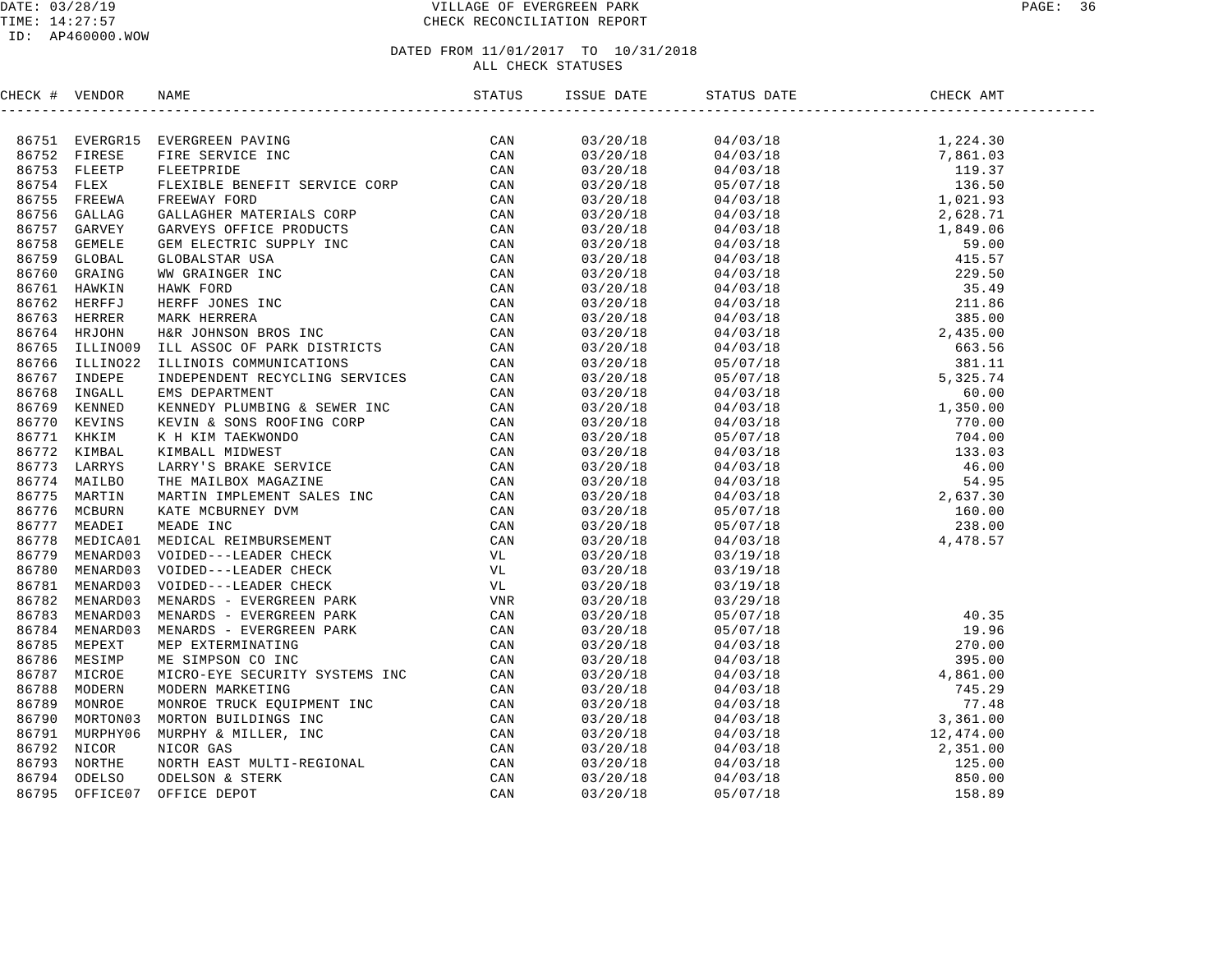| CHECK # VENDOR |                                                                                                                                                                                                                                | ISSUE DATE | STATUS DATE |                                                                                                                                                                                                                                                                              |  |
|----------------|--------------------------------------------------------------------------------------------------------------------------------------------------------------------------------------------------------------------------------|------------|-------------|------------------------------------------------------------------------------------------------------------------------------------------------------------------------------------------------------------------------------------------------------------------------------|--|
|                | HECK # VERDOOR NAME<br>HECK # VERDOOR NAME OF HET AUTOMOTIVE THE CAN ARREST CHANGE ON A SAME AND CONSULTATION CONTINUES. THE CONSULTING CAN ARREST CONSULTATION CONSULTING CAN ARREST CONSULTATION CONSULT IN THE CONSULTATION |            |             |                                                                                                                                                                                                                                                                              |  |
|                |                                                                                                                                                                                                                                | 03/20/18   |             |                                                                                                                                                                                                                                                                              |  |
|                |                                                                                                                                                                                                                                | 03/20/18   |             |                                                                                                                                                                                                                                                                              |  |
|                |                                                                                                                                                                                                                                | 03/20/18   |             |                                                                                                                                                                                                                                                                              |  |
|                |                                                                                                                                                                                                                                | 03/20/18   |             |                                                                                                                                                                                                                                                                              |  |
|                |                                                                                                                                                                                                                                | 03/20/18   |             |                                                                                                                                                                                                                                                                              |  |
|                |                                                                                                                                                                                                                                | 03/20/18   |             |                                                                                                                                                                                                                                                                              |  |
|                |                                                                                                                                                                                                                                | 03/20/18   |             |                                                                                                                                                                                                                                                                              |  |
|                |                                                                                                                                                                                                                                | 03/20/18   |             |                                                                                                                                                                                                                                                                              |  |
|                |                                                                                                                                                                                                                                | 03/20/18   |             |                                                                                                                                                                                                                                                                              |  |
|                |                                                                                                                                                                                                                                | 03/20/18   |             |                                                                                                                                                                                                                                                                              |  |
|                |                                                                                                                                                                                                                                | 03/20/18   |             |                                                                                                                                                                                                                                                                              |  |
|                |                                                                                                                                                                                                                                | 03/20/18   |             |                                                                                                                                                                                                                                                                              |  |
|                |                                                                                                                                                                                                                                | 03/20/18   |             |                                                                                                                                                                                                                                                                              |  |
|                |                                                                                                                                                                                                                                | 03/20/18   |             |                                                                                                                                                                                                                                                                              |  |
|                |                                                                                                                                                                                                                                | 03/20/18   |             |                                                                                                                                                                                                                                                                              |  |
|                |                                                                                                                                                                                                                                | 03/20/18   |             |                                                                                                                                                                                                                                                                              |  |
|                |                                                                                                                                                                                                                                | 03/20/18   |             |                                                                                                                                                                                                                                                                              |  |
|                |                                                                                                                                                                                                                                | 03/20/18   |             |                                                                                                                                                                                                                                                                              |  |
|                |                                                                                                                                                                                                                                | 03/20/18   |             |                                                                                                                                                                                                                                                                              |  |
|                |                                                                                                                                                                                                                                | 03/20/18   |             |                                                                                                                                                                                                                                                                              |  |
|                |                                                                                                                                                                                                                                | 03/20/18   |             |                                                                                                                                                                                                                                                                              |  |
|                |                                                                                                                                                                                                                                | 03/20/18   |             |                                                                                                                                                                                                                                                                              |  |
|                |                                                                                                                                                                                                                                | 03/20/18   |             |                                                                                                                                                                                                                                                                              |  |
|                |                                                                                                                                                                                                                                | 03/20/18   |             |                                                                                                                                                                                                                                                                              |  |
|                |                                                                                                                                                                                                                                | 03/20/18   |             |                                                                                                                                                                                                                                                                              |  |
|                |                                                                                                                                                                                                                                | 03/20/18   |             |                                                                                                                                                                                                                                                                              |  |
|                |                                                                                                                                                                                                                                | 03/20/18   |             |                                                                                                                                                                                                                                                                              |  |
|                |                                                                                                                                                                                                                                | 03/20/18   |             |                                                                                                                                                                                                                                                                              |  |
|                |                                                                                                                                                                                                                                | 03/20/18   |             |                                                                                                                                                                                                                                                                              |  |
|                |                                                                                                                                                                                                                                | 03/20/18   |             |                                                                                                                                                                                                                                                                              |  |
|                |                                                                                                                                                                                                                                | 03/20/18   |             |                                                                                                                                                                                                                                                                              |  |
|                |                                                                                                                                                                                                                                | 03/20/18   |             |                                                                                                                                                                                                                                                                              |  |
|                |                                                                                                                                                                                                                                | 03/20/18   |             |                                                                                                                                                                                                                                                                              |  |
|                |                                                                                                                                                                                                                                | 03/20/18   |             |                                                                                                                                                                                                                                                                              |  |
|                |                                                                                                                                                                                                                                | 03/20/18   |             |                                                                                                                                                                                                                                                                              |  |
|                |                                                                                                                                                                                                                                | 03/20/18   |             |                                                                                                                                                                                                                                                                              |  |
|                |                                                                                                                                                                                                                                | 03/20/18   |             |                                                                                                                                                                                                                                                                              |  |
|                |                                                                                                                                                                                                                                | 03/20/18   |             |                                                                                                                                                                                                                                                                              |  |
|                |                                                                                                                                                                                                                                | 03/20/18   |             |                                                                                                                                                                                                                                                                              |  |
|                |                                                                                                                                                                                                                                | 03/20/18   |             |                                                                                                                                                                                                                                                                              |  |
|                |                                                                                                                                                                                                                                | 03/20/18   |             |                                                                                                                                                                                                                                                                              |  |
|                |                                                                                                                                                                                                                                | 03/20/18   |             | $\begin{array}{cccc} 03/29/18 & 173.98 \\ 05/07/18 & 173.98 \\ 05/07/18 & 75.00 \\ 05/07/18 & 55.96 \\ 04/03/18 & 1,300.00 \\ 04/03/18 & 1,300.00 \\ 05/07/18 & 16.50 \\ 05/07/18 & 2,035.00 \\ 04/03/18 & 2,035.00 \\ 04/03/18 & 308.00 \\ 04/03/18 & 128.80 \\ 05/07/18 &$ |  |
|                |                                                                                                                                                                                                                                | 03/20/18   |             |                                                                                                                                                                                                                                                                              |  |
|                |                                                                                                                                                                                                                                | 03/20/18   |             |                                                                                                                                                                                                                                                                              |  |
|                |                                                                                                                                                                                                                                | 03/20/18   |             |                                                                                                                                                                                                                                                                              |  |
|                |                                                                                                                                                                                                                                |            |             |                                                                                                                                                                                                                                                                              |  |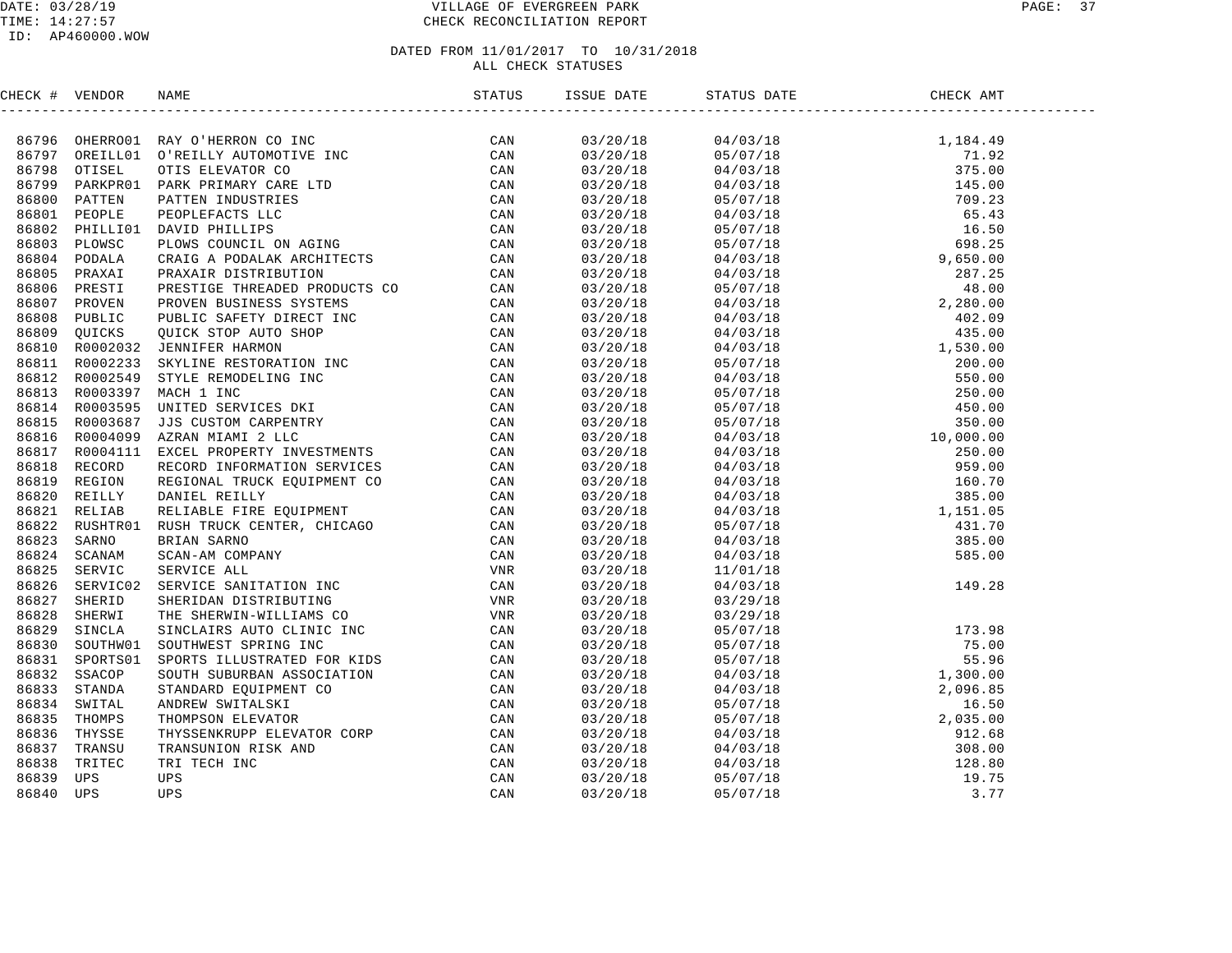#### DATE: 03/28/19 VILLAGE OF EVERGREEN PARK PAGE: 38 TIME: 14:27:57 CHECK RECONCILIATION REPORT

| CHECK # VENDOR |                                                                                                                                                                                                                               |  |  |  |
|----------------|-------------------------------------------------------------------------------------------------------------------------------------------------------------------------------------------------------------------------------|--|--|--|
|                | NERGY & VERTICAL IN THE SECRET PRODUCES IN the SECRET SCHOOL CONSULTING (CAN GET AND THE SECRET PRODUCES IN THE SECRET OF A SECRET AND THE SECRET CONSULTING THE CAN CONSULTED AND CONSULTING THE SECRET SECRET SECRET SECRET |  |  |  |
|                |                                                                                                                                                                                                                               |  |  |  |
|                |                                                                                                                                                                                                                               |  |  |  |
|                |                                                                                                                                                                                                                               |  |  |  |
|                |                                                                                                                                                                                                                               |  |  |  |
|                |                                                                                                                                                                                                                               |  |  |  |
|                |                                                                                                                                                                                                                               |  |  |  |
|                |                                                                                                                                                                                                                               |  |  |  |
|                |                                                                                                                                                                                                                               |  |  |  |
|                |                                                                                                                                                                                                                               |  |  |  |
|                |                                                                                                                                                                                                                               |  |  |  |
|                |                                                                                                                                                                                                                               |  |  |  |
|                |                                                                                                                                                                                                                               |  |  |  |
|                |                                                                                                                                                                                                                               |  |  |  |
|                |                                                                                                                                                                                                                               |  |  |  |
|                |                                                                                                                                                                                                                               |  |  |  |
|                |                                                                                                                                                                                                                               |  |  |  |
|                |                                                                                                                                                                                                                               |  |  |  |
|                |                                                                                                                                                                                                                               |  |  |  |
|                |                                                                                                                                                                                                                               |  |  |  |
|                |                                                                                                                                                                                                                               |  |  |  |
|                |                                                                                                                                                                                                                               |  |  |  |
|                |                                                                                                                                                                                                                               |  |  |  |
|                |                                                                                                                                                                                                                               |  |  |  |
|                |                                                                                                                                                                                                                               |  |  |  |
|                |                                                                                                                                                                                                                               |  |  |  |
|                |                                                                                                                                                                                                                               |  |  |  |
|                |                                                                                                                                                                                                                               |  |  |  |
|                |                                                                                                                                                                                                                               |  |  |  |
|                |                                                                                                                                                                                                                               |  |  |  |
|                |                                                                                                                                                                                                                               |  |  |  |
|                |                                                                                                                                                                                                                               |  |  |  |
|                |                                                                                                                                                                                                                               |  |  |  |
|                |                                                                                                                                                                                                                               |  |  |  |
|                |                                                                                                                                                                                                                               |  |  |  |
|                |                                                                                                                                                                                                                               |  |  |  |
|                |                                                                                                                                                                                                                               |  |  |  |
|                |                                                                                                                                                                                                                               |  |  |  |
|                |                                                                                                                                                                                                                               |  |  |  |
|                |                                                                                                                                                                                                                               |  |  |  |
|                |                                                                                                                                                                                                                               |  |  |  |
|                |                                                                                                                                                                                                                               |  |  |  |
|                |                                                                                                                                                                                                                               |  |  |  |
|                |                                                                                                                                                                                                                               |  |  |  |
|                |                                                                                                                                                                                                                               |  |  |  |
|                |                                                                                                                                                                                                                               |  |  |  |
|                |                                                                                                                                                                                                                               |  |  |  |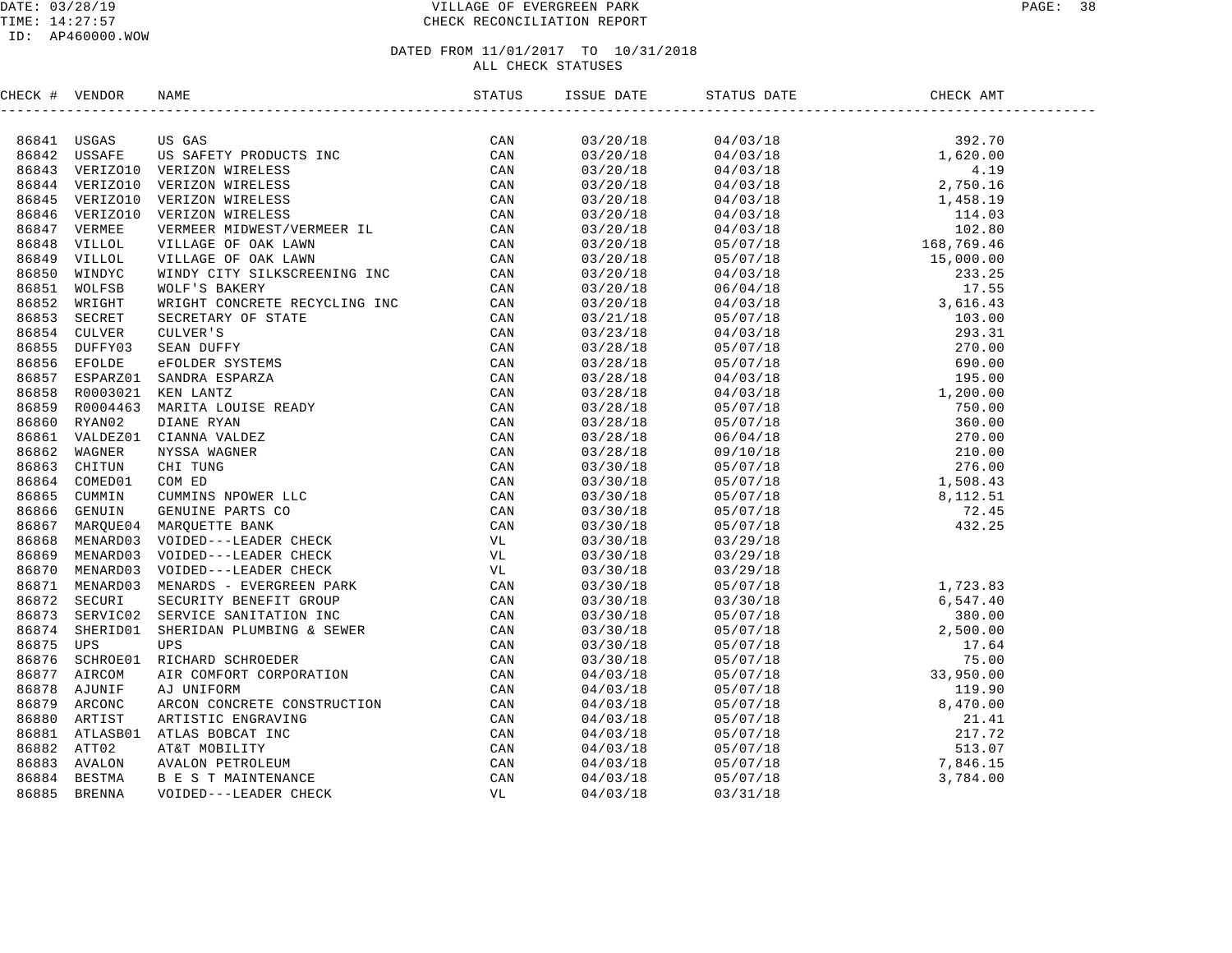| CHECK # VENDOR |                                                                                                                                                                                                                                 |  | STATUS DATE |  |
|----------------|---------------------------------------------------------------------------------------------------------------------------------------------------------------------------------------------------------------------------------|--|-------------|--|
|                | FRONT # VENDOR RAMP (SAMPLE TRINGET)<br>REGRESSION AREN'INDRESSION CONDUCTS TRINGET CAN BE AN ARREST CONDUCT ON THE SAMPLE CAN CONDUCT ON A SAMPLE CAN CONDUCT ON THE SAMPLE CAN CONDUCT ON THE SAMPLE CAN CONDUCT ON THE SAMPL |  |             |  |
|                |                                                                                                                                                                                                                                 |  |             |  |
|                |                                                                                                                                                                                                                                 |  |             |  |
|                |                                                                                                                                                                                                                                 |  |             |  |
|                |                                                                                                                                                                                                                                 |  |             |  |
|                |                                                                                                                                                                                                                                 |  |             |  |
|                |                                                                                                                                                                                                                                 |  |             |  |
|                |                                                                                                                                                                                                                                 |  |             |  |
|                |                                                                                                                                                                                                                                 |  |             |  |
|                |                                                                                                                                                                                                                                 |  |             |  |
|                |                                                                                                                                                                                                                                 |  |             |  |
|                |                                                                                                                                                                                                                                 |  |             |  |
|                |                                                                                                                                                                                                                                 |  |             |  |
|                |                                                                                                                                                                                                                                 |  |             |  |
|                |                                                                                                                                                                                                                                 |  |             |  |
|                |                                                                                                                                                                                                                                 |  |             |  |
|                |                                                                                                                                                                                                                                 |  |             |  |
|                |                                                                                                                                                                                                                                 |  |             |  |
|                |                                                                                                                                                                                                                                 |  |             |  |
|                |                                                                                                                                                                                                                                 |  |             |  |
|                |                                                                                                                                                                                                                                 |  |             |  |
|                |                                                                                                                                                                                                                                 |  |             |  |
|                |                                                                                                                                                                                                                                 |  |             |  |
|                |                                                                                                                                                                                                                                 |  |             |  |
|                |                                                                                                                                                                                                                                 |  |             |  |
|                |                                                                                                                                                                                                                                 |  |             |  |
|                |                                                                                                                                                                                                                                 |  |             |  |
|                |                                                                                                                                                                                                                                 |  |             |  |
|                |                                                                                                                                                                                                                                 |  |             |  |
|                |                                                                                                                                                                                                                                 |  |             |  |
|                |                                                                                                                                                                                                                                 |  |             |  |
|                |                                                                                                                                                                                                                                 |  |             |  |
|                |                                                                                                                                                                                                                                 |  |             |  |
|                |                                                                                                                                                                                                                                 |  |             |  |
|                |                                                                                                                                                                                                                                 |  |             |  |
|                |                                                                                                                                                                                                                                 |  |             |  |
|                |                                                                                                                                                                                                                                 |  |             |  |
|                |                                                                                                                                                                                                                                 |  |             |  |
|                |                                                                                                                                                                                                                                 |  |             |  |
|                |                                                                                                                                                                                                                                 |  |             |  |
|                |                                                                                                                                                                                                                                 |  |             |  |
|                |                                                                                                                                                                                                                                 |  |             |  |
|                |                                                                                                                                                                                                                                 |  |             |  |
|                |                                                                                                                                                                                                                                 |  |             |  |
|                |                                                                                                                                                                                                                                 |  |             |  |
|                |                                                                                                                                                                                                                                 |  |             |  |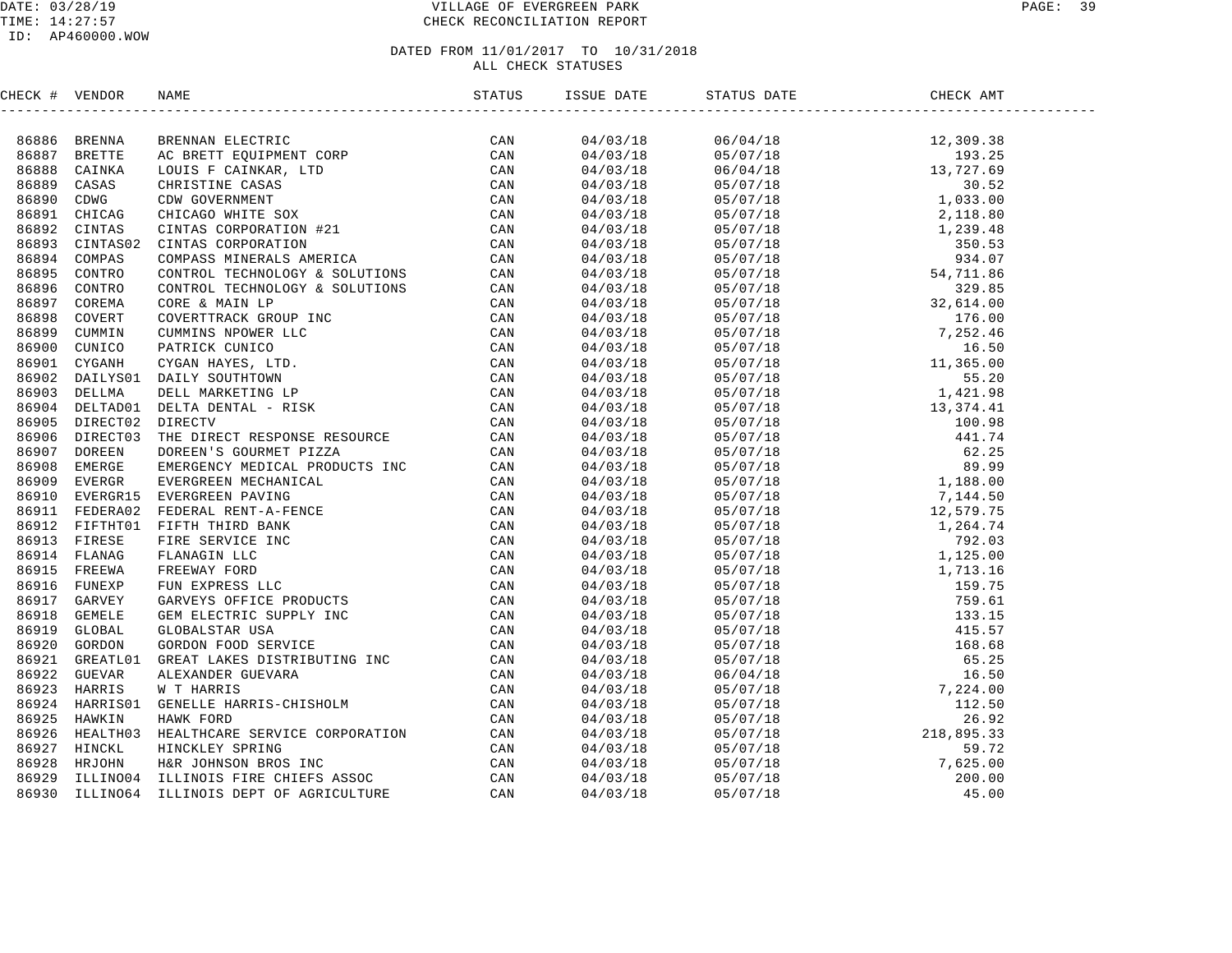#### DATE: 03/28/19 PAGE: 40 PAGE: 40 TIME: 14:27:57 CHECK RECONCILIATION REPORT

#### ID: AP460000.WOW

| CHECK # VENDOR |                                                                                                                                                                                                                              | ISSUE DATE                         | STATUS DATE                                                                                                                                                                                                                                                                      | CHECK AMT |  |
|----------------|------------------------------------------------------------------------------------------------------------------------------------------------------------------------------------------------------------------------------|------------------------------------|----------------------------------------------------------------------------------------------------------------------------------------------------------------------------------------------------------------------------------------------------------------------------------|-----------|--|
|                | SERIES A VENDOR NAME DESIGNATION CONSULTER CAN CONSULTER AN INCOLLUSE THE CONSULTER CONSULTER (CAN CONSULTER CONSULTER CONSULTER CONSULTER CONSULTER PRODUCED TO CONSULTER CONSULTER CONSULTER CONSULTER CONSULTER CONSULTER |                                    |                                                                                                                                                                                                                                                                                  |           |  |
|                |                                                                                                                                                                                                                              | $04/03/18$<br>04/03/18<br>04/03/18 | $\begin{array}{cccc} 05/07/18 & 645.00 \\ 05/07/18 & 204.90 \\ 05/07/18 & 195.00 \\ 05/07/18 & 118.81 \\ 05/07/18 & 13,636.29 \\ 05/07/18 & 1,079.61 \\ 05/07/18 & 1,679.61 \\ 05/07/18 & 1,079.61 \\ 05/07/18 & 1,901.80 \\ 05/07/18 & 910.23 \\ 03/31/18 & 910.23 \end{array}$ |           |  |
|                |                                                                                                                                                                                                                              |                                    |                                                                                                                                                                                                                                                                                  |           |  |
|                |                                                                                                                                                                                                                              |                                    |                                                                                                                                                                                                                                                                                  |           |  |
|                |                                                                                                                                                                                                                              | $04/03/18$<br>04/03/18             |                                                                                                                                                                                                                                                                                  |           |  |
|                |                                                                                                                                                                                                                              |                                    |                                                                                                                                                                                                                                                                                  |           |  |
|                |                                                                                                                                                                                                                              | $04/03/18$<br>$04/03/18$           |                                                                                                                                                                                                                                                                                  |           |  |
|                |                                                                                                                                                                                                                              |                                    |                                                                                                                                                                                                                                                                                  |           |  |
|                |                                                                                                                                                                                                                              | $04/03/18$<br>04/03/18             |                                                                                                                                                                                                                                                                                  |           |  |
|                |                                                                                                                                                                                                                              |                                    |                                                                                                                                                                                                                                                                                  |           |  |
|                |                                                                                                                                                                                                                              | 04/03/18                           |                                                                                                                                                                                                                                                                                  |           |  |
|                |                                                                                                                                                                                                                              |                                    |                                                                                                                                                                                                                                                                                  |           |  |
|                |                                                                                                                                                                                                                              |                                    |                                                                                                                                                                                                                                                                                  |           |  |
|                |                                                                                                                                                                                                                              |                                    |                                                                                                                                                                                                                                                                                  |           |  |
|                |                                                                                                                                                                                                                              |                                    |                                                                                                                                                                                                                                                                                  |           |  |
|                |                                                                                                                                                                                                                              |                                    |                                                                                                                                                                                                                                                                                  |           |  |
|                |                                                                                                                                                                                                                              |                                    |                                                                                                                                                                                                                                                                                  |           |  |
|                |                                                                                                                                                                                                                              |                                    |                                                                                                                                                                                                                                                                                  |           |  |
|                |                                                                                                                                                                                                                              |                                    |                                                                                                                                                                                                                                                                                  |           |  |
|                |                                                                                                                                                                                                                              |                                    |                                                                                                                                                                                                                                                                                  |           |  |
|                |                                                                                                                                                                                                                              |                                    |                                                                                                                                                                                                                                                                                  |           |  |
|                |                                                                                                                                                                                                                              |                                    |                                                                                                                                                                                                                                                                                  |           |  |
|                |                                                                                                                                                                                                                              |                                    |                                                                                                                                                                                                                                                                                  |           |  |
|                |                                                                                                                                                                                                                              |                                    |                                                                                                                                                                                                                                                                                  |           |  |
|                |                                                                                                                                                                                                                              |                                    |                                                                                                                                                                                                                                                                                  |           |  |
|                |                                                                                                                                                                                                                              |                                    |                                                                                                                                                                                                                                                                                  |           |  |
|                |                                                                                                                                                                                                                              |                                    |                                                                                                                                                                                                                                                                                  |           |  |
|                |                                                                                                                                                                                                                              |                                    |                                                                                                                                                                                                                                                                                  |           |  |
|                |                                                                                                                                                                                                                              |                                    |                                                                                                                                                                                                                                                                                  |           |  |
|                |                                                                                                                                                                                                                              |                                    |                                                                                                                                                                                                                                                                                  |           |  |
|                |                                                                                                                                                                                                                              |                                    |                                                                                                                                                                                                                                                                                  |           |  |
|                |                                                                                                                                                                                                                              |                                    |                                                                                                                                                                                                                                                                                  |           |  |
|                |                                                                                                                                                                                                                              |                                    |                                                                                                                                                                                                                                                                                  |           |  |
|                |                                                                                                                                                                                                                              |                                    |                                                                                                                                                                                                                                                                                  |           |  |
|                |                                                                                                                                                                                                                              |                                    |                                                                                                                                                                                                                                                                                  |           |  |
|                |                                                                                                                                                                                                                              |                                    |                                                                                                                                                                                                                                                                                  |           |  |
|                |                                                                                                                                                                                                                              |                                    |                                                                                                                                                                                                                                                                                  |           |  |
|                |                                                                                                                                                                                                                              |                                    |                                                                                                                                                                                                                                                                                  |           |  |
|                |                                                                                                                                                                                                                              |                                    |                                                                                                                                                                                                                                                                                  |           |  |
|                |                                                                                                                                                                                                                              |                                    |                                                                                                                                                                                                                                                                                  |           |  |
|                |                                                                                                                                                                                                                              |                                    |                                                                                                                                                                                                                                                                                  |           |  |
|                |                                                                                                                                                                                                                              |                                    |                                                                                                                                                                                                                                                                                  |           |  |
|                |                                                                                                                                                                                                                              |                                    |                                                                                                                                                                                                                                                                                  |           |  |
|                |                                                                                                                                                                                                                              |                                    |                                                                                                                                                                                                                                                                                  |           |  |
|                |                                                                                                                                                                                                                              |                                    |                                                                                                                                                                                                                                                                                  |           |  |
|                |                                                                                                                                                                                                                              |                                    |                                                                                                                                                                                                                                                                                  |           |  |
|                |                                                                                                                                                                                                                              |                                    |                                                                                                                                                                                                                                                                                  |           |  |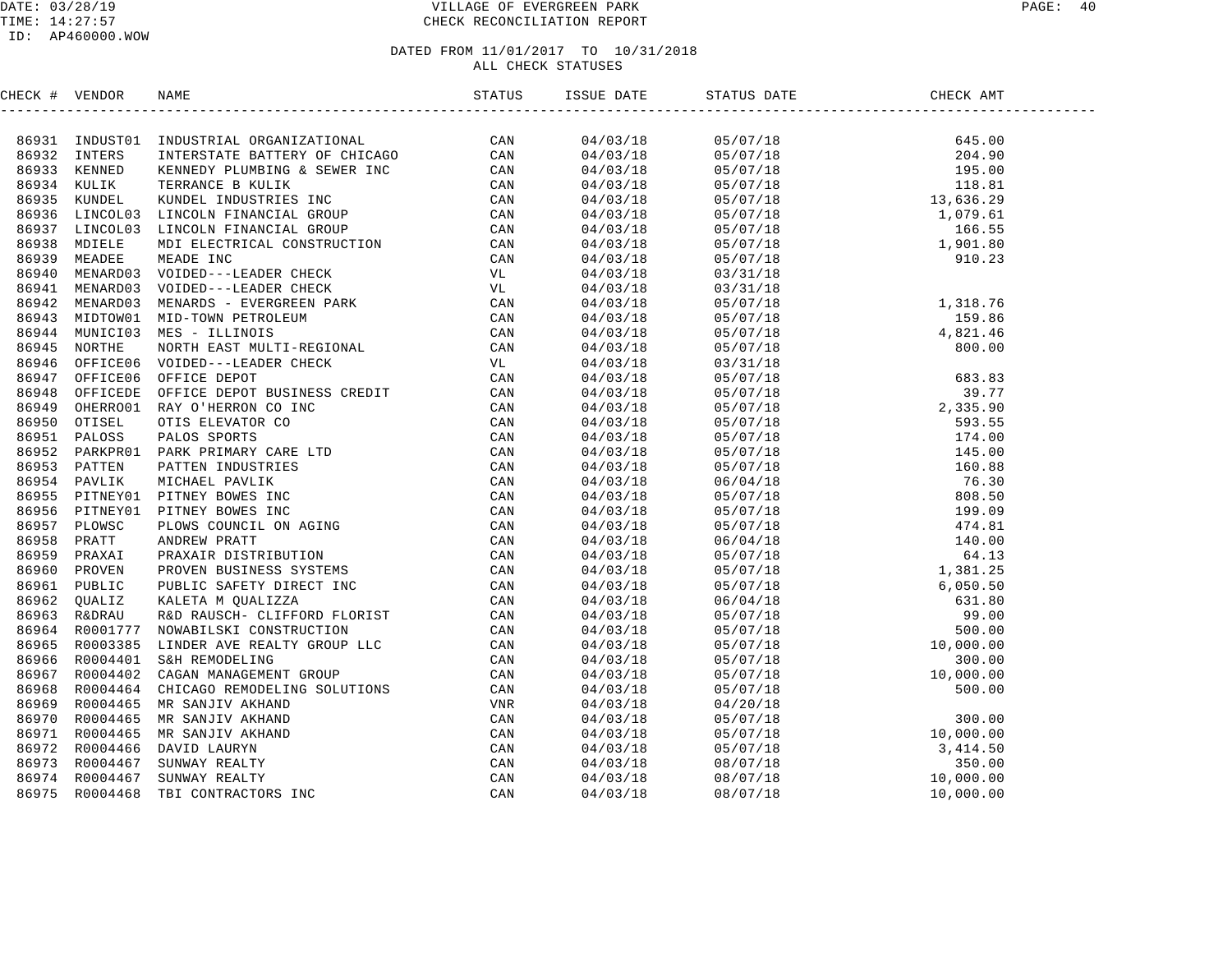#### DATE: 03/28/19 PAGE: 41 TIME: 14:27:57 CHECK RECONCILIATION REPORT

#### ID: AP460000.WOW

| CHECK # VENDOR |                                                                                                                                                                                                                                       |  |  |  |
|----------------|---------------------------------------------------------------------------------------------------------------------------------------------------------------------------------------------------------------------------------------|--|--|--|
|                | INCRE (# VERDOR WAND MONE CONTRAINER (200 1)<br>1973 NOOMAS STONE RANK (200 1)<br>19878 NOOMAS STONE RANK (200 1)<br>19878 NOOMAS STONE STONE STONE STONE CAN<br>1989 NOON CONTRAINS STONE STONE CAN RECONSER THE STREAM POTTER ON PA |  |  |  |
|                |                                                                                                                                                                                                                                       |  |  |  |
|                |                                                                                                                                                                                                                                       |  |  |  |
|                |                                                                                                                                                                                                                                       |  |  |  |
|                |                                                                                                                                                                                                                                       |  |  |  |
|                |                                                                                                                                                                                                                                       |  |  |  |
|                |                                                                                                                                                                                                                                       |  |  |  |
|                |                                                                                                                                                                                                                                       |  |  |  |
|                |                                                                                                                                                                                                                                       |  |  |  |
|                |                                                                                                                                                                                                                                       |  |  |  |
|                |                                                                                                                                                                                                                                       |  |  |  |
|                |                                                                                                                                                                                                                                       |  |  |  |
|                |                                                                                                                                                                                                                                       |  |  |  |
|                |                                                                                                                                                                                                                                       |  |  |  |
|                |                                                                                                                                                                                                                                       |  |  |  |
|                |                                                                                                                                                                                                                                       |  |  |  |
|                |                                                                                                                                                                                                                                       |  |  |  |
|                |                                                                                                                                                                                                                                       |  |  |  |
|                |                                                                                                                                                                                                                                       |  |  |  |
|                |                                                                                                                                                                                                                                       |  |  |  |
|                |                                                                                                                                                                                                                                       |  |  |  |
|                |                                                                                                                                                                                                                                       |  |  |  |
|                |                                                                                                                                                                                                                                       |  |  |  |
|                |                                                                                                                                                                                                                                       |  |  |  |
|                |                                                                                                                                                                                                                                       |  |  |  |
|                |                                                                                                                                                                                                                                       |  |  |  |
|                |                                                                                                                                                                                                                                       |  |  |  |
|                |                                                                                                                                                                                                                                       |  |  |  |
|                |                                                                                                                                                                                                                                       |  |  |  |
|                |                                                                                                                                                                                                                                       |  |  |  |
|                |                                                                                                                                                                                                                                       |  |  |  |
|                |                                                                                                                                                                                                                                       |  |  |  |
|                |                                                                                                                                                                                                                                       |  |  |  |
|                |                                                                                                                                                                                                                                       |  |  |  |
|                |                                                                                                                                                                                                                                       |  |  |  |
|                |                                                                                                                                                                                                                                       |  |  |  |
|                |                                                                                                                                                                                                                                       |  |  |  |
|                |                                                                                                                                                                                                                                       |  |  |  |
|                |                                                                                                                                                                                                                                       |  |  |  |
|                |                                                                                                                                                                                                                                       |  |  |  |
|                |                                                                                                                                                                                                                                       |  |  |  |
|                |                                                                                                                                                                                                                                       |  |  |  |
|                |                                                                                                                                                                                                                                       |  |  |  |
|                |                                                                                                                                                                                                                                       |  |  |  |
|                |                                                                                                                                                                                                                                       |  |  |  |
|                |                                                                                                                                                                                                                                       |  |  |  |
|                |                                                                                                                                                                                                                                       |  |  |  |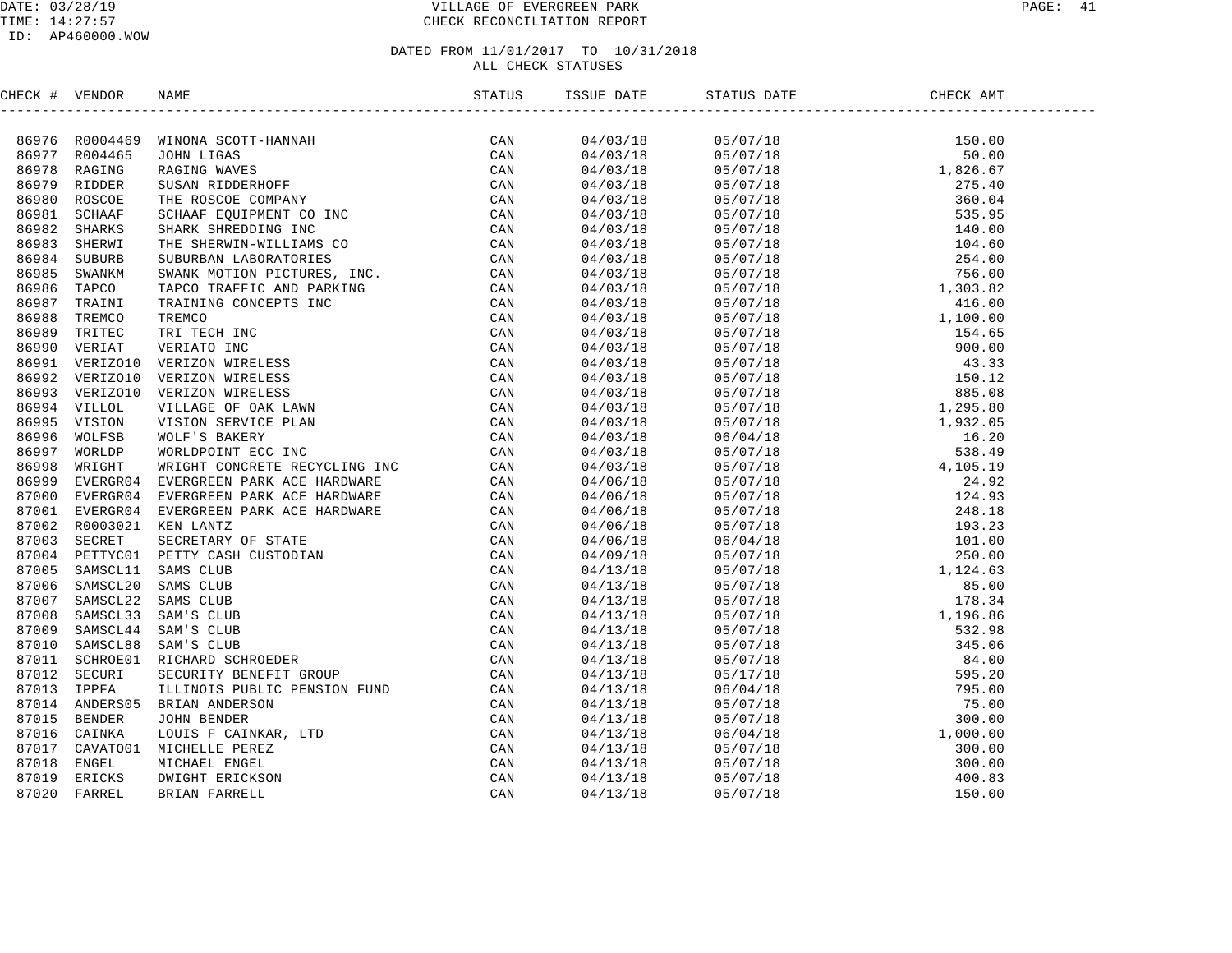| CHECK # VENDOR |                                                                                                                                                                                                                                         |  |  |  |
|----------------|-----------------------------------------------------------------------------------------------------------------------------------------------------------------------------------------------------------------------------------------|--|--|--|
|                | INCRE 4 VERIDOR RAME<br>1721 FRESTRAD LACAYADDR RESERE MERCI INTERNET CAN 1872<br>1723 JELOVIE IL COUNTIES RESERE MERCI TRUST CAN 1872<br>1723 JELOVIE IL COUNTIES RESERE MERCI TRUST CAN 1972<br>1723 JELOVIE DENIS LAZINER<br>1723 MA |  |  |  |
|                |                                                                                                                                                                                                                                         |  |  |  |
|                |                                                                                                                                                                                                                                         |  |  |  |
|                |                                                                                                                                                                                                                                         |  |  |  |
|                |                                                                                                                                                                                                                                         |  |  |  |
|                |                                                                                                                                                                                                                                         |  |  |  |
|                |                                                                                                                                                                                                                                         |  |  |  |
|                |                                                                                                                                                                                                                                         |  |  |  |
|                |                                                                                                                                                                                                                                         |  |  |  |
|                |                                                                                                                                                                                                                                         |  |  |  |
|                |                                                                                                                                                                                                                                         |  |  |  |
|                |                                                                                                                                                                                                                                         |  |  |  |
|                |                                                                                                                                                                                                                                         |  |  |  |
|                |                                                                                                                                                                                                                                         |  |  |  |
|                |                                                                                                                                                                                                                                         |  |  |  |
|                |                                                                                                                                                                                                                                         |  |  |  |
|                |                                                                                                                                                                                                                                         |  |  |  |
|                |                                                                                                                                                                                                                                         |  |  |  |
|                |                                                                                                                                                                                                                                         |  |  |  |
|                |                                                                                                                                                                                                                                         |  |  |  |
|                |                                                                                                                                                                                                                                         |  |  |  |
|                |                                                                                                                                                                                                                                         |  |  |  |
|                |                                                                                                                                                                                                                                         |  |  |  |
|                |                                                                                                                                                                                                                                         |  |  |  |
|                |                                                                                                                                                                                                                                         |  |  |  |
|                |                                                                                                                                                                                                                                         |  |  |  |
|                |                                                                                                                                                                                                                                         |  |  |  |
|                |                                                                                                                                                                                                                                         |  |  |  |
|                |                                                                                                                                                                                                                                         |  |  |  |
|                |                                                                                                                                                                                                                                         |  |  |  |
|                |                                                                                                                                                                                                                                         |  |  |  |
|                |                                                                                                                                                                                                                                         |  |  |  |
|                |                                                                                                                                                                                                                                         |  |  |  |
|                |                                                                                                                                                                                                                                         |  |  |  |
|                |                                                                                                                                                                                                                                         |  |  |  |
|                |                                                                                                                                                                                                                                         |  |  |  |
|                |                                                                                                                                                                                                                                         |  |  |  |
|                |                                                                                                                                                                                                                                         |  |  |  |
|                |                                                                                                                                                                                                                                         |  |  |  |
|                |                                                                                                                                                                                                                                         |  |  |  |
|                |                                                                                                                                                                                                                                         |  |  |  |
|                |                                                                                                                                                                                                                                         |  |  |  |
|                |                                                                                                                                                                                                                                         |  |  |  |
|                |                                                                                                                                                                                                                                         |  |  |  |
|                |                                                                                                                                                                                                                                         |  |  |  |
|                |                                                                                                                                                                                                                                         |  |  |  |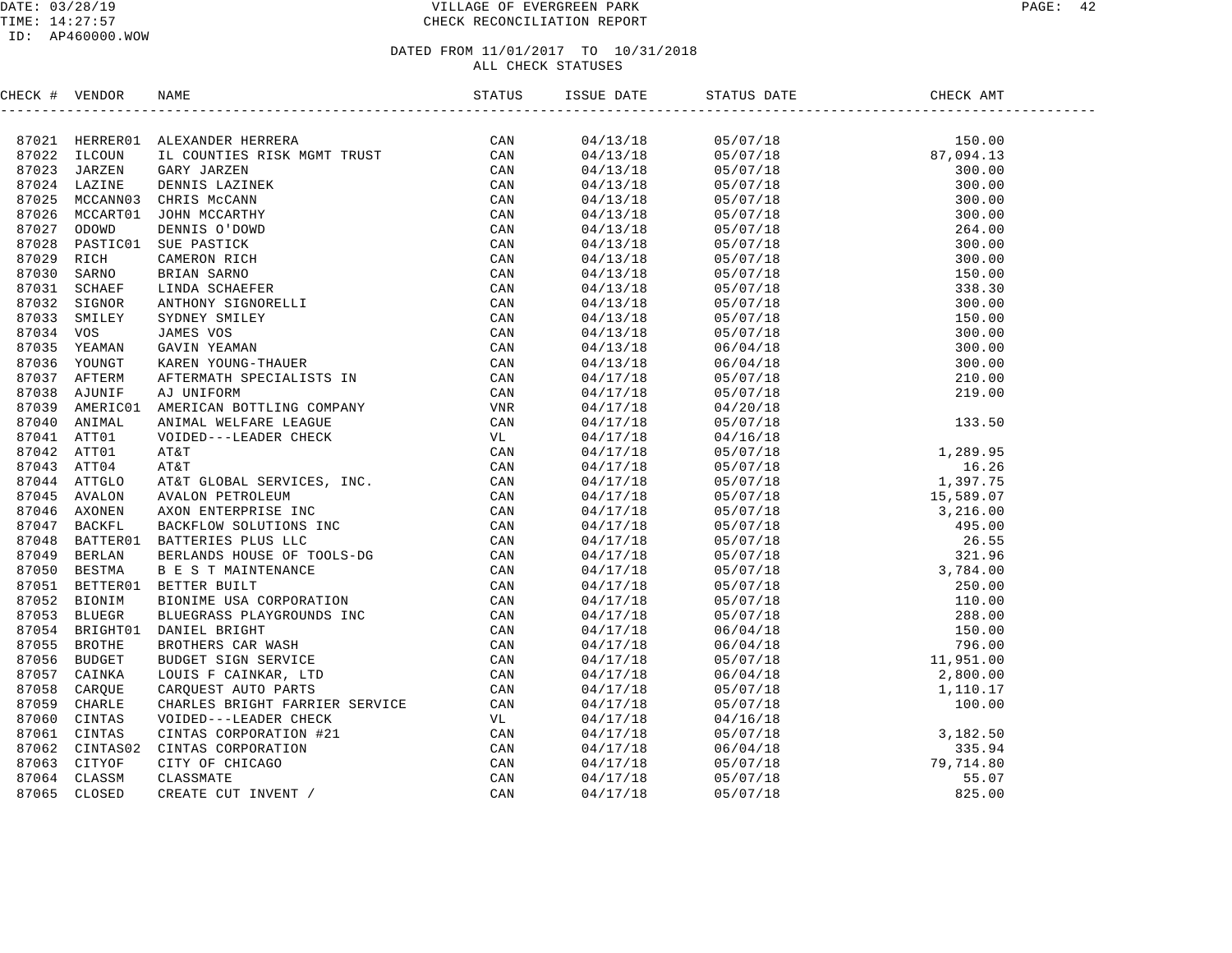#### DATE: 03/28/19 VILLAGE OF EVERGREEN PARK PAGE: 43 TIME: 14:27:57 CHECK RECONCILIATION REPORT

| CHECK # VENDOR |                |                                                                                                                                                                                                                                                                                                                                                                                                                                                                                               |  |                                                                                                                                                                                                                                                                                                     |  |
|----------------|----------------|-----------------------------------------------------------------------------------------------------------------------------------------------------------------------------------------------------------------------------------------------------------------------------------------------------------------------------------------------------------------------------------------------------------------------------------------------------------------------------------------------|--|-----------------------------------------------------------------------------------------------------------------------------------------------------------------------------------------------------------------------------------------------------------------------------------------------------|--|
|                |                | $\begin{tabular}{cccc} \multicolumn{2}{c}{\begin{tabular}{l} \multicolumn{2}{c}{\begin{tabular}{l} \multicolumn{2}{c}{\multicolumn{2}{c}{\multicolumn{2}{c}{\multicolumn{2}{c}{\multicolumn{2}{c}{\multicolumn{2}{c}{\multicolumn{2}{c}{\multicolumn{2}{c}{\multicolumn{2}{c}{\multicolumn{2}{c}{\multicolumn{2}{c}{\multicolumn{2}{c}{\multicolumn{2}{c}{\multicolumn{2}{c}{\multicolumn{2}{c}{\multicolumn{2}{c}{\multicolumn{2}{c}{\multicolumn{2}{c}{\multicolumn{2}{c}{\multicolumn{2}{$ |  | $\begin{tabular}{cccccccc} $214119 & $181714 & $874198 & $261497 & $18867 & $181718 & $181687 & $181687 & $181687 & $181687 & $181687 & $181687 & $181687 & $181687 & $181687 & $181687 & $181687 & $181687 & $181687 & $181687 & $181687 & $181687 & $181687 & $181687 & $181687 & $181687 & $181$ |  |
|                |                | 87066 COMCAS02 COMCAST CABLE                                                                                                                                                                                                                                                                                                                                                                                                                                                                  |  |                                                                                                                                                                                                                                                                                                     |  |
|                | 87067 COMED01  |                                                                                                                                                                                                                                                                                                                                                                                                                                                                                               |  |                                                                                                                                                                                                                                                                                                     |  |
| 87068          |                |                                                                                                                                                                                                                                                                                                                                                                                                                                                                                               |  |                                                                                                                                                                                                                                                                                                     |  |
| 87069          |                |                                                                                                                                                                                                                                                                                                                                                                                                                                                                                               |  |                                                                                                                                                                                                                                                                                                     |  |
| 87070          |                |                                                                                                                                                                                                                                                                                                                                                                                                                                                                                               |  |                                                                                                                                                                                                                                                                                                     |  |
| 87071          |                |                                                                                                                                                                                                                                                                                                                                                                                                                                                                                               |  |                                                                                                                                                                                                                                                                                                     |  |
|                | 87072 COMED01  |                                                                                                                                                                                                                                                                                                                                                                                                                                                                                               |  |                                                                                                                                                                                                                                                                                                     |  |
|                | 87073 COMED01  |                                                                                                                                                                                                                                                                                                                                                                                                                                                                                               |  |                                                                                                                                                                                                                                                                                                     |  |
|                | 87074 COMED02  |                                                                                                                                                                                                                                                                                                                                                                                                                                                                                               |  |                                                                                                                                                                                                                                                                                                     |  |
| 87075          |                |                                                                                                                                                                                                                                                                                                                                                                                                                                                                                               |  |                                                                                                                                                                                                                                                                                                     |  |
| 87076          |                |                                                                                                                                                                                                                                                                                                                                                                                                                                                                                               |  |                                                                                                                                                                                                                                                                                                     |  |
| 87077          |                |                                                                                                                                                                                                                                                                                                                                                                                                                                                                                               |  |                                                                                                                                                                                                                                                                                                     |  |
| 87078          |                |                                                                                                                                                                                                                                                                                                                                                                                                                                                                                               |  |                                                                                                                                                                                                                                                                                                     |  |
|                | 87079 DELLMA   |                                                                                                                                                                                                                                                                                                                                                                                                                                                                                               |  |                                                                                                                                                                                                                                                                                                     |  |
| 87080          |                |                                                                                                                                                                                                                                                                                                                                                                                                                                                                                               |  |                                                                                                                                                                                                                                                                                                     |  |
|                | 87081 DIRECT03 |                                                                                                                                                                                                                                                                                                                                                                                                                                                                                               |  |                                                                                                                                                                                                                                                                                                     |  |
| 87082          |                |                                                                                                                                                                                                                                                                                                                                                                                                                                                                                               |  |                                                                                                                                                                                                                                                                                                     |  |
|                | 87083 ECLIPS   |                                                                                                                                                                                                                                                                                                                                                                                                                                                                                               |  |                                                                                                                                                                                                                                                                                                     |  |
|                | 87084 EVERGR   |                                                                                                                                                                                                                                                                                                                                                                                                                                                                                               |  |                                                                                                                                                                                                                                                                                                     |  |
| 87085          |                |                                                                                                                                                                                                                                                                                                                                                                                                                                                                                               |  |                                                                                                                                                                                                                                                                                                     |  |
|                | 87086 EVERGR04 |                                                                                                                                                                                                                                                                                                                                                                                                                                                                                               |  |                                                                                                                                                                                                                                                                                                     |  |
| 87087          |                |                                                                                                                                                                                                                                                                                                                                                                                                                                                                                               |  |                                                                                                                                                                                                                                                                                                     |  |
|                | 87088 FEDEX    |                                                                                                                                                                                                                                                                                                                                                                                                                                                                                               |  |                                                                                                                                                                                                                                                                                                     |  |
| 87089          |                |                                                                                                                                                                                                                                                                                                                                                                                                                                                                                               |  |                                                                                                                                                                                                                                                                                                     |  |
|                | 87090 FLANAG   |                                                                                                                                                                                                                                                                                                                                                                                                                                                                                               |  |                                                                                                                                                                                                                                                                                                     |  |
|                | 87091 FLEETP   |                                                                                                                                                                                                                                                                                                                                                                                                                                                                                               |  |                                                                                                                                                                                                                                                                                                     |  |
| 87092 FLEX     |                |                                                                                                                                                                                                                                                                                                                                                                                                                                                                                               |  |                                                                                                                                                                                                                                                                                                     |  |
|                | 87093 GARVEY   |                                                                                                                                                                                                                                                                                                                                                                                                                                                                                               |  |                                                                                                                                                                                                                                                                                                     |  |
| 87094          |                |                                                                                                                                                                                                                                                                                                                                                                                                                                                                                               |  |                                                                                                                                                                                                                                                                                                     |  |
|                | 87095 GEMELE   |                                                                                                                                                                                                                                                                                                                                                                                                                                                                                               |  |                                                                                                                                                                                                                                                                                                     |  |
|                | 87096 GENUIN   |                                                                                                                                                                                                                                                                                                                                                                                                                                                                                               |  |                                                                                                                                                                                                                                                                                                     |  |
|                | 87097 GEORGE   |                                                                                                                                                                                                                                                                                                                                                                                                                                                                                               |  |                                                                                                                                                                                                                                                                                                     |  |
| 87098          |                |                                                                                                                                                                                                                                                                                                                                                                                                                                                                                               |  |                                                                                                                                                                                                                                                                                                     |  |
|                | 87099 HAWKIN   |                                                                                                                                                                                                                                                                                                                                                                                                                                                                                               |  |                                                                                                                                                                                                                                                                                                     |  |
| 87100          |                |                                                                                                                                                                                                                                                                                                                                                                                                                                                                                               |  |                                                                                                                                                                                                                                                                                                     |  |
| 87101          |                |                                                                                                                                                                                                                                                                                                                                                                                                                                                                                               |  |                                                                                                                                                                                                                                                                                                     |  |
|                | 87102 ILLINO64 |                                                                                                                                                                                                                                                                                                                                                                                                                                                                                               |  |                                                                                                                                                                                                                                                                                                     |  |
| 87103          |                |                                                                                                                                                                                                                                                                                                                                                                                                                                                                                               |  |                                                                                                                                                                                                                                                                                                     |  |
|                | 87104 INPRIN   |                                                                                                                                                                                                                                                                                                                                                                                                                                                                                               |  |                                                                                                                                                                                                                                                                                                     |  |
| 87105          |                |                                                                                                                                                                                                                                                                                                                                                                                                                                                                                               |  |                                                                                                                                                                                                                                                                                                     |  |
|                | 87106 INTERS   |                                                                                                                                                                                                                                                                                                                                                                                                                                                                                               |  |                                                                                                                                                                                                                                                                                                     |  |
| 87107          |                |                                                                                                                                                                                                                                                                                                                                                                                                                                                                                               |  |                                                                                                                                                                                                                                                                                                     |  |
| 87108          |                |                                                                                                                                                                                                                                                                                                                                                                                                                                                                                               |  |                                                                                                                                                                                                                                                                                                     |  |
| 87109          |                |                                                                                                                                                                                                                                                                                                                                                                                                                                                                                               |  |                                                                                                                                                                                                                                                                                                     |  |
|                | 87110 MEADEE   |                                                                                                                                                                                                                                                                                                                                                                                                                                                                                               |  |                                                                                                                                                                                                                                                                                                     |  |
|                |                |                                                                                                                                                                                                                                                                                                                                                                                                                                                                                               |  |                                                                                                                                                                                                                                                                                                     |  |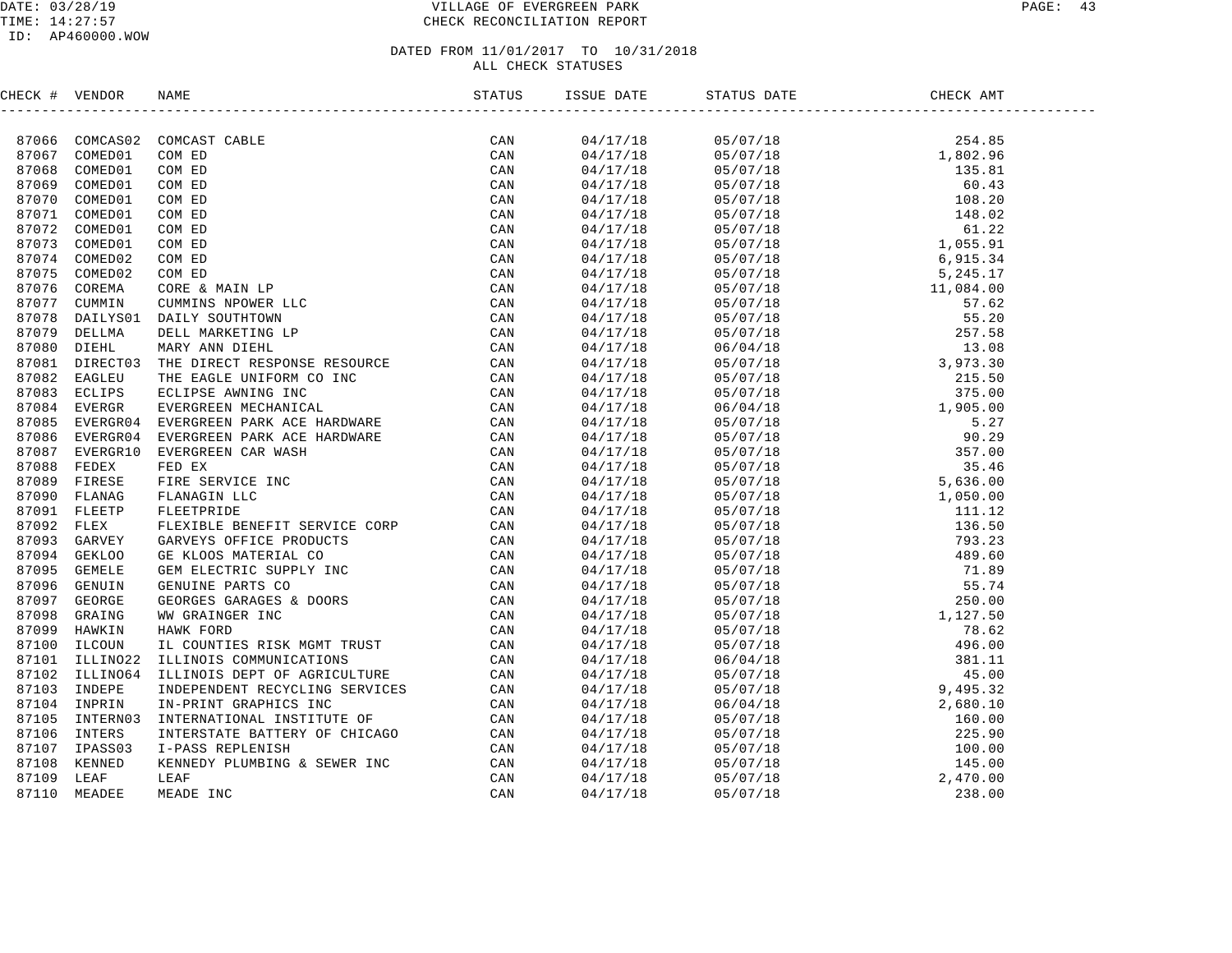#### DATE: 03/28/19 PAGE: 44 TIME: 14:27:57 CHECK RECONCILIATION REPORT

#### ID: AP460000.WOW

| CHECK # VENDOR |  | ISSUE DATE | STATUS DATE<br>________________                                                                                                                                                                                                                                                 | DATE CHE<br>----------------------<br>CHECK AMT |  |
|----------------|--|------------|---------------------------------------------------------------------------------------------------------------------------------------------------------------------------------------------------------------------------------------------------------------------------------|-------------------------------------------------|--|
|                |  |            |                                                                                                                                                                                                                                                                                 |                                                 |  |
|                |  | 04/17/18   |                                                                                                                                                                                                                                                                                 | $05/07/18$<br>06/04/18<br>04/16/18<br>04/16/18  |  |
|                |  | 04/17/18   | 06/04/18                                                                                                                                                                                                                                                                        |                                                 |  |
|                |  | 04/17/18   | 04/16/18                                                                                                                                                                                                                                                                        |                                                 |  |
|                |  | 04/17/18   | 04/16/18                                                                                                                                                                                                                                                                        |                                                 |  |
|                |  | 04/17/18   | 04/16/18                                                                                                                                                                                                                                                                        |                                                 |  |
|                |  | 04/17/18   | 04/16/18                                                                                                                                                                                                                                                                        |                                                 |  |
|                |  | 04/17/18   |                                                                                                                                                                                                                                                                                 |                                                 |  |
|                |  | 04/17/18   |                                                                                                                                                                                                                                                                                 |                                                 |  |
|                |  | 04/17/18   |                                                                                                                                                                                                                                                                                 |                                                 |  |
|                |  | 04/17/18   |                                                                                                                                                                                                                                                                                 |                                                 |  |
|                |  | 04/17/18   |                                                                                                                                                                                                                                                                                 |                                                 |  |
|                |  | 04/17/18   |                                                                                                                                                                                                                                                                                 |                                                 |  |
|                |  | 04/17/18   |                                                                                                                                                                                                                                                                                 |                                                 |  |
|                |  | 04/17/18   |                                                                                                                                                                                                                                                                                 |                                                 |  |
|                |  | 04/17/18   |                                                                                                                                                                                                                                                                                 |                                                 |  |
|                |  | 04/17/18   |                                                                                                                                                                                                                                                                                 |                                                 |  |
|                |  | 04/17/18   |                                                                                                                                                                                                                                                                                 |                                                 |  |
|                |  | 04/17/18   |                                                                                                                                                                                                                                                                                 |                                                 |  |
|                |  | 04/17/18   |                                                                                                                                                                                                                                                                                 |                                                 |  |
|                |  | 04/17/18   |                                                                                                                                                                                                                                                                                 |                                                 |  |
|                |  | 04/17/18   |                                                                                                                                                                                                                                                                                 |                                                 |  |
|                |  | 04/17/18   |                                                                                                                                                                                                                                                                                 |                                                 |  |
|                |  | 04/17/18   |                                                                                                                                                                                                                                                                                 |                                                 |  |
|                |  | 04/17/18   |                                                                                                                                                                                                                                                                                 |                                                 |  |
|                |  | 04/17/18   |                                                                                                                                                                                                                                                                                 |                                                 |  |
|                |  | 04/17/18   |                                                                                                                                                                                                                                                                                 |                                                 |  |
|                |  | 04/17/18   |                                                                                                                                                                                                                                                                                 |                                                 |  |
|                |  | 04/17/18   |                                                                                                                                                                                                                                                                                 |                                                 |  |
|                |  | 04/17/18   |                                                                                                                                                                                                                                                                                 |                                                 |  |
|                |  | 04/17/18   |                                                                                                                                                                                                                                                                                 |                                                 |  |
|                |  | 04/17/18   |                                                                                                                                                                                                                                                                                 |                                                 |  |
|                |  | 04/17/18   |                                                                                                                                                                                                                                                                                 |                                                 |  |
|                |  | 04/17/18   |                                                                                                                                                                                                                                                                                 |                                                 |  |
|                |  | 04/17/18   |                                                                                                                                                                                                                                                                                 |                                                 |  |
|                |  | 04/17/18   |                                                                                                                                                                                                                                                                                 |                                                 |  |
|                |  | 04/17/18   |                                                                                                                                                                                                                                                                                 |                                                 |  |
|                |  | 04/17/18   |                                                                                                                                                                                                                                                                                 |                                                 |  |
|                |  | 04/17/18   |                                                                                                                                                                                                                                                                                 |                                                 |  |
|                |  | 04/17/18   |                                                                                                                                                                                                                                                                                 |                                                 |  |
|                |  | 04/17/18   |                                                                                                                                                                                                                                                                                 |                                                 |  |
|                |  | 04/17/18   |                                                                                                                                                                                                                                                                                 |                                                 |  |
|                |  | 04/17/18   | $\begin{tabular}{cccc} 0.4716718 \\ 0.4716718 \\ 0.5707718 \\ 0.6707718 \\ 0.7707719 \\ 0.8707719 \\ 0.9107719 \\ 0.92107719 \\ 0.93707718 \\ 0.94707719 \\ 0.95707718 \\ 0.96707718 \\ 0.9707718 \\ 0.9707718 \\ 0.9707718 \\ 0.9707718 \\ 0.9707718 \\ 0.9707718 \\ 0.970771$ |                                                 |  |
|                |  | 04/17/18   |                                                                                                                                                                                                                                                                                 |                                                 |  |
|                |  | 04/17/18   |                                                                                                                                                                                                                                                                                 |                                                 |  |
|                |  | 04/17/18   |                                                                                                                                                                                                                                                                                 |                                                 |  |
|                |  |            |                                                                                                                                                                                                                                                                                 |                                                 |  |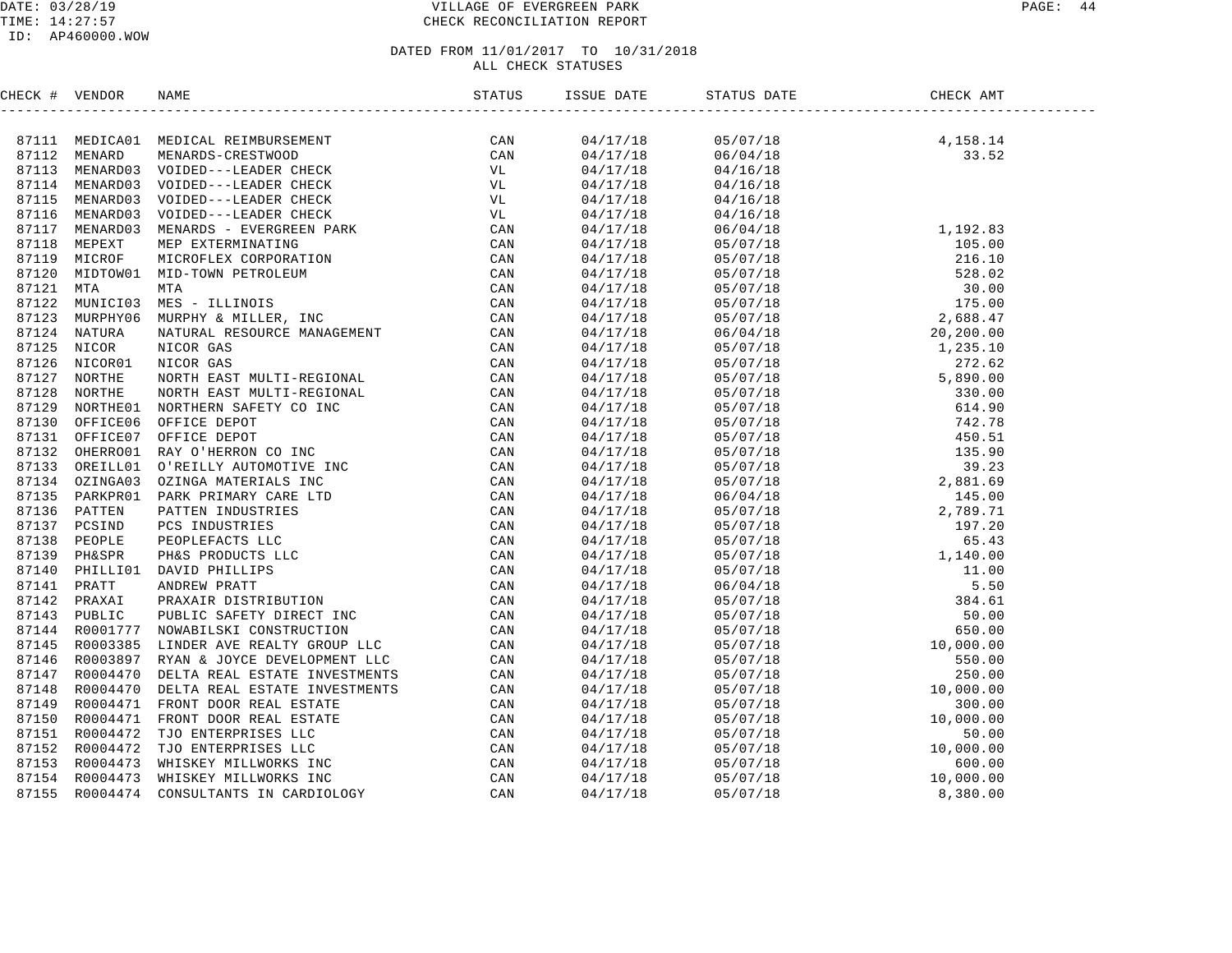#### DATE: 03/28/19 VILLAGE OF EVERGREEN PARK PAGE: 45 TIME: 14:27:57 CHECK RECONCILIATION REPORT

### ID: AP460000.WOW

| CHECK # VENDOR |                                                                                                                                                                                                                               |                          | STATUS DATE                                                                                                                                                                                                                                                                   |  |
|----------------|-------------------------------------------------------------------------------------------------------------------------------------------------------------------------------------------------------------------------------|--------------------------|-------------------------------------------------------------------------------------------------------------------------------------------------------------------------------------------------------------------------------------------------------------------------------|--|
|                | ENERGY # VERYONG NAME PERMICLE DERIVATION IN THE CONTROL CAN STATE STATES AND CONTROLL IN THE RECORD TOWARD THE STATES AND STATES AND STATES AND STATES AND STATES AND STATES AND STATES AND STATES AND STATES AND STATES AND |                          | $\begin{tabular}{cccccccc} 0 & 0.17/18 & 0.5/07/18 & 450.00 \\ 0 & 0.4/17/18 & 0.5/07/18 & 450.00 \\ 0 & 0.4/17/18 & 0.5/07/18 & 10.000.00 \\ 0 & 0.4/17/18 & 0.5/07/18 & 742.15 \\ 0 & 0.4/17/18 & 0.5/07/18 & 345.06 \\ 0 & 0.4/17/18 & 0.5/07/18 & 345.06 \\ 0 & 0.4/17/1$ |  |
|                |                                                                                                                                                                                                                               |                          |                                                                                                                                                                                                                                                                               |  |
|                |                                                                                                                                                                                                                               |                          |                                                                                                                                                                                                                                                                               |  |
|                |                                                                                                                                                                                                                               |                          |                                                                                                                                                                                                                                                                               |  |
|                |                                                                                                                                                                                                                               |                          |                                                                                                                                                                                                                                                                               |  |
|                |                                                                                                                                                                                                                               |                          |                                                                                                                                                                                                                                                                               |  |
|                |                                                                                                                                                                                                                               |                          |                                                                                                                                                                                                                                                                               |  |
|                |                                                                                                                                                                                                                               |                          |                                                                                                                                                                                                                                                                               |  |
|                |                                                                                                                                                                                                                               |                          |                                                                                                                                                                                                                                                                               |  |
|                |                                                                                                                                                                                                                               |                          |                                                                                                                                                                                                                                                                               |  |
|                |                                                                                                                                                                                                                               |                          |                                                                                                                                                                                                                                                                               |  |
|                |                                                                                                                                                                                                                               |                          |                                                                                                                                                                                                                                                                               |  |
|                |                                                                                                                                                                                                                               |                          |                                                                                                                                                                                                                                                                               |  |
|                |                                                                                                                                                                                                                               |                          |                                                                                                                                                                                                                                                                               |  |
|                |                                                                                                                                                                                                                               |                          |                                                                                                                                                                                                                                                                               |  |
|                |                                                                                                                                                                                                                               |                          |                                                                                                                                                                                                                                                                               |  |
|                |                                                                                                                                                                                                                               |                          |                                                                                                                                                                                                                                                                               |  |
|                |                                                                                                                                                                                                                               |                          |                                                                                                                                                                                                                                                                               |  |
|                |                                                                                                                                                                                                                               |                          |                                                                                                                                                                                                                                                                               |  |
|                |                                                                                                                                                                                                                               |                          |                                                                                                                                                                                                                                                                               |  |
|                |                                                                                                                                                                                                                               |                          |                                                                                                                                                                                                                                                                               |  |
|                |                                                                                                                                                                                                                               |                          |                                                                                                                                                                                                                                                                               |  |
|                |                                                                                                                                                                                                                               |                          |                                                                                                                                                                                                                                                                               |  |
|                |                                                                                                                                                                                                                               |                          |                                                                                                                                                                                                                                                                               |  |
|                |                                                                                                                                                                                                                               |                          |                                                                                                                                                                                                                                                                               |  |
|                |                                                                                                                                                                                                                               |                          |                                                                                                                                                                                                                                                                               |  |
|                |                                                                                                                                                                                                                               |                          |                                                                                                                                                                                                                                                                               |  |
|                |                                                                                                                                                                                                                               |                          |                                                                                                                                                                                                                                                                               |  |
|                |                                                                                                                                                                                                                               |                          |                                                                                                                                                                                                                                                                               |  |
|                |                                                                                                                                                                                                                               |                          |                                                                                                                                                                                                                                                                               |  |
|                |                                                                                                                                                                                                                               |                          |                                                                                                                                                                                                                                                                               |  |
|                |                                                                                                                                                                                                                               |                          |                                                                                                                                                                                                                                                                               |  |
|                |                                                                                                                                                                                                                               |                          |                                                                                                                                                                                                                                                                               |  |
|                |                                                                                                                                                                                                                               |                          |                                                                                                                                                                                                                                                                               |  |
|                |                                                                                                                                                                                                                               | 04/20/18                 |                                                                                                                                                                                                                                                                               |  |
|                |                                                                                                                                                                                                                               | 04/20/18                 |                                                                                                                                                                                                                                                                               |  |
|                |                                                                                                                                                                                                                               | 04/20/18                 |                                                                                                                                                                                                                                                                               |  |
|                |                                                                                                                                                                                                                               | 04/20/18                 |                                                                                                                                                                                                                                                                               |  |
|                |                                                                                                                                                                                                                               | 04/20/18                 |                                                                                                                                                                                                                                                                               |  |
|                |                                                                                                                                                                                                                               | 04/20/18                 |                                                                                                                                                                                                                                                                               |  |
|                |                                                                                                                                                                                                                               | 04/20/18                 |                                                                                                                                                                                                                                                                               |  |
|                |                                                                                                                                                                                                                               | 04/20/18                 |                                                                                                                                                                                                                                                                               |  |
|                |                                                                                                                                                                                                                               | 04/20/18                 |                                                                                                                                                                                                                                                                               |  |
|                |                                                                                                                                                                                                                               |                          |                                                                                                                                                                                                                                                                               |  |
|                |                                                                                                                                                                                                                               | $04/20/18$<br>$04/20/18$ |                                                                                                                                                                                                                                                                               |  |
|                |                                                                                                                                                                                                                               | 04/20/18                 | $\begin{array}{cccc} 06/04/18 & 13,161.28 \\ 11/01/18 & 77/02/18 & 740.00 \\ 05/07/18 & 45.00 \\ 05/07/18 & 100.00 \\ 05/07/18 & 100.00 \\ 05/07/18 & 100.00 \\ 04/23/18 & 6/04/18 & 139.18 \\ 05/07/18 & 139.18 \\ 05/07/18 & 10,000.00 \\ 05/07/18 & 10,000.00 \\ 05/07$    |  |
|                |                                                                                                                                                                                                                               |                          |                                                                                                                                                                                                                                                                               |  |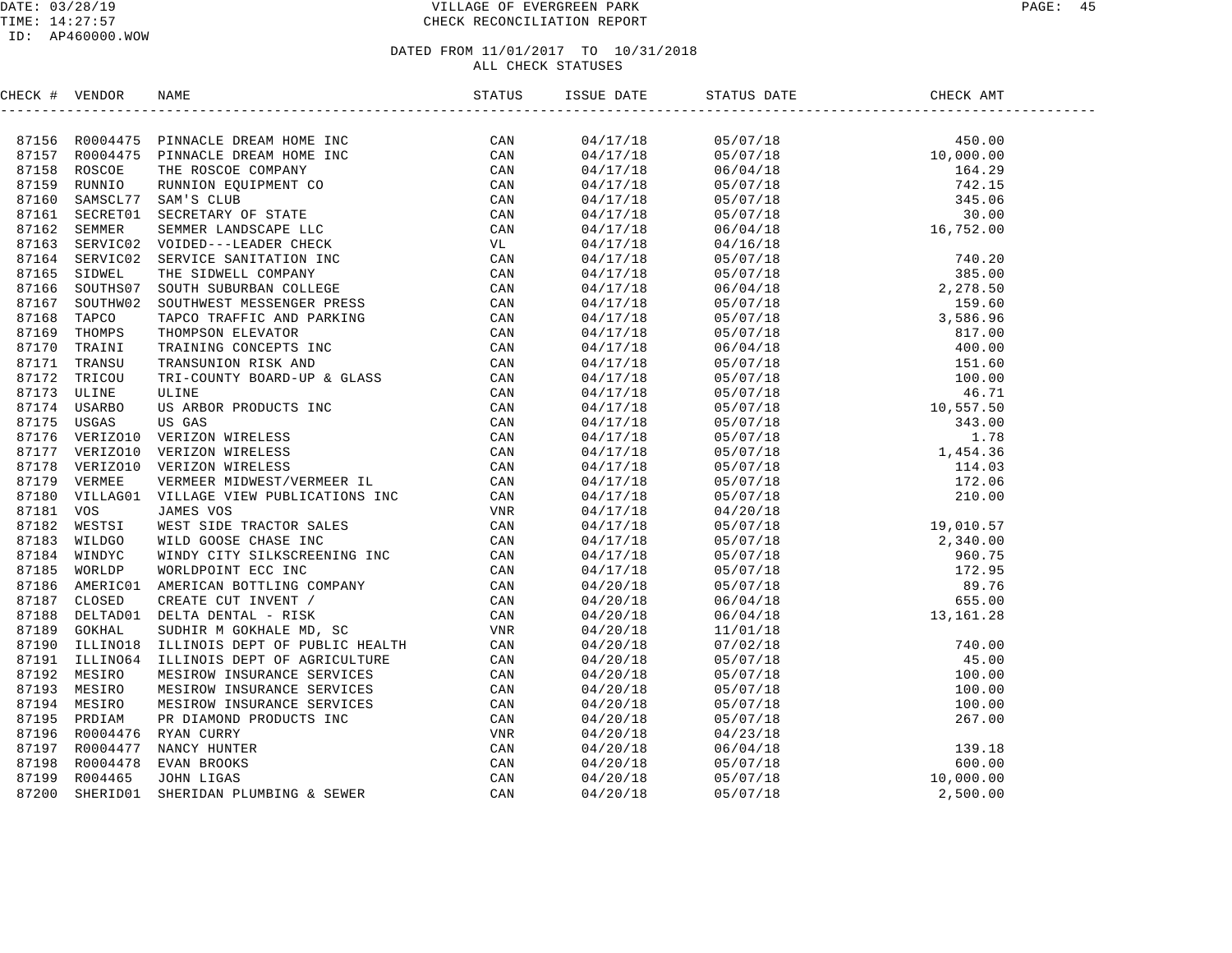#### DATE: 03/28/19 VILLAGE OF EVERGREEN PARK PAGE: 46 TIME: 14:27:57 CHECK RECONCILIATION REPORT

| CHECK # VENDOR |  |  |  |  |
|----------------|--|--|--|--|
|                |  |  |  |  |
|                |  |  |  |  |
|                |  |  |  |  |
|                |  |  |  |  |
|                |  |  |  |  |
|                |  |  |  |  |
|                |  |  |  |  |
|                |  |  |  |  |
|                |  |  |  |  |
|                |  |  |  |  |
|                |  |  |  |  |
|                |  |  |  |  |
|                |  |  |  |  |
|                |  |  |  |  |
|                |  |  |  |  |
|                |  |  |  |  |
|                |  |  |  |  |
|                |  |  |  |  |
|                |  |  |  |  |
|                |  |  |  |  |
|                |  |  |  |  |
|                |  |  |  |  |
|                |  |  |  |  |
|                |  |  |  |  |
|                |  |  |  |  |
|                |  |  |  |  |
|                |  |  |  |  |
|                |  |  |  |  |
|                |  |  |  |  |
|                |  |  |  |  |
|                |  |  |  |  |
|                |  |  |  |  |
|                |  |  |  |  |
|                |  |  |  |  |
|                |  |  |  |  |
|                |  |  |  |  |
|                |  |  |  |  |
|                |  |  |  |  |
|                |  |  |  |  |
|                |  |  |  |  |
|                |  |  |  |  |
|                |  |  |  |  |
|                |  |  |  |  |
|                |  |  |  |  |
|                |  |  |  |  |
|                |  |  |  |  |
|                |  |  |  |  |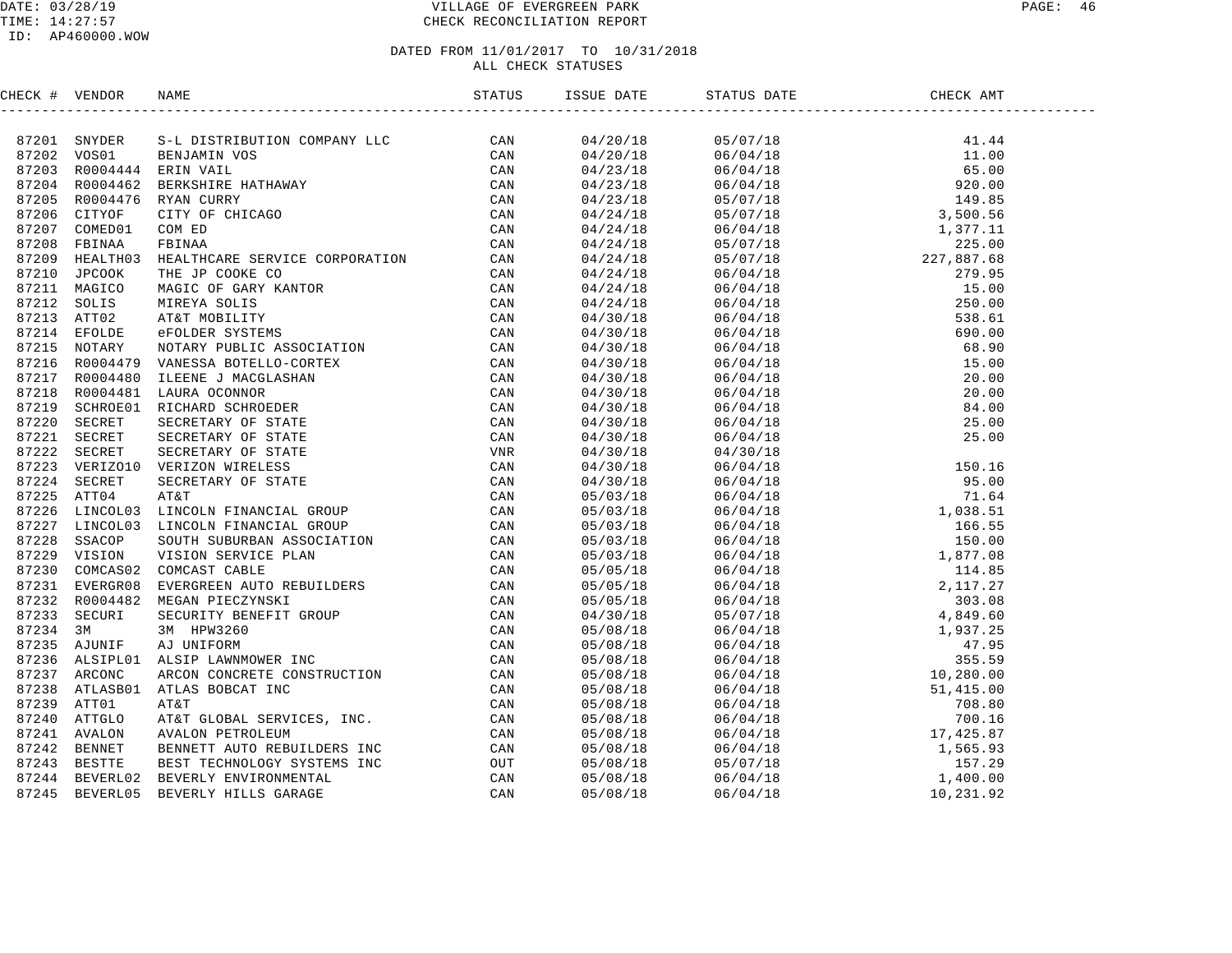| CHECK # VENDOR | NAME                                                                                                                                                                                                                                 | ISSUE DATE | STATUS DATE | CHECK AMT |  |
|----------------|--------------------------------------------------------------------------------------------------------------------------------------------------------------------------------------------------------------------------------------|------------|-------------|-----------|--|
|                | <b>1746 BEVONS WAND (THE STREET PROPERTY STRESS)</b><br>1747 BERINA BERNAH MERCINE CAN CARR MANUFIC CAN ARREST CONDUCT ON A SERVICE CAN DRESS DESCRIPTION (THE AND CONDUCT ON THE STRESS) CAN CAN PROPERT CONDUCT THE STRESS CONDUCT |            |             |           |  |
|                |                                                                                                                                                                                                                                      |            |             |           |  |
|                |                                                                                                                                                                                                                                      |            |             |           |  |
|                |                                                                                                                                                                                                                                      |            |             |           |  |
|                |                                                                                                                                                                                                                                      |            |             |           |  |
|                |                                                                                                                                                                                                                                      |            |             |           |  |
|                |                                                                                                                                                                                                                                      |            |             |           |  |
|                |                                                                                                                                                                                                                                      |            |             |           |  |
|                |                                                                                                                                                                                                                                      |            |             |           |  |
|                |                                                                                                                                                                                                                                      |            |             |           |  |
|                |                                                                                                                                                                                                                                      |            |             |           |  |
|                |                                                                                                                                                                                                                                      |            |             |           |  |
|                |                                                                                                                                                                                                                                      |            |             |           |  |
|                |                                                                                                                                                                                                                                      |            |             |           |  |
|                |                                                                                                                                                                                                                                      |            |             |           |  |
|                |                                                                                                                                                                                                                                      |            |             |           |  |
|                |                                                                                                                                                                                                                                      |            |             |           |  |
|                |                                                                                                                                                                                                                                      |            |             |           |  |
|                |                                                                                                                                                                                                                                      |            |             |           |  |
|                |                                                                                                                                                                                                                                      |            |             |           |  |
|                |                                                                                                                                                                                                                                      |            |             |           |  |
|                |                                                                                                                                                                                                                                      |            |             |           |  |
|                |                                                                                                                                                                                                                                      |            |             |           |  |
|                |                                                                                                                                                                                                                                      |            |             |           |  |
|                |                                                                                                                                                                                                                                      |            |             |           |  |
|                |                                                                                                                                                                                                                                      |            |             |           |  |
|                |                                                                                                                                                                                                                                      |            |             |           |  |
|                |                                                                                                                                                                                                                                      |            |             |           |  |
|                |                                                                                                                                                                                                                                      |            |             |           |  |
|                |                                                                                                                                                                                                                                      |            |             |           |  |
|                |                                                                                                                                                                                                                                      |            |             |           |  |
|                |                                                                                                                                                                                                                                      |            |             |           |  |
|                |                                                                                                                                                                                                                                      |            |             |           |  |
|                |                                                                                                                                                                                                                                      |            |             |           |  |
|                |                                                                                                                                                                                                                                      |            |             |           |  |
|                |                                                                                                                                                                                                                                      |            |             |           |  |
|                |                                                                                                                                                                                                                                      |            |             |           |  |
|                |                                                                                                                                                                                                                                      |            |             |           |  |
|                |                                                                                                                                                                                                                                      |            |             |           |  |
|                |                                                                                                                                                                                                                                      |            |             |           |  |
|                |                                                                                                                                                                                                                                      |            |             |           |  |
|                |                                                                                                                                                                                                                                      |            |             |           |  |
|                |                                                                                                                                                                                                                                      |            |             |           |  |
|                |                                                                                                                                                                                                                                      |            |             |           |  |
|                |                                                                                                                                                                                                                                      |            |             |           |  |
|                |                                                                                                                                                                                                                                      |            |             |           |  |
|                |                                                                                                                                                                                                                                      |            |             |           |  |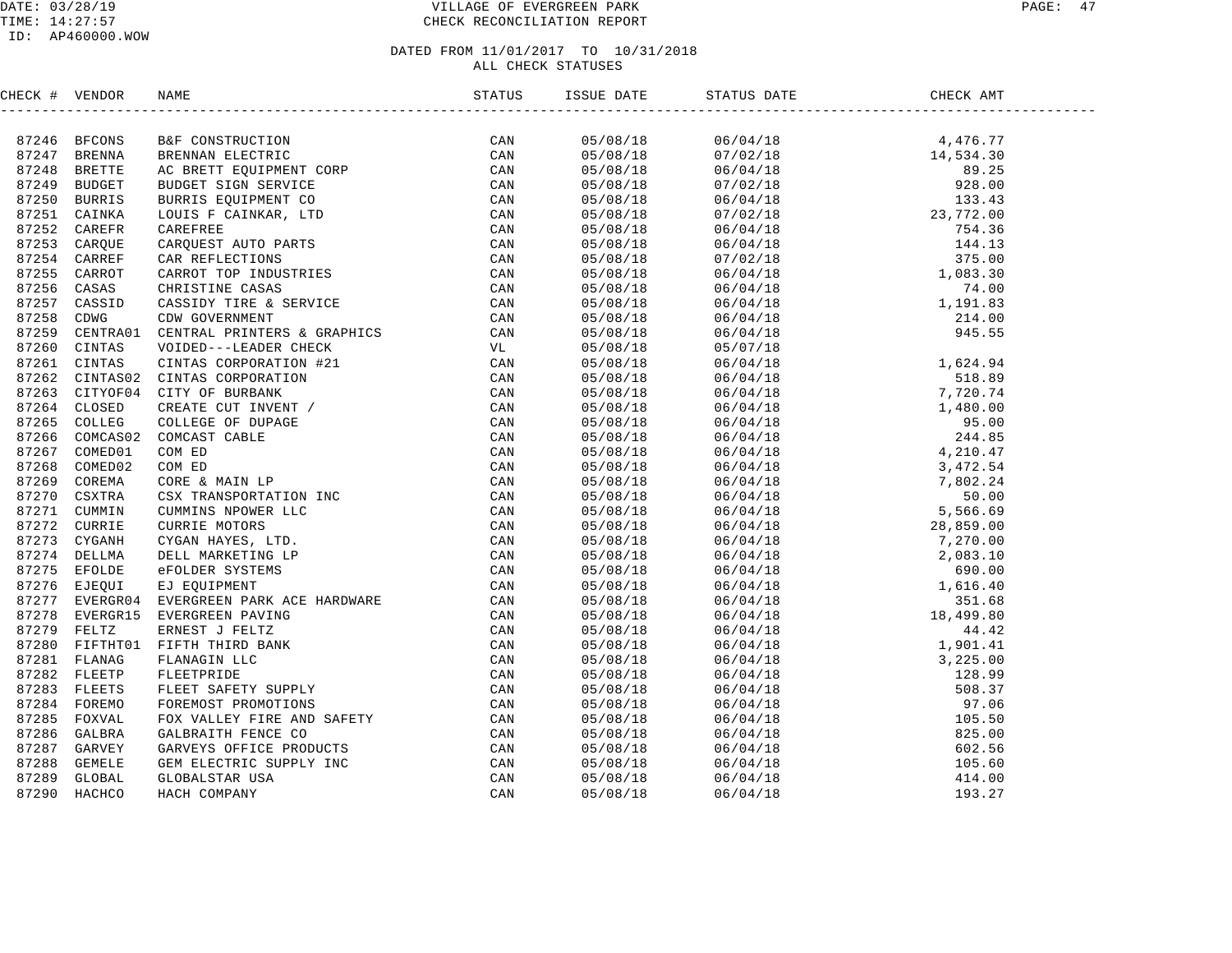#### DATE: 03/28/19 PAGE: 48 PAGE: 48 TIME: 14:27:57 CHECK RECONCILIATION REPORT

| CHECK # VENDOR |                | NAME                                                                                                                                                                                                                                               | ISSUE DATE | STATUS DATE                                                                 | CHECK AMT                                                                                                                                         |  |
|----------------|----------------|----------------------------------------------------------------------------------------------------------------------------------------------------------------------------------------------------------------------------------------------------|------------|-----------------------------------------------------------------------------|---------------------------------------------------------------------------------------------------------------------------------------------------|--|
|                |                | MIKE HAGGERTY BUICK GMC<br>HARBOR FREIGHT TOOLS<br>M T HARRIS<br>MASTINGS AIR-ENERGY<br>HAWK FORD<br>HINCKLEY SPRING<br>HOPE ASSISTANCE & TRAINING<br>IOPE ASSISTANCE & TRAINING<br>IOPE ASSISTANCE & TRAINING<br>IOPE ASSISTANCE & TRAINING<br>IO |            |                                                                             |                                                                                                                                                   |  |
|                | 87291 HAGGER   |                                                                                                                                                                                                                                                    | 05/08/18   |                                                                             |                                                                                                                                                   |  |
|                | 87292 HARBOR   |                                                                                                                                                                                                                                                    | 05/08/18   |                                                                             |                                                                                                                                                   |  |
|                | 87293 HARRIS   |                                                                                                                                                                                                                                                    | 05/08/18   |                                                                             |                                                                                                                                                   |  |
|                | 87294 HASTIN   |                                                                                                                                                                                                                                                    | 05/08/18   |                                                                             |                                                                                                                                                   |  |
|                | 87295 HAWKIN   |                                                                                                                                                                                                                                                    | 05/08/18   |                                                                             |                                                                                                                                                   |  |
|                | 87296 HINCKL   |                                                                                                                                                                                                                                                    | 05/08/18   |                                                                             |                                                                                                                                                   |  |
|                | 87297 HOPEAS   |                                                                                                                                                                                                                                                    | 05/08/18   |                                                                             |                                                                                                                                                   |  |
| 87298          | IDVILL         |                                                                                                                                                                                                                                                    | 05/08/18   |                                                                             |                                                                                                                                                   |  |
| 87299          | INDUST01       |                                                                                                                                                                                                                                                    | 05/08/18   |                                                                             |                                                                                                                                                   |  |
|                | 87300 INTERS   |                                                                                                                                                                                                                                                    | 05/08/18   |                                                                             |                                                                                                                                                   |  |
|                | 87301 JUSTTI   |                                                                                                                                                                                                                                                    | 05/08/18   |                                                                             |                                                                                                                                                   |  |
|                | 87302 KAWALA   |                                                                                                                                                                                                                                                    | 05/08/18   |                                                                             |                                                                                                                                                   |  |
|                | 87303 KENNED   |                                                                                                                                                                                                                                                    | 05/08/18   |                                                                             |                                                                                                                                                   |  |
|                | 87304 KROPIDL  |                                                                                                                                                                                                                                                    | 05/08/18   |                                                                             |                                                                                                                                                   |  |
|                | 87305 KULIK    |                                                                                                                                                                                                                                                    | 05/08/18   |                                                                             |                                                                                                                                                   |  |
|                | 87306 LABMAR   |                                                                                                                                                                                                                                                    | 05/08/18   |                                                                             |                                                                                                                                                   |  |
|                | 87307 LANDSE   |                                                                                                                                                                                                                                                    | 05/08/18   |                                                                             |                                                                                                                                                   |  |
|                | 87308 LARRYS   |                                                                                                                                                                                                                                                    | 05/08/18   |                                                                             |                                                                                                                                                   |  |
| 87309 LEAF     |                |                                                                                                                                                                                                                                                    | 05/08/18   |                                                                             |                                                                                                                                                   |  |
| 87310          | MCBURN         |                                                                                                                                                                                                                                                    | 05/08/18   |                                                                             |                                                                                                                                                   |  |
|                | 87311 MDIELE   |                                                                                                                                                                                                                                                    | 05/08/18   |                                                                             |                                                                                                                                                   |  |
|                | 87312 MEADEE   |                                                                                                                                                                                                                                                    | 05/08/18   |                                                                             |                                                                                                                                                   |  |
|                | 87313 MEDICA01 |                                                                                                                                                                                                                                                    | 05/08/18   |                                                                             |                                                                                                                                                   |  |
|                | 87314 MENARD03 |                                                                                                                                                                                                                                                    | 05/08/18   | 05/07/18                                                                    |                                                                                                                                                   |  |
|                | 87315 MENARD03 |                                                                                                                                                                                                                                                    | 05/08/18   | 05/07/18                                                                    |                                                                                                                                                   |  |
|                | 87316 MENARD03 |                                                                                                                                                                                                                                                    | 05/08/18   | 05/07/18                                                                    |                                                                                                                                                   |  |
|                | 87317 MENARD03 |                                                                                                                                                                                                                                                    | 05/08/18   | 05/07/18                                                                    |                                                                                                                                                   |  |
|                | 87318 MENARD03 |                                                                                                                                                                                                                                                    | 05/08/18   |                                                                             | $\begin{array}{cccc} 05/07/16 & 1,620.08 \\ 06/04/18 & 1,700.00 \\ 06/04/18 & 3,535.00 \\ 06/04/18 & 3,986.00 \\ 06/04/18 & 1,152.29 \end{array}$ |  |
|                | 87319 MESIMP   |                                                                                                                                                                                                                                                    | 05/08/18   |                                                                             |                                                                                                                                                   |  |
|                | 87320 MESIRO   |                                                                                                                                                                                                                                                    | 05/08/18   |                                                                             |                                                                                                                                                   |  |
| 87321          | MICROE         |                                                                                                                                                                                                                                                    | 05/08/18   |                                                                             |                                                                                                                                                   |  |
|                | 87322 MUNICI03 |                                                                                                                                                                                                                                                    | 05/08/18   |                                                                             |                                                                                                                                                   |  |
| 87323          | MURPHY06       |                                                                                                                                                                                                                                                    | 05/08/18   | 06/04/18                                                                    | 4,810.00                                                                                                                                          |  |
|                | 87324 NICOR    |                                                                                                                                                                                                                                                    | 05/08/18   | 05/07/18                                                                    |                                                                                                                                                   |  |
|                | 87325 NICOR    |                                                                                                                                                                                                                                                    | 05/08/18   | $06/04/18$<br>$06/04/18$<br>$06/04/18$<br>$06/04/18$<br>$060.00$            |                                                                                                                                                   |  |
|                | 87326 NICOR01  |                                                                                                                                                                                                                                                    | 05/08/18   |                                                                             |                                                                                                                                                   |  |
| 87327          | NORTHE         |                                                                                                                                                                                                                                                    | 05/08/18   |                                                                             |                                                                                                                                                   |  |
| 87328          | NOVOTN         |                                                                                                                                                                                                                                                    | 05/08/18   | 05/07/18                                                                    |                                                                                                                                                   |  |
| 87329          | NOVOTN         |                                                                                                                                                                                                                                                    | 05/08/18   | 05/07/18                                                                    |                                                                                                                                                   |  |
| 87330          | NOVOTN         |                                                                                                                                                                                                                                                    | 05/08/18   | 05/07/18                                                                    |                                                                                                                                                   |  |
|                | 87331 NOVOTN   |                                                                                                                                                                                                                                                    | 05/08/18   | 06/04/18                                                                    | 93, 360. 75                                                                                                                                       |  |
| 87332          | OCCUPA         |                                                                                                                                                                                                                                                    | 05/08/18   |                                                                             | 810.00                                                                                                                                            |  |
| 87333          | ODELSO         |                                                                                                                                                                                                                                                    | 05/08/18   |                                                                             | 935.00                                                                                                                                            |  |
| 87334          | OFFICE07       |                                                                                                                                                                                                                                                    | 05/08/18   |                                                                             | 76.44                                                                                                                                             |  |
| 87335          | OHERRO         | INTERSTATE BATTERY OF CHICAGO CAN<br>INTERSTATE BATTERY OF CHICAGO CAN<br>KENIED CAN<br>KAWA LANDSCAPE & LAWI SERVICE CAN<br>KENIED CAN<br>KENIED CAN<br>TERRANCE B<br>KUUMENT CAN<br>TERRANCE BAULIK CAN<br>ILARM-IS END BUSINESS OUTFITTERS      | 05/08/18   | $\begin{array}{l} 06/04/18 \\ 06/04/18 \\ 06/04/18 \\ 05/07/18 \end{array}$ | 55.02                                                                                                                                             |  |
|                |                |                                                                                                                                                                                                                                                    |            |                                                                             |                                                                                                                                                   |  |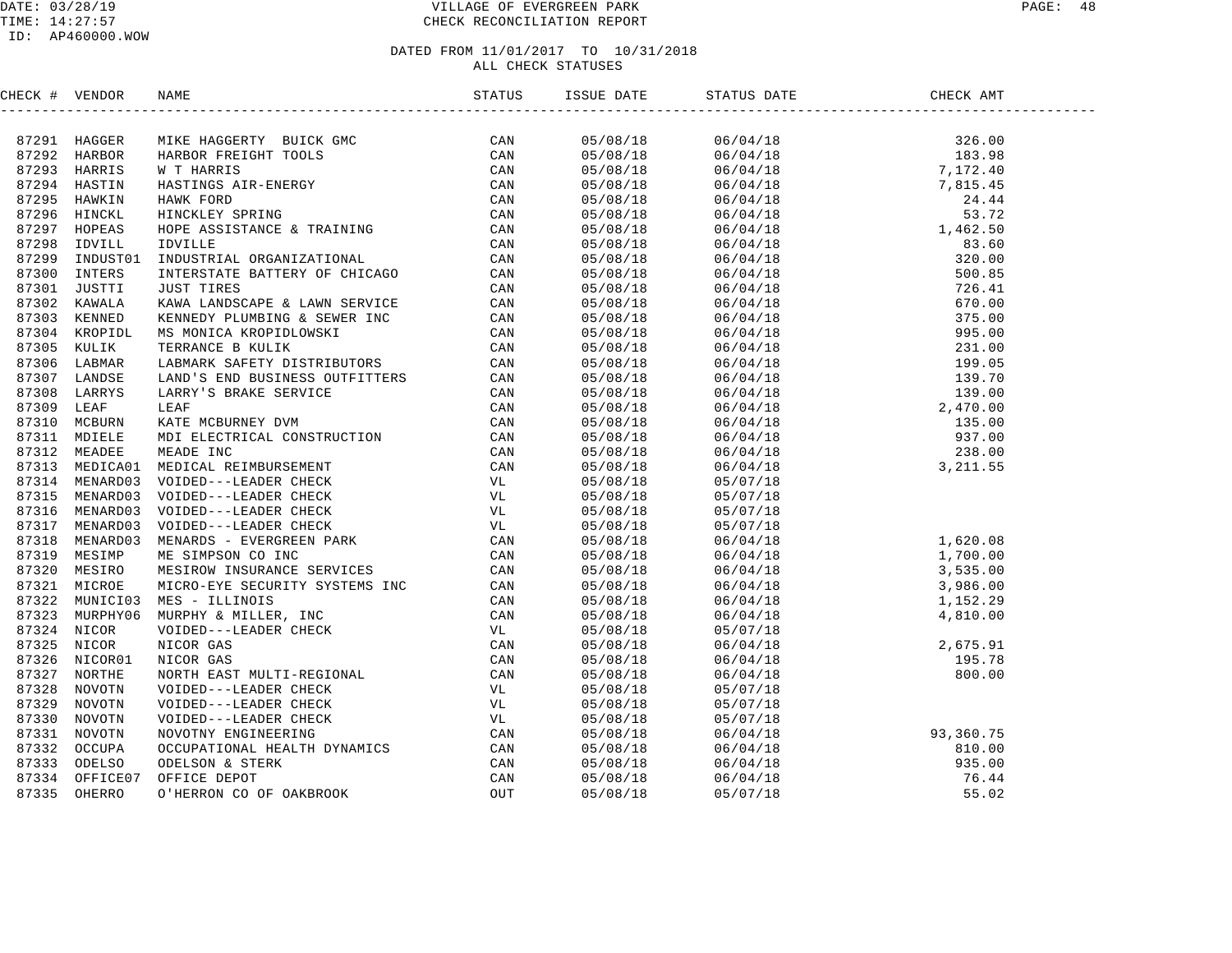#### DATE: 03/28/19 VILLAGE OF EVERGREEN PARK PAGE: 49 TIME: 14:27:57 CHECK RECONCILIATION REPORT

#### ID: AP460000.WOW

| CHECK # VENDOR |  |  | CHECK AMT |  |
|----------------|--|--|-----------|--|
|                |  |  |           |  |
|                |  |  |           |  |
|                |  |  |           |  |
|                |  |  |           |  |
|                |  |  |           |  |
|                |  |  |           |  |
|                |  |  |           |  |
|                |  |  |           |  |
|                |  |  |           |  |
|                |  |  |           |  |
|                |  |  |           |  |
|                |  |  |           |  |
|                |  |  |           |  |
|                |  |  |           |  |
|                |  |  |           |  |
|                |  |  |           |  |
|                |  |  |           |  |
|                |  |  |           |  |
|                |  |  |           |  |
|                |  |  |           |  |
|                |  |  |           |  |
|                |  |  |           |  |
|                |  |  |           |  |
|                |  |  |           |  |
|                |  |  |           |  |
|                |  |  |           |  |
|                |  |  |           |  |
|                |  |  |           |  |
|                |  |  |           |  |
|                |  |  |           |  |
|                |  |  |           |  |
|                |  |  |           |  |
|                |  |  |           |  |
|                |  |  |           |  |
|                |  |  |           |  |
|                |  |  |           |  |
|                |  |  |           |  |
|                |  |  |           |  |
|                |  |  |           |  |
|                |  |  |           |  |
|                |  |  |           |  |
|                |  |  |           |  |
|                |  |  |           |  |
|                |  |  |           |  |
|                |  |  |           |  |
|                |  |  |           |  |
|                |  |  |           |  |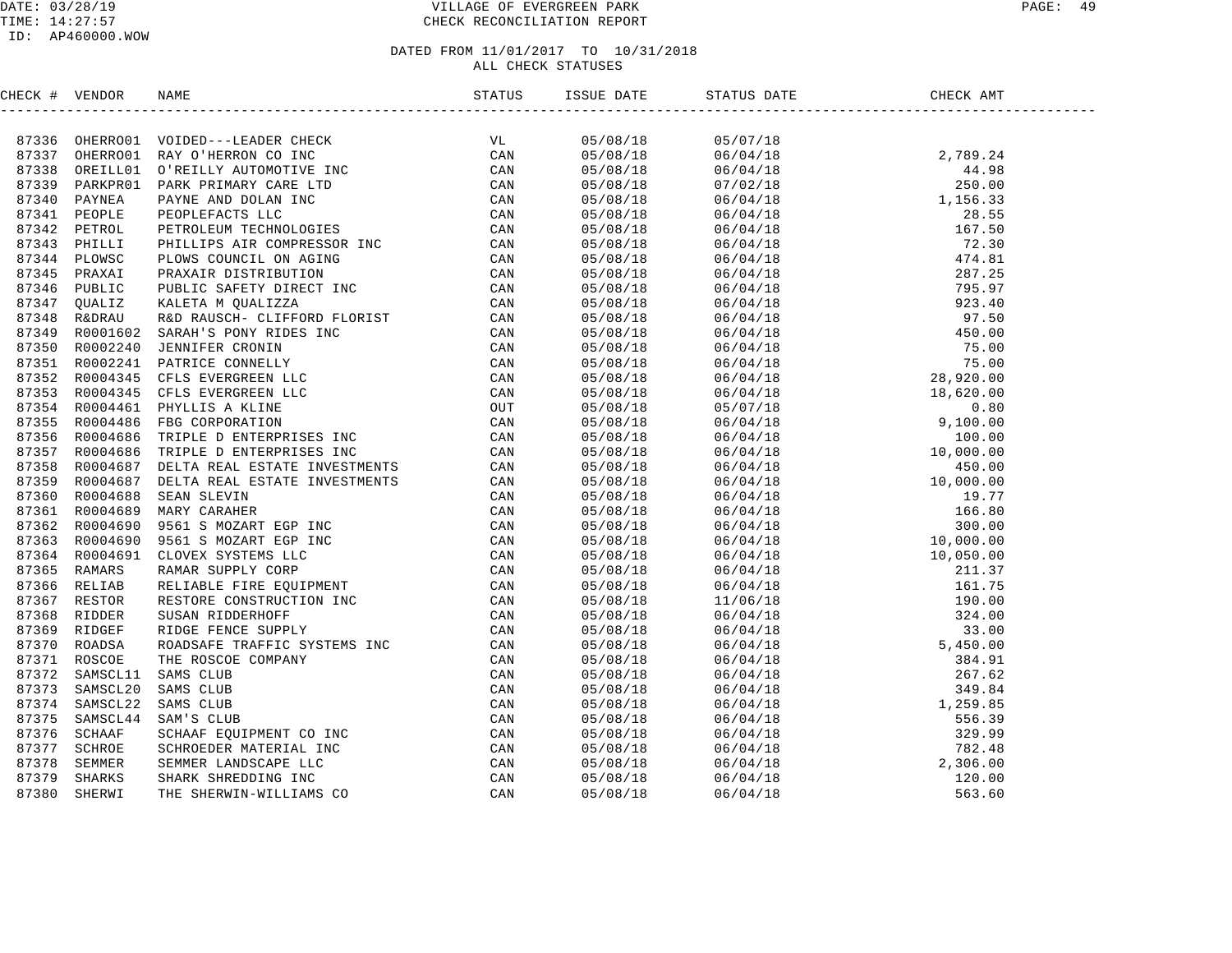#### DATE: 03/28/19 VILLAGE OF EVERGREEN PARK PAGE: 50 TIME: 14:27:57 CHECK RECONCILIATION REPORT

#### ID: AP460000.WOW

| CHECK # VENDOR |                                                                                                                                                                                                                                       |  |  |  |
|----------------|---------------------------------------------------------------------------------------------------------------------------------------------------------------------------------------------------------------------------------------|--|--|--|
|                | INCRE (# VERIDOS NAME)<br>19738 SONO STUTUES STATIST (2000)<br>19738 SONO STUTUES SONO CONTRESS MESSINGER PRESS (2000)<br>19738 SONO STUTUES SUPERINT CO CAN 19738 SUPERINT CONTRESS (2000)<br>19738 SUPERINT TRANSIST SUPERINT CO CA |  |  |  |
|                |                                                                                                                                                                                                                                       |  |  |  |
|                |                                                                                                                                                                                                                                       |  |  |  |
|                |                                                                                                                                                                                                                                       |  |  |  |
|                |                                                                                                                                                                                                                                       |  |  |  |
|                |                                                                                                                                                                                                                                       |  |  |  |
|                |                                                                                                                                                                                                                                       |  |  |  |
|                |                                                                                                                                                                                                                                       |  |  |  |
|                |                                                                                                                                                                                                                                       |  |  |  |
|                |                                                                                                                                                                                                                                       |  |  |  |
|                |                                                                                                                                                                                                                                       |  |  |  |
|                |                                                                                                                                                                                                                                       |  |  |  |
|                |                                                                                                                                                                                                                                       |  |  |  |
|                |                                                                                                                                                                                                                                       |  |  |  |
|                |                                                                                                                                                                                                                                       |  |  |  |
|                |                                                                                                                                                                                                                                       |  |  |  |
|                |                                                                                                                                                                                                                                       |  |  |  |
|                |                                                                                                                                                                                                                                       |  |  |  |
|                |                                                                                                                                                                                                                                       |  |  |  |
|                |                                                                                                                                                                                                                                       |  |  |  |
|                |                                                                                                                                                                                                                                       |  |  |  |
|                |                                                                                                                                                                                                                                       |  |  |  |
|                |                                                                                                                                                                                                                                       |  |  |  |
|                |                                                                                                                                                                                                                                       |  |  |  |
|                |                                                                                                                                                                                                                                       |  |  |  |
|                |                                                                                                                                                                                                                                       |  |  |  |
|                |                                                                                                                                                                                                                                       |  |  |  |
|                |                                                                                                                                                                                                                                       |  |  |  |
|                |                                                                                                                                                                                                                                       |  |  |  |
|                |                                                                                                                                                                                                                                       |  |  |  |
|                |                                                                                                                                                                                                                                       |  |  |  |
|                |                                                                                                                                                                                                                                       |  |  |  |
|                |                                                                                                                                                                                                                                       |  |  |  |
|                |                                                                                                                                                                                                                                       |  |  |  |
|                |                                                                                                                                                                                                                                       |  |  |  |
|                |                                                                                                                                                                                                                                       |  |  |  |
|                |                                                                                                                                                                                                                                       |  |  |  |
|                |                                                                                                                                                                                                                                       |  |  |  |
|                |                                                                                                                                                                                                                                       |  |  |  |
|                |                                                                                                                                                                                                                                       |  |  |  |
|                |                                                                                                                                                                                                                                       |  |  |  |
|                |                                                                                                                                                                                                                                       |  |  |  |
|                |                                                                                                                                                                                                                                       |  |  |  |
|                |                                                                                                                                                                                                                                       |  |  |  |
|                |                                                                                                                                                                                                                                       |  |  |  |
|                |                                                                                                                                                                                                                                       |  |  |  |
|                |                                                                                                                                                                                                                                       |  |  |  |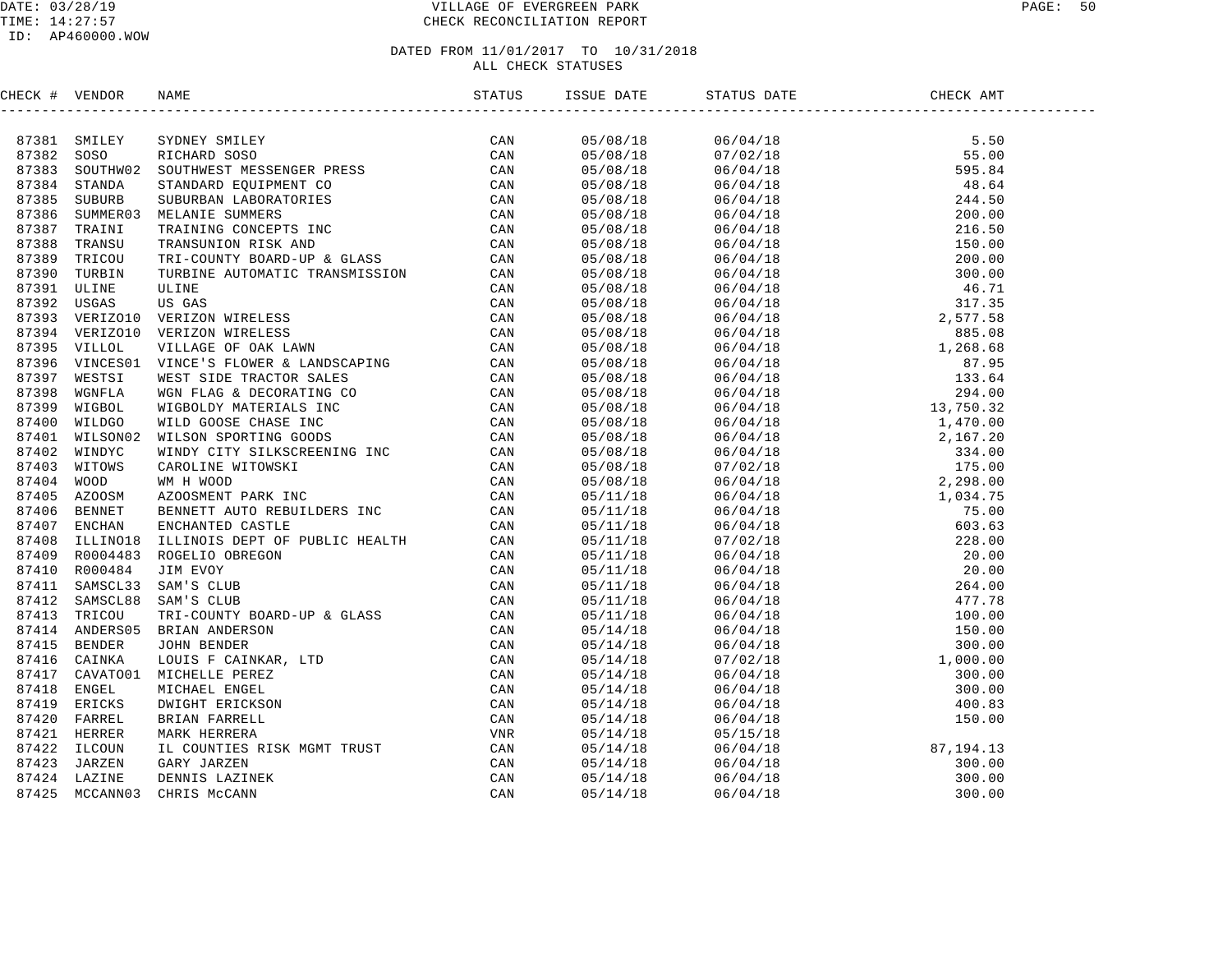#### DATE: 03/28/19 PAGE: 51 PAGE: 51 TIME: 14:27:57 CHECK RECONCILIATION REPORT

#### ID: AP460000.WOW

| CHECK # VENDOR |                                                                                                                                                                                                                               |     |  |  |
|----------------|-------------------------------------------------------------------------------------------------------------------------------------------------------------------------------------------------------------------------------|-----|--|--|
|                | THERM VERIDOS NORMAL MANIFORM (NAMER 19742) CODEMA (NAMER 19742) AND A STRONG THE MANY CONTROL SUPPLY (NAMER 19743) STRONG MANIFORM (NAMER 19743) STRONG MANIFORM (NAMER 19743) STRONG MANIFORM (NAMER 19743) STRONG MANIFORM |     |  |  |
|                |                                                                                                                                                                                                                               | CAN |  |  |
|                |                                                                                                                                                                                                                               |     |  |  |
|                |                                                                                                                                                                                                                               |     |  |  |
|                |                                                                                                                                                                                                                               |     |  |  |
|                |                                                                                                                                                                                                                               |     |  |  |
|                |                                                                                                                                                                                                                               |     |  |  |
|                |                                                                                                                                                                                                                               |     |  |  |
|                |                                                                                                                                                                                                                               |     |  |  |
|                |                                                                                                                                                                                                                               |     |  |  |
|                |                                                                                                                                                                                                                               |     |  |  |
|                |                                                                                                                                                                                                                               |     |  |  |
|                |                                                                                                                                                                                                                               |     |  |  |
|                |                                                                                                                                                                                                                               |     |  |  |
|                |                                                                                                                                                                                                                               |     |  |  |
|                |                                                                                                                                                                                                                               |     |  |  |
|                |                                                                                                                                                                                                                               |     |  |  |
|                |                                                                                                                                                                                                                               |     |  |  |
|                |                                                                                                                                                                                                                               |     |  |  |
|                |                                                                                                                                                                                                                               |     |  |  |
|                |                                                                                                                                                                                                                               |     |  |  |
|                |                                                                                                                                                                                                                               |     |  |  |
|                |                                                                                                                                                                                                                               |     |  |  |
|                |                                                                                                                                                                                                                               |     |  |  |
|                |                                                                                                                                                                                                                               |     |  |  |
|                |                                                                                                                                                                                                                               |     |  |  |
|                |                                                                                                                                                                                                                               |     |  |  |
|                |                                                                                                                                                                                                                               |     |  |  |
|                |                                                                                                                                                                                                                               |     |  |  |
|                |                                                                                                                                                                                                                               |     |  |  |
|                |                                                                                                                                                                                                                               |     |  |  |
|                |                                                                                                                                                                                                                               |     |  |  |
|                |                                                                                                                                                                                                                               |     |  |  |
|                |                                                                                                                                                                                                                               |     |  |  |
|                |                                                                                                                                                                                                                               |     |  |  |
|                |                                                                                                                                                                                                                               |     |  |  |
|                |                                                                                                                                                                                                                               |     |  |  |
|                |                                                                                                                                                                                                                               |     |  |  |
|                |                                                                                                                                                                                                                               |     |  |  |
|                |                                                                                                                                                                                                                               |     |  |  |
|                |                                                                                                                                                                                                                               |     |  |  |
|                |                                                                                                                                                                                                                               |     |  |  |
|                |                                                                                                                                                                                                                               |     |  |  |
|                |                                                                                                                                                                                                                               |     |  |  |
|                |                                                                                                                                                                                                                               |     |  |  |
|                |                                                                                                                                                                                                                               |     |  |  |
|                |                                                                                                                                                                                                                               |     |  |  |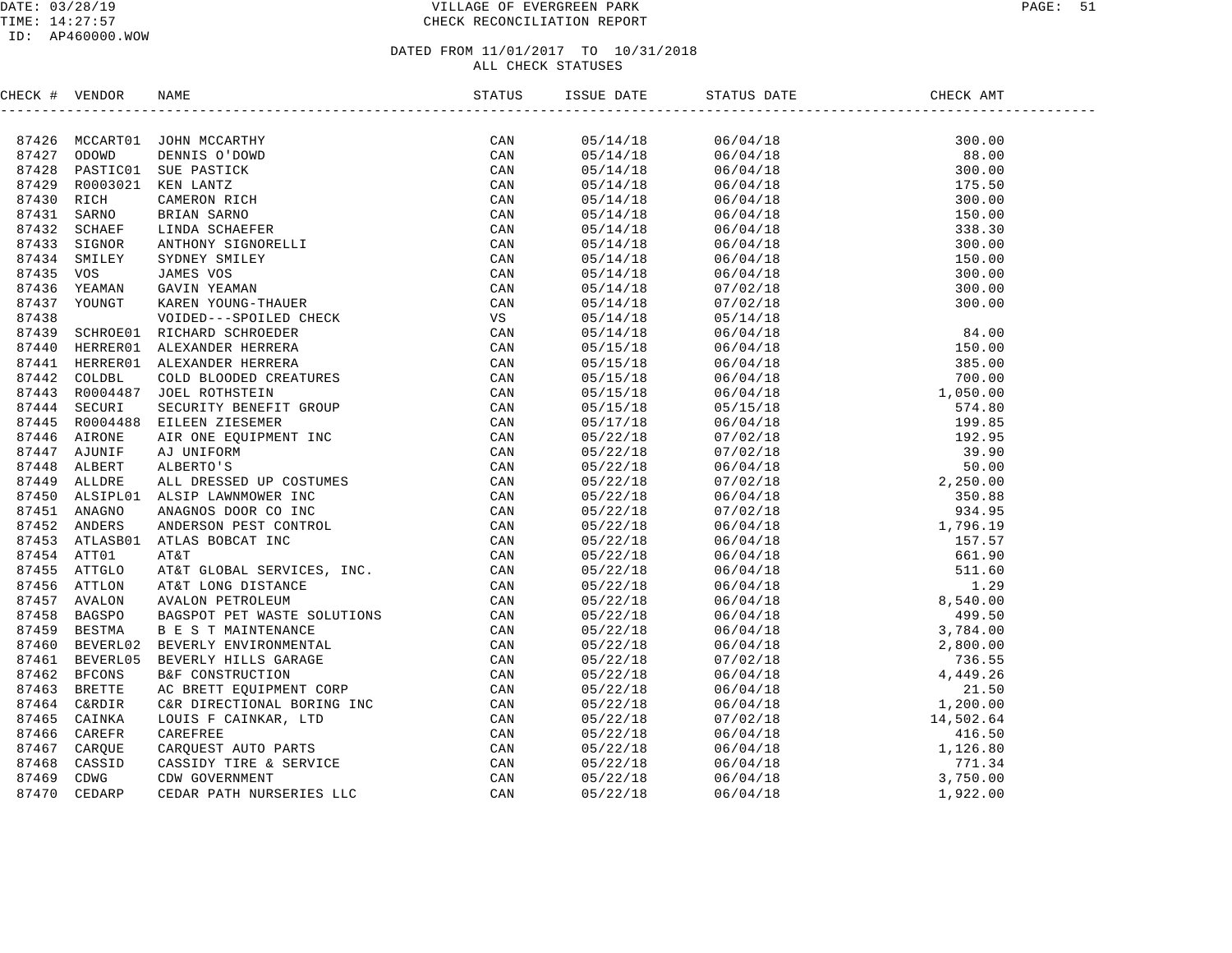#### DATE: 03/28/19 PAGE: 52 PAGE: 52 TIME: 14:27:57 CHECK RECONCILIATION REPORT

| CHECK # VENDOR |  |  | STATUS DATE | DATE CHECK AMT |  |
|----------------|--|--|-------------|----------------|--|
|                |  |  |             |                |  |
|                |  |  |             |                |  |
|                |  |  |             |                |  |
|                |  |  |             |                |  |
|                |  |  |             |                |  |
|                |  |  |             |                |  |
|                |  |  |             |                |  |
|                |  |  |             |                |  |
|                |  |  |             |                |  |
|                |  |  |             |                |  |
|                |  |  |             |                |  |
|                |  |  |             |                |  |
|                |  |  |             |                |  |
|                |  |  |             |                |  |
|                |  |  |             |                |  |
|                |  |  |             |                |  |
|                |  |  |             |                |  |
|                |  |  |             |                |  |
|                |  |  |             |                |  |
|                |  |  |             |                |  |
|                |  |  |             |                |  |
|                |  |  |             |                |  |
|                |  |  |             |                |  |
|                |  |  |             |                |  |
|                |  |  |             |                |  |
|                |  |  |             |                |  |
|                |  |  |             |                |  |
|                |  |  |             |                |  |
|                |  |  |             |                |  |
|                |  |  |             |                |  |
|                |  |  |             |                |  |
|                |  |  |             |                |  |
|                |  |  |             |                |  |
|                |  |  |             |                |  |
|                |  |  |             |                |  |
|                |  |  |             |                |  |
|                |  |  |             |                |  |
|                |  |  |             |                |  |
|                |  |  |             |                |  |
|                |  |  |             |                |  |
|                |  |  |             |                |  |
|                |  |  |             |                |  |
|                |  |  |             |                |  |
|                |  |  |             |                |  |
|                |  |  |             |                |  |
|                |  |  |             |                |  |
|                |  |  |             |                |  |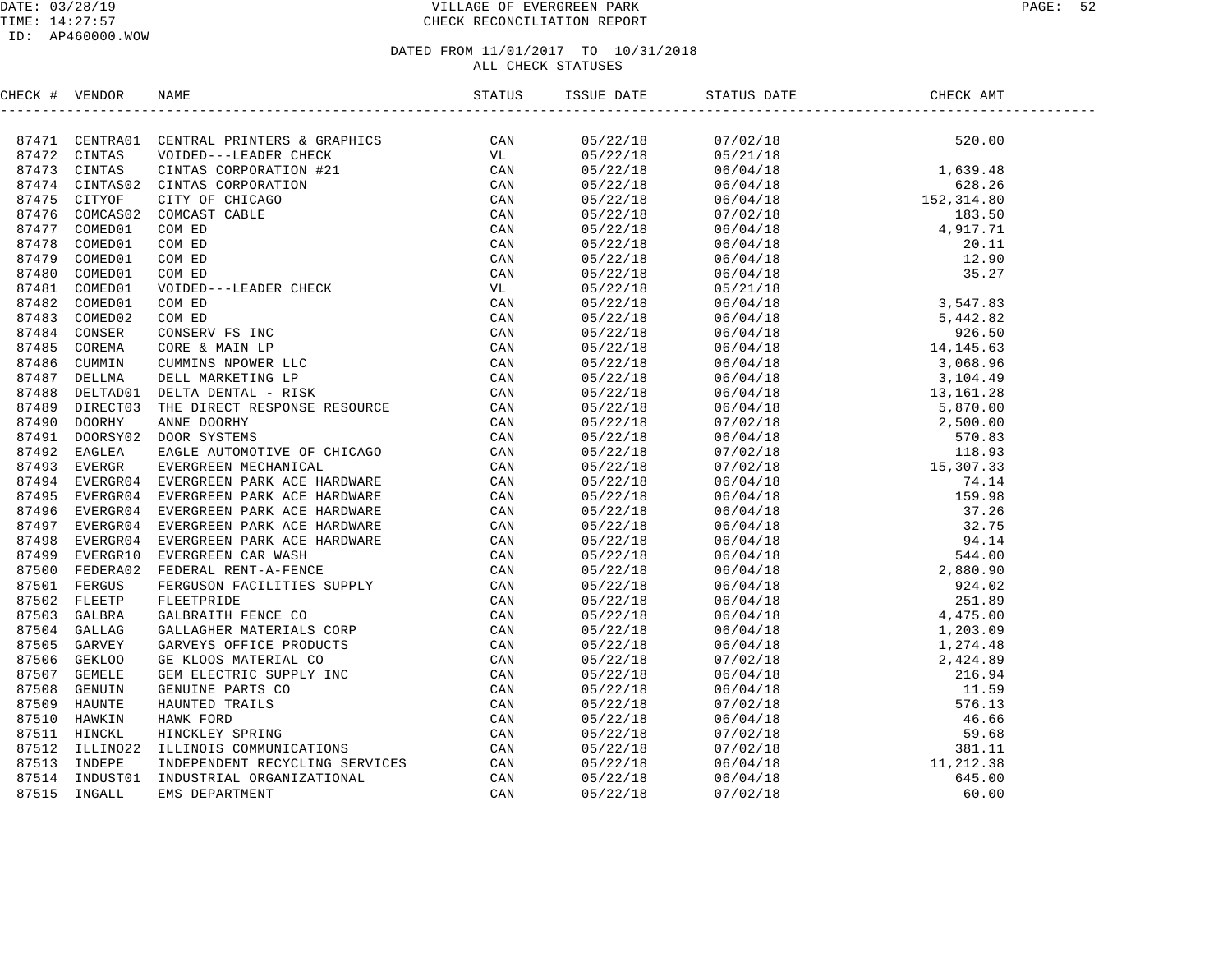|  |  |                                                                                                                                                                                                                                                                         | CHECK AMT |  |
|--|--|-------------------------------------------------------------------------------------------------------------------------------------------------------------------------------------------------------------------------------------------------------------------------|-----------|--|
|  |  |                                                                                                                                                                                                                                                                         |           |  |
|  |  | $\begin{array}{cccc} 05/22/18 & 05/23/18 & 103.27 \\ 05/22/18 & 06/04/18 & 103.27 \\ 05/22/18 & 07/02/18 & 9,412.00 \\ 05/22/18 & 06/04/18 & 1,220.00 \\ 05/22/18 & 06/04/18 & 101.33 \\ 05/22/18 & 07/02/18 & 55.34 \\ 05/22/18 & 06/04/18 & 2,658.63 \\ 05/22/18 & 0$ |           |  |
|  |  |                                                                                                                                                                                                                                                                         |           |  |
|  |  |                                                                                                                                                                                                                                                                         |           |  |
|  |  |                                                                                                                                                                                                                                                                         |           |  |
|  |  |                                                                                                                                                                                                                                                                         |           |  |
|  |  |                                                                                                                                                                                                                                                                         |           |  |
|  |  |                                                                                                                                                                                                                                                                         |           |  |
|  |  |                                                                                                                                                                                                                                                                         |           |  |
|  |  |                                                                                                                                                                                                                                                                         |           |  |
|  |  |                                                                                                                                                                                                                                                                         |           |  |
|  |  |                                                                                                                                                                                                                                                                         |           |  |
|  |  |                                                                                                                                                                                                                                                                         |           |  |
|  |  |                                                                                                                                                                                                                                                                         |           |  |
|  |  |                                                                                                                                                                                                                                                                         |           |  |
|  |  |                                                                                                                                                                                                                                                                         |           |  |
|  |  |                                                                                                                                                                                                                                                                         |           |  |
|  |  |                                                                                                                                                                                                                                                                         |           |  |
|  |  |                                                                                                                                                                                                                                                                         |           |  |
|  |  |                                                                                                                                                                                                                                                                         |           |  |
|  |  |                                                                                                                                                                                                                                                                         |           |  |
|  |  |                                                                                                                                                                                                                                                                         |           |  |
|  |  |                                                                                                                                                                                                                                                                         |           |  |
|  |  |                                                                                                                                                                                                                                                                         |           |  |
|  |  |                                                                                                                                                                                                                                                                         |           |  |
|  |  |                                                                                                                                                                                                                                                                         |           |  |
|  |  |                                                                                                                                                                                                                                                                         |           |  |
|  |  |                                                                                                                                                                                                                                                                         |           |  |
|  |  |                                                                                                                                                                                                                                                                         |           |  |
|  |  |                                                                                                                                                                                                                                                                         |           |  |
|  |  |                                                                                                                                                                                                                                                                         |           |  |
|  |  |                                                                                                                                                                                                                                                                         |           |  |
|  |  |                                                                                                                                                                                                                                                                         |           |  |
|  |  |                                                                                                                                                                                                                                                                         |           |  |
|  |  |                                                                                                                                                                                                                                                                         |           |  |
|  |  |                                                                                                                                                                                                                                                                         |           |  |
|  |  |                                                                                                                                                                                                                                                                         |           |  |
|  |  |                                                                                                                                                                                                                                                                         |           |  |
|  |  |                                                                                                                                                                                                                                                                         |           |  |
|  |  |                                                                                                                                                                                                                                                                         |           |  |
|  |  |                                                                                                                                                                                                                                                                         |           |  |
|  |  |                                                                                                                                                                                                                                                                         |           |  |
|  |  | $\begin{array}{cccc} 0.72/18 & 0.6/04/18\\ 0.8/22/18 & 0.6/04/18\\ 0.8/22/18 & 0.7/02/18\\ 0.9/22/18 & 0.6/04/18\\ 0.9/22/18 & 0.6/04/18\\ 0.9/22/18 & 0.6/04/18\\ 0.9/22/18 & 0.6/04/18\\ 0.9/22/18 & 0.6/04/18\\ 0.9/22/18 & 0.6/04/18\\ 0.9/22/18 & 0.6/0$           |           |  |
|  |  |                                                                                                                                                                                                                                                                         |           |  |
|  |  |                                                                                                                                                                                                                                                                         |           |  |
|  |  |                                                                                                                                                                                                                                                                         |           |  |
|  |  |                                                                                                                                                                                                                                                                         |           |  |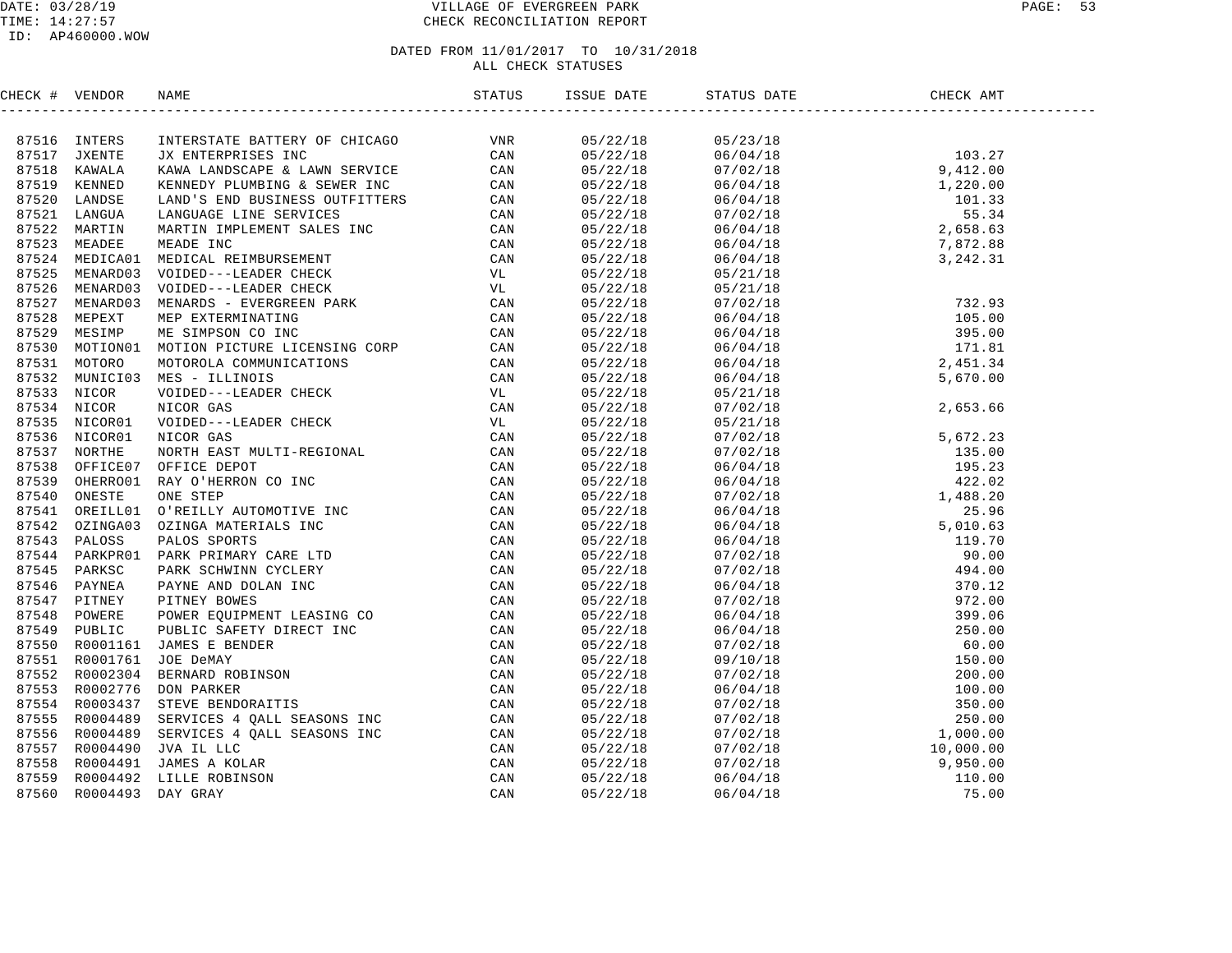#### DATE: 03/28/19 PAGE: 54 PAGE: 54 TIME: 14:27:57 CHECK RECONCILIATION REPORT

| CHECK # VENDOR |                                                                                                                                                                                                                               |  |  |  |
|----------------|-------------------------------------------------------------------------------------------------------------------------------------------------------------------------------------------------------------------------------|--|--|--|
|                | 2006-14 19900-16 19900-16 19900-16 2000-27 12000-28 2000-28 2000-28 2000-28 2000-28 2000-28 2000-28 2000-28 2000-28 2000-28 2000-28 2000-28 2000-28 2000-28 2000-28 2000-28 2000-28 2000-28 2000-28 2000-28 2000-28 2000-28 2 |  |  |  |
|                |                                                                                                                                                                                                                               |  |  |  |
|                |                                                                                                                                                                                                                               |  |  |  |
|                |                                                                                                                                                                                                                               |  |  |  |
|                |                                                                                                                                                                                                                               |  |  |  |
|                |                                                                                                                                                                                                                               |  |  |  |
|                |                                                                                                                                                                                                                               |  |  |  |
|                |                                                                                                                                                                                                                               |  |  |  |
|                |                                                                                                                                                                                                                               |  |  |  |
|                |                                                                                                                                                                                                                               |  |  |  |
|                |                                                                                                                                                                                                                               |  |  |  |
|                |                                                                                                                                                                                                                               |  |  |  |
|                |                                                                                                                                                                                                                               |  |  |  |
|                |                                                                                                                                                                                                                               |  |  |  |
|                |                                                                                                                                                                                                                               |  |  |  |
|                |                                                                                                                                                                                                                               |  |  |  |
|                |                                                                                                                                                                                                                               |  |  |  |
|                |                                                                                                                                                                                                                               |  |  |  |
|                |                                                                                                                                                                                                                               |  |  |  |
|                |                                                                                                                                                                                                                               |  |  |  |
|                |                                                                                                                                                                                                                               |  |  |  |
|                |                                                                                                                                                                                                                               |  |  |  |
|                |                                                                                                                                                                                                                               |  |  |  |
|                |                                                                                                                                                                                                                               |  |  |  |
|                |                                                                                                                                                                                                                               |  |  |  |
|                |                                                                                                                                                                                                                               |  |  |  |
|                |                                                                                                                                                                                                                               |  |  |  |
|                |                                                                                                                                                                                                                               |  |  |  |
|                |                                                                                                                                                                                                                               |  |  |  |
|                |                                                                                                                                                                                                                               |  |  |  |
|                |                                                                                                                                                                                                                               |  |  |  |
|                |                                                                                                                                                                                                                               |  |  |  |
|                |                                                                                                                                                                                                                               |  |  |  |
|                |                                                                                                                                                                                                                               |  |  |  |
|                |                                                                                                                                                                                                                               |  |  |  |
|                |                                                                                                                                                                                                                               |  |  |  |
|                |                                                                                                                                                                                                                               |  |  |  |
|                |                                                                                                                                                                                                                               |  |  |  |
|                |                                                                                                                                                                                                                               |  |  |  |
|                |                                                                                                                                                                                                                               |  |  |  |
|                |                                                                                                                                                                                                                               |  |  |  |
|                |                                                                                                                                                                                                                               |  |  |  |
|                |                                                                                                                                                                                                                               |  |  |  |
|                |                                                                                                                                                                                                                               |  |  |  |
|                |                                                                                                                                                                                                                               |  |  |  |
|                |                                                                                                                                                                                                                               |  |  |  |
|                |                                                                                                                                                                                                                               |  |  |  |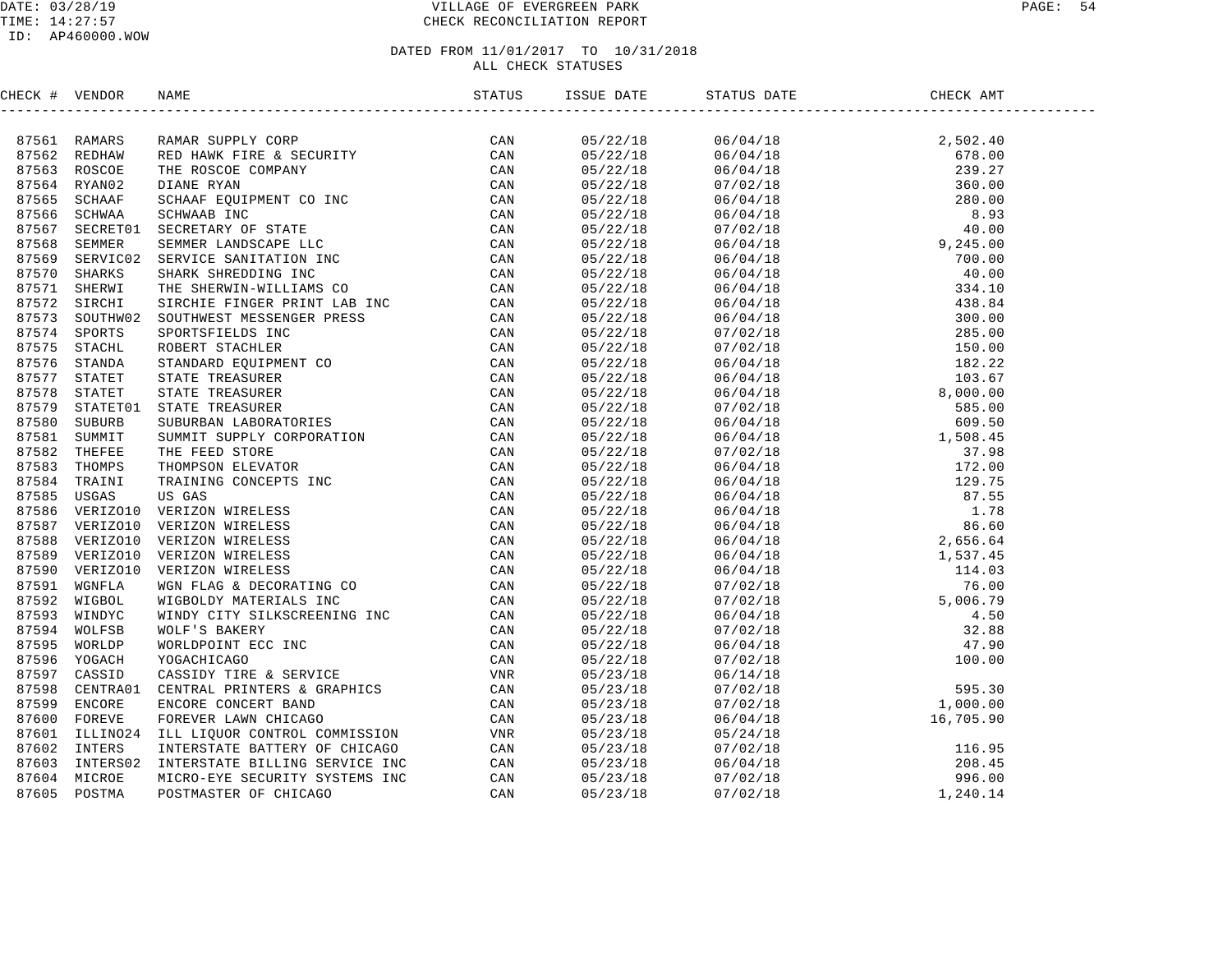| CHECK # VENDOR |                                                                                                                                                                                                                                                                                                                                                                                                                            |  |          |  |
|----------------|----------------------------------------------------------------------------------------------------------------------------------------------------------------------------------------------------------------------------------------------------------------------------------------------------------------------------------------------------------------------------------------------------------------------------|--|----------|--|
|                | $\begin{tabular}{ c c c c c c c c} \hline & $\text{PCEP1}$ & $\text{PCEP1}$ & $\text{PCEP1}$ & $\text{PCEP1}$ & $\text{PCEP1}$ & $\text{PCEP1}$ & $\text{PCEP1}$ & $\text{PCEP1}$ & $\text{PCEP1}$ & $\text{PCEP1}$ & $\text{PCEP1}$ & $\text{PCEP1}$ & $\text{PCEP1}$ & $\text{PCEP1}$ & $\text{PCEP1}$ & $\text{PCEP1}$ & $\text{PCEP1}$ & $\text{PCEP1}$ & $\text{PCEP1}$ & $\text{PCEP1}$ & $\text{PCEP1}$ & $\text{P$ |  |          |  |
|                |                                                                                                                                                                                                                                                                                                                                                                                                                            |  |          |  |
|                |                                                                                                                                                                                                                                                                                                                                                                                                                            |  |          |  |
|                |                                                                                                                                                                                                                                                                                                                                                                                                                            |  |          |  |
|                |                                                                                                                                                                                                                                                                                                                                                                                                                            |  |          |  |
|                |                                                                                                                                                                                                                                                                                                                                                                                                                            |  |          |  |
|                |                                                                                                                                                                                                                                                                                                                                                                                                                            |  |          |  |
|                |                                                                                                                                                                                                                                                                                                                                                                                                                            |  |          |  |
|                |                                                                                                                                                                                                                                                                                                                                                                                                                            |  |          |  |
|                |                                                                                                                                                                                                                                                                                                                                                                                                                            |  |          |  |
|                |                                                                                                                                                                                                                                                                                                                                                                                                                            |  |          |  |
|                |                                                                                                                                                                                                                                                                                                                                                                                                                            |  |          |  |
|                |                                                                                                                                                                                                                                                                                                                                                                                                                            |  |          |  |
|                |                                                                                                                                                                                                                                                                                                                                                                                                                            |  |          |  |
|                |                                                                                                                                                                                                                                                                                                                                                                                                                            |  |          |  |
|                |                                                                                                                                                                                                                                                                                                                                                                                                                            |  |          |  |
|                |                                                                                                                                                                                                                                                                                                                                                                                                                            |  |          |  |
|                |                                                                                                                                                                                                                                                                                                                                                                                                                            |  |          |  |
|                |                                                                                                                                                                                                                                                                                                                                                                                                                            |  |          |  |
|                |                                                                                                                                                                                                                                                                                                                                                                                                                            |  |          |  |
|                |                                                                                                                                                                                                                                                                                                                                                                                                                            |  |          |  |
|                |                                                                                                                                                                                                                                                                                                                                                                                                                            |  |          |  |
|                |                                                                                                                                                                                                                                                                                                                                                                                                                            |  |          |  |
|                |                                                                                                                                                                                                                                                                                                                                                                                                                            |  |          |  |
|                |                                                                                                                                                                                                                                                                                                                                                                                                                            |  |          |  |
|                |                                                                                                                                                                                                                                                                                                                                                                                                                            |  |          |  |
|                |                                                                                                                                                                                                                                                                                                                                                                                                                            |  |          |  |
|                |                                                                                                                                                                                                                                                                                                                                                                                                                            |  |          |  |
|                |                                                                                                                                                                                                                                                                                                                                                                                                                            |  |          |  |
|                |                                                                                                                                                                                                                                                                                                                                                                                                                            |  |          |  |
|                |                                                                                                                                                                                                                                                                                                                                                                                                                            |  |          |  |
|                |                                                                                                                                                                                                                                                                                                                                                                                                                            |  |          |  |
|                |                                                                                                                                                                                                                                                                                                                                                                                                                            |  |          |  |
|                |                                                                                                                                                                                                                                                                                                                                                                                                                            |  |          |  |
|                |                                                                                                                                                                                                                                                                                                                                                                                                                            |  |          |  |
|                |                                                                                                                                                                                                                                                                                                                                                                                                                            |  |          |  |
|                |                                                                                                                                                                                                                                                                                                                                                                                                                            |  |          |  |
|                |                                                                                                                                                                                                                                                                                                                                                                                                                            |  |          |  |
|                |                                                                                                                                                                                                                                                                                                                                                                                                                            |  |          |  |
|                |                                                                                                                                                                                                                                                                                                                                                                                                                            |  |          |  |
|                |                                                                                                                                                                                                                                                                                                                                                                                                                            |  |          |  |
|                |                                                                                                                                                                                                                                                                                                                                                                                                                            |  |          |  |
|                |                                                                                                                                                                                                                                                                                                                                                                                                                            |  |          |  |
|                |                                                                                                                                                                                                                                                                                                                                                                                                                            |  |          |  |
|                |                                                                                                                                                                                                                                                                                                                                                                                                                            |  |          |  |
|                |                                                                                                                                                                                                                                                                                                                                                                                                                            |  | 06/04/18 |  |
|                |                                                                                                                                                                                                                                                                                                                                                                                                                            |  |          |  |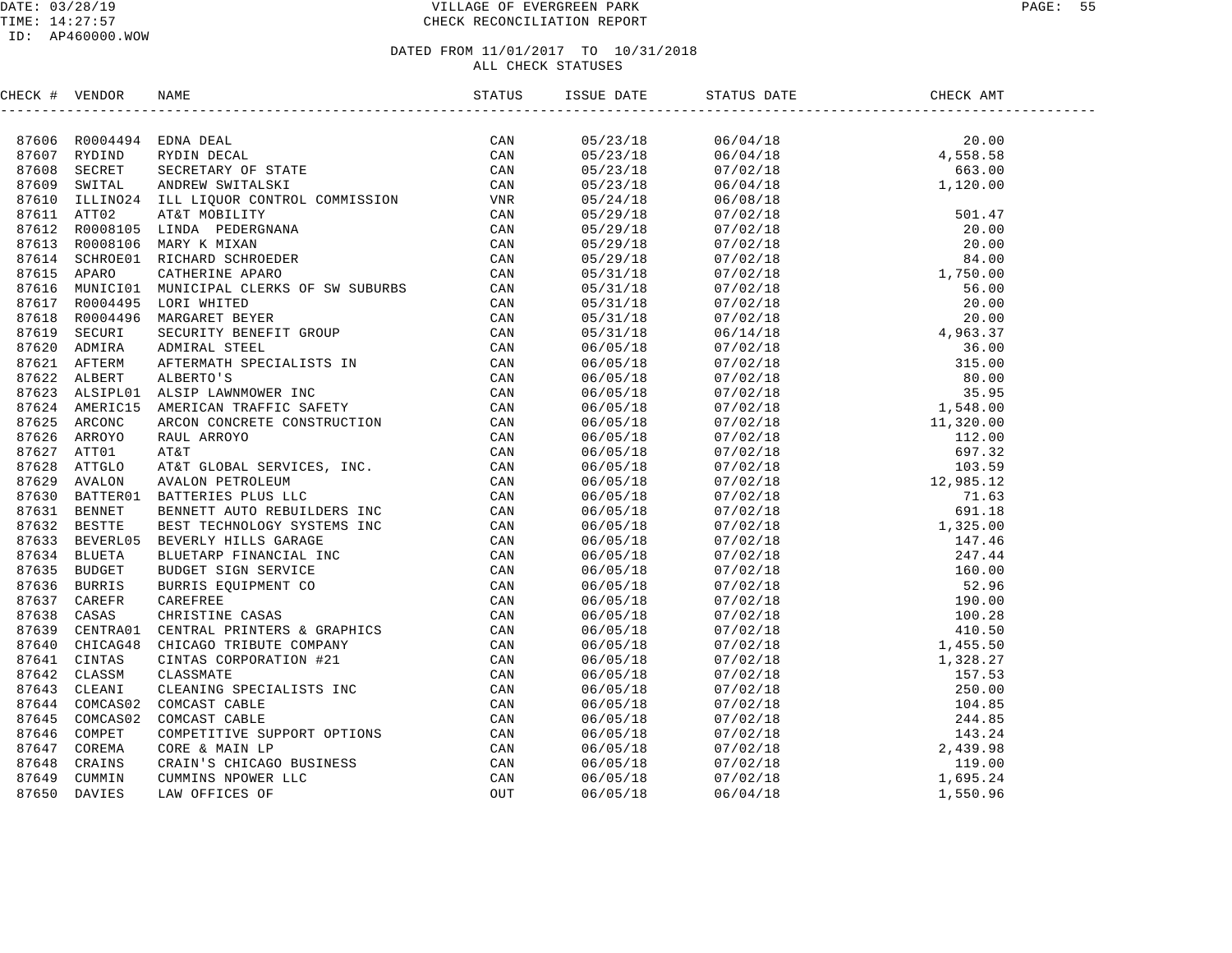| CHECK # VENDOR |              |                                                                                                                                                                                                                                          |          |                                                                                                                                                                                                                                                                                                                                                                                                                                             |                                                                                                                                                        |  |
|----------------|--------------|------------------------------------------------------------------------------------------------------------------------------------------------------------------------------------------------------------------------------------------|----------|---------------------------------------------------------------------------------------------------------------------------------------------------------------------------------------------------------------------------------------------------------------------------------------------------------------------------------------------------------------------------------------------------------------------------------------------|--------------------------------------------------------------------------------------------------------------------------------------------------------|--|
|                |              | 197651 DELLIM DELL MARKETING LP (MARKETING LP CAN 197652 DITTAIL ALLY CONNECT CAN ARREST CONNECT DIRECT CONNECT CAN ARREST CONNECT DENEST CONNECT AND A STRESS DESCRIPTION CONNECT AND CONNECT SUPPOSE THE ENGLE BARROW MEDICA           |          | $\begin{tabular}{l c c c c c} \hline \multicolumn{4}{c}{\textbf{5.69}} \hline \multicolumn{4}{c}{\textbf{6.69}} \hline \multicolumn{4}{c}{\textbf{6.60}} \hline \multicolumn{4}{c}{\textbf{6.60}} \hline \multicolumn{4}{c}{\textbf{6.60}} \hline \multicolumn{4}{c}{\textbf{6.60}} \hline \multicolumn{4}{c}{\textbf{6.60}} \hline \multicolumn{4}{c}{\textbf{6.60}} \hline \multicolumn{4}{c}{\textbf{6.60}} \hline \multicolumn{4}{c}{\$ |                                                                                                                                                        |  |
|                |              |                                                                                                                                                                                                                                          |          |                                                                                                                                                                                                                                                                                                                                                                                                                                             |                                                                                                                                                        |  |
|                |              |                                                                                                                                                                                                                                          |          |                                                                                                                                                                                                                                                                                                                                                                                                                                             |                                                                                                                                                        |  |
|                |              |                                                                                                                                                                                                                                          |          |                                                                                                                                                                                                                                                                                                                                                                                                                                             |                                                                                                                                                        |  |
|                |              |                                                                                                                                                                                                                                          |          |                                                                                                                                                                                                                                                                                                                                                                                                                                             |                                                                                                                                                        |  |
|                |              |                                                                                                                                                                                                                                          |          |                                                                                                                                                                                                                                                                                                                                                                                                                                             |                                                                                                                                                        |  |
|                |              |                                                                                                                                                                                                                                          |          |                                                                                                                                                                                                                                                                                                                                                                                                                                             |                                                                                                                                                        |  |
|                |              |                                                                                                                                                                                                                                          |          |                                                                                                                                                                                                                                                                                                                                                                                                                                             |                                                                                                                                                        |  |
|                |              |                                                                                                                                                                                                                                          |          |                                                                                                                                                                                                                                                                                                                                                                                                                                             |                                                                                                                                                        |  |
|                |              |                                                                                                                                                                                                                                          |          |                                                                                                                                                                                                                                                                                                                                                                                                                                             |                                                                                                                                                        |  |
|                |              |                                                                                                                                                                                                                                          |          |                                                                                                                                                                                                                                                                                                                                                                                                                                             |                                                                                                                                                        |  |
|                |              |                                                                                                                                                                                                                                          |          |                                                                                                                                                                                                                                                                                                                                                                                                                                             |                                                                                                                                                        |  |
|                |              |                                                                                                                                                                                                                                          |          |                                                                                                                                                                                                                                                                                                                                                                                                                                             |                                                                                                                                                        |  |
|                |              |                                                                                                                                                                                                                                          |          |                                                                                                                                                                                                                                                                                                                                                                                                                                             |                                                                                                                                                        |  |
|                |              |                                                                                                                                                                                                                                          |          |                                                                                                                                                                                                                                                                                                                                                                                                                                             |                                                                                                                                                        |  |
|                |              |                                                                                                                                                                                                                                          |          |                                                                                                                                                                                                                                                                                                                                                                                                                                             |                                                                                                                                                        |  |
|                |              |                                                                                                                                                                                                                                          |          |                                                                                                                                                                                                                                                                                                                                                                                                                                             |                                                                                                                                                        |  |
|                |              |                                                                                                                                                                                                                                          |          |                                                                                                                                                                                                                                                                                                                                                                                                                                             |                                                                                                                                                        |  |
|                |              |                                                                                                                                                                                                                                          |          |                                                                                                                                                                                                                                                                                                                                                                                                                                             |                                                                                                                                                        |  |
|                |              |                                                                                                                                                                                                                                          |          |                                                                                                                                                                                                                                                                                                                                                                                                                                             |                                                                                                                                                        |  |
|                |              |                                                                                                                                                                                                                                          |          |                                                                                                                                                                                                                                                                                                                                                                                                                                             |                                                                                                                                                        |  |
|                |              |                                                                                                                                                                                                                                          |          |                                                                                                                                                                                                                                                                                                                                                                                                                                             |                                                                                                                                                        |  |
|                |              |                                                                                                                                                                                                                                          |          |                                                                                                                                                                                                                                                                                                                                                                                                                                             |                                                                                                                                                        |  |
|                |              |                                                                                                                                                                                                                                          |          |                                                                                                                                                                                                                                                                                                                                                                                                                                             |                                                                                                                                                        |  |
|                |              |                                                                                                                                                                                                                                          |          |                                                                                                                                                                                                                                                                                                                                                                                                                                             |                                                                                                                                                        |  |
|                |              |                                                                                                                                                                                                                                          |          |                                                                                                                                                                                                                                                                                                                                                                                                                                             |                                                                                                                                                        |  |
|                |              |                                                                                                                                                                                                                                          |          |                                                                                                                                                                                                                                                                                                                                                                                                                                             |                                                                                                                                                        |  |
|                |              |                                                                                                                                                                                                                                          |          |                                                                                                                                                                                                                                                                                                                                                                                                                                             |                                                                                                                                                        |  |
|                |              |                                                                                                                                                                                                                                          |          |                                                                                                                                                                                                                                                                                                                                                                                                                                             |                                                                                                                                                        |  |
|                |              |                                                                                                                                                                                                                                          |          |                                                                                                                                                                                                                                                                                                                                                                                                                                             |                                                                                                                                                        |  |
|                |              |                                                                                                                                                                                                                                          |          |                                                                                                                                                                                                                                                                                                                                                                                                                                             |                                                                                                                                                        |  |
|                |              |                                                                                                                                                                                                                                          |          |                                                                                                                                                                                                                                                                                                                                                                                                                                             |                                                                                                                                                        |  |
|                |              |                                                                                                                                                                                                                                          |          |                                                                                                                                                                                                                                                                                                                                                                                                                                             |                                                                                                                                                        |  |
|                |              |                                                                                                                                                                                                                                          |          |                                                                                                                                                                                                                                                                                                                                                                                                                                             |                                                                                                                                                        |  |
|                |              |                                                                                                                                                                                                                                          |          |                                                                                                                                                                                                                                                                                                                                                                                                                                             |                                                                                                                                                        |  |
|                |              |                                                                                                                                                                                                                                          |          |                                                                                                                                                                                                                                                                                                                                                                                                                                             |                                                                                                                                                        |  |
|                |              |                                                                                                                                                                                                                                          |          |                                                                                                                                                                                                                                                                                                                                                                                                                                             |                                                                                                                                                        |  |
|                |              |                                                                                                                                                                                                                                          |          |                                                                                                                                                                                                                                                                                                                                                                                                                                             |                                                                                                                                                        |  |
|                |              |                                                                                                                                                                                                                                          |          |                                                                                                                                                                                                                                                                                                                                                                                                                                             |                                                                                                                                                        |  |
|                |              |                                                                                                                                                                                                                                          |          |                                                                                                                                                                                                                                                                                                                                                                                                                                             |                                                                                                                                                        |  |
|                |              |                                                                                                                                                                                                                                          |          |                                                                                                                                                                                                                                                                                                                                                                                                                                             |                                                                                                                                                        |  |
|                |              |                                                                                                                                                                                                                                          |          |                                                                                                                                                                                                                                                                                                                                                                                                                                             |                                                                                                                                                        |  |
|                |              | 87675 HARRISO1 GENELLE HARRIS-CHISHOLM CAN<br>87675 HEALTHO1 HEALTHCARE SERVICE CORPORATION CAN<br>87677 HENRY BENER BOS COMPANY<br>87677 HENRY BENER DESCRIPTION CAN<br>87679 INTERS INTERSITATE BATTERY OF CHICAGO CAN<br>87681 KAWALA | 06/05/18 |                                                                                                                                                                                                                                                                                                                                                                                                                                             | $06/04/18$<br>$07/02/18$<br>$07/02/18$<br>$07/02/18$<br>$07/02/18$<br>$07/02/18$<br>$07/02/18$<br>$07/02/18$<br>$07/02/18$<br>$07/02/18$<br>$07/02/18$ |  |
|                |              |                                                                                                                                                                                                                                          | 06/05/18 |                                                                                                                                                                                                                                                                                                                                                                                                                                             |                                                                                                                                                        |  |
| 87694          | MICROE       | MICRO-EYE SECURITY SYSTEMS INC CAN<br>MONROE TRUCK EQUIPMENT INC CAN                                                                                                                                                                     | 06/05/18 |                                                                                                                                                                                                                                                                                                                                                                                                                                             |                                                                                                                                                        |  |
|                | 87695 MONROE |                                                                                                                                                                                                                                          | 06/05/18 |                                                                                                                                                                                                                                                                                                                                                                                                                                             |                                                                                                                                                        |  |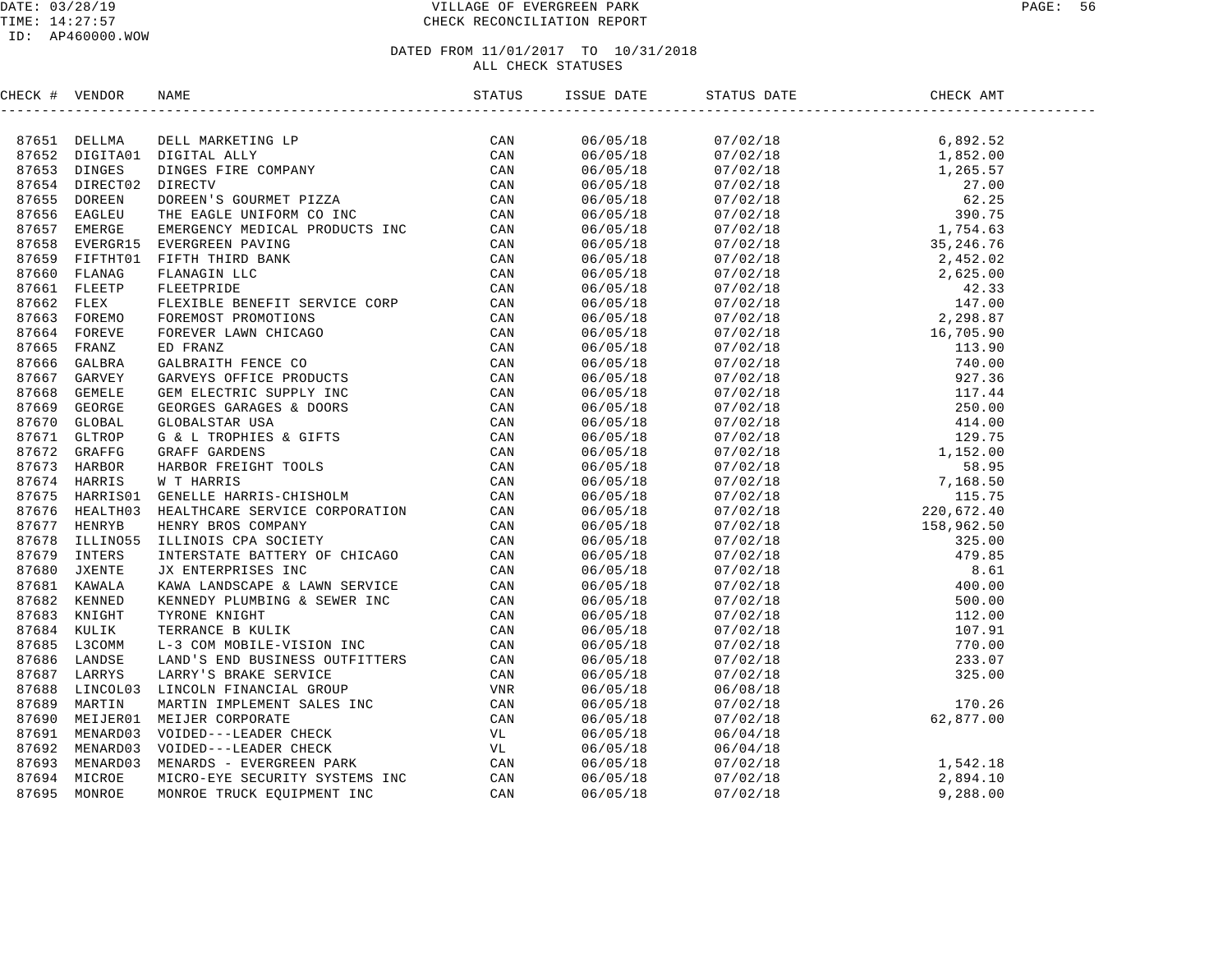| CHECK # VENDOR |                                                                                                                                                                                                                               | ISSUE DATE           | STATUS DATE                                                                                                                                                                                                                                                                                        | CHECK AMT |  |
|----------------|-------------------------------------------------------------------------------------------------------------------------------------------------------------------------------------------------------------------------------|----------------------|----------------------------------------------------------------------------------------------------------------------------------------------------------------------------------------------------------------------------------------------------------------------------------------------------|-----------|--|
|                | NERGY & VENDOR NAMES (NERGY STATISTIC CAN STATISTY AND THE STATISTY ON A STATISTY ON A STATISTY ON A STATISTY ON A STATISTY ON A STATISTY ON A STATISTY ON A STATISTY ON A STATISTY ON A STATISTY ON A STATISTY ON A STATISTY |                      | $\begin{tabular}{@{}c c c c} \hline \rule{0pt}{0pt} $0.702/18$ & $1,180.26$ \\ $0.7/02/18$ & $708.00$ \\ $0.7/02/18$ & $714.30$ \\ $0.7/02/18$ & $714.30$ \\ $0.7/02/18$ & $251.77$ \\ $0.7/02/18$ & $251.77$ \\ $0.7/02/18$ & $251.77$ \\ $0.7/02/18$ & $245.80$ \\ $0.7/02/18$ & $145.00$ \\ $0$ |           |  |
|                |                                                                                                                                                                                                                               | 06/05/18             |                                                                                                                                                                                                                                                                                                    |           |  |
|                |                                                                                                                                                                                                                               | 06/05/18<br>06/05/18 |                                                                                                                                                                                                                                                                                                    |           |  |
|                |                                                                                                                                                                                                                               | 06/05/18             |                                                                                                                                                                                                                                                                                                    |           |  |
|                |                                                                                                                                                                                                                               | 06/05/18             |                                                                                                                                                                                                                                                                                                    |           |  |
|                |                                                                                                                                                                                                                               | 06/05/18             |                                                                                                                                                                                                                                                                                                    |           |  |
|                |                                                                                                                                                                                                                               | 06/05/18             |                                                                                                                                                                                                                                                                                                    |           |  |
|                |                                                                                                                                                                                                                               | 06/05/18             |                                                                                                                                                                                                                                                                                                    |           |  |
|                |                                                                                                                                                                                                                               | 06/05/18             |                                                                                                                                                                                                                                                                                                    |           |  |
|                |                                                                                                                                                                                                                               | 06/05/18             |                                                                                                                                                                                                                                                                                                    |           |  |
|                |                                                                                                                                                                                                                               | 06/05/18             |                                                                                                                                                                                                                                                                                                    |           |  |
|                |                                                                                                                                                                                                                               | 06/05/18             |                                                                                                                                                                                                                                                                                                    |           |  |
|                |                                                                                                                                                                                                                               | 06/05/18             |                                                                                                                                                                                                                                                                                                    |           |  |
|                |                                                                                                                                                                                                                               | 06/05/18             |                                                                                                                                                                                                                                                                                                    |           |  |
|                |                                                                                                                                                                                                                               | 06/05/18             |                                                                                                                                                                                                                                                                                                    |           |  |
|                |                                                                                                                                                                                                                               | 06/05/18             |                                                                                                                                                                                                                                                                                                    |           |  |
|                |                                                                                                                                                                                                                               | 06/05/18             |                                                                                                                                                                                                                                                                                                    |           |  |
|                |                                                                                                                                                                                                                               | 06/05/18             |                                                                                                                                                                                                                                                                                                    |           |  |
|                |                                                                                                                                                                                                                               | 06/05/18             |                                                                                                                                                                                                                                                                                                    |           |  |
|                |                                                                                                                                                                                                                               | 06/05/18             |                                                                                                                                                                                                                                                                                                    |           |  |
|                |                                                                                                                                                                                                                               | 06/05/18             |                                                                                                                                                                                                                                                                                                    |           |  |
|                |                                                                                                                                                                                                                               | 06/05/18             |                                                                                                                                                                                                                                                                                                    |           |  |
|                |                                                                                                                                                                                                                               | 06/05/18             |                                                                                                                                                                                                                                                                                                    |           |  |
|                |                                                                                                                                                                                                                               | 06/05/18             |                                                                                                                                                                                                                                                                                                    |           |  |
|                |                                                                                                                                                                                                                               | 06/05/18             |                                                                                                                                                                                                                                                                                                    |           |  |
|                |                                                                                                                                                                                                                               | 06/05/18             |                                                                                                                                                                                                                                                                                                    |           |  |
|                |                                                                                                                                                                                                                               | 06/05/18             |                                                                                                                                                                                                                                                                                                    |           |  |
|                |                                                                                                                                                                                                                               | 06/05/18             |                                                                                                                                                                                                                                                                                                    |           |  |
|                |                                                                                                                                                                                                                               | 06/05/18             |                                                                                                                                                                                                                                                                                                    |           |  |
|                |                                                                                                                                                                                                                               | 06/05/18             |                                                                                                                                                                                                                                                                                                    |           |  |
|                |                                                                                                                                                                                                                               | 06/05/18             |                                                                                                                                                                                                                                                                                                    |           |  |
|                |                                                                                                                                                                                                                               | 06/05/18             |                                                                                                                                                                                                                                                                                                    |           |  |
|                |                                                                                                                                                                                                                               | 06/05/18             |                                                                                                                                                                                                                                                                                                    |           |  |
|                |                                                                                                                                                                                                                               | 06/05/18             |                                                                                                                                                                                                                                                                                                    |           |  |
|                |                                                                                                                                                                                                                               | 06/05/18             |                                                                                                                                                                                                                                                                                                    |           |  |
|                |                                                                                                                                                                                                                               | 06/05/18             |                                                                                                                                                                                                                                                                                                    |           |  |
|                |                                                                                                                                                                                                                               | 06/05/18             |                                                                                                                                                                                                                                                                                                    |           |  |
|                |                                                                                                                                                                                                                               | 06/05/18             |                                                                                                                                                                                                                                                                                                    |           |  |
|                |                                                                                                                                                                                                                               | 06/05/18             |                                                                                                                                                                                                                                                                                                    |           |  |
|                |                                                                                                                                                                                                                               | 06/05/18             |                                                                                                                                                                                                                                                                                                    |           |  |
|                |                                                                                                                                                                                                                               | 06/05/18             |                                                                                                                                                                                                                                                                                                    |           |  |
|                |                                                                                                                                                                                                                               | 06/05/18             |                                                                                                                                                                                                                                                                                                    |           |  |
|                |                                                                                                                                                                                                                               | 06/05/18             | $\begin{array}{cccc} 06/07/18 & 350.00 \\ 06/07/18 & 350.00 \\ 07/02/18 & 10,000.00 \\ 07/02/18 & 450.00 \\ 07/02/18 & 10,000.00 \\ 07/02/18 & 10,000.00 \\ 07/02/18 & 500.00 \\ 07/02/18 & 10,000.00 \\ 07/02/18 & 294.00 \\ 07/02/18 & 294.00 \\ 07/02/18 & 73.89 \\ 07/$                        |           |  |
|                |                                                                                                                                                                                                                               | 06/05/18             |                                                                                                                                                                                                                                                                                                    |           |  |
|                |                                                                                                                                                                                                                               | 06/05/18             |                                                                                                                                                                                                                                                                                                    |           |  |
|                |                                                                                                                                                                                                                               | 06/05/18             |                                                                                                                                                                                                                                                                                                    |           |  |
|                |                                                                                                                                                                                                                               |                      |                                                                                                                                                                                                                                                                                                    |           |  |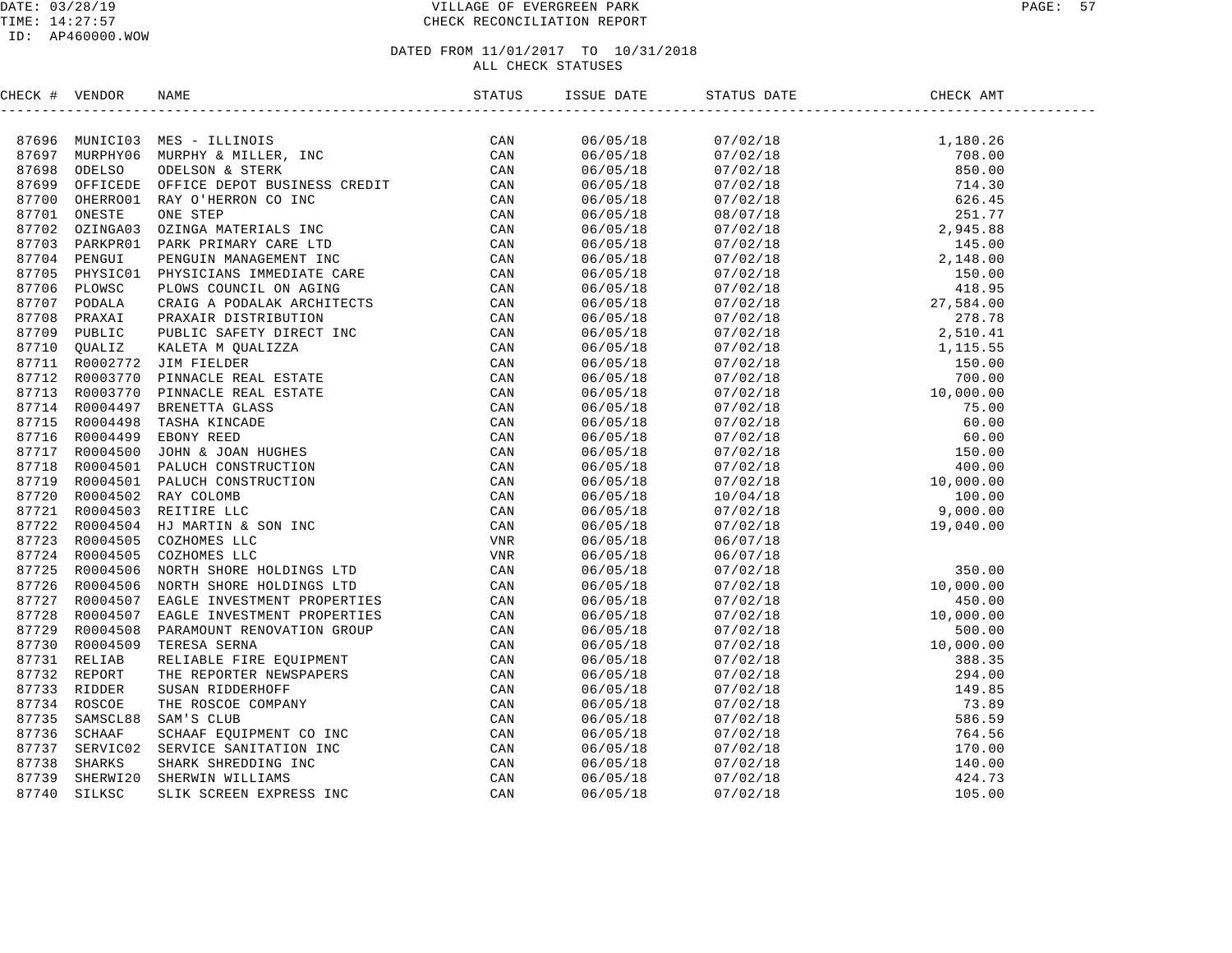#### DATE: 03/28/19 VILLAGE OF EVERGREEN PARK PAGE: 58 TIME: 14:27:57 CHECK RECONCILIATION REPORT

| CHECK # VENDOR | NAME STATUS STATUS ISSUE DATE STATUS ISSUE DEN STATUS                                                                                                                                                                        | ISSUE DATE STATUS DATE |  |  |
|----------------|------------------------------------------------------------------------------------------------------------------------------------------------------------------------------------------------------------------------------|------------------------|--|--|
|                | NERGY & VENDOR MARIA SCITTERING TREATEST IN A SUPPRED AND A STANDAPTED AND A STANDAPTED AND A STANDAPTED OF THE STANDAPTED ON A STANDAPTED TO A STANDAPTED TO A STANDAPTED AND CONSULTED AND STANDAPTED TO A STANDAPTED TO A |                        |  |  |
|                |                                                                                                                                                                                                                              |                        |  |  |
|                |                                                                                                                                                                                                                              |                        |  |  |
|                |                                                                                                                                                                                                                              |                        |  |  |
|                |                                                                                                                                                                                                                              |                        |  |  |
|                |                                                                                                                                                                                                                              |                        |  |  |
|                |                                                                                                                                                                                                                              |                        |  |  |
|                |                                                                                                                                                                                                                              |                        |  |  |
|                |                                                                                                                                                                                                                              |                        |  |  |
|                |                                                                                                                                                                                                                              |                        |  |  |
|                |                                                                                                                                                                                                                              |                        |  |  |
|                |                                                                                                                                                                                                                              |                        |  |  |
|                |                                                                                                                                                                                                                              |                        |  |  |
|                |                                                                                                                                                                                                                              |                        |  |  |
|                |                                                                                                                                                                                                                              |                        |  |  |
|                |                                                                                                                                                                                                                              |                        |  |  |
|                |                                                                                                                                                                                                                              |                        |  |  |
|                |                                                                                                                                                                                                                              |                        |  |  |
|                |                                                                                                                                                                                                                              |                        |  |  |
|                |                                                                                                                                                                                                                              |                        |  |  |
|                |                                                                                                                                                                                                                              |                        |  |  |
|                |                                                                                                                                                                                                                              |                        |  |  |
|                |                                                                                                                                                                                                                              |                        |  |  |
|                |                                                                                                                                                                                                                              |                        |  |  |
|                |                                                                                                                                                                                                                              |                        |  |  |
|                |                                                                                                                                                                                                                              |                        |  |  |
|                |                                                                                                                                                                                                                              |                        |  |  |
|                |                                                                                                                                                                                                                              |                        |  |  |
|                |                                                                                                                                                                                                                              |                        |  |  |
|                |                                                                                                                                                                                                                              |                        |  |  |
|                |                                                                                                                                                                                                                              |                        |  |  |
|                |                                                                                                                                                                                                                              |                        |  |  |
|                |                                                                                                                                                                                                                              |                        |  |  |
|                |                                                                                                                                                                                                                              |                        |  |  |
|                |                                                                                                                                                                                                                              |                        |  |  |
|                |                                                                                                                                                                                                                              |                        |  |  |
|                |                                                                                                                                                                                                                              |                        |  |  |
|                |                                                                                                                                                                                                                              |                        |  |  |
|                |                                                                                                                                                                                                                              |                        |  |  |
|                |                                                                                                                                                                                                                              |                        |  |  |
|                |                                                                                                                                                                                                                              |                        |  |  |
|                |                                                                                                                                                                                                                              |                        |  |  |
|                |                                                                                                                                                                                                                              |                        |  |  |
|                |                                                                                                                                                                                                                              |                        |  |  |
|                |                                                                                                                                                                                                                              |                        |  |  |
|                |                                                                                                                                                                                                                              |                        |  |  |
|                |                                                                                                                                                                                                                              |                        |  |  |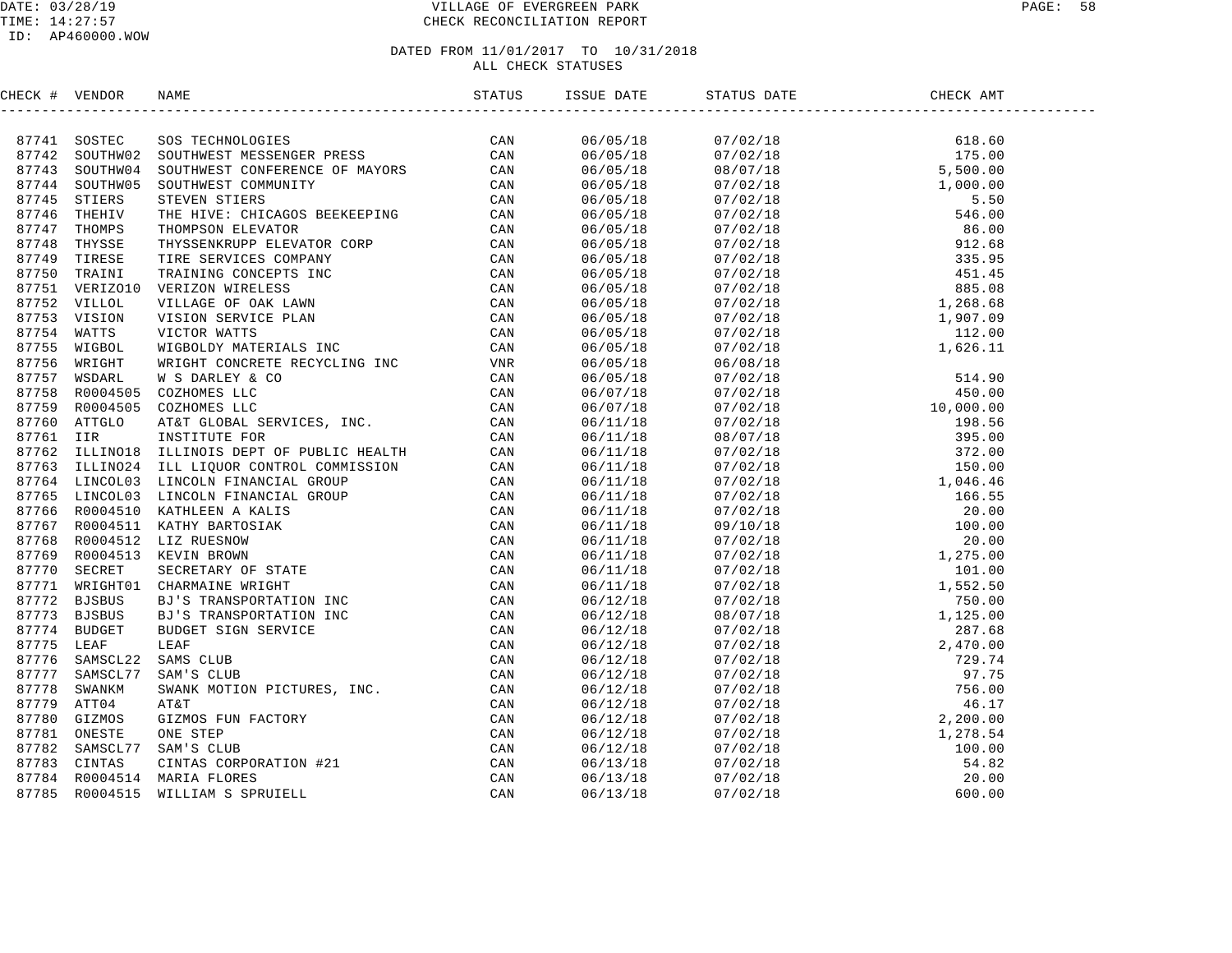#### DATE: 03/28/19 VILLAGE OF EVERGREEN PARK PAGE: 59 TIME: 14:27:57 CHECK RECONCILIATION REPORT

#### ID: AP460000.WOW

| CHECK # VENDOR |  |  |  |  |
|----------------|--|--|--|--|
|                |  |  |  |  |
|                |  |  |  |  |
|                |  |  |  |  |
|                |  |  |  |  |
|                |  |  |  |  |
|                |  |  |  |  |
|                |  |  |  |  |
|                |  |  |  |  |
|                |  |  |  |  |
|                |  |  |  |  |
|                |  |  |  |  |
|                |  |  |  |  |
|                |  |  |  |  |
|                |  |  |  |  |
|                |  |  |  |  |
|                |  |  |  |  |
|                |  |  |  |  |
|                |  |  |  |  |
|                |  |  |  |  |
|                |  |  |  |  |
|                |  |  |  |  |
|                |  |  |  |  |
|                |  |  |  |  |
|                |  |  |  |  |
|                |  |  |  |  |
|                |  |  |  |  |
|                |  |  |  |  |
|                |  |  |  |  |
|                |  |  |  |  |
|                |  |  |  |  |
|                |  |  |  |  |
|                |  |  |  |  |
|                |  |  |  |  |
|                |  |  |  |  |
|                |  |  |  |  |
|                |  |  |  |  |
|                |  |  |  |  |
|                |  |  |  |  |
|                |  |  |  |  |
|                |  |  |  |  |
|                |  |  |  |  |
|                |  |  |  |  |
|                |  |  |  |  |
|                |  |  |  |  |
|                |  |  |  |  |
|                |  |  |  |  |
|                |  |  |  |  |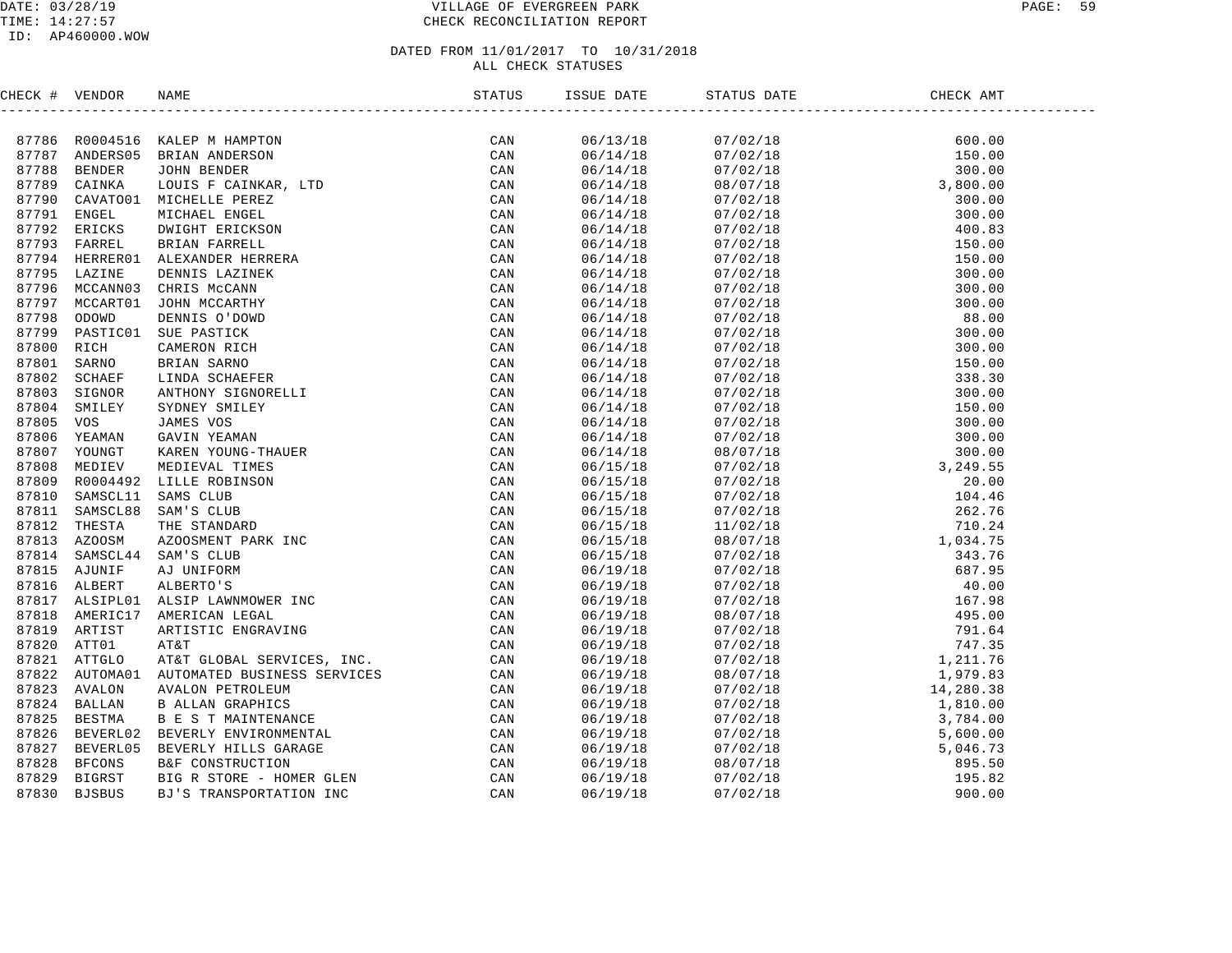#### DATE: 03/28/19 VILLAGE OF EVERGREEN PARK PAGE: 60 TIME: 14:27:57 CHECK RECONCILIATION REPORT

#### ID: AP460000.WOW

| CHECK # VENDOR |  |  | STATUS DATE |  |
|----------------|--|--|-------------|--|
|                |  |  |             |  |
|                |  |  |             |  |
|                |  |  |             |  |
|                |  |  |             |  |
|                |  |  |             |  |
|                |  |  |             |  |
|                |  |  |             |  |
|                |  |  |             |  |
|                |  |  |             |  |
|                |  |  |             |  |
|                |  |  |             |  |
|                |  |  |             |  |
|                |  |  |             |  |
|                |  |  |             |  |
|                |  |  |             |  |
|                |  |  |             |  |
|                |  |  |             |  |
|                |  |  |             |  |
|                |  |  |             |  |
|                |  |  |             |  |
|                |  |  |             |  |
|                |  |  |             |  |
|                |  |  |             |  |
|                |  |  |             |  |
|                |  |  |             |  |
|                |  |  |             |  |
|                |  |  |             |  |
|                |  |  |             |  |
|                |  |  |             |  |
|                |  |  |             |  |
|                |  |  |             |  |
|                |  |  |             |  |
|                |  |  |             |  |
|                |  |  |             |  |
|                |  |  |             |  |
|                |  |  |             |  |
|                |  |  |             |  |
|                |  |  |             |  |
|                |  |  |             |  |
|                |  |  |             |  |
|                |  |  |             |  |
|                |  |  |             |  |
|                |  |  |             |  |
|                |  |  |             |  |
|                |  |  |             |  |
|                |  |  |             |  |
|                |  |  |             |  |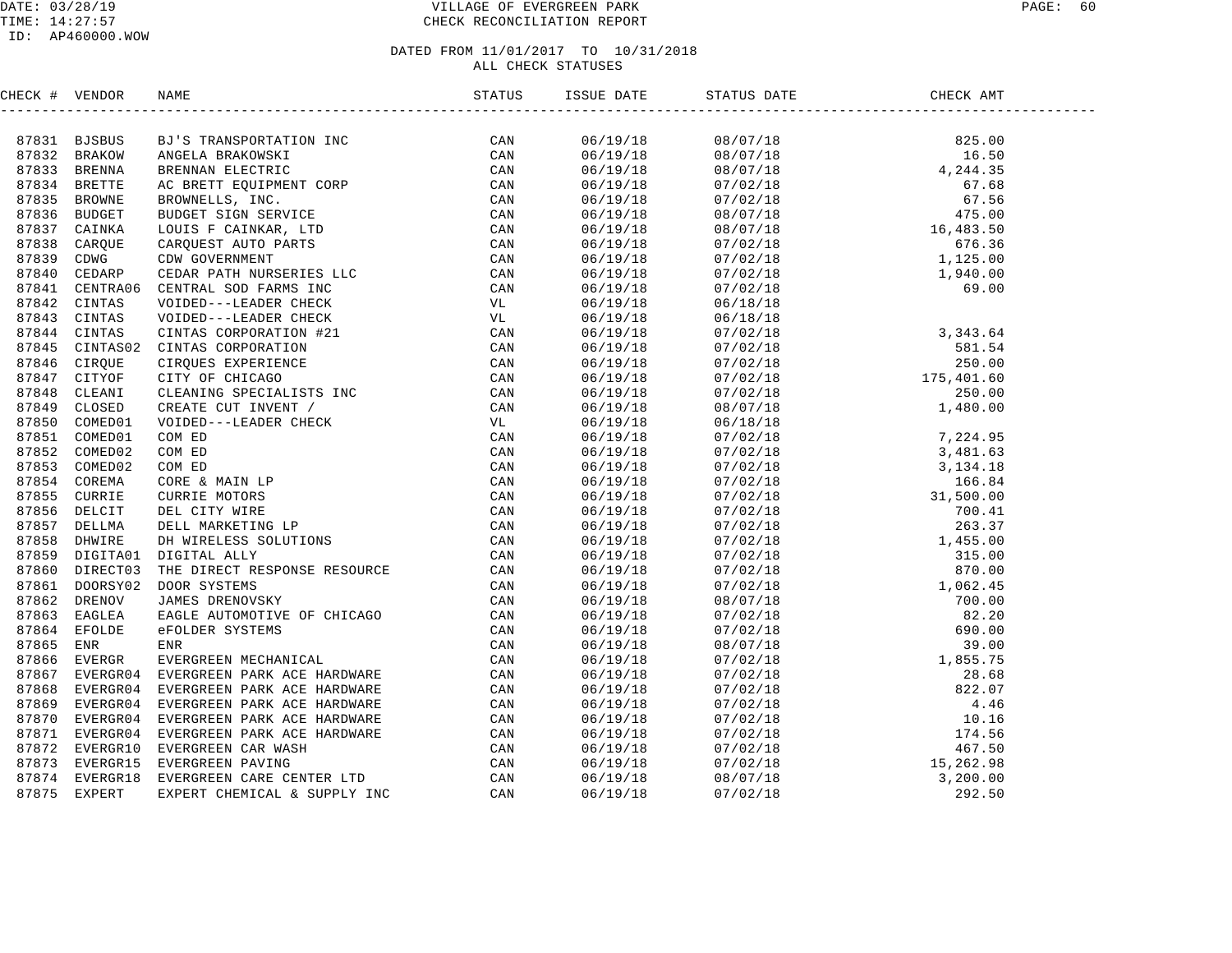#### DATE: 03/28/19 PAGE: 61 PAGE: 61 TIME: 14:27:57 CHECK RECONCILIATION REPORT

#### ID: AP460000.WOW

| CHECK # VENDOR |                | NAME | ISSUE DATE | STATUS DATE                                                                                                                                                                                                                 | CHECK AMT |  |
|----------------|----------------|------|------------|-----------------------------------------------------------------------------------------------------------------------------------------------------------------------------------------------------------------------------|-----------|--|
|                |                |      |            |                                                                                                                                                                                                                             |           |  |
|                | 87876 FLANAG   |      | 06/19/18   |                                                                                                                                                                                                                             |           |  |
|                | 87877 FLEETS   |      | 06/19/18   |                                                                                                                                                                                                                             |           |  |
| 87878 FLEX     |                |      | 06/19/18   |                                                                                                                                                                                                                             |           |  |
|                | 87879 FOREMO   |      | 06/19/18   |                                                                                                                                                                                                                             |           |  |
|                | 87880 FOXHOM   |      | 06/19/18   |                                                                                                                                                                                                                             |           |  |
|                | 87881 FUNEXP   |      | 06/19/18   |                                                                                                                                                                                                                             |           |  |
|                | 87882 GARVEY   |      | 06/19/18   |                                                                                                                                                                                                                             |           |  |
| 87883          | <b>GEKLOO</b>  |      | 06/19/18   |                                                                                                                                                                                                                             |           |  |
|                | 87884 GEMELE   |      | 06/19/18   |                                                                                                                                                                                                                             |           |  |
|                | 87885 GENUIN   |      | 06/19/18   |                                                                                                                                                                                                                             |           |  |
|                | 87886 GENUIN   |      | 06/19/18   |                                                                                                                                                                                                                             |           |  |
| 87887          | GIFFIN         |      | 06/19/18   |                                                                                                                                                                                                                             |           |  |
| 87888          | GLTROP         |      | 06/19/18   |                                                                                                                                                                                                                             |           |  |
|                | 87889 GORDON   |      | 06/19/18   |                                                                                                                                                                                                                             |           |  |
|                | 87890 HAGGER   |      | 06/19/18   |                                                                                                                                                                                                                             |           |  |
|                | 87891 HANSEN   |      | 06/19/18   |                                                                                                                                                                                                                             |           |  |
|                | 87892 HENRYB   |      | 06/19/18   |                                                                                                                                                                                                                             |           |  |
|                | 87893 HINCKL   |      | 06/19/18   |                                                                                                                                                                                                                             |           |  |
|                | 87894 HPPROD   |      | 06/19/18   |                                                                                                                                                                                                                             |           |  |
|                | 87895 ILLINO22 |      | 06/19/18   |                                                                                                                                                                                                                             |           |  |
|                | 87896 ILLINO75 |      | 06/19/18   |                                                                                                                                                                                                                             |           |  |
| 87897          | INDEPE         |      | 06/19/18   |                                                                                                                                                                                                                             |           |  |
|                | 87898 INTERS   |      | 06/19/18   |                                                                                                                                                                                                                             |           |  |
| 87899          | JDHARP         |      | 06/19/18   |                                                                                                                                                                                                                             |           |  |
|                | 87900 KAWALA   |      | 06/19/18   |                                                                                                                                                                                                                             |           |  |
|                | 87901 KENNED   |      | 06/19/18   |                                                                                                                                                                                                                             |           |  |
|                | 87902 KEVINS   |      | 06/19/18   |                                                                                                                                                                                                                             |           |  |
|                | 87903 KHKIM    |      | 06/19/18   |                                                                                                                                                                                                                             |           |  |
|                | 87904 LANGUA   |      | 06/19/18   |                                                                                                                                                                                                                             |           |  |
|                | 87905 LECOMP   |      | 06/19/18   |                                                                                                                                                                                                                             |           |  |
|                | 87906 LOOP1S   |      | 06/19/18   |                                                                                                                                                                                                                             |           |  |
|                | 87907 LYONSP   |      | 06/19/18   |                                                                                                                                                                                                                             |           |  |
|                | 87908 MEADEE   |      | 06/19/18   |                                                                                                                                                                                                                             |           |  |
|                | 87909 MEDICA01 |      | 06/19/18   |                                                                                                                                                                                                                             |           |  |
|                | 87910 MENARD03 |      | 06/19/18   | 06/18/18                                                                                                                                                                                                                    |           |  |
|                | 87911 MENARD03 |      | 06/19/18   | 06/18/18                                                                                                                                                                                                                    |           |  |
|                | 87912 MENARD03 |      | 06/19/18   | 06/18/18                                                                                                                                                                                                                    |           |  |
|                | 87913 MENARD03 |      | 06/19/18   | 06/18/18                                                                                                                                                                                                                    |           |  |
|                | 87914 MENARD03 |      | 06/19/18   |                                                                                                                                                                                                                             |           |  |
|                | 87915 MEPEXT   |      | 06/19/18   |                                                                                                                                                                                                                             |           |  |
|                | 87916 MESIRO   |      | 06/19/18   |                                                                                                                                                                                                                             |           |  |
|                | 87917 MONROE   |      | 06/19/18   |                                                                                                                                                                                                                             |           |  |
| 87918          | MURPHY06       |      | 06/19/18   |                                                                                                                                                                                                                             |           |  |
| 87919          | NICOR          |      | 06/19/18   |                                                                                                                                                                                                                             |           |  |
| 87920          | NICOR          |      | 06/19/18   | $\begin{array}{cccc} 06/18/18 & & & & & 1,468.18 \\ 08/07/18 & & & & 1,468.18 \\ 07/02/18 & & & 105.00 \\ 07/02/18 & & & 525.00 \\ 07/02/18 & & & 569.00 \\ 07/02/18 & & & 177.00 \\ 06/18/18 & & & & 1,400.48 \end{array}$ |           |  |
|                |                |      |            |                                                                                                                                                                                                                             |           |  |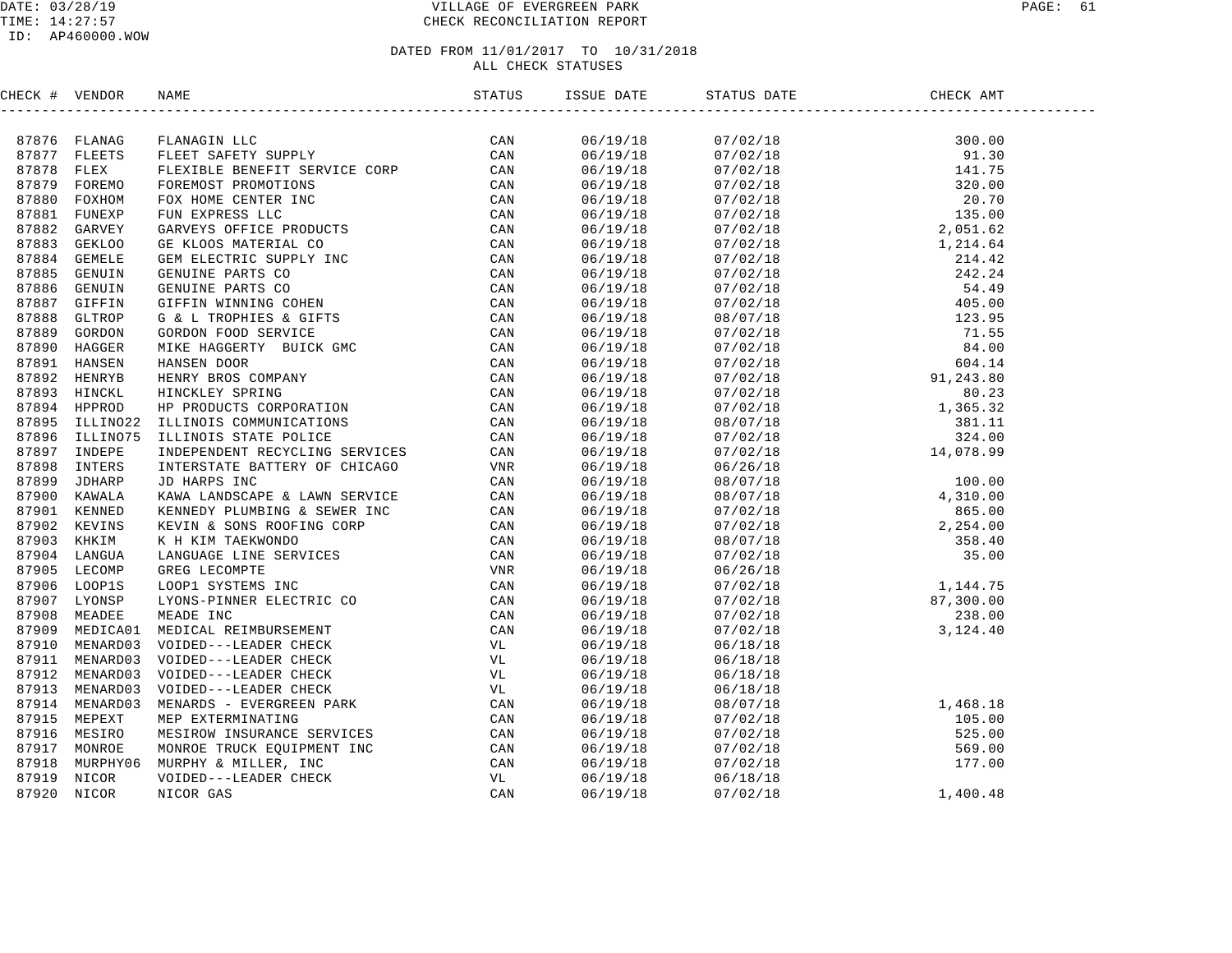#### DATE: 03/28/19 VILLAGE OF EVERGREEN PARK PAGE: 62 TIME: 14:27:57 CHECK RECONCILIATION REPORT

#### ID: AP460000.WOW

| CHECK # VENDOR |                                                                                                                                                                                                                               |                                  | STATUS DATE CHEC | CHECK AMT                                                                                                                                                                                                                                                                                                                      |  |
|----------------|-------------------------------------------------------------------------------------------------------------------------------------------------------------------------------------------------------------------------------|----------------------------------|------------------|--------------------------------------------------------------------------------------------------------------------------------------------------------------------------------------------------------------------------------------------------------------------------------------------------------------------------------|--|
|                | :CX # VENDOR MANS THE REPORT ON CAN STAND THE REPORT ON A STANDAPTER CAN STAND INTO THE REPORT OF THE REPORT ON A STANDAPTER CAN STAND THE REPORT OF THE REPORT OF THE REPORT OF THE REPORT OF THE REPORT OF THE REPORT OF TH |                                  |                  | $\begin{tabular}{l c c c} SINUS DANSE\\[-2mm] $\begin{array}{l} \multicolumn{1}{l}{017/02/18} & 2,721.77 \\[-2mm] \hline 07/02/18 & 2,721.77 \\[-2mm] \hline 07/02/18 & 271.73 \\[-2mm] \hline 07/02/18 & 16.90.00 \\[-2mm] \hline 07/02/18 & 1,858.33 \\[-2mm] \hline 07/02/18 & 1,858.33 \\[-2mm] \hline 07/02/18 & 1,858.3$ |  |
|                |                                                                                                                                                                                                                               | 06/19/18<br>06/19/18             |                  |                                                                                                                                                                                                                                                                                                                                |  |
|                |                                                                                                                                                                                                                               |                                  |                  |                                                                                                                                                                                                                                                                                                                                |  |
|                |                                                                                                                                                                                                                               | 06/19/18                         |                  |                                                                                                                                                                                                                                                                                                                                |  |
|                |                                                                                                                                                                                                                               | 06/19/18<br>06/19/18             |                  |                                                                                                                                                                                                                                                                                                                                |  |
|                |                                                                                                                                                                                                                               |                                  |                  |                                                                                                                                                                                                                                                                                                                                |  |
|                |                                                                                                                                                                                                                               | 06/19/18                         |                  |                                                                                                                                                                                                                                                                                                                                |  |
|                |                                                                                                                                                                                                                               | 06/19/18                         |                  |                                                                                                                                                                                                                                                                                                                                |  |
|                |                                                                                                                                                                                                                               | 06/19/18<br>06/19/18             |                  |                                                                                                                                                                                                                                                                                                                                |  |
|                |                                                                                                                                                                                                                               |                                  |                  |                                                                                                                                                                                                                                                                                                                                |  |
|                |                                                                                                                                                                                                                               | 06/19/18                         |                  |                                                                                                                                                                                                                                                                                                                                |  |
|                |                                                                                                                                                                                                                               | 06/19/18                         |                  |                                                                                                                                                                                                                                                                                                                                |  |
|                |                                                                                                                                                                                                                               | 06/19/18                         |                  |                                                                                                                                                                                                                                                                                                                                |  |
|                |                                                                                                                                                                                                                               | 06/19/18<br>06/19/18             |                  |                                                                                                                                                                                                                                                                                                                                |  |
|                |                                                                                                                                                                                                                               | 06/19/18                         |                  |                                                                                                                                                                                                                                                                                                                                |  |
|                |                                                                                                                                                                                                                               | 06/19/18                         |                  |                                                                                                                                                                                                                                                                                                                                |  |
|                |                                                                                                                                                                                                                               | 06/19/18                         |                  |                                                                                                                                                                                                                                                                                                                                |  |
|                |                                                                                                                                                                                                                               | 06/19/18<br>06/19/18             |                  |                                                                                                                                                                                                                                                                                                                                |  |
|                |                                                                                                                                                                                                                               |                                  |                  |                                                                                                                                                                                                                                                                                                                                |  |
|                |                                                                                                                                                                                                                               | 06/19/18                         |                  |                                                                                                                                                                                                                                                                                                                                |  |
|                |                                                                                                                                                                                                                               |                                  |                  |                                                                                                                                                                                                                                                                                                                                |  |
|                |                                                                                                                                                                                                                               | 06/19/18<br>06/19/18             |                  |                                                                                                                                                                                                                                                                                                                                |  |
|                |                                                                                                                                                                                                                               | $06/19/18$<br>$06/19/18$         |                  |                                                                                                                                                                                                                                                                                                                                |  |
|                |                                                                                                                                                                                                                               |                                  |                  |                                                                                                                                                                                                                                                                                                                                |  |
|                |                                                                                                                                                                                                                               |                                  |                  |                                                                                                                                                                                                                                                                                                                                |  |
|                |                                                                                                                                                                                                                               | 06/19/18<br>06/19/18             |                  |                                                                                                                                                                                                                                                                                                                                |  |
|                |                                                                                                                                                                                                                               | 06/19/18<br>06/19/18<br>06/19/18 |                  |                                                                                                                                                                                                                                                                                                                                |  |
|                |                                                                                                                                                                                                                               |                                  |                  |                                                                                                                                                                                                                                                                                                                                |  |
|                |                                                                                                                                                                                                                               |                                  |                  |                                                                                                                                                                                                                                                                                                                                |  |
|                |                                                                                                                                                                                                                               | 06/19/18                         |                  |                                                                                                                                                                                                                                                                                                                                |  |
|                |                                                                                                                                                                                                                               | 06/19/18                         |                  |                                                                                                                                                                                                                                                                                                                                |  |
|                |                                                                                                                                                                                                                               | 06/19/18                         |                  |                                                                                                                                                                                                                                                                                                                                |  |
|                |                                                                                                                                                                                                                               | 06/19/18                         |                  |                                                                                                                                                                                                                                                                                                                                |  |
|                |                                                                                                                                                                                                                               | 06/19/18                         |                  |                                                                                                                                                                                                                                                                                                                                |  |
|                |                                                                                                                                                                                                                               | 06/19/18                         |                  |                                                                                                                                                                                                                                                                                                                                |  |
|                |                                                                                                                                                                                                                               | 06/19/18                         |                  |                                                                                                                                                                                                                                                                                                                                |  |
|                |                                                                                                                                                                                                                               | 06/19/18<br>06/19/18             |                  |                                                                                                                                                                                                                                                                                                                                |  |
|                |                                                                                                                                                                                                                               |                                  |                  |                                                                                                                                                                                                                                                                                                                                |  |
|                |                                                                                                                                                                                                                               | 06/19/18                         |                  |                                                                                                                                                                                                                                                                                                                                |  |
|                |                                                                                                                                                                                                                               | 06/19/18                         |                  |                                                                                                                                                                                                                                                                                                                                |  |
|                |                                                                                                                                                                                                                               | 06/19/18                         |                  |                                                                                                                                                                                                                                                                                                                                |  |
|                |                                                                                                                                                                                                                               | 06/19/18                         |                  |                                                                                                                                                                                                                                                                                                                                |  |
|                |                                                                                                                                                                                                                               |                                  |                  |                                                                                                                                                                                                                                                                                                                                |  |
|                |                                                                                                                                                                                                                               | 06/19/18<br>06/19/18             |                  |                                                                                                                                                                                                                                                                                                                                |  |
|                |                                                                                                                                                                                                                               | 06/19/18                         |                  |                                                                                                                                                                                                                                                                                                                                |  |
|                |                                                                                                                                                                                                                               | 06/19/18                         |                  |                                                                                                                                                                                                                                                                                                                                |  |
|                |                                                                                                                                                                                                                               |                                  |                  |                                                                                                                                                                                                                                                                                                                                |  |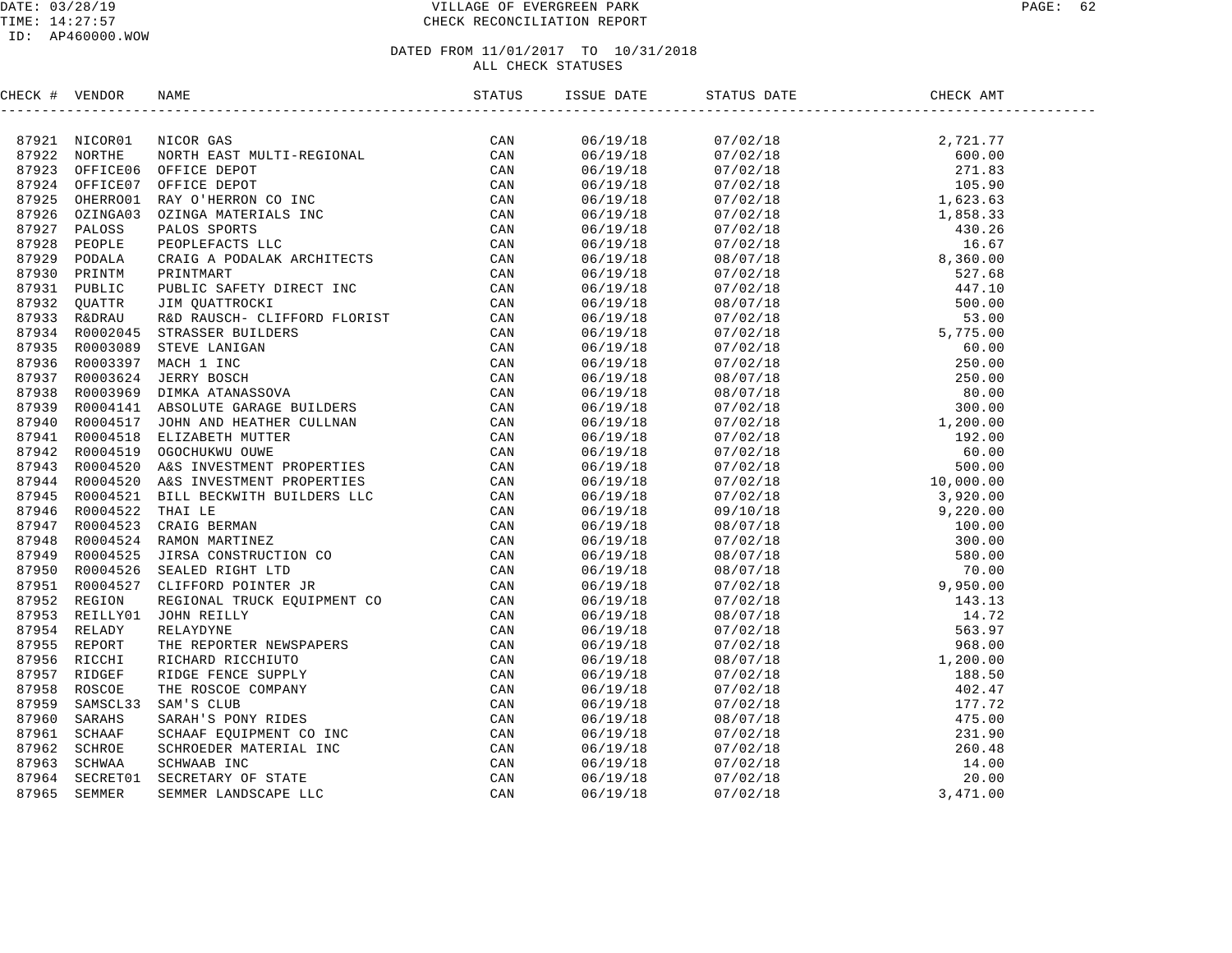### DATE: 03/28/19 VILLAGE OF EVERGREEN PARK PAGE: 63 TIME: 14:27:57 CHECK RECONCILIATION REPORT

#### ID: AP460000.WOW

### DATED FROM 11/01/2017 TO 10/31/2018 ALL CHECK STATUSES

CHECK # VENDOR NAME STATUS ISSUE DATE STATUS DATE CHECK AMT ------------------------------------------------------------------------------------------------------------------------------------87966 SERVIC SERVICE ALL VNR 06/19/18 06/26/18 87967 SERVIC02 SERVICE SANITATION INC CAN 06/19/18 07/02/18 420.00 87968 SEXTON JAMES SEXTON CAN 06/19/18 07/02/18 1,000.00 87969 SHARKS SHARK SHREDDING INC CAN 06/19/18 07/02/18 40.00 87970 SHERWI THE SHERWIN-WILLIAMS CO CAN 06/19/18 07/02/18 232.23 87971 SHERWI02 THE SHERWIN WILLIAMS CO CAN 06/19/18 07/02/18 113.00 87972 SIGNAL SIGNALSCAPE INC CAN 06/19/18 08/07/18 1,662.36 87973 SINCLA SINCLAIRS AUTO CLINIC INC CAN 06/19/18 07/02/18 110.73 87974 SIRCHI SIRCHIE FINGER PRINT LAB INC CAN 06/19/18 07/02/18 191.52 87975 SNYDER S-L DISTRIBUTION COMPANY LLC CAN 06/19/18 07/02/18 41.44 87976 STRAUG STRAUGHN FARM INC CAN 06/19/18 07/02/18 400.00 87977 SUBURB SUBURBAN LABORATORIES CAN 06/19/18 07/02/18 254.50 87978 SWITAL ANDREW SWITALSKI CAN 06/19/18 07/02/18 5.50 87979 TAPCO TAPCO TRAFFIC AND PARKING CAN 06/19/18 07/02/18 1,350.50 87980 THEFUN THE FUN ONES CAN 06/19/18 08/07/18 1,500.00 87981 TRAINI TRAINING CONCEPTS INC CAN 06/19/18 07/02/18 180.00 87982 TRANSU TRANSUNION RISK AND CAN 06/19/18 07/02/18 150.00 87983 UPS UPS CAN 06/19/18 07/02/18 55.22 87984 USGAS US GAS CAN 06/19/18 07/02/18 444.98 87985 VERIZO10 VERIZON WIRELESS CAN 06/19/18 07/02/18 150.18 87986 VERIZO10 VERIZON WIRELESS CAN 06/19/18 07/02/18 1.78 87987 VERIZO10 VERIZON WIRELESS CAN 06/19/18 07/02/18 2,490.20 87988 VERIZO10 VERIZON WIRELESS CAN 06/19/18 07/02/18 1,509.50 87989 VERIZO10 VERIZON WIRELESS CAN 06/19/18 07/02/18 114.03 87990 WESTSI01 WEST SIDE TRACTOR SALES CO VNR 06/19/18 09/13/18 87991 WGNFLA WGN FLAG & DECORATING CO CAN 06/19/18 07/02/18 463.59 87992 WIGBOL WIGBOLDY MATERIALS INC CAN 06/19/18 07/02/18 156.00 87993 WILDGO WILD GOOSE CHASE INC CAN 06/19/18 07/02/18 1,470.00 87994 WINDYC WINDY CITY SILKSCREENING INC CAN 06/19/18 07/02/18 1,425.50 87995 WITTEK WITTEK CAN 06/19/18 07/02/18 174.86 87996 WOLFSB WOLF'S BAKERY CAN 06/19/18 07/02/18 16.73 87997 WRIGHT01 CHARMAINE WRIGHT CAN 06/19/18 07/02/18 16.50 87998 ARCONC ARCON CONCRETE CONSTRUCTION CAN 06/20/18 07/02/18 1,500.00 87999 AZOOSM AZOOSMENT PARK INC CAN 06/20/18 08/07/18 180.00 88000 DELTAD01 DELTA DENTAL - RISK CAN 06/20/18 07/02/18 13,114.19 88001 FUNEXP FUN EXPRESS LLC CAN 06/20/18 07/02/18 209.19 88002 GALBRA GALBRAITH FENCE CO CAN 06/20/18 07/02/18 775.00 88003 OFFICE06 VOIDED---LEADER CHECK VL 06/20/18 06/20/18 88004 OFFICE06 OFFICE DEPOT CAN 06/20/18 07/02/18 684.81 88005 R0003882 BRIAN STEPANEK CAN 06/20/18 08/07/18 350.00 88006 R0003933 RYAN NAGY VNR 06/20/18 06/20/18 88007 R0004528 SEAN MILLER CAN 06/20/18 07/02/18 424.08 88008 R0004529 DIANE KELLY CAN 06/20/18 08/07/18 20.00 88009 SCHOLA SCHOLASTIC INC CAN 06/20/18 07/02/18 192.00 88010 R0003933 RYAN NAGY CAN 06/20/18 08/07/18 250.00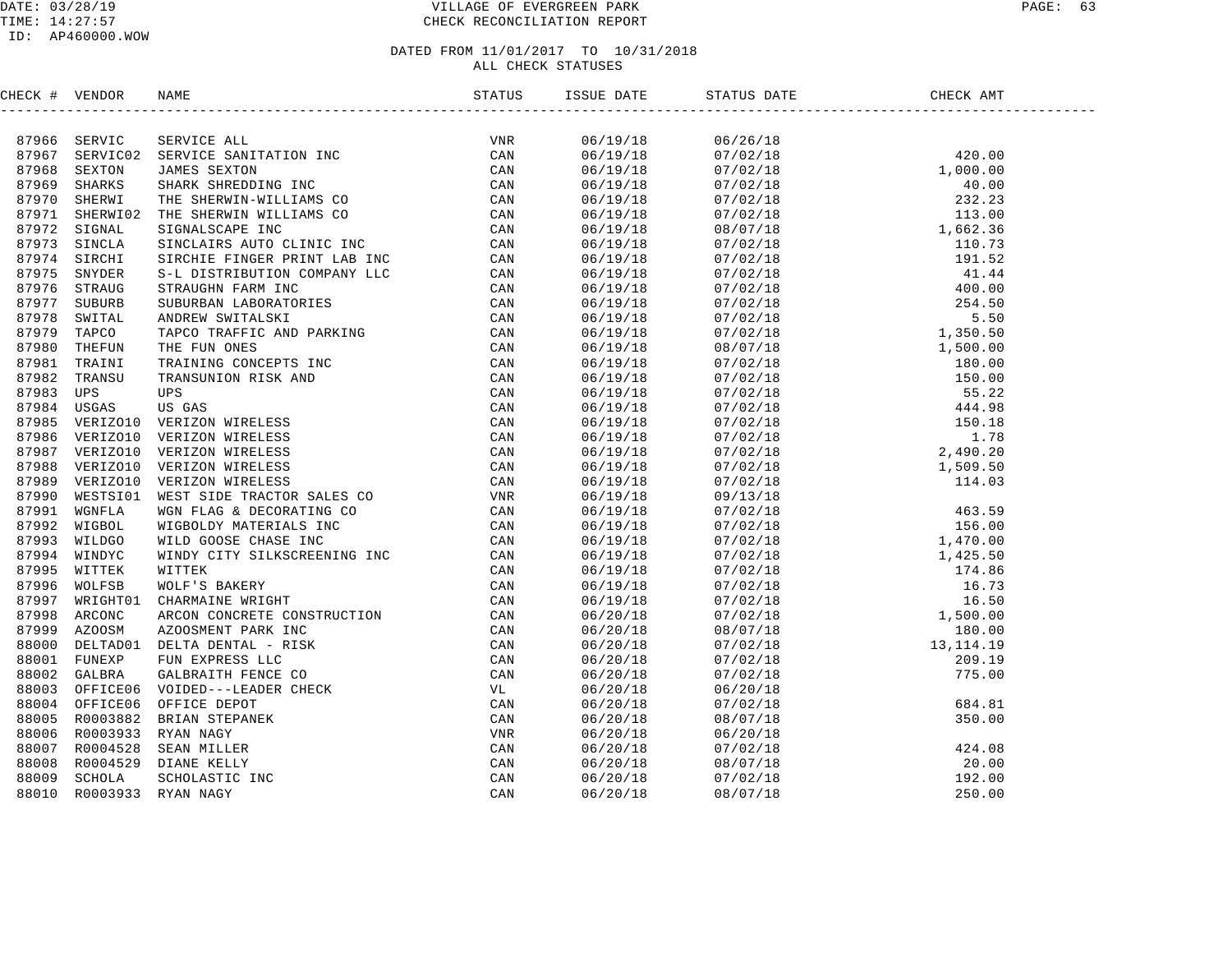#### DATE: 03/28/19 PAGE: 64 PAGE: 64 TIME: 14:27:57 CHECK RECONCILIATION REPORT

| CHECK # VENDOR | NAME |  | CHECK AMT |  |
|----------------|------|--|-----------|--|
|                |      |  |           |  |
|                |      |  |           |  |
|                |      |  |           |  |
|                |      |  |           |  |
|                |      |  |           |  |
|                |      |  |           |  |
|                |      |  |           |  |
|                |      |  |           |  |
|                |      |  |           |  |
|                |      |  |           |  |
|                |      |  |           |  |
|                |      |  |           |  |
|                |      |  |           |  |
|                |      |  |           |  |
|                |      |  |           |  |
|                |      |  |           |  |
|                |      |  |           |  |
|                |      |  |           |  |
|                |      |  |           |  |
|                |      |  |           |  |
|                |      |  |           |  |
|                |      |  |           |  |
|                |      |  |           |  |
|                |      |  |           |  |
|                |      |  |           |  |
|                |      |  |           |  |
|                |      |  |           |  |
|                |      |  |           |  |
|                |      |  |           |  |
|                |      |  |           |  |
|                |      |  |           |  |
|                |      |  |           |  |
|                |      |  |           |  |
|                |      |  |           |  |
|                |      |  |           |  |
|                |      |  |           |  |
|                |      |  |           |  |
|                |      |  |           |  |
|                |      |  |           |  |
|                |      |  |           |  |
|                |      |  |           |  |
|                |      |  |           |  |
|                |      |  |           |  |
|                |      |  |           |  |
|                |      |  |           |  |
|                |      |  |           |  |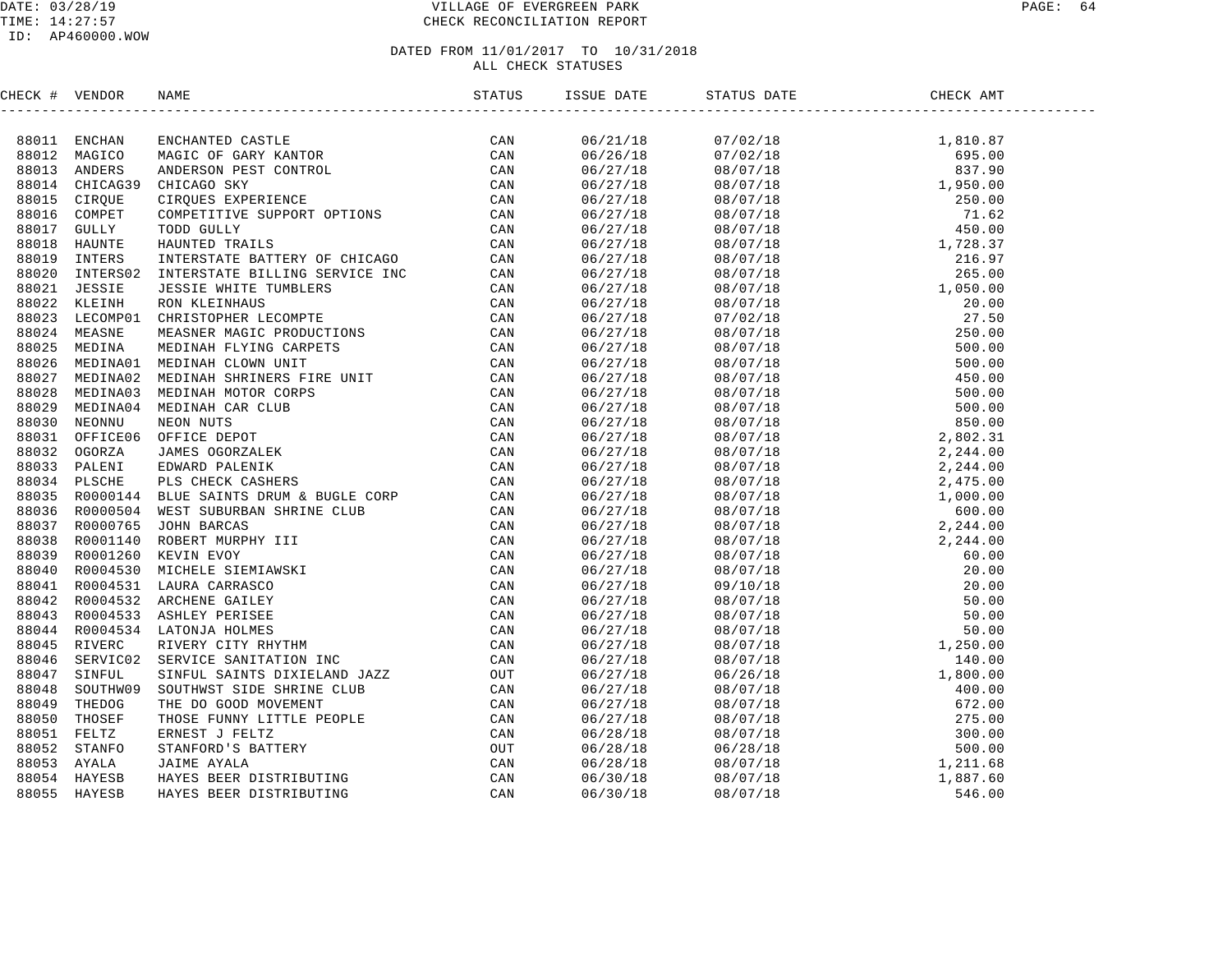#### DATE: 03/28/19 VILLAGE OF EVERGREEN PARK PAGE: 65 TIME: 14:27:57 CHECK RECONCILIATION REPORT

| CHECK # VENDOR |                | <b>NAME</b> | ISSUE DATE | STATUS DATE                                                                                                                                                                                                                                                                                                                                                                  | CHECK AMT |  |
|----------------|----------------|-------------|------------|------------------------------------------------------------------------------------------------------------------------------------------------------------------------------------------------------------------------------------------------------------------------------------------------------------------------------------------------------------------------------|-----------|--|
|                |                |             |            | $\begin{tabular}{l c c c} \hline \textbf{S1-01} & \textbf{GHEY AMM} \\[-2mm] \hline \textbf{13-02} & \textbf{08/07/18} & \textbf{0.00} \\[-2mm] \hline \textbf{08/07/18} & \textbf{0.00} \\[-2mm] \hline \textbf{08/07/18} & \textbf{0.00} \\[-2mm] \hline \textbf{08/07/18} & \textbf{0.00} \\[-2mm] \hline \textbf{08/07/18} & \textbf{0.00} \\[-2mm] \hline \textbf{08/0$ |           |  |
|                | 88056 ATT02    |             | 06/30/18   |                                                                                                                                                                                                                                                                                                                                                                              |           |  |
|                | 88057 THESTA   |             | 06/30/18   |                                                                                                                                                                                                                                                                                                                                                                              |           |  |
|                | 88058 ALBERT   |             | 07/03/18   |                                                                                                                                                                                                                                                                                                                                                                              |           |  |
|                | 88059 ALSIPL01 |             | 07/03/18   |                                                                                                                                                                                                                                                                                                                                                                              |           |  |
|                | 88060 ARCONC   |             | 07/03/18   |                                                                                                                                                                                                                                                                                                                                                                              |           |  |
|                | 88061 ATT01    |             | 07/03/18   |                                                                                                                                                                                                                                                                                                                                                                              |           |  |
|                | 88062 ATT01    |             | 07/03/18   |                                                                                                                                                                                                                                                                                                                                                                              |           |  |
|                | 88063 ATT04    |             | 07/03/18   |                                                                                                                                                                                                                                                                                                                                                                              |           |  |
|                | 88064 ATTGLO   |             | 07/03/18   |                                                                                                                                                                                                                                                                                                                                                                              |           |  |
| 88065          | ATTLON         |             | 07/03/18   |                                                                                                                                                                                                                                                                                                                                                                              |           |  |
|                | 88066 AVALON   |             | 07/03/18   |                                                                                                                                                                                                                                                                                                                                                                              |           |  |
| 88067          | <b>BALSTE</b>  |             | 07/03/18   |                                                                                                                                                                                                                                                                                                                                                                              |           |  |
| 88068          | <b>BESTEX</b>  |             | 07/03/18   |                                                                                                                                                                                                                                                                                                                                                                              |           |  |
|                | 88069 BFCONS   |             | 07/03/18   |                                                                                                                                                                                                                                                                                                                                                                              |           |  |
|                | 88070 BJSBUS   |             | 07/03/18   |                                                                                                                                                                                                                                                                                                                                                                              |           |  |
|                | 88071 BJSBUS   |             | 07/03/18   |                                                                                                                                                                                                                                                                                                                                                                              |           |  |
| 88072          | <b>BJSBUS</b>  |             | 07/03/18   |                                                                                                                                                                                                                                                                                                                                                                              |           |  |
| 88073          | <b>BJSBUS</b>  |             | 07/03/18   |                                                                                                                                                                                                                                                                                                                                                                              |           |  |
| 88074          | BRENNA         |             | 07/03/18   |                                                                                                                                                                                                                                                                                                                                                                              |           |  |
| 88075          | BRIGHT01       |             | 07/03/18   |                                                                                                                                                                                                                                                                                                                                                                              |           |  |
| 88076          | <b>BUDGET</b>  |             | 07/03/18   |                                                                                                                                                                                                                                                                                                                                                                              |           |  |
| 88077          | <b>BURRIS</b>  |             | 07/03/18   |                                                                                                                                                                                                                                                                                                                                                                              |           |  |
| 88078          | CAREFR         |             | 07/03/18   |                                                                                                                                                                                                                                                                                                                                                                              |           |  |
| 88079          | CASAS          |             | 07/03/18   |                                                                                                                                                                                                                                                                                                                                                                              |           |  |
| 88080          | CDWG           |             | 07/03/18   |                                                                                                                                                                                                                                                                                                                                                                              |           |  |
| 88081          | CENTRA         |             | 07/03/18   |                                                                                                                                                                                                                                                                                                                                                                              |           |  |
| 88082          | CENTRA06       |             | 07/03/18   |                                                                                                                                                                                                                                                                                                                                                                              |           |  |
|                | 88083 CHICAG49 |             | 07/03/18   |                                                                                                                                                                                                                                                                                                                                                                              |           |  |
| 88084          | CINTAS         |             | 07/03/18   |                                                                                                                                                                                                                                                                                                                                                                              |           |  |
| 88085          | CLEANI         |             | 07/03/18   |                                                                                                                                                                                                                                                                                                                                                                              |           |  |
| 88086          | COMCAS02       |             | 07/03/18   |                                                                                                                                                                                                                                                                                                                                                                              |           |  |
| 88087          | COMED01        |             | 07/03/18   |                                                                                                                                                                                                                                                                                                                                                                              |           |  |
| 88088          | CONSER         |             | 07/03/18   |                                                                                                                                                                                                                                                                                                                                                                              |           |  |
| 88089          | COREMA         |             | 07/03/18   |                                                                                                                                                                                                                                                                                                                                                                              |           |  |
| 88090          | CUNICO         |             | 07/03/18   |                                                                                                                                                                                                                                                                                                                                                                              |           |  |
| 88091          | CYGANH         |             | 07/03/18   |                                                                                                                                                                                                                                                                                                                                                                              |           |  |
|                | 88092 DELCIT   |             | 07/03/18   |                                                                                                                                                                                                                                                                                                                                                                              |           |  |
|                | 88093 DELLMA   |             | 07/03/18   |                                                                                                                                                                                                                                                                                                                                                                              |           |  |
|                | 88094 DIAMON03 |             | 07/03/18   |                                                                                                                                                                                                                                                                                                                                                                              |           |  |
| 88095          | DIRECT03       |             | 07/03/18   |                                                                                                                                                                                                                                                                                                                                                                              |           |  |
|                | 88096 EVERGR04 |             | 07/03/18   |                                                                                                                                                                                                                                                                                                                                                                              |           |  |
| 88097          | EVERGR15       |             | 07/03/18   |                                                                                                                                                                                                                                                                                                                                                                              |           |  |
| 88098          | EXPERT         |             | 07/03/18   |                                                                                                                                                                                                                                                                                                                                                                              |           |  |
| 88099          | FEDEX          |             | 07/03/18   |                                                                                                                                                                                                                                                                                                                                                                              |           |  |
| 88100          | FIBRED         |             | 07/03/18   |                                                                                                                                                                                                                                                                                                                                                                              |           |  |
|                |                |             |            |                                                                                                                                                                                                                                                                                                                                                                              |           |  |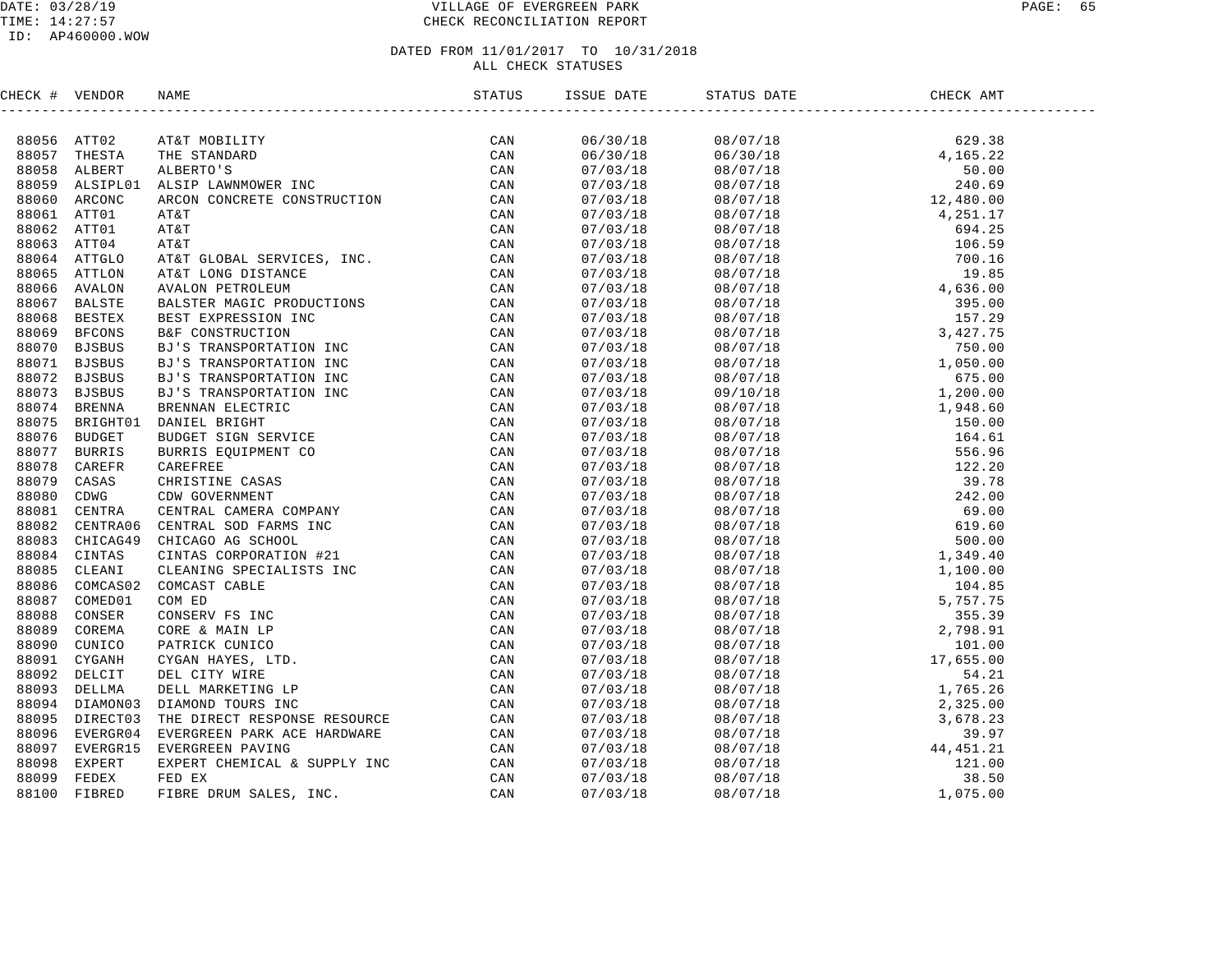### DATE: 03/28/19 VILLAGE OF EVERGREEN PARK PAGE: 66 TIME: 14:27:57 CHECK RECONCILIATION REPORT

| CHECK # VENDOR |                                                                                                                                                                                                                                                                                                                                                              | ISSUE DATE | STATUS DATE | $\mathcal{L}(\mathcal{L}^{\text{max}}_{\mathcal{L}^{\text{max}}_{\mathcal{L}^{\text{max}}_{\mathcal{L}^{\text{max}}_{\mathcal{L}^{\text{max}}_{\mathcal{L}^{\text{max}}_{\mathcal{L}^{\text{max}}_{\mathcal{L}^{\text{max}}_{\mathcal{L}^{\text{max}}_{\mathcal{L}^{\text{max}}_{\mathcal{L}^{\text{max}}_{\mathcal{L}^{\text{max}}_{\mathcal{L}^{\text{max}}_{\mathcal{L}^{\text{max}}_{\mathcal{L}^{\text{max}}_{\mathcal{L}^{\text{max}}_{\mathcal{L}$<br>CHECK AMT |  |
|----------------|--------------------------------------------------------------------------------------------------------------------------------------------------------------------------------------------------------------------------------------------------------------------------------------------------------------------------------------------------------------|------------|-------------|------------------------------------------------------------------------------------------------------------------------------------------------------------------------------------------------------------------------------------------------------------------------------------------------------------------------------------------------------------------------------------------------------------------------------------------------------------------------|--|
|                | $\begin{tabular}{l cccc} \textbf{H211} & \textbf{F112000} & \textbf{H1211} & \textbf{S13111} & \textbf{S14111} & \textbf{S15111} & \textbf{S15111} & \textbf{S1511} & \textbf{S1511} & \textbf{S1511} & \textbf{S1511} & \textbf{S1511} & \textbf{S1511} & \textbf{S1511} & \textbf{S1511} & \textbf{S1511} & \textbf{S1511} & \textbf{S1511} & \textbf{S15$ |            |             |                                                                                                                                                                                                                                                                                                                                                                                                                                                                        |  |
|                |                                                                                                                                                                                                                                                                                                                                                              |            |             |                                                                                                                                                                                                                                                                                                                                                                                                                                                                        |  |
|                |                                                                                                                                                                                                                                                                                                                                                              |            |             |                                                                                                                                                                                                                                                                                                                                                                                                                                                                        |  |
|                |                                                                                                                                                                                                                                                                                                                                                              |            |             |                                                                                                                                                                                                                                                                                                                                                                                                                                                                        |  |
|                |                                                                                                                                                                                                                                                                                                                                                              |            |             |                                                                                                                                                                                                                                                                                                                                                                                                                                                                        |  |
|                |                                                                                                                                                                                                                                                                                                                                                              |            |             |                                                                                                                                                                                                                                                                                                                                                                                                                                                                        |  |
|                |                                                                                                                                                                                                                                                                                                                                                              |            |             |                                                                                                                                                                                                                                                                                                                                                                                                                                                                        |  |
|                |                                                                                                                                                                                                                                                                                                                                                              |            |             |                                                                                                                                                                                                                                                                                                                                                                                                                                                                        |  |
|                |                                                                                                                                                                                                                                                                                                                                                              |            |             |                                                                                                                                                                                                                                                                                                                                                                                                                                                                        |  |
|                |                                                                                                                                                                                                                                                                                                                                                              |            |             |                                                                                                                                                                                                                                                                                                                                                                                                                                                                        |  |
|                |                                                                                                                                                                                                                                                                                                                                                              |            |             |                                                                                                                                                                                                                                                                                                                                                                                                                                                                        |  |
|                |                                                                                                                                                                                                                                                                                                                                                              |            |             |                                                                                                                                                                                                                                                                                                                                                                                                                                                                        |  |
|                |                                                                                                                                                                                                                                                                                                                                                              |            |             |                                                                                                                                                                                                                                                                                                                                                                                                                                                                        |  |
|                |                                                                                                                                                                                                                                                                                                                                                              |            |             |                                                                                                                                                                                                                                                                                                                                                                                                                                                                        |  |
|                |                                                                                                                                                                                                                                                                                                                                                              |            |             |                                                                                                                                                                                                                                                                                                                                                                                                                                                                        |  |
|                |                                                                                                                                                                                                                                                                                                                                                              |            |             |                                                                                                                                                                                                                                                                                                                                                                                                                                                                        |  |
|                |                                                                                                                                                                                                                                                                                                                                                              |            |             |                                                                                                                                                                                                                                                                                                                                                                                                                                                                        |  |
|                |                                                                                                                                                                                                                                                                                                                                                              |            |             |                                                                                                                                                                                                                                                                                                                                                                                                                                                                        |  |
|                |                                                                                                                                                                                                                                                                                                                                                              |            |             |                                                                                                                                                                                                                                                                                                                                                                                                                                                                        |  |
|                |                                                                                                                                                                                                                                                                                                                                                              |            |             |                                                                                                                                                                                                                                                                                                                                                                                                                                                                        |  |
|                |                                                                                                                                                                                                                                                                                                                                                              |            |             |                                                                                                                                                                                                                                                                                                                                                                                                                                                                        |  |
|                |                                                                                                                                                                                                                                                                                                                                                              |            |             |                                                                                                                                                                                                                                                                                                                                                                                                                                                                        |  |
|                |                                                                                                                                                                                                                                                                                                                                                              |            |             |                                                                                                                                                                                                                                                                                                                                                                                                                                                                        |  |
|                |                                                                                                                                                                                                                                                                                                                                                              |            |             |                                                                                                                                                                                                                                                                                                                                                                                                                                                                        |  |
|                |                                                                                                                                                                                                                                                                                                                                                              |            |             |                                                                                                                                                                                                                                                                                                                                                                                                                                                                        |  |
|                |                                                                                                                                                                                                                                                                                                                                                              |            |             |                                                                                                                                                                                                                                                                                                                                                                                                                                                                        |  |
|                |                                                                                                                                                                                                                                                                                                                                                              |            |             |                                                                                                                                                                                                                                                                                                                                                                                                                                                                        |  |
|                |                                                                                                                                                                                                                                                                                                                                                              |            |             |                                                                                                                                                                                                                                                                                                                                                                                                                                                                        |  |
|                |                                                                                                                                                                                                                                                                                                                                                              |            |             |                                                                                                                                                                                                                                                                                                                                                                                                                                                                        |  |
|                |                                                                                                                                                                                                                                                                                                                                                              |            |             |                                                                                                                                                                                                                                                                                                                                                                                                                                                                        |  |
|                |                                                                                                                                                                                                                                                                                                                                                              |            |             |                                                                                                                                                                                                                                                                                                                                                                                                                                                                        |  |
|                |                                                                                                                                                                                                                                                                                                                                                              |            |             |                                                                                                                                                                                                                                                                                                                                                                                                                                                                        |  |
|                |                                                                                                                                                                                                                                                                                                                                                              |            |             |                                                                                                                                                                                                                                                                                                                                                                                                                                                                        |  |
|                |                                                                                                                                                                                                                                                                                                                                                              |            |             |                                                                                                                                                                                                                                                                                                                                                                                                                                                                        |  |
|                |                                                                                                                                                                                                                                                                                                                                                              |            |             |                                                                                                                                                                                                                                                                                                                                                                                                                                                                        |  |
|                |                                                                                                                                                                                                                                                                                                                                                              |            |             |                                                                                                                                                                                                                                                                                                                                                                                                                                                                        |  |
|                |                                                                                                                                                                                                                                                                                                                                                              |            |             |                                                                                                                                                                                                                                                                                                                                                                                                                                                                        |  |
|                |                                                                                                                                                                                                                                                                                                                                                              |            |             |                                                                                                                                                                                                                                                                                                                                                                                                                                                                        |  |
|                |                                                                                                                                                                                                                                                                                                                                                              |            |             |                                                                                                                                                                                                                                                                                                                                                                                                                                                                        |  |
|                |                                                                                                                                                                                                                                                                                                                                                              |            |             |                                                                                                                                                                                                                                                                                                                                                                                                                                                                        |  |
|                |                                                                                                                                                                                                                                                                                                                                                              |            |             |                                                                                                                                                                                                                                                                                                                                                                                                                                                                        |  |
|                |                                                                                                                                                                                                                                                                                                                                                              |            |             |                                                                                                                                                                                                                                                                                                                                                                                                                                                                        |  |
|                |                                                                                                                                                                                                                                                                                                                                                              |            |             |                                                                                                                                                                                                                                                                                                                                                                                                                                                                        |  |
|                |                                                                                                                                                                                                                                                                                                                                                              |            |             |                                                                                                                                                                                                                                                                                                                                                                                                                                                                        |  |
|                |                                                                                                                                                                                                                                                                                                                                                              |            |             |                                                                                                                                                                                                                                                                                                                                                                                                                                                                        |  |
|                |                                                                                                                                                                                                                                                                                                                                                              |            |             |                                                                                                                                                                                                                                                                                                                                                                                                                                                                        |  |
|                |                                                                                                                                                                                                                                                                                                                                                              |            |             |                                                                                                                                                                                                                                                                                                                                                                                                                                                                        |  |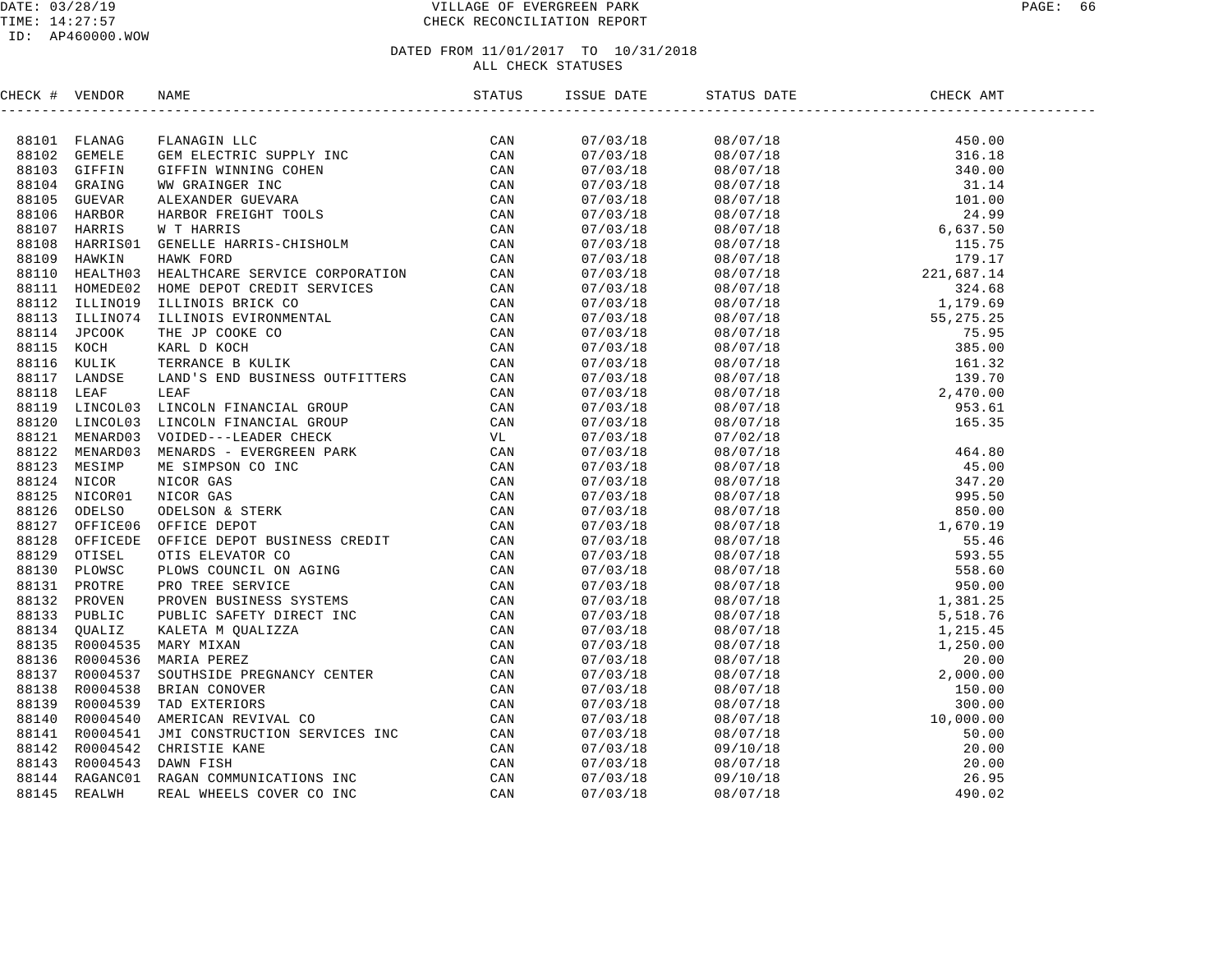#### DATE: 03/28/19 VILLAGE OF EVERGREEN PARK PAGE: 67 TIME: 14:27:57 CHECK RECONCILIATION REPORT

| CHECK # VENDOR |                                                                                                                                                                                                                                                                                                                                                                                                                     | ISSUE DATE | STATUS DATE | CHECK AMT |  |
|----------------|---------------------------------------------------------------------------------------------------------------------------------------------------------------------------------------------------------------------------------------------------------------------------------------------------------------------------------------------------------------------------------------------------------------------|------------|-------------|-----------|--|
|                | $\begin{tabular}{cccccccc} \bf 4 & $W{\rm FDDE}$ & $W{\rm EEMB}$ & $R{\rm EEMB}$ & $R{\rm EEMB}$ & $R{\rm EEMB}$ & $R{\rm EEMB}$ & $R{\rm EEMB}$ & $R{\rm EEMB}$ & $R{\rm EEMB}$ & $R{\rm EEMB}$ & $R{\rm EEMB}$ & $R{\rm EEMB}$ & $R{\rm EEMB}$ & $R{\rm EEMB}$ & $R{\rm EEMB}$ & $R{\rm EEMB}$ & $R{\rm EEMB}$ & $R{\rm EEMB}$ & $R{\rm EEMB}$ & $R{\rm EEMB}$ & $R{\rm EEMB}$ & $R{\rm EEMB}$ & $R{\rm EEMB}$ &$ |            |             |           |  |
|                |                                                                                                                                                                                                                                                                                                                                                                                                                     | 07/03/18   |             |           |  |
|                |                                                                                                                                                                                                                                                                                                                                                                                                                     | 07/03/18   |             |           |  |
|                |                                                                                                                                                                                                                                                                                                                                                                                                                     | 07/03/18   |             |           |  |
|                |                                                                                                                                                                                                                                                                                                                                                                                                                     | 07/03/18   |             |           |  |
|                |                                                                                                                                                                                                                                                                                                                                                                                                                     | 07/03/18   |             |           |  |
|                |                                                                                                                                                                                                                                                                                                                                                                                                                     | 07/03/18   |             |           |  |
|                |                                                                                                                                                                                                                                                                                                                                                                                                                     | 07/03/18   |             |           |  |
|                |                                                                                                                                                                                                                                                                                                                                                                                                                     | 07/03/18   |             |           |  |
|                |                                                                                                                                                                                                                                                                                                                                                                                                                     | 07/03/18   |             |           |  |
|                |                                                                                                                                                                                                                                                                                                                                                                                                                     | 07/03/18   |             |           |  |
|                |                                                                                                                                                                                                                                                                                                                                                                                                                     | 07/03/18   |             |           |  |
|                |                                                                                                                                                                                                                                                                                                                                                                                                                     | 07/03/18   |             |           |  |
|                |                                                                                                                                                                                                                                                                                                                                                                                                                     | 07/03/18   |             |           |  |
|                |                                                                                                                                                                                                                                                                                                                                                                                                                     | 07/03/18   |             |           |  |
|                |                                                                                                                                                                                                                                                                                                                                                                                                                     | 07/03/18   |             |           |  |
|                |                                                                                                                                                                                                                                                                                                                                                                                                                     | 07/03/18   |             |           |  |
|                |                                                                                                                                                                                                                                                                                                                                                                                                                     | 07/03/18   |             |           |  |
|                |                                                                                                                                                                                                                                                                                                                                                                                                                     | 07/03/18   |             |           |  |
|                |                                                                                                                                                                                                                                                                                                                                                                                                                     | 07/03/18   |             |           |  |
|                |                                                                                                                                                                                                                                                                                                                                                                                                                     | 07/03/18   |             |           |  |
|                |                                                                                                                                                                                                                                                                                                                                                                                                                     | 07/03/18   |             |           |  |
|                |                                                                                                                                                                                                                                                                                                                                                                                                                     | 07/06/18   |             |           |  |
|                |                                                                                                                                                                                                                                                                                                                                                                                                                     | 07/06/18   |             |           |  |
|                |                                                                                                                                                                                                                                                                                                                                                                                                                     | 07/06/18   |             |           |  |
|                |                                                                                                                                                                                                                                                                                                                                                                                                                     | 07/06/18   |             |           |  |
|                |                                                                                                                                                                                                                                                                                                                                                                                                                     | 07/06/18   |             |           |  |
|                |                                                                                                                                                                                                                                                                                                                                                                                                                     | 07/06/18   |             |           |  |
|                |                                                                                                                                                                                                                                                                                                                                                                                                                     | 07/06/18   |             |           |  |
|                |                                                                                                                                                                                                                                                                                                                                                                                                                     | 07/06/18   |             |           |  |
|                |                                                                                                                                                                                                                                                                                                                                                                                                                     | 07/06/18   |             |           |  |
|                |                                                                                                                                                                                                                                                                                                                                                                                                                     | 07/06/18   |             |           |  |
|                |                                                                                                                                                                                                                                                                                                                                                                                                                     | 07/10/18   |             |           |  |
|                |                                                                                                                                                                                                                                                                                                                                                                                                                     | 07/10/18   |             |           |  |
|                |                                                                                                                                                                                                                                                                                                                                                                                                                     | 07/10/18   |             |           |  |
|                |                                                                                                                                                                                                                                                                                                                                                                                                                     | 07/10/18   |             |           |  |
|                |                                                                                                                                                                                                                                                                                                                                                                                                                     | 07/10/18   |             |           |  |
|                |                                                                                                                                                                                                                                                                                                                                                                                                                     | 07/10/18   |             |           |  |
|                |                                                                                                                                                                                                                                                                                                                                                                                                                     | 07/10/18   |             |           |  |
|                |                                                                                                                                                                                                                                                                                                                                                                                                                     | 07/10/18   |             |           |  |
|                |                                                                                                                                                                                                                                                                                                                                                                                                                     | 07/10/18   |             |           |  |
|                |                                                                                                                                                                                                                                                                                                                                                                                                                     | 07/10/18   |             |           |  |
|                |                                                                                                                                                                                                                                                                                                                                                                                                                     | 07/13/18   |             |           |  |
|                |                                                                                                                                                                                                                                                                                                                                                                                                                     | 07/13/18   |             |           |  |
|                |                                                                                                                                                                                                                                                                                                                                                                                                                     | 07/13/18   |             |           |  |
|                |                                                                                                                                                                                                                                                                                                                                                                                                                     | 07/13/18   |             |           |  |
|                |                                                                                                                                                                                                                                                                                                                                                                                                                     |            |             |           |  |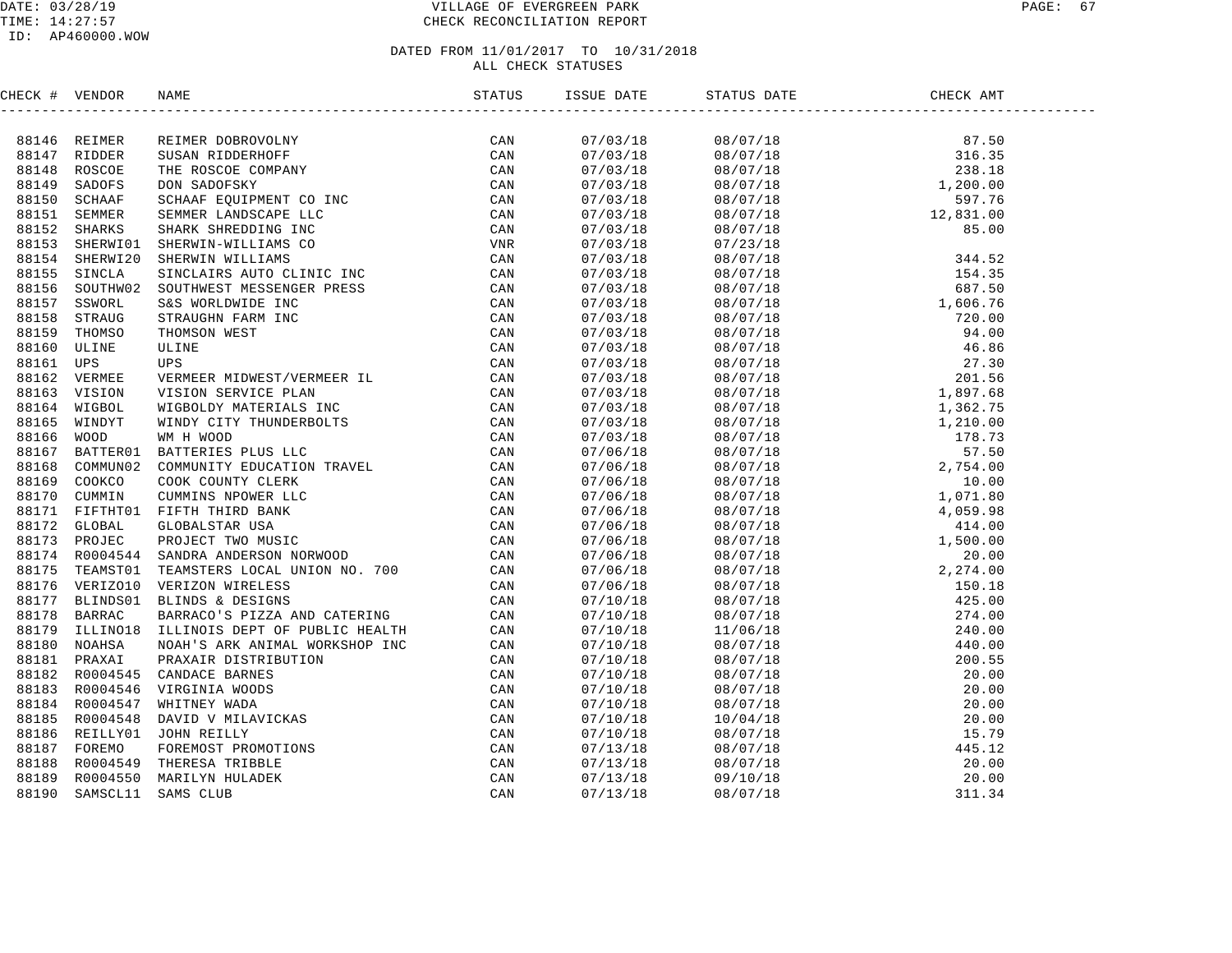#### DATE: 03/28/19 VILLAGE OF EVERGREEN PARK PAGE: 68 TIME: 14:27:57 CHECK RECONCILIATION REPORT

| CHECK # VENDOR |                                                                                                                                                                                                                                                                                                                                                                                                                                                                                                                  |          |  |  |
|----------------|------------------------------------------------------------------------------------------------------------------------------------------------------------------------------------------------------------------------------------------------------------------------------------------------------------------------------------------------------------------------------------------------------------------------------------------------------------------------------------------------------------------|----------|--|--|
|                | $\begin{tabular}{l cccc} \multicolumn{1}{c}{\begin{tabular}{l} \multicolumn{1}{c}{\begin{tabular}{l} \multicolumn{1}{c}{\begin{tabular}{l} \multicolumn{1}{c}{\begin{tabular}{l} \multicolumn{1}{c}{\begin{tabular}{l} \multicolumn{1}{c}{\begin{tabular}{l} \multicolumn{1}{c}{\begin{tabular}{l} \multicolumn{1}{c}{\begin{tabular}{l} \multicolumn{1}{c}{\begin{tabular}{l} \multicolumn{1}{c}{\begin{tabular}{l} \multicolumn{1}{c}{\begin{tabular}{l} \multicolumn{1}{c}{\begin{tabular}{l} \multicolumn{1$ |          |  |  |
|                |                                                                                                                                                                                                                                                                                                                                                                                                                                                                                                                  | 07/13/18 |  |  |
|                |                                                                                                                                                                                                                                                                                                                                                                                                                                                                                                                  | 07/13/18 |  |  |
|                |                                                                                                                                                                                                                                                                                                                                                                                                                                                                                                                  | 07/13/18 |  |  |
|                |                                                                                                                                                                                                                                                                                                                                                                                                                                                                                                                  | 07/13/18 |  |  |
|                |                                                                                                                                                                                                                                                                                                                                                                                                                                                                                                                  | 07/13/18 |  |  |
|                |                                                                                                                                                                                                                                                                                                                                                                                                                                                                                                                  | 07/13/18 |  |  |
|                |                                                                                                                                                                                                                                                                                                                                                                                                                                                                                                                  | 07/13/18 |  |  |
|                |                                                                                                                                                                                                                                                                                                                                                                                                                                                                                                                  | 07/13/18 |  |  |
|                |                                                                                                                                                                                                                                                                                                                                                                                                                                                                                                                  | 07/13/18 |  |  |
|                |                                                                                                                                                                                                                                                                                                                                                                                                                                                                                                                  | 07/13/18 |  |  |
|                |                                                                                                                                                                                                                                                                                                                                                                                                                                                                                                                  | 07/13/18 |  |  |
|                |                                                                                                                                                                                                                                                                                                                                                                                                                                                                                                                  | 07/13/18 |  |  |
|                |                                                                                                                                                                                                                                                                                                                                                                                                                                                                                                                  | 07/13/18 |  |  |
|                |                                                                                                                                                                                                                                                                                                                                                                                                                                                                                                                  | 07/13/18 |  |  |
|                |                                                                                                                                                                                                                                                                                                                                                                                                                                                                                                                  | 07/13/18 |  |  |
|                |                                                                                                                                                                                                                                                                                                                                                                                                                                                                                                                  | 07/13/18 |  |  |
|                |                                                                                                                                                                                                                                                                                                                                                                                                                                                                                                                  | 07/13/18 |  |  |
|                |                                                                                                                                                                                                                                                                                                                                                                                                                                                                                                                  | 07/13/18 |  |  |
|                |                                                                                                                                                                                                                                                                                                                                                                                                                                                                                                                  | 07/13/18 |  |  |
|                |                                                                                                                                                                                                                                                                                                                                                                                                                                                                                                                  | 07/13/18 |  |  |
|                |                                                                                                                                                                                                                                                                                                                                                                                                                                                                                                                  | 07/13/18 |  |  |
|                |                                                                                                                                                                                                                                                                                                                                                                                                                                                                                                                  | 07/13/18 |  |  |
|                |                                                                                                                                                                                                                                                                                                                                                                                                                                                                                                                  | 07/13/18 |  |  |
|                |                                                                                                                                                                                                                                                                                                                                                                                                                                                                                                                  | 07/13/18 |  |  |
|                |                                                                                                                                                                                                                                                                                                                                                                                                                                                                                                                  | 07/13/18 |  |  |
|                |                                                                                                                                                                                                                                                                                                                                                                                                                                                                                                                  | 07/13/18 |  |  |
|                |                                                                                                                                                                                                                                                                                                                                                                                                                                                                                                                  | 07/13/18 |  |  |
|                |                                                                                                                                                                                                                                                                                                                                                                                                                                                                                                                  | 07/17/18 |  |  |
|                |                                                                                                                                                                                                                                                                                                                                                                                                                                                                                                                  | 07/17/18 |  |  |
|                |                                                                                                                                                                                                                                                                                                                                                                                                                                                                                                                  | 07/17/18 |  |  |
|                |                                                                                                                                                                                                                                                                                                                                                                                                                                                                                                                  | 07/17/18 |  |  |
|                |                                                                                                                                                                                                                                                                                                                                                                                                                                                                                                                  | 07/17/18 |  |  |
|                |                                                                                                                                                                                                                                                                                                                                                                                                                                                                                                                  | 07/17/18 |  |  |
|                |                                                                                                                                                                                                                                                                                                                                                                                                                                                                                                                  | 07/17/18 |  |  |
|                |                                                                                                                                                                                                                                                                                                                                                                                                                                                                                                                  | 07/17/18 |  |  |
|                |                                                                                                                                                                                                                                                                                                                                                                                                                                                                                                                  | 07/17/18 |  |  |
|                |                                                                                                                                                                                                                                                                                                                                                                                                                                                                                                                  | 07/17/18 |  |  |
|                |                                                                                                                                                                                                                                                                                                                                                                                                                                                                                                                  | 07/17/18 |  |  |
|                |                                                                                                                                                                                                                                                                                                                                                                                                                                                                                                                  | 07/17/18 |  |  |
|                |                                                                                                                                                                                                                                                                                                                                                                                                                                                                                                                  | 07/17/18 |  |  |
|                |                                                                                                                                                                                                                                                                                                                                                                                                                                                                                                                  | 07/17/18 |  |  |
|                |                                                                                                                                                                                                                                                                                                                                                                                                                                                                                                                  | 07/17/18 |  |  |
|                |                                                                                                                                                                                                                                                                                                                                                                                                                                                                                                                  | 07/17/18 |  |  |
|                |                                                                                                                                                                                                                                                                                                                                                                                                                                                                                                                  | 07/17/18 |  |  |
|                |                                                                                                                                                                                                                                                                                                                                                                                                                                                                                                                  | 07/17/18 |  |  |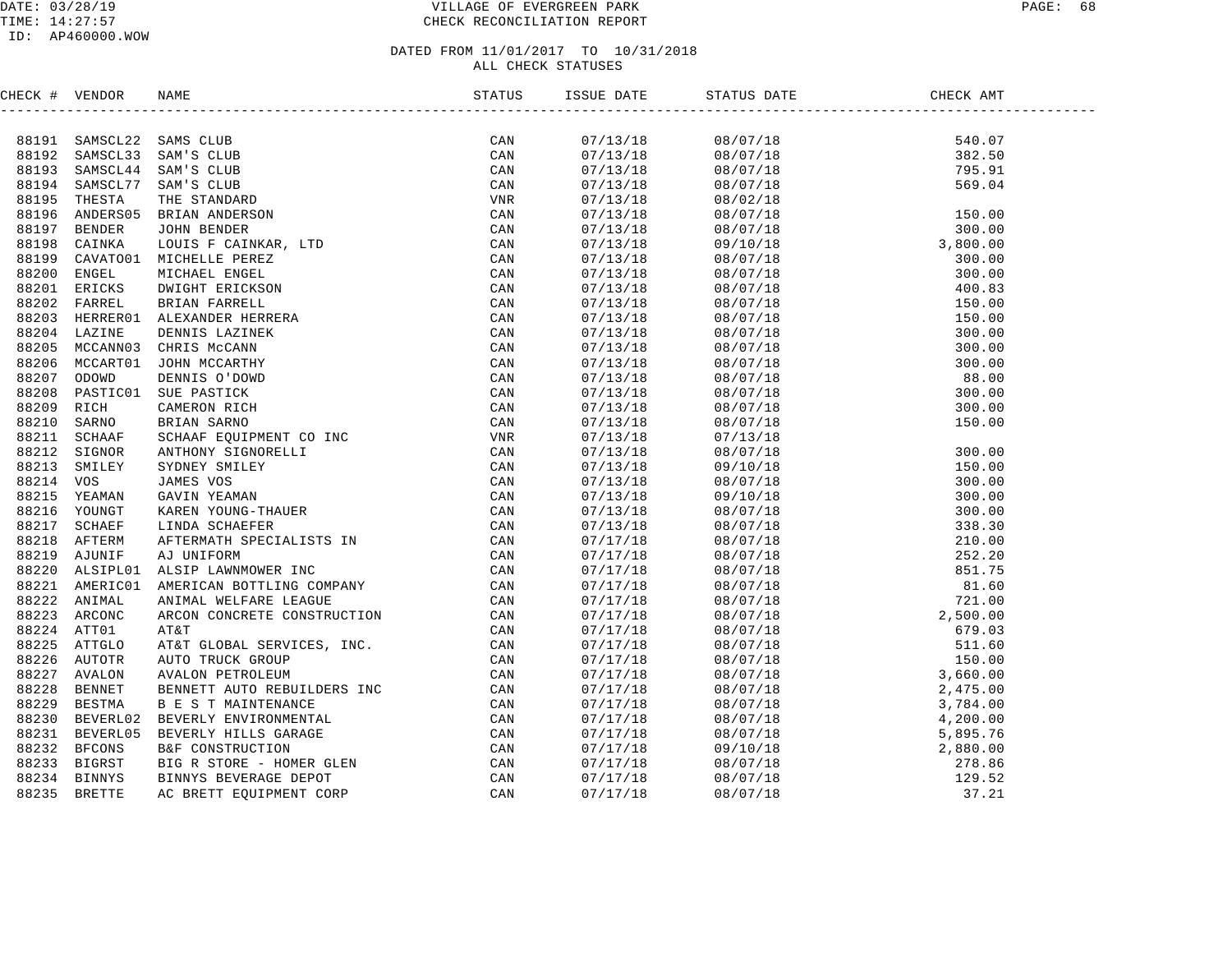#### DATED FROM 11/01/2017 TO 10/31/2018 ALL CHECK STATUSES

CHECK # VENDOR NAME STATUS ISSUE DATE STATUS DATE CHECK AMT ------------------------------------------------------------------------------------------------------------------------------------88236 BROWNE BROWNELLS, INC. CAN 07/17/18 08/07/18 565.89 88237 BURRIS BURRIS EQUIPMENT CO CAN 07/17/18 08/07/18 29.00 88238 CAREFR CAREFREE CAN 07/17/18 08/07/18 4 ,461.94 88239 CASAS CHRISTINE CASAS CAN 07/17/18 08/07/18 39.78 88240 CDWG CDW GOVERNMENT CAN 07/17/18 08/07/18 125.00 88241 CENTRA01 CENTRAL PRINTERS & GRAPHICS CAN 07/17/18 08/07/18 379.60 88242 CENTRA06 CENTRAL SOD FARMS INC CAN 07/17/18 08/07/18 473.80 88243 CINTAS VOIDED---LEADER CHECK VL 07/17/18 07/16/18 88244 CINTAS CINTAS CORPORATION #21 CAN 07/17/18 08/07/18 2,219.04 88245 CINTAS02 CINTAS CORPORATION CAN 07/17/18 08/07/18 674.92 88246 CITYOF CITY OF CHICAGO CAN 07/17/18 08/07/18 3,554.61 88247 CLASSM CLASSMATE CAN 07/17/18 08/07/18 217.90 88248 CLOSED CREATE CUT INVENT / CAN 07/17/18 08/07/18 825.00 88249 COMCAS02 COMCAST CABLE CAN 07/17/18 08/07/18 244.85 88250 COMED01 VOIDED---LEADER CHECK VL 07/17/18 07/16/18 88251 COMED01 COM ED CAN 07/17/18 08/07/18 3,851.45 88252 COMED02 COM ED CAN 07/17/18 08/07/18 3,505.65 88253 COMPET COMPETITIVE SUPPORT OPTIONS CAN 07/17/18 08/07/18 71.62 88254 CONDUS CONDUSIV TECHNOLOGIES CAN 07/17/18 08/07/18 249.49 88255 COOKCO05 COOK COUNTY TREASURER CAN 07/17/18 08/07/18 230.41 88256 COOKCO05 COOK COUNTY TREASURER CAN 07/17/18 08/07/18 4,449.31 88257 COOKCO05 COOK COUNTY TREASURER CAN 07/17/18 08/07/18 3,789.38 88258 COOKCO05 COOK COUNTY TREASURER CAN 07/17/18 08/07/18 1,891.12 88259 DELLMA DELL MARKETING LP CAN 07/17/18 08/07/18 2,227.65 88260 DIRECT02 DIRECTV CAN 07/17/18 08/07/18 63.99 88261 DIRECT03 THE DIRECT RESPONSE RESOURCE CAN 07/17/18 08/07/18 2,150.45 88262 DOORSY02 DOOR SYSTEMS CAN 07/17/18 08/07/18 270.00 88263 EAGLEU THE EAGLE UNIFORM CO INC CAN 07/17/18 08/07/18 186.99 88264 EFOLDE eFOLDER SYSTEMS CAN 07/17/18 08/07/18 690.00 88265 EMSAR EMSAR CHICAGO/MILWAUKEE CAN 07/17/18 08/07/18 331.99 88266 ERS ENVIRONMENTAL RENTAL SERVICES CAN 07/17/18 08/07/18 250.00 88267 EVERGR04 EVERGREEN PARK ACE HARDWARE CAN 07/17/18 08/07/18 11.80 88268 EVERGR04 EVERGREEN PARK ACE HARDWARE CAN 07/17/18 08/07/18 39.97 88269 EVERGR10 EVERGREEN CAR WASH CAN 07/17/18 08/07/18 306.00 88270 EVERGR15 EVERGREEN PAVING CAN 07/17/18 08/07/18 49,270.60 88271 EVERGR18 EVERGREEN CARE CENTER LTD CAN 07/17/18 09/10/18 160.00 88272 FERGUS FERGUSON FACILITIES SUPPLY CAN 07/17/18 08/07/18 442.50 88273 FIRESE FIRE SERVICE INC CAN 07/17/18 08/07/18 118.47 88274 FLANAG FLANAGIN LLC CAN 07/17/18 08/07/18 2,700.00 88275 FLEETP FLEETPRIDE CAN 07/17/18 08/07/18 21.43 88276 FLEX FLEXIBLE BENEFIT SERVICE CORP CAN 07/17/18 08/07/18 141.75 88277 FOREMO FOREMOST PROMOTIONS CAN 07/17/18 08/07/18 597.50 88278 FOXHOM FOX HOME CENTER INC CAN 07/17/18 08/07/18 743.12 88279 FREEWA FREEWAY FORD CAN 07/17/18 08/07/18 149.00 88280 FUNEXP FUN EXPRESS LLC CAN 07/17/18 08/07/18 75.39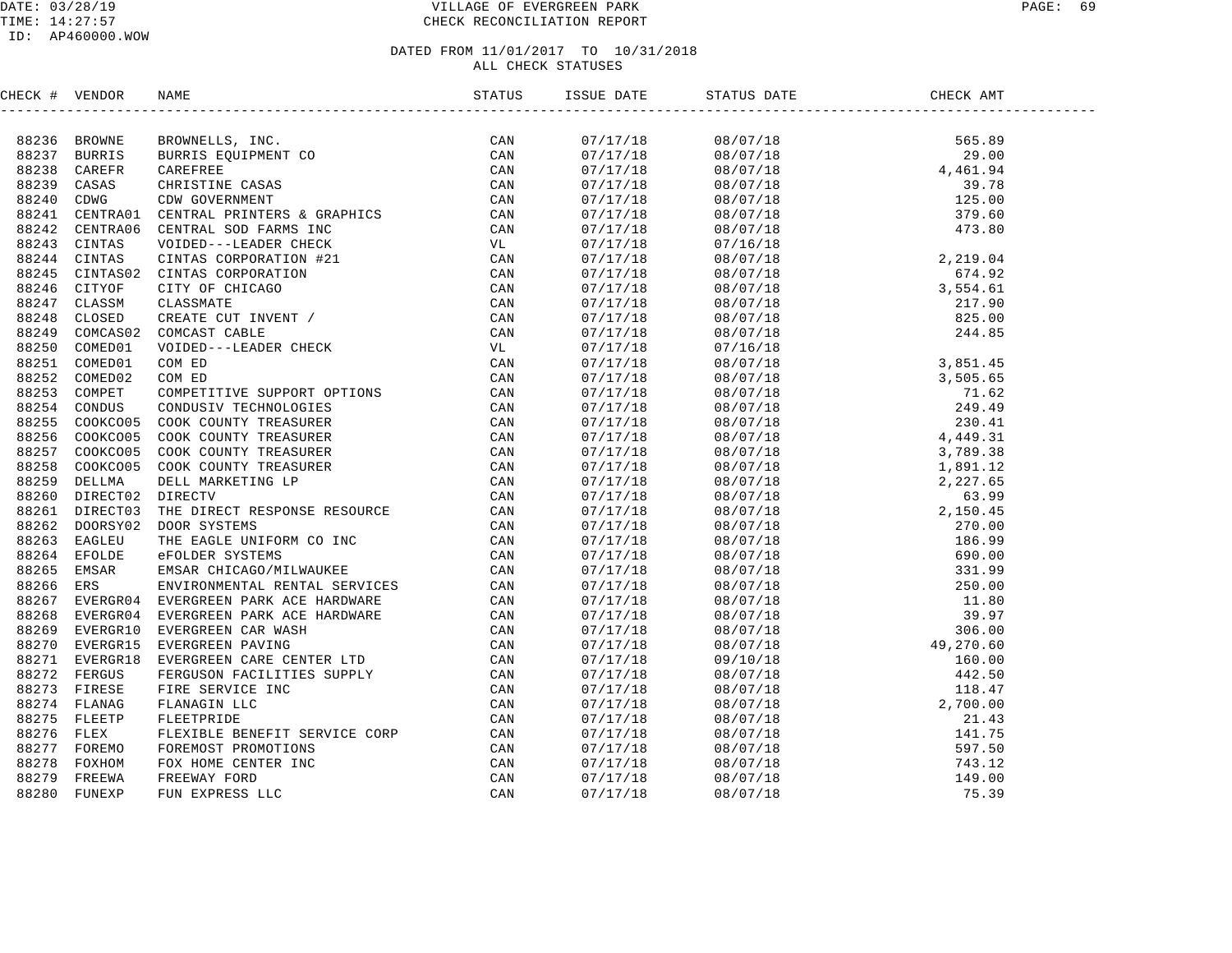#### DATE: 03/28/19 VILLAGE OF EVERGREEN PARK PAGE: 70 TIME: 14:27:57 CHECK RECONCILIATION REPORT

| CHECK # VENDOR |  | ISSUE DATE           | STATUS DATE | DATE CHECK AMT                                                                                                                                                                                                                                                                       |  |
|----------------|--|----------------------|-------------|--------------------------------------------------------------------------------------------------------------------------------------------------------------------------------------------------------------------------------------------------------------------------------------|--|
|                |  |                      |             | $\begin{tabular}{cccccc} 0.8/07/18 & 721.14 \\ 0.8/07/18 & 721.14 \\ 0.8/07/18 & 223.09 \\ 0.8/07/18 & 3,163.08 \\ 0.8/07/18 & 3,163.08 \\ 0.8/07/18 & 382.52 \\ 0.8/07/18 & 369.00 \\ 0.8/07/18 & 369.00 \\ 0.8/07/18 & 369.00 \\ 0.8/07/18 & 369.00 \\ 0.8/07/18 & 22.13$          |  |
|                |  | 07/17/18             |             |                                                                                                                                                                                                                                                                                      |  |
|                |  | 07/17/18             |             |                                                                                                                                                                                                                                                                                      |  |
|                |  | 07/17/18             |             |                                                                                                                                                                                                                                                                                      |  |
|                |  | 07/17/18             |             |                                                                                                                                                                                                                                                                                      |  |
|                |  | 07/17/18             |             |                                                                                                                                                                                                                                                                                      |  |
|                |  | 07/17/18             |             |                                                                                                                                                                                                                                                                                      |  |
|                |  | 07/17/18             |             |                                                                                                                                                                                                                                                                                      |  |
|                |  | 07/17/18             |             |                                                                                                                                                                                                                                                                                      |  |
|                |  | 07/17/18             |             |                                                                                                                                                                                                                                                                                      |  |
|                |  | 07/17/18             |             |                                                                                                                                                                                                                                                                                      |  |
|                |  | 07/17/18             |             |                                                                                                                                                                                                                                                                                      |  |
|                |  | 07/17/18             |             |                                                                                                                                                                                                                                                                                      |  |
|                |  | 07/17/18             |             |                                                                                                                                                                                                                                                                                      |  |
|                |  | 07/17/18<br>07/17/18 |             |                                                                                                                                                                                                                                                                                      |  |
|                |  |                      |             |                                                                                                                                                                                                                                                                                      |  |
|                |  | 07/17/18             |             |                                                                                                                                                                                                                                                                                      |  |
|                |  | 07/17/18             |             |                                                                                                                                                                                                                                                                                      |  |
|                |  | 07/17/18             |             |                                                                                                                                                                                                                                                                                      |  |
|                |  | 07/17/18             |             |                                                                                                                                                                                                                                                                                      |  |
|                |  | 07/17/18             |             |                                                                                                                                                                                                                                                                                      |  |
|                |  | 07/17/18             |             |                                                                                                                                                                                                                                                                                      |  |
|                |  | 07/17/18             |             |                                                                                                                                                                                                                                                                                      |  |
|                |  | 07/17/18             |             |                                                                                                                                                                                                                                                                                      |  |
|                |  | 07/17/18             |             |                                                                                                                                                                                                                                                                                      |  |
|                |  | 07/17/18             |             |                                                                                                                                                                                                                                                                                      |  |
|                |  | 07/17/18             |             |                                                                                                                                                                                                                                                                                      |  |
|                |  |                      |             |                                                                                                                                                                                                                                                                                      |  |
|                |  | 07/17/18<br>07/17/18 |             |                                                                                                                                                                                                                                                                                      |  |
|                |  | 07/17/18             | 07/16/18    |                                                                                                                                                                                                                                                                                      |  |
|                |  | 07/17/18             | 07/16/18    |                                                                                                                                                                                                                                                                                      |  |
|                |  | 07/17/18             | 07/16/18    |                                                                                                                                                                                                                                                                                      |  |
|                |  | 07/17/18             |             |                                                                                                                                                                                                                                                                                      |  |
|                |  | 07/17/18             |             |                                                                                                                                                                                                                                                                                      |  |
|                |  | 07/17/18             |             |                                                                                                                                                                                                                                                                                      |  |
|                |  | 07/17/18             |             |                                                                                                                                                                                                                                                                                      |  |
|                |  | 07/17/18             |             |                                                                                                                                                                                                                                                                                      |  |
|                |  | 07/17/18             |             |                                                                                                                                                                                                                                                                                      |  |
|                |  | 07/17/18             |             |                                                                                                                                                                                                                                                                                      |  |
|                |  | 07/17/18             |             |                                                                                                                                                                                                                                                                                      |  |
|                |  | 07/17/18             |             |                                                                                                                                                                                                                                                                                      |  |
|                |  |                      |             |                                                                                                                                                                                                                                                                                      |  |
|                |  | 07/17/18             |             | $\begin{array}{cccc} 07/16/18 \\ 07/16/18 \\ 08/07/18 \\ 08/07/18 \\ 08/07/18 \\ 08/07/18 \\ 08/07/18 \\ 08/07/18 \\ 08/07/18 \\ 08/07/18 \\ 08/07/18 \\ 08/07/18 \\ 08/07/18 \\ 08/07/18 \\ 08/07/18 \\ 08/07/18 \\ 08/07/18 \\ 08/07/18 \\ 08/07/18 \\ 08/07/18 \\ 08/07/18 \\ 08$ |  |
|                |  | 07/17/18             |             |                                                                                                                                                                                                                                                                                      |  |
|                |  | 07/17/18             |             |                                                                                                                                                                                                                                                                                      |  |
|                |  | 07/17/18             |             |                                                                                                                                                                                                                                                                                      |  |
|                |  | 07/17/18             |             |                                                                                                                                                                                                                                                                                      |  |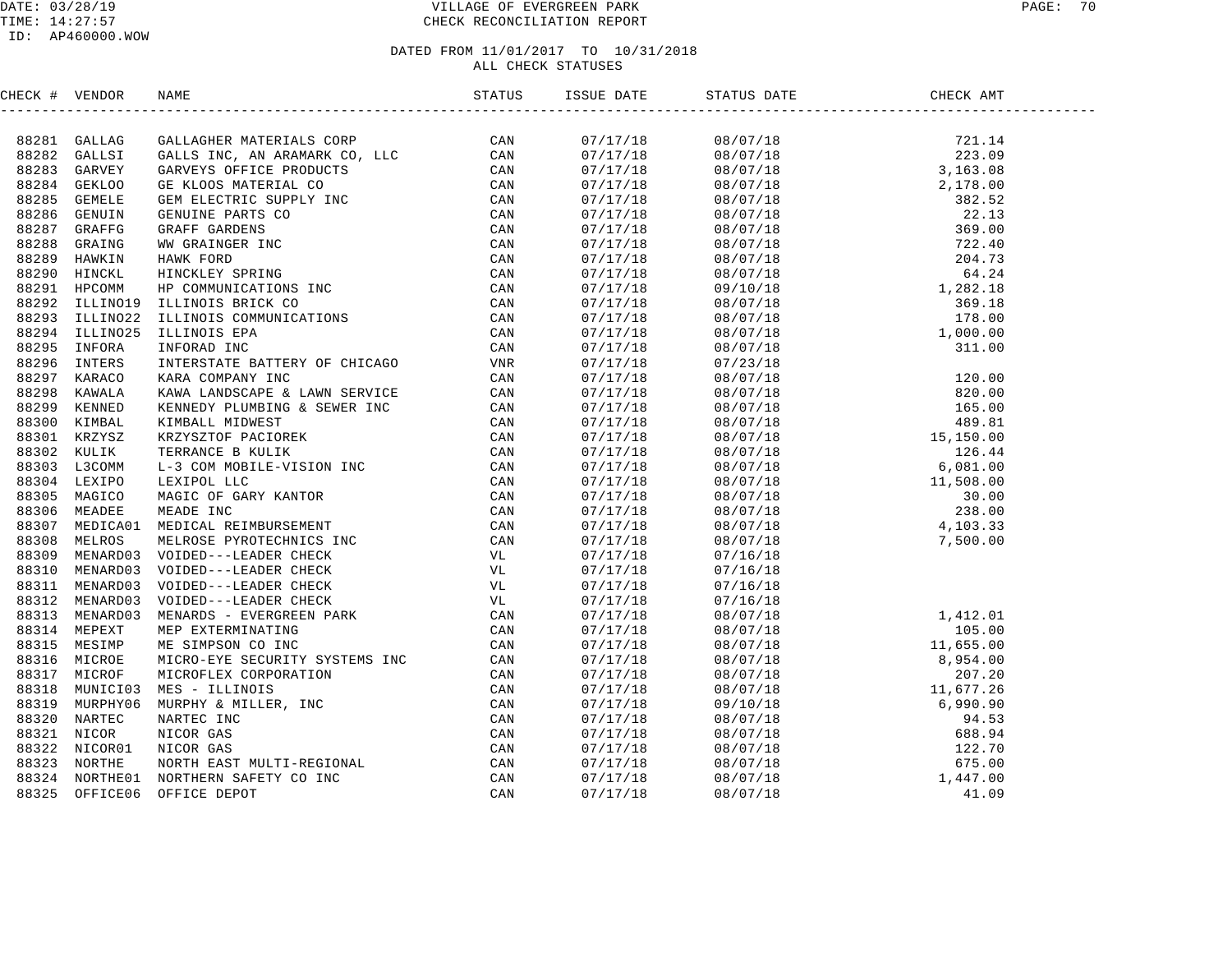#### DATE: 03/28/19 VILLAGE OF EVERGREEN PARK PAGE: 71 TIME: 14:27:57 CHECK RECONCILIATION REPORT

| CHECK # VENDOR |                                                                                                                                                                                                                                 | ISSUE DATE | STATUS DATE                                                                                                                                                                                                                                                                 | DATE CHE<br>----------------------<br>CHECK AMT |  |
|----------------|---------------------------------------------------------------------------------------------------------------------------------------------------------------------------------------------------------------------------------|------------|-----------------------------------------------------------------------------------------------------------------------------------------------------------------------------------------------------------------------------------------------------------------------------|-------------------------------------------------|--|
|                | INCRE (# VERTOO OFFICE BROT<br>193316 OPERATION (PRILE AND THE SERVICE DRIVER IN A SAME ON A SAME ORDER CAN OUR AND OUR CAN DESCRIPTION (THE SERVICE OR AN AN OUR SERVICE OR AN AN INCREASE IN A SAME PRICE OR AN INSTANTANCE O |            | $\begin{tabular}{cccccccc} 07/17/18 & 08/07/18 & 170.24 \\ 07/17/18 & 08/07/18 & 170.24 \\ 07/17/18 & 08/07/18 & 1.726.96 \\ 07/17/18 & 08/07/18 & 1.726.96 \\ 07/17/18 & 08/07/18 & 165.23 \\ 07/17/18 & 09/10/18 & 180.00 \\ 07/17/18 & 09/10/18 & 160.07 \\ 07/17/18 & $ |                                                 |  |
|                |                                                                                                                                                                                                                                 |            |                                                                                                                                                                                                                                                                             |                                                 |  |
|                |                                                                                                                                                                                                                                 |            |                                                                                                                                                                                                                                                                             |                                                 |  |
|                |                                                                                                                                                                                                                                 |            |                                                                                                                                                                                                                                                                             |                                                 |  |
|                |                                                                                                                                                                                                                                 |            |                                                                                                                                                                                                                                                                             |                                                 |  |
|                |                                                                                                                                                                                                                                 |            |                                                                                                                                                                                                                                                                             |                                                 |  |
|                |                                                                                                                                                                                                                                 |            |                                                                                                                                                                                                                                                                             |                                                 |  |
|                |                                                                                                                                                                                                                                 |            |                                                                                                                                                                                                                                                                             |                                                 |  |
|                |                                                                                                                                                                                                                                 |            |                                                                                                                                                                                                                                                                             |                                                 |  |
|                |                                                                                                                                                                                                                                 |            |                                                                                                                                                                                                                                                                             |                                                 |  |
|                |                                                                                                                                                                                                                                 |            |                                                                                                                                                                                                                                                                             |                                                 |  |
|                |                                                                                                                                                                                                                                 |            |                                                                                                                                                                                                                                                                             |                                                 |  |
|                |                                                                                                                                                                                                                                 |            |                                                                                                                                                                                                                                                                             |                                                 |  |
|                |                                                                                                                                                                                                                                 |            |                                                                                                                                                                                                                                                                             |                                                 |  |
|                |                                                                                                                                                                                                                                 |            |                                                                                                                                                                                                                                                                             |                                                 |  |
|                |                                                                                                                                                                                                                                 |            |                                                                                                                                                                                                                                                                             |                                                 |  |
|                |                                                                                                                                                                                                                                 |            |                                                                                                                                                                                                                                                                             |                                                 |  |
|                |                                                                                                                                                                                                                                 |            |                                                                                                                                                                                                                                                                             |                                                 |  |
|                |                                                                                                                                                                                                                                 |            |                                                                                                                                                                                                                                                                             |                                                 |  |
|                |                                                                                                                                                                                                                                 |            |                                                                                                                                                                                                                                                                             |                                                 |  |
|                |                                                                                                                                                                                                                                 |            |                                                                                                                                                                                                                                                                             |                                                 |  |
|                |                                                                                                                                                                                                                                 |            |                                                                                                                                                                                                                                                                             |                                                 |  |
|                |                                                                                                                                                                                                                                 |            |                                                                                                                                                                                                                                                                             |                                                 |  |
|                |                                                                                                                                                                                                                                 |            |                                                                                                                                                                                                                                                                             |                                                 |  |
|                |                                                                                                                                                                                                                                 |            |                                                                                                                                                                                                                                                                             |                                                 |  |
|                |                                                                                                                                                                                                                                 |            |                                                                                                                                                                                                                                                                             |                                                 |  |
|                |                                                                                                                                                                                                                                 |            |                                                                                                                                                                                                                                                                             |                                                 |  |
|                |                                                                                                                                                                                                                                 |            |                                                                                                                                                                                                                                                                             |                                                 |  |
|                |                                                                                                                                                                                                                                 |            |                                                                                                                                                                                                                                                                             |                                                 |  |
|                |                                                                                                                                                                                                                                 |            |                                                                                                                                                                                                                                                                             |                                                 |  |
|                |                                                                                                                                                                                                                                 |            |                                                                                                                                                                                                                                                                             |                                                 |  |
|                |                                                                                                                                                                                                                                 |            |                                                                                                                                                                                                                                                                             |                                                 |  |
|                |                                                                                                                                                                                                                                 |            |                                                                                                                                                                                                                                                                             |                                                 |  |
|                |                                                                                                                                                                                                                                 |            |                                                                                                                                                                                                                                                                             |                                                 |  |
|                |                                                                                                                                                                                                                                 |            |                                                                                                                                                                                                                                                                             |                                                 |  |
|                |                                                                                                                                                                                                                                 |            |                                                                                                                                                                                                                                                                             |                                                 |  |
|                |                                                                                                                                                                                                                                 |            |                                                                                                                                                                                                                                                                             |                                                 |  |
|                |                                                                                                                                                                                                                                 |            |                                                                                                                                                                                                                                                                             |                                                 |  |
|                |                                                                                                                                                                                                                                 |            |                                                                                                                                                                                                                                                                             |                                                 |  |
|                |                                                                                                                                                                                                                                 |            |                                                                                                                                                                                                                                                                             |                                                 |  |
|                |                                                                                                                                                                                                                                 |            |                                                                                                                                                                                                                                                                             |                                                 |  |
|                |                                                                                                                                                                                                                                 |            |                                                                                                                                                                                                                                                                             |                                                 |  |
|                |                                                                                                                                                                                                                                 |            | $\begin{array}{cccc} 07/17/18 & 08/07/18 & 8\,302.00 \\ 07/17/18 & 07/16/18 & 2\,398.00 \\ 07/17/18 & 08/07/18 & 2\,398.00 \\ 07/17/18 & 08/07/18 & 100.00 \\ 07/17/18 & 08/07/18 & 419.49 \\ 07/17/18 & 08/07/18 & 419.49 \\ 07/17/18 & 08/07/18 & 303.24 \\ 07/17/1$      |                                                 |  |
|                |                                                                                                                                                                                                                                 |            |                                                                                                                                                                                                                                                                             |                                                 |  |
|                |                                                                                                                                                                                                                                 |            |                                                                                                                                                                                                                                                                             |                                                 |  |
|                |                                                                                                                                                                                                                                 |            |                                                                                                                                                                                                                                                                             |                                                 |  |
|                |                                                                                                                                                                                                                                 |            |                                                                                                                                                                                                                                                                             |                                                 |  |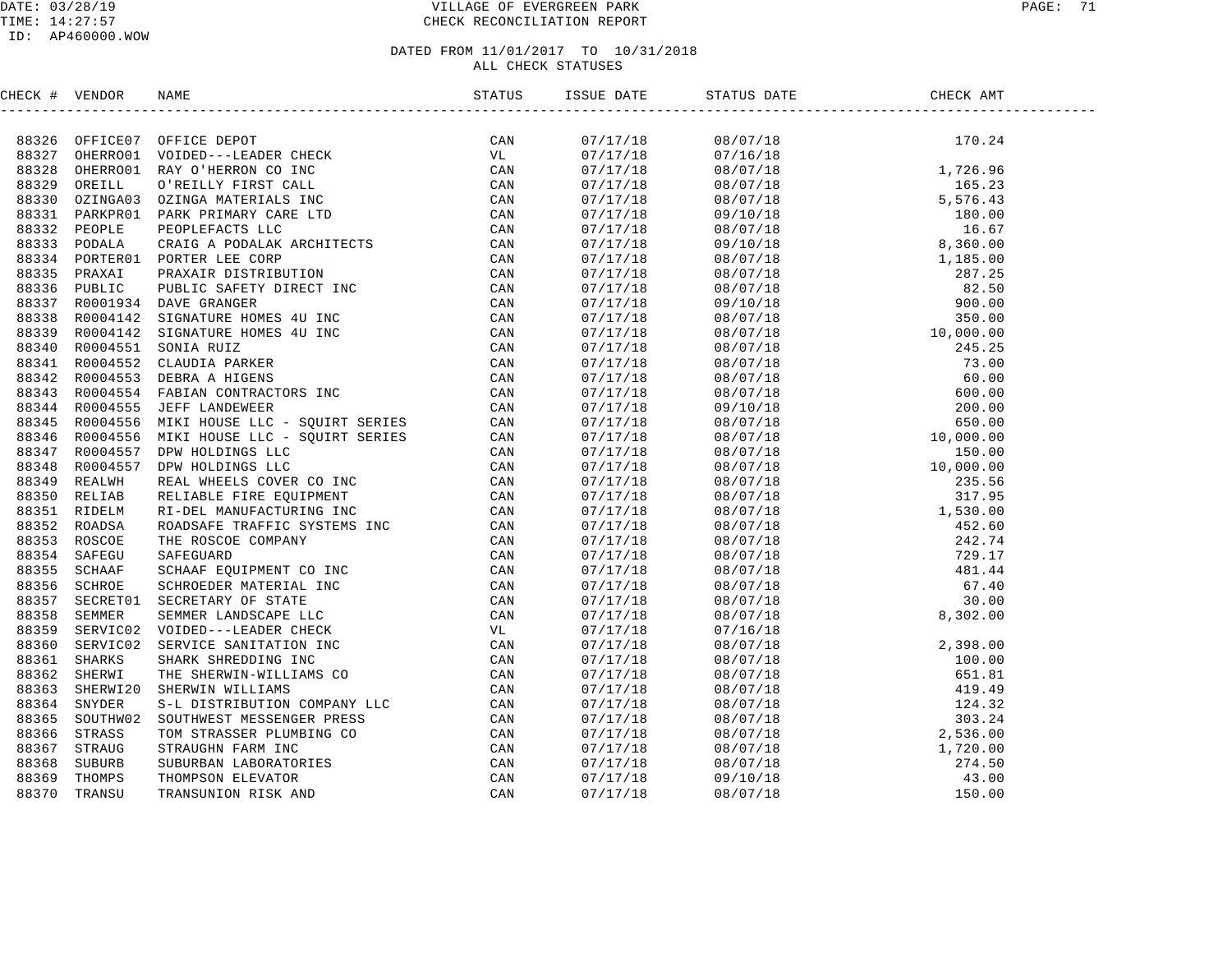#### DATE: 03/28/19 VILLAGE OF EVERGREEN PARK PAGE: 72 TIME: 14:27:57 CHECK RECONCILIATION REPORT

#### ID: AP460000.WOW

| CHECK # VENDOR | NAME |          | CHECK AMT                                                                                                                                                                                                                                                                                                                                                               |  |
|----------------|------|----------|-------------------------------------------------------------------------------------------------------------------------------------------------------------------------------------------------------------------------------------------------------------------------------------------------------------------------------------------------------------------------|--|
|                |      |          | $\begin{tabular}{l c c c c} \hline \textbf{SFR} & \textbf{GME} & \textbf{GME} & \textbf{SME} \\[0.08em] \hline \textbf{SFR} & \textbf{0.00} & \textbf{0.00} \\[0.08em] \hline \textbf{0.8} / 07/18 & \textbf{3.26} \, .20 \\[0.08em] \hline \textbf{0.8} / 07/18 & \textbf{43.13} \\[0.08em] \hline \textbf{0.8} / 07/18 & \textbf{43.13} \\[0.08em] \hline \textbf{0.$ |  |
|                |      | 07/17/18 |                                                                                                                                                                                                                                                                                                                                                                         |  |
|                |      | 07/17/18 |                                                                                                                                                                                                                                                                                                                                                                         |  |
|                |      | 07/17/18 |                                                                                                                                                                                                                                                                                                                                                                         |  |
|                |      | 07/17/18 |                                                                                                                                                                                                                                                                                                                                                                         |  |
|                |      | 07/17/18 |                                                                                                                                                                                                                                                                                                                                                                         |  |
|                |      | 07/17/18 |                                                                                                                                                                                                                                                                                                                                                                         |  |
|                |      | 07/17/18 |                                                                                                                                                                                                                                                                                                                                                                         |  |
|                |      | 07/17/18 |                                                                                                                                                                                                                                                                                                                                                                         |  |
|                |      | 07/17/18 |                                                                                                                                                                                                                                                                                                                                                                         |  |
|                |      | 07/17/18 |                                                                                                                                                                                                                                                                                                                                                                         |  |
|                |      | 07/17/18 |                                                                                                                                                                                                                                                                                                                                                                         |  |
|                |      | 07/20/18 |                                                                                                                                                                                                                                                                                                                                                                         |  |
|                |      | 07/20/18 |                                                                                                                                                                                                                                                                                                                                                                         |  |
|                |      | 07/20/18 |                                                                                                                                                                                                                                                                                                                                                                         |  |
|                |      | 07/20/18 |                                                                                                                                                                                                                                                                                                                                                                         |  |
|                |      | 07/20/18 |                                                                                                                                                                                                                                                                                                                                                                         |  |
|                |      | 07/20/18 |                                                                                                                                                                                                                                                                                                                                                                         |  |
|                |      | 07/20/18 |                                                                                                                                                                                                                                                                                                                                                                         |  |
|                |      | 07/23/18 |                                                                                                                                                                                                                                                                                                                                                                         |  |
|                |      | 07/23/18 |                                                                                                                                                                                                                                                                                                                                                                         |  |
|                |      | 07/23/18 |                                                                                                                                                                                                                                                                                                                                                                         |  |
|                |      | 07/23/18 |                                                                                                                                                                                                                                                                                                                                                                         |  |
|                |      | 07/23/18 |                                                                                                                                                                                                                                                                                                                                                                         |  |
|                |      | 07/23/18 |                                                                                                                                                                                                                                                                                                                                                                         |  |
|                |      | 07/23/18 |                                                                                                                                                                                                                                                                                                                                                                         |  |
|                |      | 07/23/18 |                                                                                                                                                                                                                                                                                                                                                                         |  |
|                |      | 07/25/18 |                                                                                                                                                                                                                                                                                                                                                                         |  |
|                |      | 07/25/18 |                                                                                                                                                                                                                                                                                                                                                                         |  |
|                |      | 07/25/18 |                                                                                                                                                                                                                                                                                                                                                                         |  |
|                |      | 07/25/18 |                                                                                                                                                                                                                                                                                                                                                                         |  |
|                |      | 07/25/18 |                                                                                                                                                                                                                                                                                                                                                                         |  |
|                |      | 07/27/18 |                                                                                                                                                                                                                                                                                                                                                                         |  |
|                |      | 07/27/18 |                                                                                                                                                                                                                                                                                                                                                                         |  |
|                |      | 07/27/18 |                                                                                                                                                                                                                                                                                                                                                                         |  |
|                |      | 07/27/18 |                                                                                                                                                                                                                                                                                                                                                                         |  |
|                |      | 07/27/18 |                                                                                                                                                                                                                                                                                                                                                                         |  |
|                |      | 07/27/18 |                                                                                                                                                                                                                                                                                                                                                                         |  |
|                |      | 07/31/18 |                                                                                                                                                                                                                                                                                                                                                                         |  |
|                |      | 07/31/18 |                                                                                                                                                                                                                                                                                                                                                                         |  |
|                |      | 07/31/18 |                                                                                                                                                                                                                                                                                                                                                                         |  |
|                |      | 07/31/18 |                                                                                                                                                                                                                                                                                                                                                                         |  |
|                |      | 07/31/18 |                                                                                                                                                                                                                                                                                                                                                                         |  |
|                |      | 07/31/18 |                                                                                                                                                                                                                                                                                                                                                                         |  |
|                |      | 08/02/18 |                                                                                                                                                                                                                                                                                                                                                                         |  |
|                |      | 08/02/18 |                                                                                                                                                                                                                                                                                                                                                                         |  |
|                |      |          |                                                                                                                                                                                                                                                                                                                                                                         |  |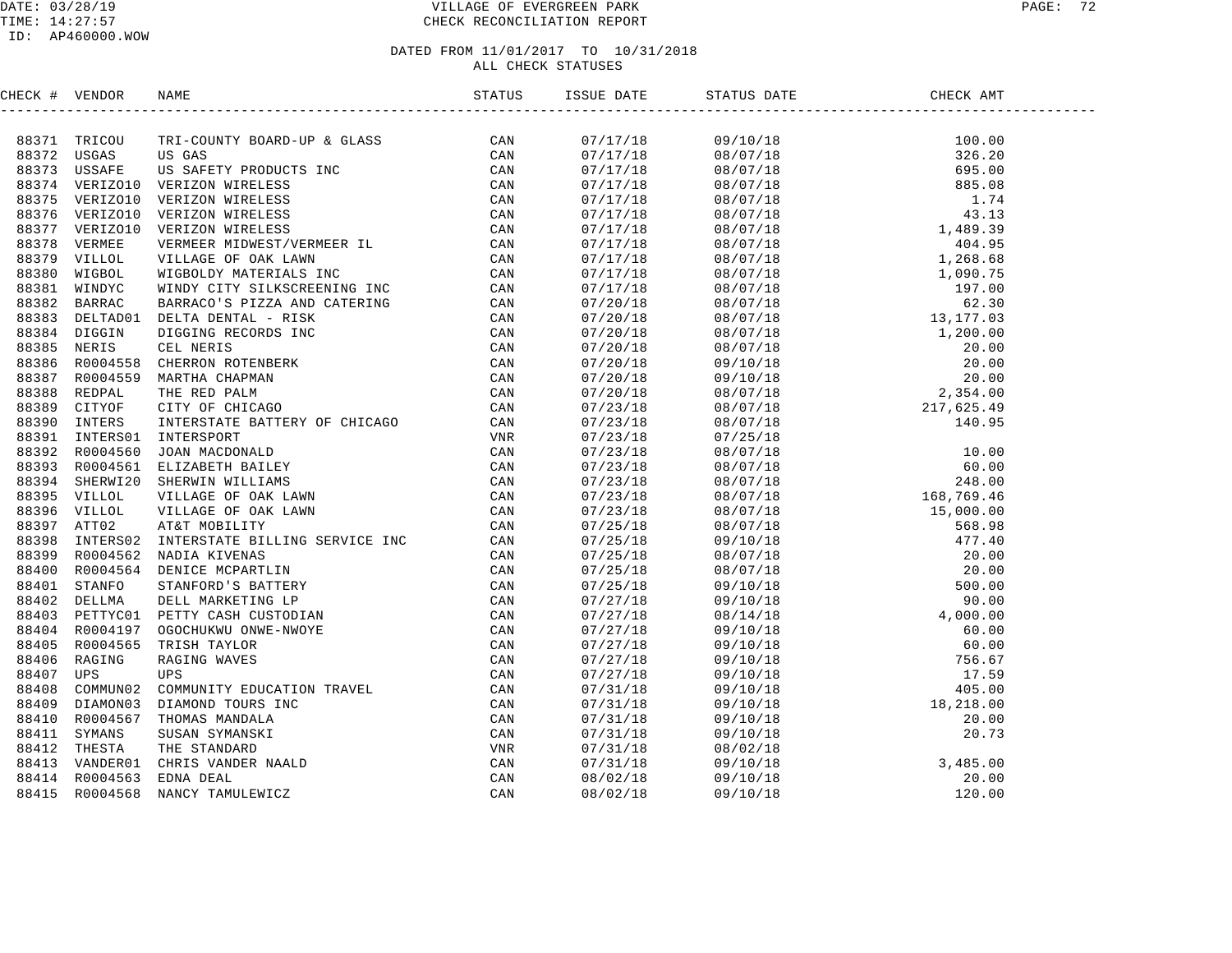### DATE: 03/28/19 VILLAGE OF EVERGREEN PARK PAGE: 73 TIME: 14:27:57 CHECK RECONCILIATION REPORT

### ID: AP460000.WOW

| CHECK # VENDOR |                                                                                                                                                                                                                                   |  |                                                                                                                                                                                                                                                                                                                                                    |  |
|----------------|-----------------------------------------------------------------------------------------------------------------------------------------------------------------------------------------------------------------------------------|--|----------------------------------------------------------------------------------------------------------------------------------------------------------------------------------------------------------------------------------------------------------------------------------------------------------------------------------------------------|--|
|                | TECK # VERIDOR NAME STATUS 53<br>199415 THERE TANDARD COMMITME CAN ARREST CAN ARREST TREE STATISTS. THE STANDARD CAN<br>199417 THESTA ATTENTAATIES CHEICAL CORPORATION CAN ARREST CAN ARREST CAN ARREST CAN ARREST CAN ARREST CAN |  | $\begin{tabular}{cccccccc} \hline \hline C1857 & STAT 55775 & STAT 59718 & STAT 59719 & STAT 59719 & STAT 59719 & STAT 59719 & STAT 59719 & STAT 59719 & STAT 59719 & STAT 59719 & STAT 59719 & STAT 59719 & STAT 59719 & STAT 59719 & STAT 59719 & STAT 59719 & STAT 59719 & STAT 59719 & STAT 59719 & STAT 59719 & STAT 59719 & STAT 59719 & ST$ |  |
|                |                                                                                                                                                                                                                                   |  |                                                                                                                                                                                                                                                                                                                                                    |  |
|                |                                                                                                                                                                                                                                   |  |                                                                                                                                                                                                                                                                                                                                                    |  |
|                |                                                                                                                                                                                                                                   |  |                                                                                                                                                                                                                                                                                                                                                    |  |
|                |                                                                                                                                                                                                                                   |  |                                                                                                                                                                                                                                                                                                                                                    |  |
|                |                                                                                                                                                                                                                                   |  |                                                                                                                                                                                                                                                                                                                                                    |  |
|                |                                                                                                                                                                                                                                   |  |                                                                                                                                                                                                                                                                                                                                                    |  |
|                |                                                                                                                                                                                                                                   |  |                                                                                                                                                                                                                                                                                                                                                    |  |
|                |                                                                                                                                                                                                                                   |  |                                                                                                                                                                                                                                                                                                                                                    |  |
|                |                                                                                                                                                                                                                                   |  |                                                                                                                                                                                                                                                                                                                                                    |  |
|                |                                                                                                                                                                                                                                   |  |                                                                                                                                                                                                                                                                                                                                                    |  |
|                |                                                                                                                                                                                                                                   |  |                                                                                                                                                                                                                                                                                                                                                    |  |
|                |                                                                                                                                                                                                                                   |  |                                                                                                                                                                                                                                                                                                                                                    |  |
|                |                                                                                                                                                                                                                                   |  |                                                                                                                                                                                                                                                                                                                                                    |  |
|                |                                                                                                                                                                                                                                   |  |                                                                                                                                                                                                                                                                                                                                                    |  |
|                |                                                                                                                                                                                                                                   |  |                                                                                                                                                                                                                                                                                                                                                    |  |
|                |                                                                                                                                                                                                                                   |  |                                                                                                                                                                                                                                                                                                                                                    |  |
|                |                                                                                                                                                                                                                                   |  |                                                                                                                                                                                                                                                                                                                                                    |  |
|                |                                                                                                                                                                                                                                   |  |                                                                                                                                                                                                                                                                                                                                                    |  |
|                |                                                                                                                                                                                                                                   |  |                                                                                                                                                                                                                                                                                                                                                    |  |
|                |                                                                                                                                                                                                                                   |  |                                                                                                                                                                                                                                                                                                                                                    |  |
|                |                                                                                                                                                                                                                                   |  |                                                                                                                                                                                                                                                                                                                                                    |  |
|                |                                                                                                                                                                                                                                   |  |                                                                                                                                                                                                                                                                                                                                                    |  |
|                |                                                                                                                                                                                                                                   |  |                                                                                                                                                                                                                                                                                                                                                    |  |
|                |                                                                                                                                                                                                                                   |  |                                                                                                                                                                                                                                                                                                                                                    |  |
|                |                                                                                                                                                                                                                                   |  |                                                                                                                                                                                                                                                                                                                                                    |  |
|                |                                                                                                                                                                                                                                   |  |                                                                                                                                                                                                                                                                                                                                                    |  |
|                |                                                                                                                                                                                                                                   |  |                                                                                                                                                                                                                                                                                                                                                    |  |
|                |                                                                                                                                                                                                                                   |  |                                                                                                                                                                                                                                                                                                                                                    |  |
|                |                                                                                                                                                                                                                                   |  |                                                                                                                                                                                                                                                                                                                                                    |  |
|                |                                                                                                                                                                                                                                   |  |                                                                                                                                                                                                                                                                                                                                                    |  |
|                |                                                                                                                                                                                                                                   |  |                                                                                                                                                                                                                                                                                                                                                    |  |
|                |                                                                                                                                                                                                                                   |  |                                                                                                                                                                                                                                                                                                                                                    |  |
|                |                                                                                                                                                                                                                                   |  |                                                                                                                                                                                                                                                                                                                                                    |  |
|                |                                                                                                                                                                                                                                   |  |                                                                                                                                                                                                                                                                                                                                                    |  |
|                |                                                                                                                                                                                                                                   |  |                                                                                                                                                                                                                                                                                                                                                    |  |
|                |                                                                                                                                                                                                                                   |  |                                                                                                                                                                                                                                                                                                                                                    |  |
|                |                                                                                                                                                                                                                                   |  |                                                                                                                                                                                                                                                                                                                                                    |  |
|                |                                                                                                                                                                                                                                   |  |                                                                                                                                                                                                                                                                                                                                                    |  |
|                |                                                                                                                                                                                                                                   |  |                                                                                                                                                                                                                                                                                                                                                    |  |
|                |                                                                                                                                                                                                                                   |  |                                                                                                                                                                                                                                                                                                                                                    |  |
|                |                                                                                                                                                                                                                                   |  |                                                                                                                                                                                                                                                                                                                                                    |  |
|                |                                                                                                                                                                                                                                   |  |                                                                                                                                                                                                                                                                                                                                                    |  |
|                |                                                                                                                                                                                                                                   |  |                                                                                                                                                                                                                                                                                                                                                    |  |
|                |                                                                                                                                                                                                                                   |  |                                                                                                                                                                                                                                                                                                                                                    |  |
|                |                                                                                                                                                                                                                                   |  |                                                                                                                                                                                                                                                                                                                                                    |  |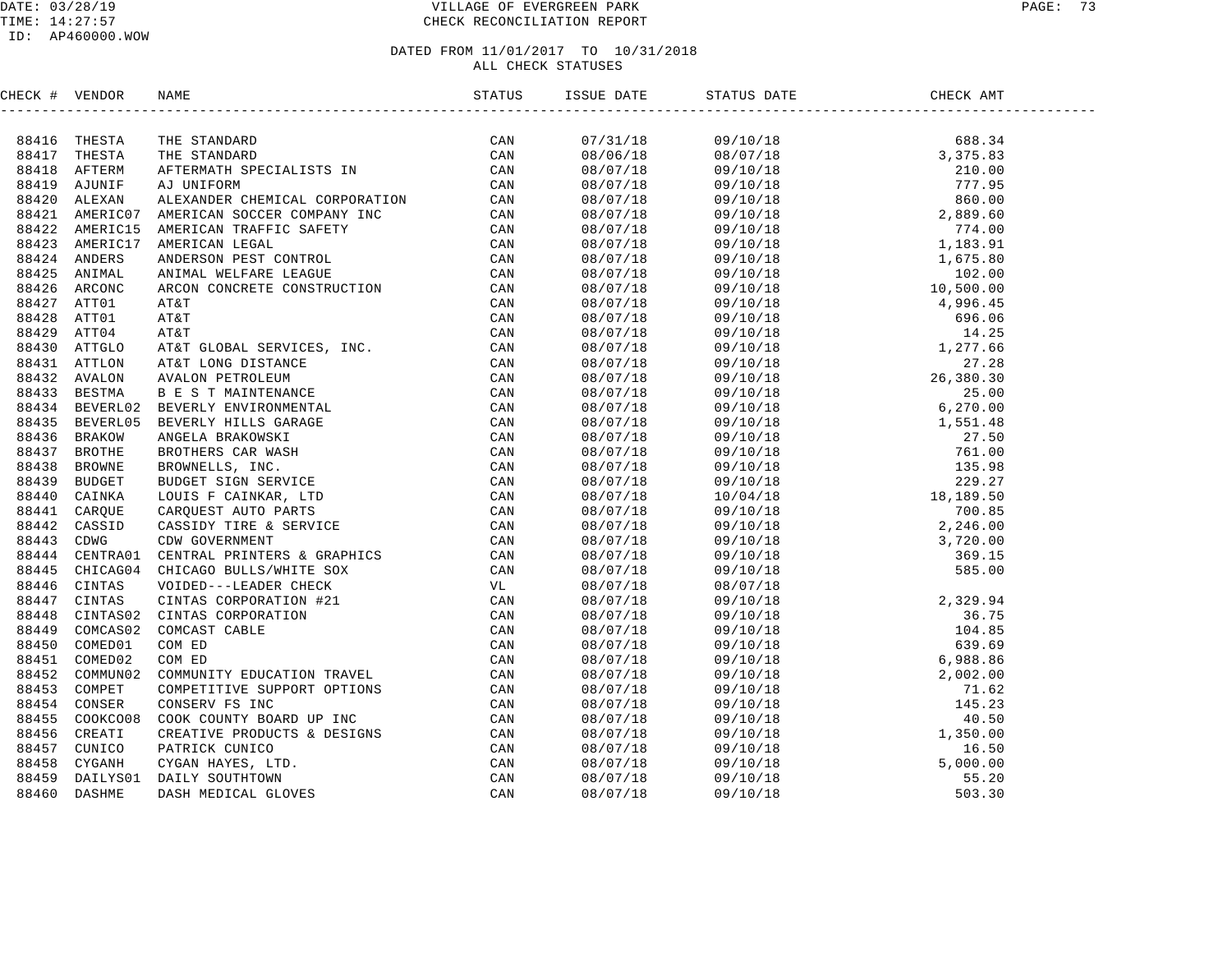| CHECK # VENDOR |                                                                                                                                                                                                                              | ISSUE DATE | STATUS DATE CH | CHECK AMT |  |
|----------------|------------------------------------------------------------------------------------------------------------------------------------------------------------------------------------------------------------------------------|------------|----------------|-----------|--|
|                | INCREASE ARMONIC MANUS DELLE MANUSCRIPT CRIMINAL DESCRIPTION CAN BE AN ARROW CONDUCT AN INCREASE AND INCREASE ARROWSER CAN ARROWSER AND A SERVICE CAN ARROWSER CAN ARROWSER CAN CONDUCT THE DESCRIPTION CONDUCT CAN ARROWSER |            |                |           |  |
|                |                                                                                                                                                                                                                              |            |                |           |  |
|                |                                                                                                                                                                                                                              |            |                |           |  |
|                |                                                                                                                                                                                                                              |            |                |           |  |
|                |                                                                                                                                                                                                                              |            |                |           |  |
|                |                                                                                                                                                                                                                              |            |                |           |  |
|                |                                                                                                                                                                                                                              |            |                |           |  |
|                |                                                                                                                                                                                                                              |            |                |           |  |
|                |                                                                                                                                                                                                                              |            |                |           |  |
|                |                                                                                                                                                                                                                              |            |                |           |  |
|                |                                                                                                                                                                                                                              |            |                |           |  |
|                |                                                                                                                                                                                                                              |            |                |           |  |
|                |                                                                                                                                                                                                                              |            |                |           |  |
|                |                                                                                                                                                                                                                              |            |                |           |  |
|                |                                                                                                                                                                                                                              |            |                |           |  |
|                |                                                                                                                                                                                                                              |            |                |           |  |
|                |                                                                                                                                                                                                                              |            |                |           |  |
|                |                                                                                                                                                                                                                              |            |                |           |  |
|                |                                                                                                                                                                                                                              |            |                |           |  |
|                |                                                                                                                                                                                                                              |            |                |           |  |
|                |                                                                                                                                                                                                                              |            |                |           |  |
|                |                                                                                                                                                                                                                              |            |                |           |  |
|                |                                                                                                                                                                                                                              |            |                |           |  |
|                |                                                                                                                                                                                                                              |            |                |           |  |
|                |                                                                                                                                                                                                                              |            |                |           |  |
|                |                                                                                                                                                                                                                              |            |                |           |  |
|                |                                                                                                                                                                                                                              |            |                |           |  |
|                |                                                                                                                                                                                                                              |            |                |           |  |
|                |                                                                                                                                                                                                                              |            |                |           |  |
|                |                                                                                                                                                                                                                              |            |                |           |  |
|                |                                                                                                                                                                                                                              |            |                |           |  |
|                |                                                                                                                                                                                                                              |            |                |           |  |
|                |                                                                                                                                                                                                                              |            |                |           |  |
|                |                                                                                                                                                                                                                              |            |                |           |  |
|                |                                                                                                                                                                                                                              |            |                |           |  |
|                |                                                                                                                                                                                                                              |            |                |           |  |
|                |                                                                                                                                                                                                                              |            |                |           |  |
|                |                                                                                                                                                                                                                              |            |                |           |  |
|                |                                                                                                                                                                                                                              |            |                |           |  |
|                |                                                                                                                                                                                                                              |            |                |           |  |
|                |                                                                                                                                                                                                                              |            |                |           |  |
|                |                                                                                                                                                                                                                              |            |                |           |  |
|                |                                                                                                                                                                                                                              |            |                |           |  |
|                |                                                                                                                                                                                                                              |            |                |           |  |
|                |                                                                                                                                                                                                                              |            |                |           |  |
|                |                                                                                                                                                                                                                              |            |                |           |  |
|                |                                                                                                                                                                                                                              |            |                |           |  |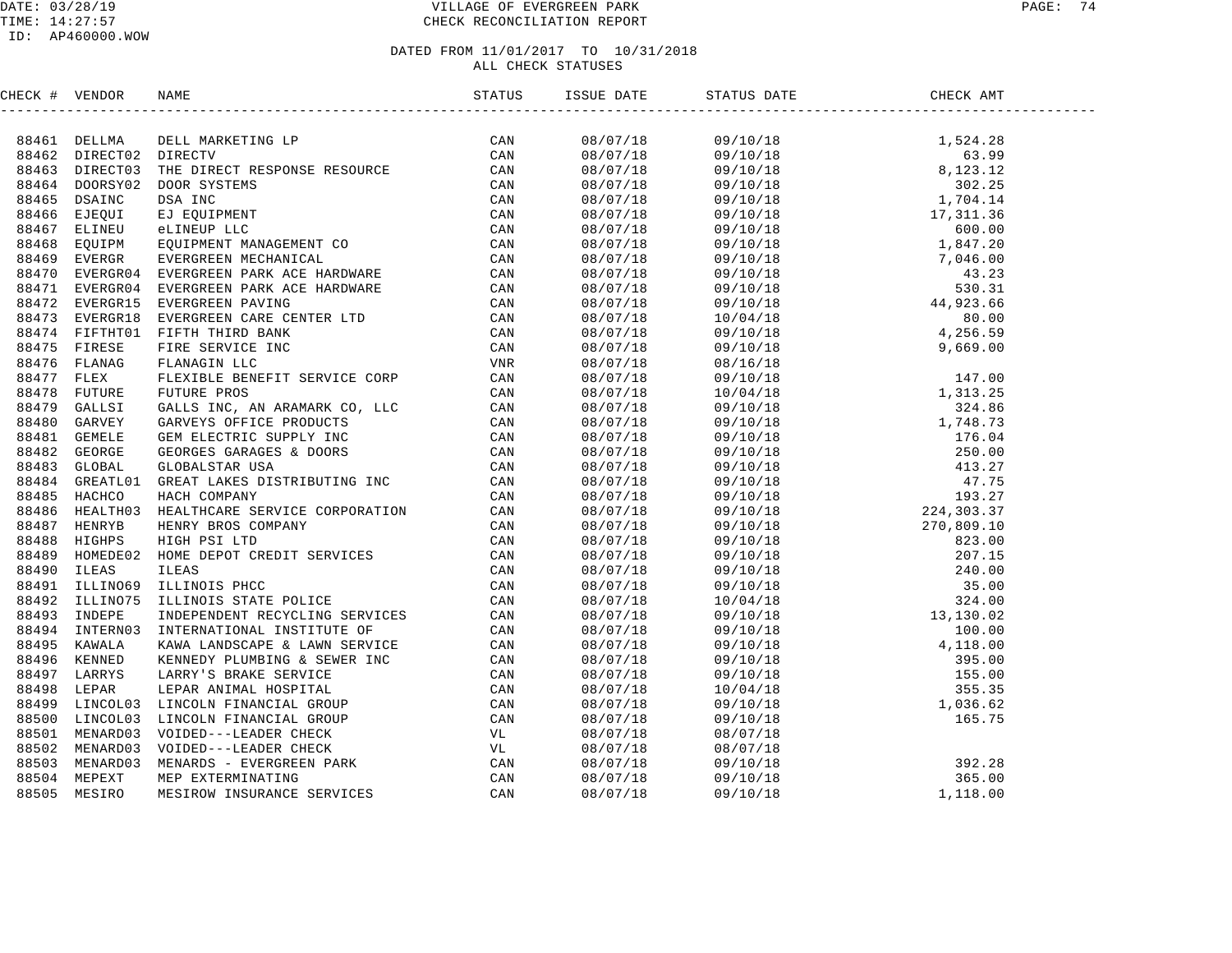### DATE: 03/28/19 VILLAGE OF EVERGREEN PARK PAGE: 75 TIME: 14:27:57 CHECK RECONCILIATION REPORT

| CHECK # VENDOR | <b>NAME</b>                                                                                                                                                                                                                         | ISSUE DATE                             | STATUS DATE                                                                                                                                                                                                                                                                                                                                                                            | ATE CHECK<br>CHECK AMT |  |
|----------------|-------------------------------------------------------------------------------------------------------------------------------------------------------------------------------------------------------------------------------------|----------------------------------------|----------------------------------------------------------------------------------------------------------------------------------------------------------------------------------------------------------------------------------------------------------------------------------------------------------------------------------------------------------------------------------------|------------------------|--|
|                | IFICAT 4 VENDO MANUS MANUS (200 MINIT STATES)<br>SES CORRECTES SECURITY SYSTEMS INC.<br>SES CORRECTES MANUS MANUS MANUS MANUS MANUS (200 MINIT STATES CORRECTED MANUS MANUS MANUS MANUS MANUS (200 MINIT STATES)<br>SES CORRECTES M |                                        | $\begin{tabular}{l c c c} \hline \textbf{SIAB} \textbf{ BIAB} & \textbf{0.12} \textbf{0.13} \\ \hline \textbf{1.13} \textbf{0.14} & \textbf{0.14} \textbf{0.15} \\ \hline \textbf{1.14} \textbf{0.15} & \textbf{0.15} \textbf{0.16} \\ \hline \textbf{1.15} \textbf{0.16} & \textbf{0.16} \textbf{0.17} \\ \hline \textbf{1.16} \textbf{0.17} & \textbf{0.17} \textbf{0.18} \\ \hline$ |                        |  |
|                |                                                                                                                                                                                                                                     | 08/07/18                               |                                                                                                                                                                                                                                                                                                                                                                                        |                        |  |
|                |                                                                                                                                                                                                                                     | 08/07/18<br>08/07/18                   |                                                                                                                                                                                                                                                                                                                                                                                        |                        |  |
|                |                                                                                                                                                                                                                                     |                                        |                                                                                                                                                                                                                                                                                                                                                                                        |                        |  |
|                |                                                                                                                                                                                                                                     | 08/07/18<br>08/07/18                   |                                                                                                                                                                                                                                                                                                                                                                                        |                        |  |
|                |                                                                                                                                                                                                                                     |                                        |                                                                                                                                                                                                                                                                                                                                                                                        |                        |  |
|                |                                                                                                                                                                                                                                     | 08/07/18                               |                                                                                                                                                                                                                                                                                                                                                                                        |                        |  |
|                |                                                                                                                                                                                                                                     | 08/07/18                               |                                                                                                                                                                                                                                                                                                                                                                                        |                        |  |
|                |                                                                                                                                                                                                                                     | 08/07/18                               |                                                                                                                                                                                                                                                                                                                                                                                        |                        |  |
|                |                                                                                                                                                                                                                                     |                                        |                                                                                                                                                                                                                                                                                                                                                                                        |                        |  |
|                |                                                                                                                                                                                                                                     | 08/07/18<br>08/07/18                   |                                                                                                                                                                                                                                                                                                                                                                                        |                        |  |
|                |                                                                                                                                                                                                                                     |                                        |                                                                                                                                                                                                                                                                                                                                                                                        |                        |  |
|                |                                                                                                                                                                                                                                     | 08/07/18<br>08/07/18                   |                                                                                                                                                                                                                                                                                                                                                                                        |                        |  |
|                |                                                                                                                                                                                                                                     | $08/07/18$<br>$08/07/18$<br>$08/07/18$ |                                                                                                                                                                                                                                                                                                                                                                                        |                        |  |
|                |                                                                                                                                                                                                                                     |                                        |                                                                                                                                                                                                                                                                                                                                                                                        |                        |  |
|                |                                                                                                                                                                                                                                     |                                        |                                                                                                                                                                                                                                                                                                                                                                                        |                        |  |
|                |                                                                                                                                                                                                                                     | 08/07/18                               |                                                                                                                                                                                                                                                                                                                                                                                        |                        |  |
|                |                                                                                                                                                                                                                                     | 08/07/18                               |                                                                                                                                                                                                                                                                                                                                                                                        |                        |  |
|                |                                                                                                                                                                                                                                     |                                        |                                                                                                                                                                                                                                                                                                                                                                                        |                        |  |
|                |                                                                                                                                                                                                                                     | 08/07/18<br>08/07/18                   |                                                                                                                                                                                                                                                                                                                                                                                        |                        |  |
|                |                                                                                                                                                                                                                                     |                                        |                                                                                                                                                                                                                                                                                                                                                                                        |                        |  |
|                |                                                                                                                                                                                                                                     | 08/07/18<br>08/07/18                   |                                                                                                                                                                                                                                                                                                                                                                                        |                        |  |
|                |                                                                                                                                                                                                                                     | 08/07/18                               |                                                                                                                                                                                                                                                                                                                                                                                        |                        |  |
|                |                                                                                                                                                                                                                                     |                                        |                                                                                                                                                                                                                                                                                                                                                                                        |                        |  |
|                |                                                                                                                                                                                                                                     | 08/07/18<br>08/07/18                   |                                                                                                                                                                                                                                                                                                                                                                                        |                        |  |
|                |                                                                                                                                                                                                                                     |                                        |                                                                                                                                                                                                                                                                                                                                                                                        |                        |  |
|                |                                                                                                                                                                                                                                     | 08/07/18<br>08/07/18                   |                                                                                                                                                                                                                                                                                                                                                                                        |                        |  |
|                |                                                                                                                                                                                                                                     |                                        |                                                                                                                                                                                                                                                                                                                                                                                        |                        |  |
|                |                                                                                                                                                                                                                                     | 08/07/18<br>08/07/18                   |                                                                                                                                                                                                                                                                                                                                                                                        |                        |  |
|                |                                                                                                                                                                                                                                     | 08/07/18                               |                                                                                                                                                                                                                                                                                                                                                                                        |                        |  |
|                |                                                                                                                                                                                                                                     |                                        |                                                                                                                                                                                                                                                                                                                                                                                        |                        |  |
|                |                                                                                                                                                                                                                                     | 08/07/18<br>08/07/18                   |                                                                                                                                                                                                                                                                                                                                                                                        |                        |  |
|                |                                                                                                                                                                                                                                     |                                        |                                                                                                                                                                                                                                                                                                                                                                                        |                        |  |
|                |                                                                                                                                                                                                                                     | 08/07/18<br>08/07/18                   |                                                                                                                                                                                                                                                                                                                                                                                        |                        |  |
|                |                                                                                                                                                                                                                                     | 08/07/18                               |                                                                                                                                                                                                                                                                                                                                                                                        |                        |  |
|                |                                                                                                                                                                                                                                     | 08/07/18                               |                                                                                                                                                                                                                                                                                                                                                                                        |                        |  |
|                |                                                                                                                                                                                                                                     |                                        |                                                                                                                                                                                                                                                                                                                                                                                        |                        |  |
|                |                                                                                                                                                                                                                                     | 08/07/18<br>08/07/18                   |                                                                                                                                                                                                                                                                                                                                                                                        |                        |  |
|                |                                                                                                                                                                                                                                     | 08/07/18                               |                                                                                                                                                                                                                                                                                                                                                                                        |                        |  |
|                |                                                                                                                                                                                                                                     | 08/07/18                               |                                                                                                                                                                                                                                                                                                                                                                                        |                        |  |
|                |                                                                                                                                                                                                                                     | 08/07/18                               |                                                                                                                                                                                                                                                                                                                                                                                        |                        |  |
|                |                                                                                                                                                                                                                                     |                                        |                                                                                                                                                                                                                                                                                                                                                                                        |                        |  |
|                |                                                                                                                                                                                                                                     | 08/07/18<br>08/07/18                   |                                                                                                                                                                                                                                                                                                                                                                                        |                        |  |
|                |                                                                                                                                                                                                                                     |                                        |                                                                                                                                                                                                                                                                                                                                                                                        |                        |  |
|                |                                                                                                                                                                                                                                     | 08/07/18                               |                                                                                                                                                                                                                                                                                                                                                                                        |                        |  |
|                |                                                                                                                                                                                                                                     | 08/07/18                               |                                                                                                                                                                                                                                                                                                                                                                                        |                        |  |
|                |                                                                                                                                                                                                                                     | 08/07/18                               |                                                                                                                                                                                                                                                                                                                                                                                        |                        |  |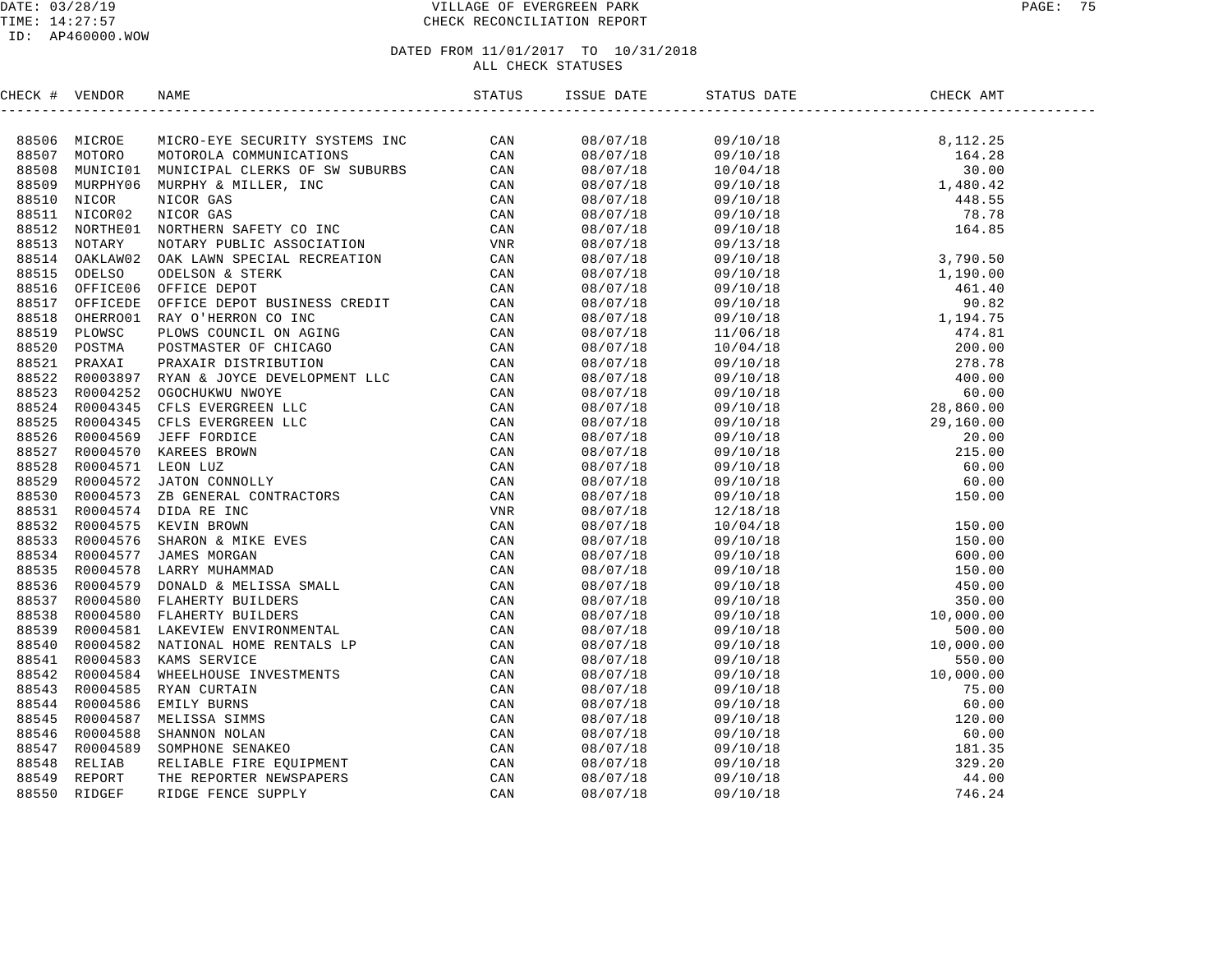### DATE: 03/28/19 VILLAGE OF EVERGREEN PARK PAGE: 76 TIME: 14:27:57 CHECK RECONCILIATION REPORT

### ID: AP460000.WOW

| CHECK # VENDOR |  |          |                                                                                                                                                                                                                                                                                                                      |                                                                                                                      |  |
|----------------|--|----------|----------------------------------------------------------------------------------------------------------------------------------------------------------------------------------------------------------------------------------------------------------------------------------------------------------------------|----------------------------------------------------------------------------------------------------------------------|--|
|                |  |          |                                                                                                                                                                                                                                                                                                                      |                                                                                                                      |  |
|                |  |          |                                                                                                                                                                                                                                                                                                                      |                                                                                                                      |  |
|                |  |          |                                                                                                                                                                                                                                                                                                                      |                                                                                                                      |  |
|                |  | 08/07/18 |                                                                                                                                                                                                                                                                                                                      |                                                                                                                      |  |
|                |  | 08/07/18 |                                                                                                                                                                                                                                                                                                                      |                                                                                                                      |  |
|                |  | 08/07/18 |                                                                                                                                                                                                                                                                                                                      |                                                                                                                      |  |
|                |  | 08/07/18 |                                                                                                                                                                                                                                                                                                                      |                                                                                                                      |  |
|                |  | 08/07/18 |                                                                                                                                                                                                                                                                                                                      |                                                                                                                      |  |
|                |  | 08/07/18 |                                                                                                                                                                                                                                                                                                                      |                                                                                                                      |  |
|                |  |          |                                                                                                                                                                                                                                                                                                                      |                                                                                                                      |  |
|                |  |          |                                                                                                                                                                                                                                                                                                                      |                                                                                                                      |  |
|                |  | 08/07/18 |                                                                                                                                                                                                                                                                                                                      |                                                                                                                      |  |
|                |  | 08/07/18 |                                                                                                                                                                                                                                                                                                                      |                                                                                                                      |  |
|                |  | 08/07/18 |                                                                                                                                                                                                                                                                                                                      |                                                                                                                      |  |
|                |  | 08/07/18 |                                                                                                                                                                                                                                                                                                                      |                                                                                                                      |  |
|                |  | 08/07/18 |                                                                                                                                                                                                                                                                                                                      |                                                                                                                      |  |
|                |  | 08/07/18 |                                                                                                                                                                                                                                                                                                                      |                                                                                                                      |  |
|                |  |          |                                                                                                                                                                                                                                                                                                                      |                                                                                                                      |  |
|                |  |          |                                                                                                                                                                                                                                                                                                                      |                                                                                                                      |  |
|                |  |          |                                                                                                                                                                                                                                                                                                                      |                                                                                                                      |  |
|                |  | 08/07/18 |                                                                                                                                                                                                                                                                                                                      |                                                                                                                      |  |
|                |  | 08/07/18 |                                                                                                                                                                                                                                                                                                                      |                                                                                                                      |  |
|                |  | 08/07/18 |                                                                                                                                                                                                                                                                                                                      |                                                                                                                      |  |
|                |  | 08/07/18 |                                                                                                                                                                                                                                                                                                                      |                                                                                                                      |  |
|                |  | 08/07/18 |                                                                                                                                                                                                                                                                                                                      |                                                                                                                      |  |
|                |  | 08/07/18 |                                                                                                                                                                                                                                                                                                                      |                                                                                                                      |  |
|                |  |          |                                                                                                                                                                                                                                                                                                                      |                                                                                                                      |  |
|                |  |          |                                                                                                                                                                                                                                                                                                                      |                                                                                                                      |  |
|                |  |          |                                                                                                                                                                                                                                                                                                                      |                                                                                                                      |  |
|                |  | 08/10/18 |                                                                                                                                                                                                                                                                                                                      |                                                                                                                      |  |
|                |  | 08/10/18 |                                                                                                                                                                                                                                                                                                                      |                                                                                                                      |  |
|                |  | 08/10/18 |                                                                                                                                                                                                                                                                                                                      |                                                                                                                      |  |
|                |  | 08/10/18 |                                                                                                                                                                                                                                                                                                                      |                                                                                                                      |  |
|                |  | 08/10/18 |                                                                                                                                                                                                                                                                                                                      |                                                                                                                      |  |
|                |  |          |                                                                                                                                                                                                                                                                                                                      |                                                                                                                      |  |
|                |  | 08/13/18 |                                                                                                                                                                                                                                                                                                                      |                                                                                                                      |  |
|                |  | 08/14/18 |                                                                                                                                                                                                                                                                                                                      |                                                                                                                      |  |
|                |  | 08/15/18 |                                                                                                                                                                                                                                                                                                                      |                                                                                                                      |  |
|                |  | 08/16/18 |                                                                                                                                                                                                                                                                                                                      |                                                                                                                      |  |
|                |  | 08/16/18 |                                                                                                                                                                                                                                                                                                                      |                                                                                                                      |  |
|                |  | 08/16/18 |                                                                                                                                                                                                                                                                                                                      |                                                                                                                      |  |
|                |  | 08/16/18 |                                                                                                                                                                                                                                                                                                                      |                                                                                                                      |  |
|                |  | 08/16/18 |                                                                                                                                                                                                                                                                                                                      |                                                                                                                      |  |
|                |  | 08/16/18 |                                                                                                                                                                                                                                                                                                                      |                                                                                                                      |  |
|                |  | 08/16/18 |                                                                                                                                                                                                                                                                                                                      |                                                                                                                      |  |
|                |  | 08/16/18 |                                                                                                                                                                                                                                                                                                                      |                                                                                                                      |  |
|                |  |          | $\begin{tabular}{l cccc} $K$ & $W$ & W70010 & N3008 & 189 \\ \hline 1851 & R02002 & 7248 & 0.9000 & 0.000184N \\ \end{tabular} \begin{tabular}{l cccc} $K$ & $W$ & 0.0000 & 0.0000 & 0.0000 & 0.0000 & 0.0000 & 0.0000 & 0.0000 & 0.0000 & 0.0000 & 0.0000 & 0.0000 & 0.0000 & 0.0000 & 0.0000 & 0.0000$<br>08/10/18 | 08/07/18<br>08/07/18<br>08/07/18<br>08/07/18<br>08/07/18<br>08/07/18<br>08/07/18<br>08/07/18<br>08/07/18<br>08/10/18 |  |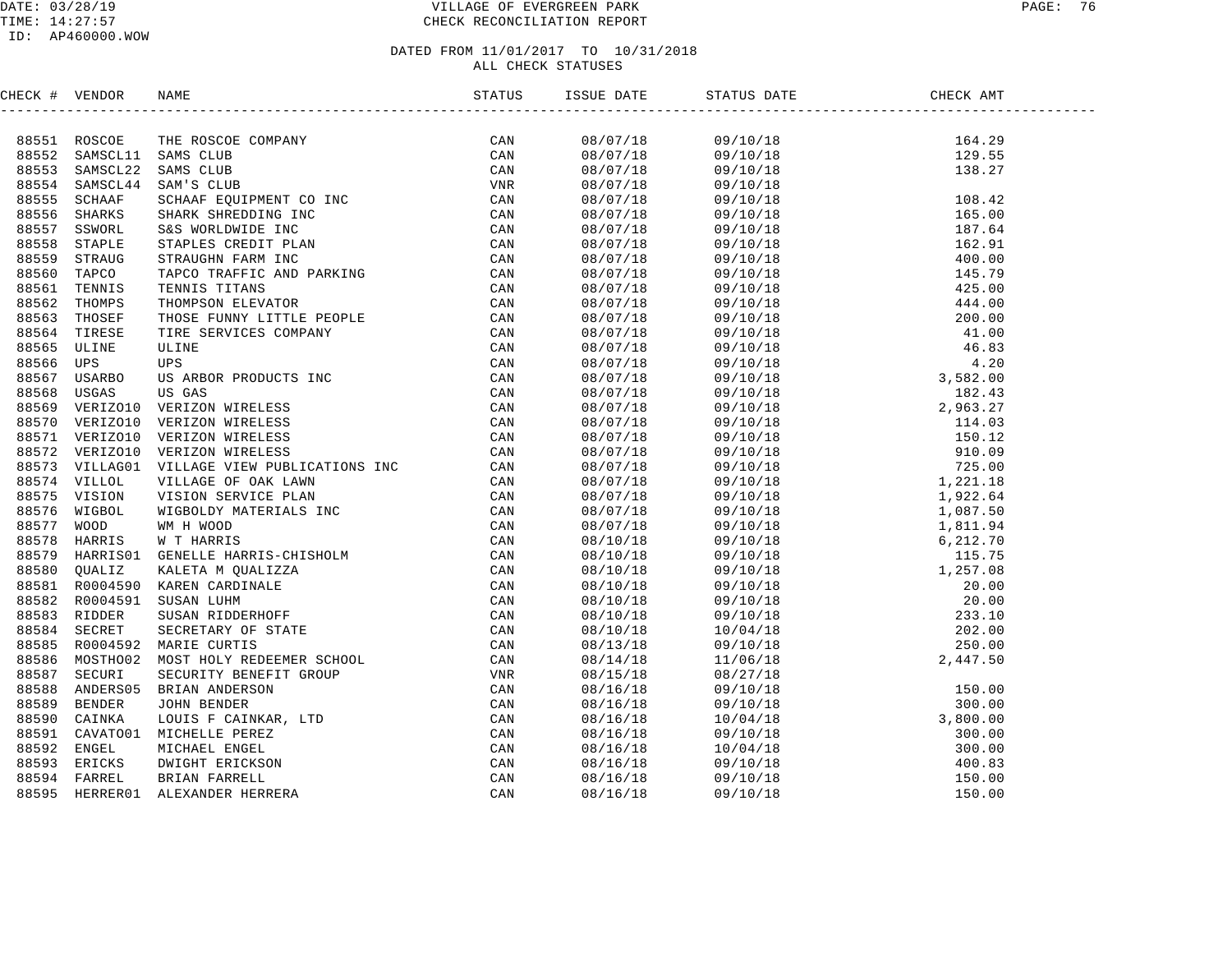### DATE: 03/28/19 VILLAGE OF EVERGREEN PARK PAGE: 77 TIME: 14:27:57 CHECK RECONCILIATION REPORT

| CHECK # VENDOR |                                                                                                                                                                                                                               | ISSUE DATE | STATUS DATE | CHECK AMT |  |
|----------------|-------------------------------------------------------------------------------------------------------------------------------------------------------------------------------------------------------------------------------|------------|-------------|-----------|--|
|                | ENERGY # VERTICLE AND DESIREE SERVICE ON SAFEKER AND A SERVICE ON SAFEKER CONDUCANTS (CAN CAN BE SERVICE ON SAFEKER CAN CAN BE SERVICE ON THE SERVICE ON SAFEKER CAN BE SERVICE ON THE SERVICE ON SAFEKER CAN BE SERVICE ON T |            |             |           |  |
|                |                                                                                                                                                                                                                               | 08/16/18   |             |           |  |
|                |                                                                                                                                                                                                                               | 08/16/18   |             |           |  |
|                |                                                                                                                                                                                                                               | 08/16/18   |             |           |  |
|                |                                                                                                                                                                                                                               | 08/16/18   |             |           |  |
|                |                                                                                                                                                                                                                               | 08/16/18   |             |           |  |
|                |                                                                                                                                                                                                                               | 08/16/18   |             |           |  |
|                |                                                                                                                                                                                                                               | 08/16/18   |             |           |  |
|                |                                                                                                                                                                                                                               | 08/16/18   |             |           |  |
|                |                                                                                                                                                                                                                               | 08/16/18   |             |           |  |
|                |                                                                                                                                                                                                                               | 08/16/18   |             |           |  |
|                |                                                                                                                                                                                                                               | 08/16/18   |             |           |  |
|                |                                                                                                                                                                                                                               | 08/16/18   |             |           |  |
|                |                                                                                                                                                                                                                               | 08/16/18   |             |           |  |
|                |                                                                                                                                                                                                                               | 08/16/18   |             |           |  |
|                |                                                                                                                                                                                                                               | 08/16/18   |             |           |  |
|                |                                                                                                                                                                                                                               | 08/16/18   |             |           |  |
|                |                                                                                                                                                                                                                               | 08/16/18   |             |           |  |
|                |                                                                                                                                                                                                                               | 08/16/18   |             |           |  |
|                |                                                                                                                                                                                                                               | 08/16/18   |             |           |  |
|                |                                                                                                                                                                                                                               | 08/16/18   |             |           |  |
|                |                                                                                                                                                                                                                               | 08/16/18   |             |           |  |
|                |                                                                                                                                                                                                                               | 08/16/18   |             |           |  |
|                |                                                                                                                                                                                                                               | 08/16/18   |             |           |  |
|                |                                                                                                                                                                                                                               | 08/16/18   |             |           |  |
|                |                                                                                                                                                                                                                               | 08/17/18   |             |           |  |
|                |                                                                                                                                                                                                                               | 08/21/18   |             |           |  |
|                |                                                                                                                                                                                                                               | 08/21/18   |             |           |  |
|                |                                                                                                                                                                                                                               | 08/21/18   |             |           |  |
|                |                                                                                                                                                                                                                               | 08/21/18   |             |           |  |
|                |                                                                                                                                                                                                                               | 08/21/18   |             |           |  |
|                |                                                                                                                                                                                                                               | 08/21/18   |             |           |  |
|                |                                                                                                                                                                                                                               | 08/21/18   |             |           |  |
|                |                                                                                                                                                                                                                               | 08/21/18   |             |           |  |
|                |                                                                                                                                                                                                                               | 08/21/18   |             |           |  |
|                |                                                                                                                                                                                                                               | 08/21/18   |             |           |  |
|                |                                                                                                                                                                                                                               | 08/21/18   |             |           |  |
|                |                                                                                                                                                                                                                               | 08/21/18   |             |           |  |
|                |                                                                                                                                                                                                                               | 08/21/18   |             |           |  |
|                |                                                                                                                                                                                                                               | 08/21/18   |             |           |  |
|                |                                                                                                                                                                                                                               | 08/21/18   |             |           |  |
|                |                                                                                                                                                                                                                               | 08/21/18   |             |           |  |
|                |                                                                                                                                                                                                                               | 08/21/18   |             |           |  |
|                |                                                                                                                                                                                                                               | 08/21/18   |             |           |  |
|                |                                                                                                                                                                                                                               | 08/21/18   |             |           |  |
|                |                                                                                                                                                                                                                               | 08/21/18   |             |           |  |
|                |                                                                                                                                                                                                                               |            |             |           |  |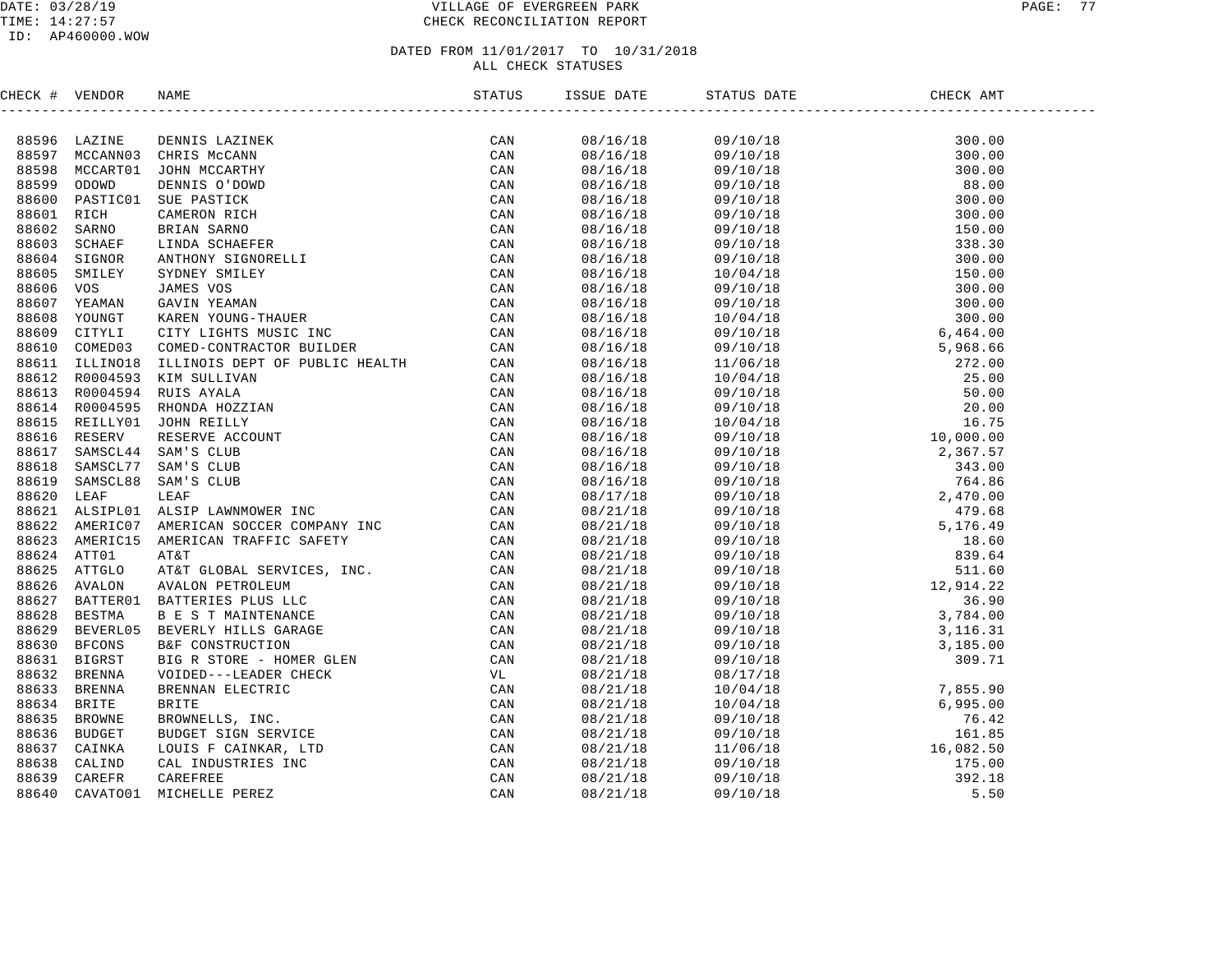### DATE: 03/28/19 VILLAGE OF EVERGREEN PARK PAGE: 78 TIME: 14:27:57 CHECK RECONCILIATION REPORT

### ID: AP460000.WOW

| CHECK # VENDOR |                                                                                                                                                                                                                                 | ISSUE DATE STATUS | STATUS DATE | DATE CHECK AMT |  |
|----------------|---------------------------------------------------------------------------------------------------------------------------------------------------------------------------------------------------------------------------------|-------------------|-------------|----------------|--|
|                | THE VERTICAL IN A CONSIDERATION CONTINUES.<br>THE SECTION CONSIDERATION IN A SECTION CONSIDERATION CONSIDERATION CONSIDERATION CONSIDERATION CONSIDERATION CONSIDERATION CONSIDERATION CONSIDERATION CONSIDERATION CONSIDER A C |                   |             |                |  |
|                |                                                                                                                                                                                                                                 |                   |             |                |  |
|                |                                                                                                                                                                                                                                 |                   |             |                |  |
|                |                                                                                                                                                                                                                                 |                   |             |                |  |
|                |                                                                                                                                                                                                                                 |                   |             |                |  |
|                |                                                                                                                                                                                                                                 |                   |             |                |  |
|                |                                                                                                                                                                                                                                 |                   |             |                |  |
|                |                                                                                                                                                                                                                                 |                   |             |                |  |
|                |                                                                                                                                                                                                                                 |                   |             |                |  |
|                |                                                                                                                                                                                                                                 |                   |             |                |  |
|                |                                                                                                                                                                                                                                 |                   |             |                |  |
|                |                                                                                                                                                                                                                                 |                   |             |                |  |
|                |                                                                                                                                                                                                                                 |                   |             |                |  |
|                |                                                                                                                                                                                                                                 |                   |             |                |  |
|                |                                                                                                                                                                                                                                 |                   |             |                |  |
|                |                                                                                                                                                                                                                                 |                   |             |                |  |
|                |                                                                                                                                                                                                                                 |                   |             |                |  |
|                |                                                                                                                                                                                                                                 |                   |             |                |  |
|                |                                                                                                                                                                                                                                 |                   |             |                |  |
|                |                                                                                                                                                                                                                                 |                   |             |                |  |
|                |                                                                                                                                                                                                                                 |                   |             |                |  |
|                |                                                                                                                                                                                                                                 |                   |             |                |  |
|                |                                                                                                                                                                                                                                 |                   |             |                |  |
|                |                                                                                                                                                                                                                                 |                   |             |                |  |
|                |                                                                                                                                                                                                                                 |                   |             |                |  |
|                |                                                                                                                                                                                                                                 |                   |             |                |  |
|                |                                                                                                                                                                                                                                 |                   |             |                |  |
|                |                                                                                                                                                                                                                                 |                   |             |                |  |
|                |                                                                                                                                                                                                                                 |                   |             |                |  |
|                |                                                                                                                                                                                                                                 |                   |             |                |  |
|                |                                                                                                                                                                                                                                 |                   |             |                |  |
|                |                                                                                                                                                                                                                                 |                   |             |                |  |
|                |                                                                                                                                                                                                                                 |                   |             |                |  |
|                |                                                                                                                                                                                                                                 |                   |             |                |  |
|                |                                                                                                                                                                                                                                 |                   |             |                |  |
|                |                                                                                                                                                                                                                                 |                   |             |                |  |
|                |                                                                                                                                                                                                                                 |                   |             |                |  |
|                |                                                                                                                                                                                                                                 |                   |             |                |  |
|                |                                                                                                                                                                                                                                 |                   |             |                |  |
|                |                                                                                                                                                                                                                                 |                   |             |                |  |
|                |                                                                                                                                                                                                                                 |                   |             |                |  |
|                |                                                                                                                                                                                                                                 |                   |             |                |  |
|                |                                                                                                                                                                                                                                 |                   |             |                |  |
|                |                                                                                                                                                                                                                                 |                   |             |                |  |
|                |                                                                                                                                                                                                                                 |                   |             |                |  |
|                |                                                                                                                                                                                                                                 |                   |             |                |  |
|                |                                                                                                                                                                                                                                 |                   | 09/10/18    |                |  |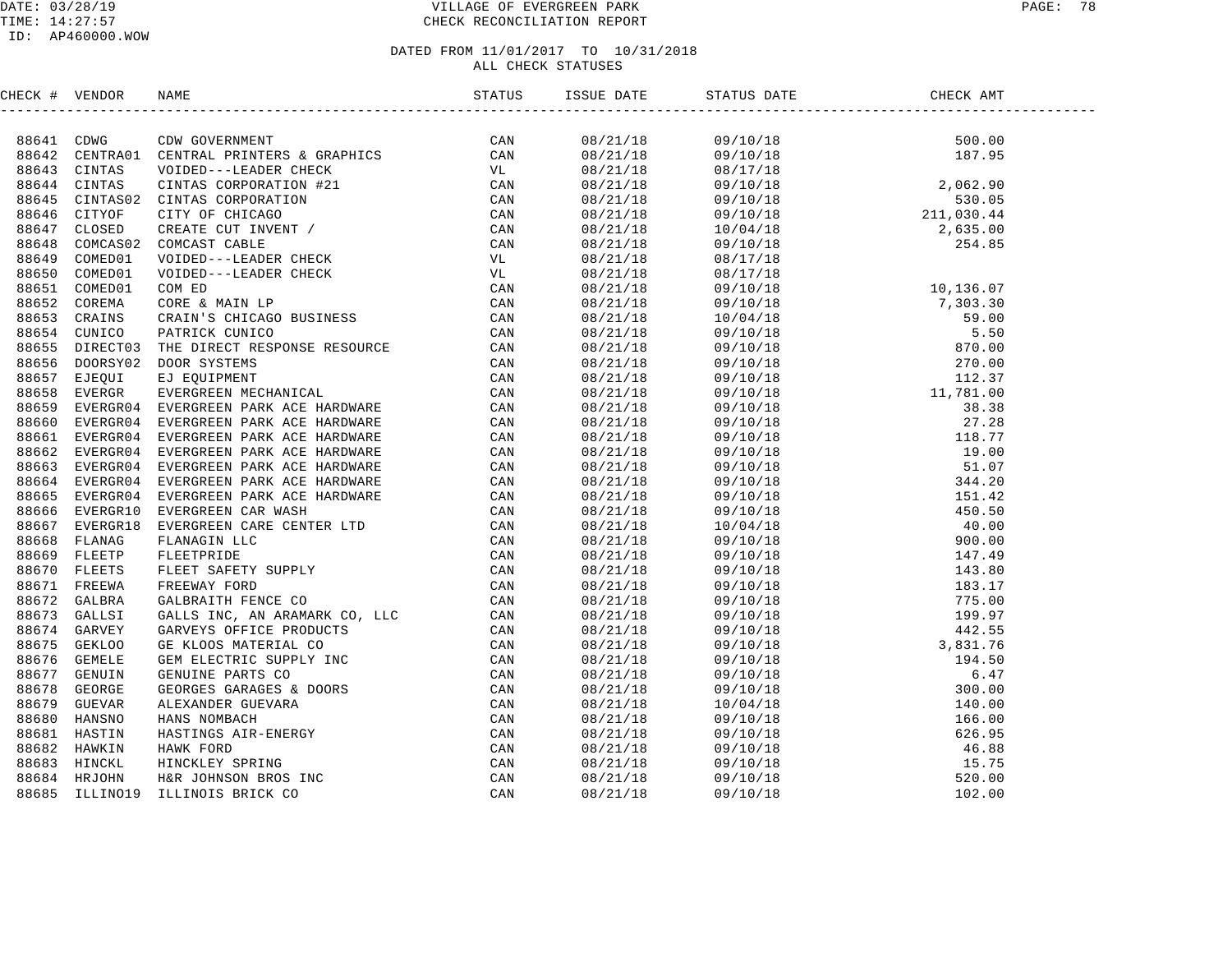### DATE: 03/28/19 VILLAGE OF EVERGREEN PARK PAGE: 79 TIME: 14:27:57 CHECK RECONCILIATION REPORT

| CHECK # VENDOR | NAME | ISSUE DATE | STATUS DATE | CHECK AMT |  |
|----------------|------|------------|-------------|-----------|--|
|                |      |            |             |           |  |
|                |      |            |             |           |  |
|                |      |            |             |           |  |
|                |      |            |             |           |  |
|                |      |            |             |           |  |
|                |      |            |             |           |  |
|                |      |            |             |           |  |
|                |      |            |             |           |  |
|                |      |            |             |           |  |
|                |      |            |             |           |  |
|                |      |            |             |           |  |
|                |      |            |             |           |  |
|                |      |            |             |           |  |
|                |      |            |             |           |  |
|                |      |            |             |           |  |
|                |      |            |             |           |  |
|                |      |            |             |           |  |
|                |      |            |             |           |  |
|                |      |            |             |           |  |
|                |      |            |             |           |  |
|                |      |            |             |           |  |
|                |      |            |             |           |  |
|                |      |            |             |           |  |
|                |      |            |             |           |  |
|                |      |            |             |           |  |
|                |      |            |             |           |  |
|                |      |            |             |           |  |
|                |      |            |             |           |  |
|                |      |            |             |           |  |
|                |      |            |             |           |  |
|                |      |            |             |           |  |
|                |      |            |             |           |  |
|                |      |            |             |           |  |
|                |      |            |             |           |  |
|                |      |            |             |           |  |
|                |      |            |             |           |  |
|                |      |            |             |           |  |
|                |      |            |             |           |  |
|                |      |            |             |           |  |
|                |      |            |             |           |  |
|                |      |            |             |           |  |
|                |      |            |             |           |  |
|                |      |            |             |           |  |
|                |      |            |             |           |  |
|                |      |            |             |           |  |
|                |      |            |             |           |  |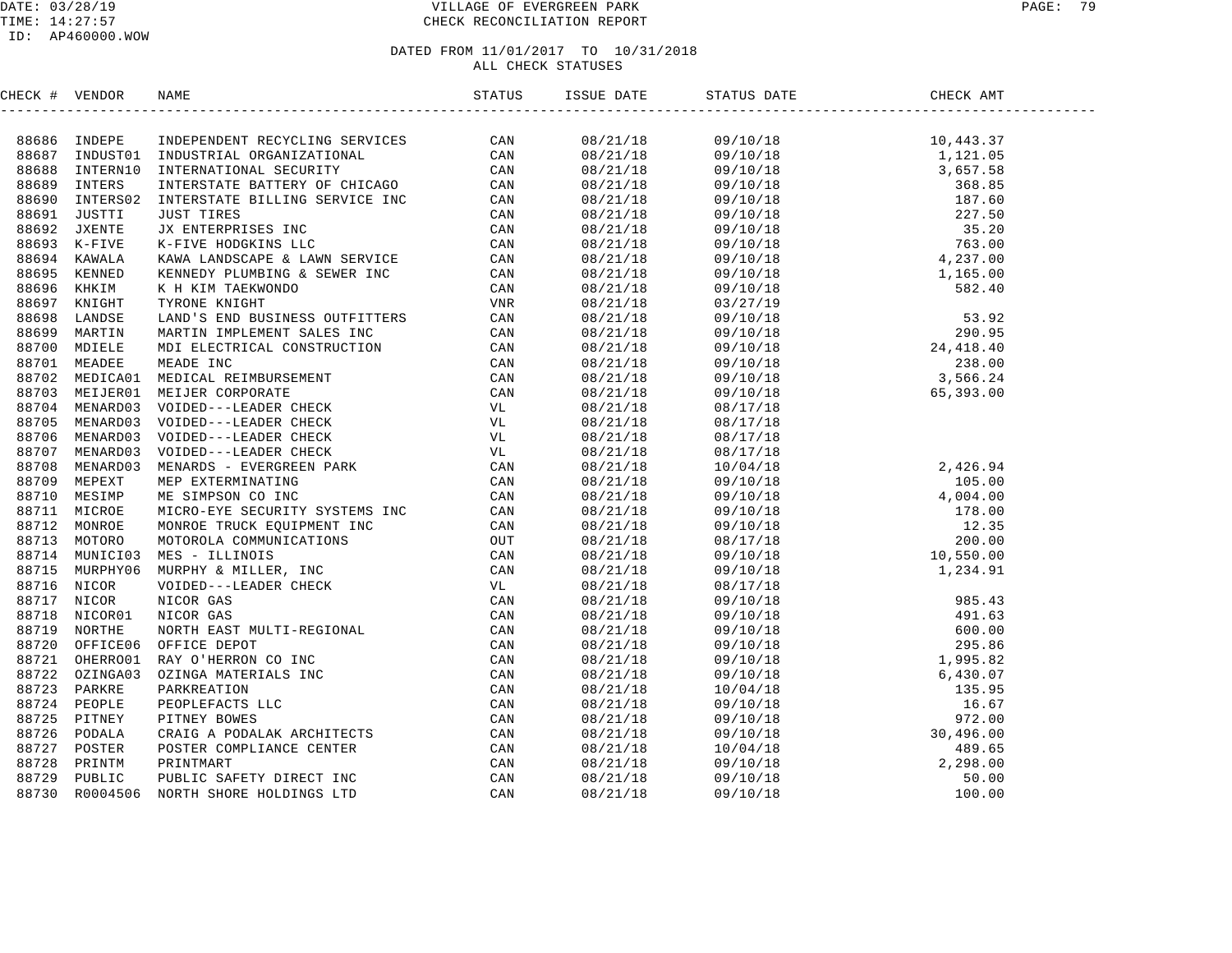### DATE: 03/28/19 VILLAGE OF EVERGREEN PARK PAGE: 80 TIME: 14:27:57 CHECK RECONCILIATION REPORT

### ID: AP460000.WOW

| CHECK # VENDOR | NAME                                                                                                                                                                                                                          |  | CHECK AMT |  |
|----------------|-------------------------------------------------------------------------------------------------------------------------------------------------------------------------------------------------------------------------------|--|-----------|--|
|                | 2010 + 1910 = 1940 = 1940 + 1940 = 1940 = 1940 = 1940 = 1940 = 1940 = 1940 = 1940 = 1940 = 1940 = 1940 = 1940 = 1940 = 1940 = 1940 = 1940 = 1940 = 1940 = 1940 = 1940 = 1940 = 1940 = 1940 = 1940 = 1940 = 1940 = 1940 = 1940 |  |           |  |
|                |                                                                                                                                                                                                                               |  |           |  |
|                |                                                                                                                                                                                                                               |  |           |  |
|                |                                                                                                                                                                                                                               |  |           |  |
|                |                                                                                                                                                                                                                               |  |           |  |
|                |                                                                                                                                                                                                                               |  |           |  |
|                |                                                                                                                                                                                                                               |  |           |  |
|                |                                                                                                                                                                                                                               |  |           |  |
|                |                                                                                                                                                                                                                               |  |           |  |
|                |                                                                                                                                                                                                                               |  |           |  |
|                |                                                                                                                                                                                                                               |  |           |  |
|                |                                                                                                                                                                                                                               |  |           |  |
|                |                                                                                                                                                                                                                               |  |           |  |
|                |                                                                                                                                                                                                                               |  |           |  |
|                |                                                                                                                                                                                                                               |  |           |  |
|                |                                                                                                                                                                                                                               |  |           |  |
|                |                                                                                                                                                                                                                               |  |           |  |
|                |                                                                                                                                                                                                                               |  |           |  |
|                |                                                                                                                                                                                                                               |  |           |  |
|                |                                                                                                                                                                                                                               |  |           |  |
|                |                                                                                                                                                                                                                               |  |           |  |
|                |                                                                                                                                                                                                                               |  |           |  |
|                |                                                                                                                                                                                                                               |  |           |  |
|                |                                                                                                                                                                                                                               |  |           |  |
|                |                                                                                                                                                                                                                               |  |           |  |
|                |                                                                                                                                                                                                                               |  |           |  |
|                |                                                                                                                                                                                                                               |  |           |  |
|                |                                                                                                                                                                                                                               |  |           |  |
|                |                                                                                                                                                                                                                               |  |           |  |
|                |                                                                                                                                                                                                                               |  |           |  |
|                |                                                                                                                                                                                                                               |  |           |  |
|                |                                                                                                                                                                                                                               |  |           |  |
|                |                                                                                                                                                                                                                               |  |           |  |
|                |                                                                                                                                                                                                                               |  |           |  |
|                |                                                                                                                                                                                                                               |  |           |  |
|                |                                                                                                                                                                                                                               |  |           |  |
|                |                                                                                                                                                                                                                               |  |           |  |
|                |                                                                                                                                                                                                                               |  |           |  |
|                |                                                                                                                                                                                                                               |  |           |  |
|                |                                                                                                                                                                                                                               |  |           |  |
|                |                                                                                                                                                                                                                               |  |           |  |
|                |                                                                                                                                                                                                                               |  |           |  |
|                |                                                                                                                                                                                                                               |  |           |  |
|                |                                                                                                                                                                                                                               |  |           |  |
|                |                                                                                                                                                                                                                               |  |           |  |
|                |                                                                                                                                                                                                                               |  |           |  |
|                |                                                                                                                                                                                                                               |  |           |  |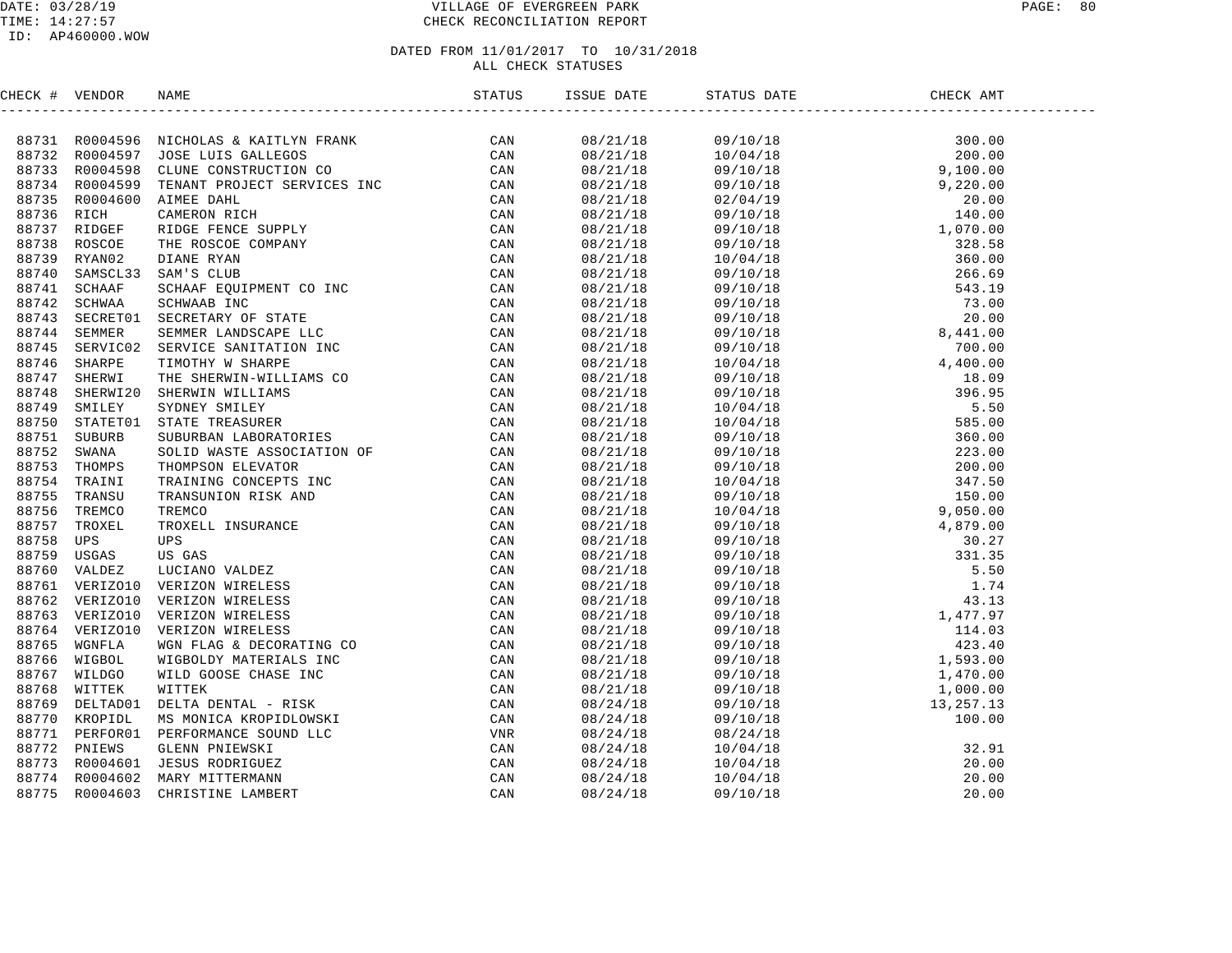### DATE: 03/28/19 PAGE: 81 PAGE: 81 TIME: 14:27:57 CHECK RECONCILIATION REPORT

### ID: AP460000.WOW

| CHECK # VENDOR |                                                                                                                                                                                                                               |  |  |  |
|----------------|-------------------------------------------------------------------------------------------------------------------------------------------------------------------------------------------------------------------------------|--|--|--|
|                | THE VERIFIES AND MANUFACTERIZED IN A CAN SERVE A CAN SERVE AND MANUFACTED AND A CAN SERVE AND MANUFACT CAN SERVE AND MANUFACTED AND MANUFACTED AND AN ANGELE SERVER AND SERVE AND MANUFACTED AND AN ANGELE SERVER AND MANUFAC |  |  |  |
|                |                                                                                                                                                                                                                               |  |  |  |
|                |                                                                                                                                                                                                                               |  |  |  |
|                |                                                                                                                                                                                                                               |  |  |  |
|                |                                                                                                                                                                                                                               |  |  |  |
|                |                                                                                                                                                                                                                               |  |  |  |
|                |                                                                                                                                                                                                                               |  |  |  |
|                |                                                                                                                                                                                                                               |  |  |  |
|                |                                                                                                                                                                                                                               |  |  |  |
|                |                                                                                                                                                                                                                               |  |  |  |
|                |                                                                                                                                                                                                                               |  |  |  |
|                |                                                                                                                                                                                                                               |  |  |  |
|                |                                                                                                                                                                                                                               |  |  |  |
|                |                                                                                                                                                                                                                               |  |  |  |
|                |                                                                                                                                                                                                                               |  |  |  |
|                |                                                                                                                                                                                                                               |  |  |  |
|                |                                                                                                                                                                                                                               |  |  |  |
|                |                                                                                                                                                                                                                               |  |  |  |
|                |                                                                                                                                                                                                                               |  |  |  |
|                |                                                                                                                                                                                                                               |  |  |  |
|                |                                                                                                                                                                                                                               |  |  |  |
|                |                                                                                                                                                                                                                               |  |  |  |
|                |                                                                                                                                                                                                                               |  |  |  |
|                |                                                                                                                                                                                                                               |  |  |  |
|                |                                                                                                                                                                                                                               |  |  |  |
|                |                                                                                                                                                                                                                               |  |  |  |
|                |                                                                                                                                                                                                                               |  |  |  |
|                |                                                                                                                                                                                                                               |  |  |  |
|                |                                                                                                                                                                                                                               |  |  |  |
|                |                                                                                                                                                                                                                               |  |  |  |
|                |                                                                                                                                                                                                                               |  |  |  |
|                |                                                                                                                                                                                                                               |  |  |  |
|                |                                                                                                                                                                                                                               |  |  |  |
|                |                                                                                                                                                                                                                               |  |  |  |
|                |                                                                                                                                                                                                                               |  |  |  |
|                |                                                                                                                                                                                                                               |  |  |  |
|                |                                                                                                                                                                                                                               |  |  |  |
|                |                                                                                                                                                                                                                               |  |  |  |
|                |                                                                                                                                                                                                                               |  |  |  |
|                |                                                                                                                                                                                                                               |  |  |  |
|                |                                                                                                                                                                                                                               |  |  |  |
|                |                                                                                                                                                                                                                               |  |  |  |
|                |                                                                                                                                                                                                                               |  |  |  |
|                |                                                                                                                                                                                                                               |  |  |  |
|                |                                                                                                                                                                                                                               |  |  |  |
|                |                                                                                                                                                                                                                               |  |  |  |
|                |                                                                                                                                                                                                                               |  |  |  |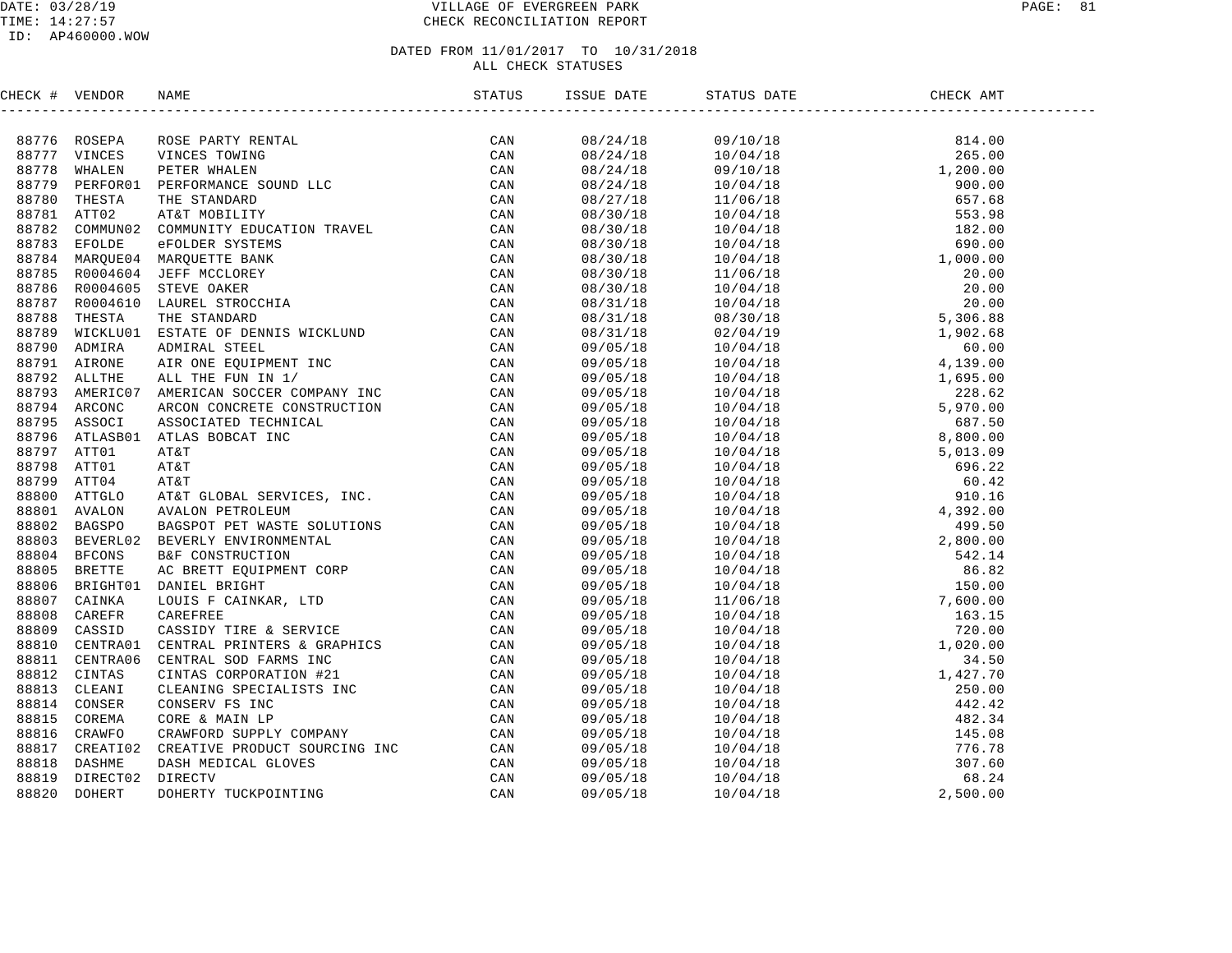### DATE: 03/28/19 VILLAGE OF EVERGREEN PARK PAGE: 82 TIME: 14:27:57 CHECK RECONCILIATION REPORT

| CHECK # VENDOR |                                                                                                                                                                                                                               |  |                                                                                                                                                                                                                                                                               |  |
|----------------|-------------------------------------------------------------------------------------------------------------------------------------------------------------------------------------------------------------------------------|--|-------------------------------------------------------------------------------------------------------------------------------------------------------------------------------------------------------------------------------------------------------------------------------|--|
|                | THERE 4 VENDOS NAMED IN the state of the case of the second and the second and the second in the second and the second in the second in the second in the second of the second of the second of the second of the second of t |  | $\begin{tabular}{cccccccc} $1686748 & $1814 & $8163 & $1004418 \\ 109705718 & 10704418 & 4340.00 \\ 109705718 & 100704418 & 5,942.09 \\ 109705718 & 100704418 & 2,557.53 \\ 109705718 & 100704418 & 2,597.53 \\ 109705718 & 100704418 & 2,597.54 \\ 109705718 & 100704418 & $ |  |
|                |                                                                                                                                                                                                                               |  |                                                                                                                                                                                                                                                                               |  |
|                |                                                                                                                                                                                                                               |  |                                                                                                                                                                                                                                                                               |  |
|                |                                                                                                                                                                                                                               |  |                                                                                                                                                                                                                                                                               |  |
|                |                                                                                                                                                                                                                               |  |                                                                                                                                                                                                                                                                               |  |
|                |                                                                                                                                                                                                                               |  |                                                                                                                                                                                                                                                                               |  |
|                |                                                                                                                                                                                                                               |  |                                                                                                                                                                                                                                                                               |  |
|                |                                                                                                                                                                                                                               |  |                                                                                                                                                                                                                                                                               |  |
|                |                                                                                                                                                                                                                               |  |                                                                                                                                                                                                                                                                               |  |
|                |                                                                                                                                                                                                                               |  |                                                                                                                                                                                                                                                                               |  |
|                |                                                                                                                                                                                                                               |  |                                                                                                                                                                                                                                                                               |  |
|                |                                                                                                                                                                                                                               |  |                                                                                                                                                                                                                                                                               |  |
|                |                                                                                                                                                                                                                               |  |                                                                                                                                                                                                                                                                               |  |
|                |                                                                                                                                                                                                                               |  |                                                                                                                                                                                                                                                                               |  |
|                |                                                                                                                                                                                                                               |  |                                                                                                                                                                                                                                                                               |  |
|                |                                                                                                                                                                                                                               |  |                                                                                                                                                                                                                                                                               |  |
|                |                                                                                                                                                                                                                               |  |                                                                                                                                                                                                                                                                               |  |
|                |                                                                                                                                                                                                                               |  |                                                                                                                                                                                                                                                                               |  |
|                |                                                                                                                                                                                                                               |  |                                                                                                                                                                                                                                                                               |  |
|                |                                                                                                                                                                                                                               |  |                                                                                                                                                                                                                                                                               |  |
|                |                                                                                                                                                                                                                               |  |                                                                                                                                                                                                                                                                               |  |
|                |                                                                                                                                                                                                                               |  |                                                                                                                                                                                                                                                                               |  |
|                |                                                                                                                                                                                                                               |  |                                                                                                                                                                                                                                                                               |  |
|                |                                                                                                                                                                                                                               |  |                                                                                                                                                                                                                                                                               |  |
|                |                                                                                                                                                                                                                               |  |                                                                                                                                                                                                                                                                               |  |
|                |                                                                                                                                                                                                                               |  |                                                                                                                                                                                                                                                                               |  |
|                |                                                                                                                                                                                                                               |  |                                                                                                                                                                                                                                                                               |  |
|                |                                                                                                                                                                                                                               |  |                                                                                                                                                                                                                                                                               |  |
|                |                                                                                                                                                                                                                               |  |                                                                                                                                                                                                                                                                               |  |
|                |                                                                                                                                                                                                                               |  |                                                                                                                                                                                                                                                                               |  |
|                |                                                                                                                                                                                                                               |  |                                                                                                                                                                                                                                                                               |  |
|                |                                                                                                                                                                                                                               |  |                                                                                                                                                                                                                                                                               |  |
|                |                                                                                                                                                                                                                               |  |                                                                                                                                                                                                                                                                               |  |
|                |                                                                                                                                                                                                                               |  |                                                                                                                                                                                                                                                                               |  |
|                |                                                                                                                                                                                                                               |  |                                                                                                                                                                                                                                                                               |  |
|                |                                                                                                                                                                                                                               |  |                                                                                                                                                                                                                                                                               |  |
|                |                                                                                                                                                                                                                               |  |                                                                                                                                                                                                                                                                               |  |
|                |                                                                                                                                                                                                                               |  |                                                                                                                                                                                                                                                                               |  |
|                |                                                                                                                                                                                                                               |  |                                                                                                                                                                                                                                                                               |  |
|                |                                                                                                                                                                                                                               |  |                                                                                                                                                                                                                                                                               |  |
|                |                                                                                                                                                                                                                               |  |                                                                                                                                                                                                                                                                               |  |
|                |                                                                                                                                                                                                                               |  |                                                                                                                                                                                                                                                                               |  |
|                |                                                                                                                                                                                                                               |  |                                                                                                                                                                                                                                                                               |  |
|                |                                                                                                                                                                                                                               |  |                                                                                                                                                                                                                                                                               |  |
|                |                                                                                                                                                                                                                               |  |                                                                                                                                                                                                                                                                               |  |
|                |                                                                                                                                                                                                                               |  |                                                                                                                                                                                                                                                                               |  |
|                |                                                                                                                                                                                                                               |  |                                                                                                                                                                                                                                                                               |  |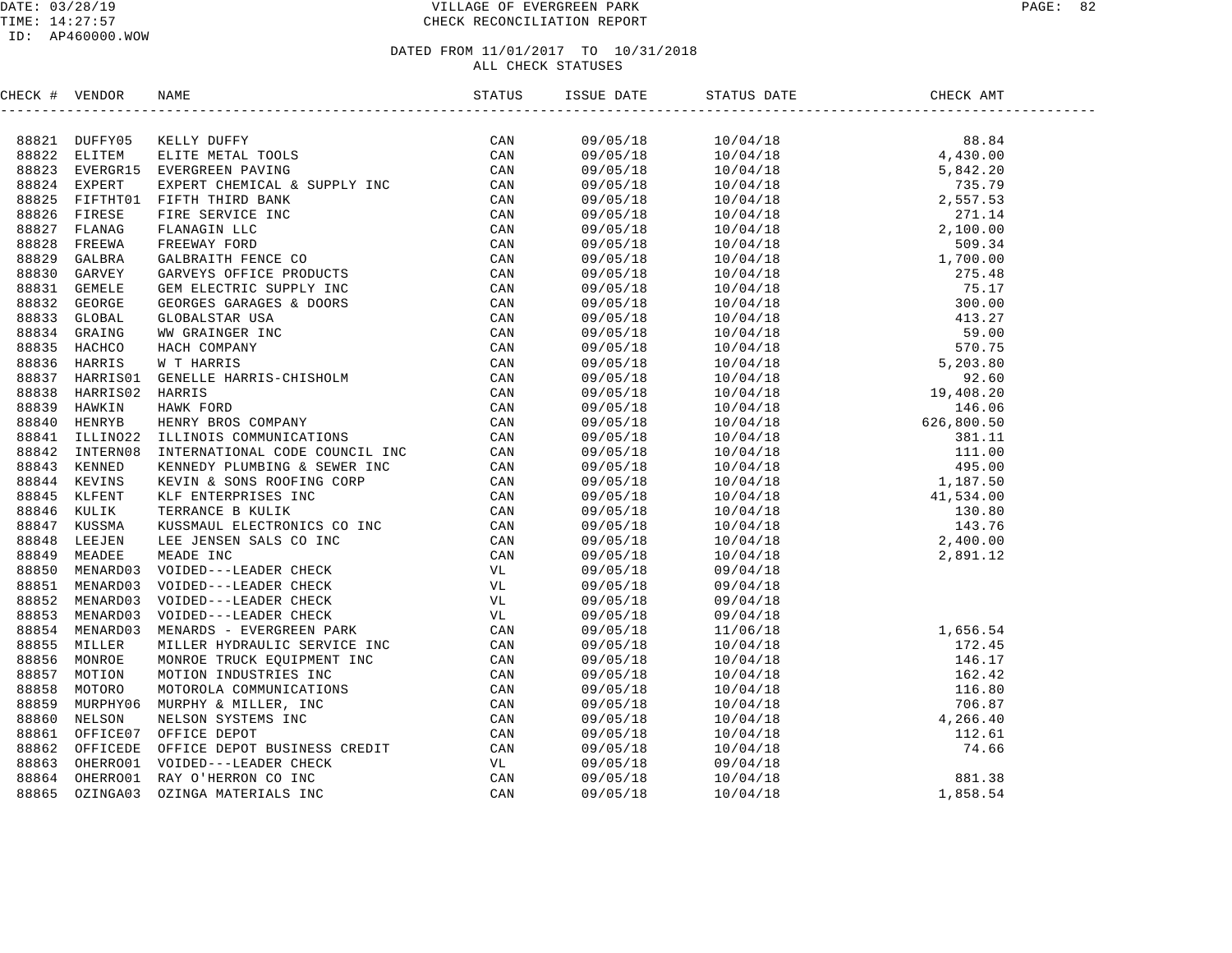### DATE: 03/28/19 VILLAGE OF EVERGREEN PARK PAGE: 83 TIME: 14:27:57 CHECK RECONCILIATION REPORT

### ID: AP460000.WOW

| CHECK # VENDOR |                                                                                                                                                                                                                                                                                                                                                     | ISSUE DATE | STATUS DATE |  |
|----------------|-----------------------------------------------------------------------------------------------------------------------------------------------------------------------------------------------------------------------------------------------------------------------------------------------------------------------------------------------------|------------|-------------|--|
|                | $\begin{tabular}{cccc} 4 & VEDDOR & RABR & S2BCR & S1C0S & S2CRC & S1C1 & S1R & S2SRC \\ 6 & PDCOSR & PMDOSR & S2CRC & S1C & S1R & S2SRC & S2SRC \\ 6 & PDRXAC & PMDXACR & S2SFR & S2SFR & S2SFR \\ 77 & 70 & 0011.1C & S2RRT & S2SFR & S2R & S2R & S2R \\ 77 & 77 & 0011.1C & S2RRT & S2R & S2R & S2R & S2R \\ 77 & 77 & 77 & 77 & 77 & 77 & 77 &$ |            |             |  |
|                |                                                                                                                                                                                                                                                                                                                                                     |            |             |  |
|                |                                                                                                                                                                                                                                                                                                                                                     |            |             |  |
|                |                                                                                                                                                                                                                                                                                                                                                     |            |             |  |
|                |                                                                                                                                                                                                                                                                                                                                                     |            |             |  |
|                |                                                                                                                                                                                                                                                                                                                                                     |            |             |  |
|                |                                                                                                                                                                                                                                                                                                                                                     |            |             |  |
|                |                                                                                                                                                                                                                                                                                                                                                     |            |             |  |
|                |                                                                                                                                                                                                                                                                                                                                                     |            |             |  |
|                |                                                                                                                                                                                                                                                                                                                                                     |            |             |  |
|                |                                                                                                                                                                                                                                                                                                                                                     |            |             |  |
|                |                                                                                                                                                                                                                                                                                                                                                     |            |             |  |
|                |                                                                                                                                                                                                                                                                                                                                                     |            |             |  |
|                |                                                                                                                                                                                                                                                                                                                                                     |            |             |  |
|                |                                                                                                                                                                                                                                                                                                                                                     |            |             |  |
|                |                                                                                                                                                                                                                                                                                                                                                     |            |             |  |
|                |                                                                                                                                                                                                                                                                                                                                                     |            |             |  |
|                |                                                                                                                                                                                                                                                                                                                                                     |            |             |  |
|                |                                                                                                                                                                                                                                                                                                                                                     |            |             |  |
|                |                                                                                                                                                                                                                                                                                                                                                     |            |             |  |
|                |                                                                                                                                                                                                                                                                                                                                                     |            |             |  |
|                |                                                                                                                                                                                                                                                                                                                                                     |            |             |  |
|                |                                                                                                                                                                                                                                                                                                                                                     |            |             |  |
|                |                                                                                                                                                                                                                                                                                                                                                     |            |             |  |
|                |                                                                                                                                                                                                                                                                                                                                                     |            |             |  |
|                |                                                                                                                                                                                                                                                                                                                                                     |            |             |  |
|                |                                                                                                                                                                                                                                                                                                                                                     |            |             |  |
|                |                                                                                                                                                                                                                                                                                                                                                     |            |             |  |
|                |                                                                                                                                                                                                                                                                                                                                                     |            |             |  |
|                |                                                                                                                                                                                                                                                                                                                                                     |            |             |  |
|                |                                                                                                                                                                                                                                                                                                                                                     |            |             |  |
|                |                                                                                                                                                                                                                                                                                                                                                     |            |             |  |
|                |                                                                                                                                                                                                                                                                                                                                                     |            |             |  |
|                |                                                                                                                                                                                                                                                                                                                                                     |            |             |  |
|                |                                                                                                                                                                                                                                                                                                                                                     |            |             |  |
|                |                                                                                                                                                                                                                                                                                                                                                     |            |             |  |
|                |                                                                                                                                                                                                                                                                                                                                                     |            |             |  |
|                |                                                                                                                                                                                                                                                                                                                                                     |            |             |  |
|                |                                                                                                                                                                                                                                                                                                                                                     |            |             |  |
|                |                                                                                                                                                                                                                                                                                                                                                     |            |             |  |
|                |                                                                                                                                                                                                                                                                                                                                                     |            |             |  |
|                |                                                                                                                                                                                                                                                                                                                                                     |            |             |  |
|                |                                                                                                                                                                                                                                                                                                                                                     |            |             |  |
|                |                                                                                                                                                                                                                                                                                                                                                     |            |             |  |
|                |                                                                                                                                                                                                                                                                                                                                                     |            |             |  |
|                |                                                                                                                                                                                                                                                                                                                                                     |            |             |  |
|                |                                                                                                                                                                                                                                                                                                                                                     |            |             |  |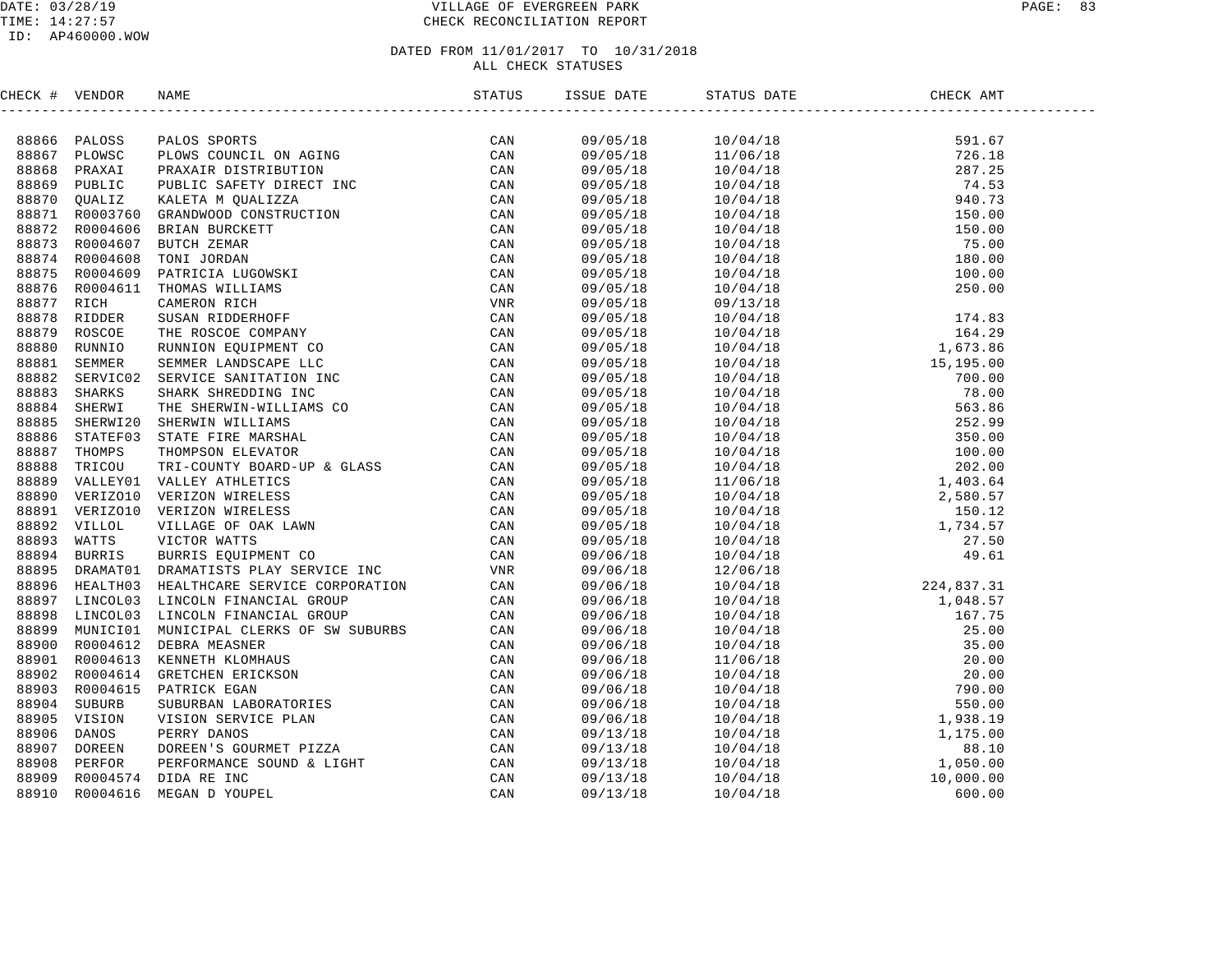### DATE: 03/28/19 PAGE: 84 TIME: 14:27:57 CHECK RECONCILIATION REPORT

### ID: AP460000.WOW

| CHECK # VENDOR |                | NAME                                                                                                                                                                                                                                                               |     | ISSUE DATE | STATUS DATE | CHECK AMT |  |
|----------------|----------------|--------------------------------------------------------------------------------------------------------------------------------------------------------------------------------------------------------------------------------------------------------------------|-----|------------|-------------|-----------|--|
|                |                | NAME SECRETARY OF STATES (SCREEN)<br>SECRETARY OF STATE CAN<br>CULVER: CAN<br>COLUMERY OF STATE CAN<br>COM ED.<br>CAN<br>COM ED.<br>CAN<br>COM ED.<br>CAN<br>COM ED.<br>CAN<br>COM ED.<br>COM ED.<br>CAN<br>COM ED.<br>COM ED.<br>SENGILLE ASSOCIATION<br>SCREEN C |     |            |             |           |  |
|                | 88911 SECRET   |                                                                                                                                                                                                                                                                    |     | 09/13/18   |             |           |  |
|                | 88912 CULVER   |                                                                                                                                                                                                                                                                    |     | 09/13/18   |             |           |  |
| 88913          | JIMMYJ         |                                                                                                                                                                                                                                                                    |     | 09/13/18   |             |           |  |
| 88914          | COMED01        |                                                                                                                                                                                                                                                                    |     | 09/14/18   |             |           |  |
| 88915          | NOTARY         |                                                                                                                                                                                                                                                                    |     | 09/14/18   |             |           |  |
| 88916          | R0004617       |                                                                                                                                                                                                                                                                    |     | 09/14/18   |             |           |  |
| 88917          | R0004618       |                                                                                                                                                                                                                                                                    |     | 09/14/18   |             |           |  |
| 88918          | R0004619       |                                                                                                                                                                                                                                                                    |     | 09/14/18   |             |           |  |
|                | 88919 R0004620 |                                                                                                                                                                                                                                                                    |     | 09/14/18   |             |           |  |
| 88920          | R0004621       |                                                                                                                                                                                                                                                                    |     | 09/14/18   |             |           |  |
| 88921          | R0004622       |                                                                                                                                                                                                                                                                    |     | 09/14/18   |             |           |  |
| 88922          | SAMSCL11       |                                                                                                                                                                                                                                                                    |     | 09/14/18   |             |           |  |
| 88923          | SAMSCL20       |                                                                                                                                                                                                                                                                    |     | 09/14/18   |             |           |  |
| 88924          | SAMSCL22       |                                                                                                                                                                                                                                                                    |     | 09/14/18   |             |           |  |
| 88925          | SAMSCL33       |                                                                                                                                                                                                                                                                    |     | 09/14/18   |             |           |  |
| 88926          | SAMSCL44       |                                                                                                                                                                                                                                                                    |     | 09/14/18   |             |           |  |
| 88927          | SAMSCL77       |                                                                                                                                                                                                                                                                    |     | 09/14/18   |             |           |  |
| 88928          | THESTA         |                                                                                                                                                                                                                                                                    |     | 09/14/18   |             |           |  |
| 88929          | WESTSI         |                                                                                                                                                                                                                                                                    |     | 09/14/18   |             |           |  |
| 88930          | ANDERS05       |                                                                                                                                                                                                                                                                    |     | 09/14/18   |             |           |  |
| 88931          | <b>BENDER</b>  |                                                                                                                                                                                                                                                                    |     | 09/14/18   |             |           |  |
| 88932          | CAINKA         |                                                                                                                                                                                                                                                                    |     | 09/14/18   |             |           |  |
| 88933          | CAVATO01       |                                                                                                                                                                                                                                                                    |     | 09/14/18   |             |           |  |
| 88934          | ERICKS         |                                                                                                                                                                                                                                                                    |     | 09/14/18   |             |           |  |
|                | 88935 FARREL   |                                                                                                                                                                                                                                                                    |     | 09/14/18   |             |           |  |
| 88936          | HERRER01       |                                                                                                                                                                                                                                                                    |     | 09/14/18   |             |           |  |
| 88937          | JARZEN         |                                                                                                                                                                                                                                                                    |     | 09/14/18   |             |           |  |
| 88938          | LAZINE         |                                                                                                                                                                                                                                                                    |     | 09/14/18   |             |           |  |
| 88939          | MCCANN03       |                                                                                                                                                                                                                                                                    |     | 09/14/18   |             |           |  |
| 88940          | MCCART01       |                                                                                                                                                                                                                                                                    |     | 09/14/18   |             |           |  |
| 88941          | ODOWD          |                                                                                                                                                                                                                                                                    |     | 09/14/18   |             |           |  |
| 88942          | PASTIC         |                                                                                                                                                                                                                                                                    |     | 09/14/18   |             |           |  |
| 88943          | RICH           |                                                                                                                                                                                                                                                                    |     | 09/14/18   |             |           |  |
| 88944          | SARNO          |                                                                                                                                                                                                                                                                    |     | 09/14/18   |             |           |  |
| 88945          | <b>SCHAEF</b>  |                                                                                                                                                                                                                                                                    |     | 09/14/18   |             |           |  |
| 88946          | SIGNOR         |                                                                                                                                                                                                                                                                    |     | 09/14/18   |             |           |  |
| 88947          | SMILEY         |                                                                                                                                                                                                                                                                    |     | 09/14/18   |             |           |  |
| 88948          | VOS            |                                                                                                                                                                                                                                                                    |     | 09/14/18   |             |           |  |
| 88949          | YEAMAN         |                                                                                                                                                                                                                                                                    |     | 09/14/18   |             |           |  |
| 88950          | YOUNGT         |                                                                                                                                                                                                                                                                    |     | 09/14/18   |             |           |  |
|                | 88951 PASTIC01 |                                                                                                                                                                                                                                                                    |     | 09/14/18   |             |           |  |
| 88952          | ILLINO18       |                                                                                                                                                                                                                                                                    |     | 09/17/18   |             |           |  |
| 88953          | R0003021       |                                                                                                                                                                                                                                                                    |     | 09/17/18   |             |           |  |
| 88954          | AFTERM         | AFTERMATH SPECIALISTS IN                                                                                                                                                                                                                                           | CAN | 09/18/18   |             |           |  |
| 88955          | AIRONE         | AIR ONE EOUIPMENT INC                                                                                                                                                                                                                                              | CAN | 09/18/18   |             |           |  |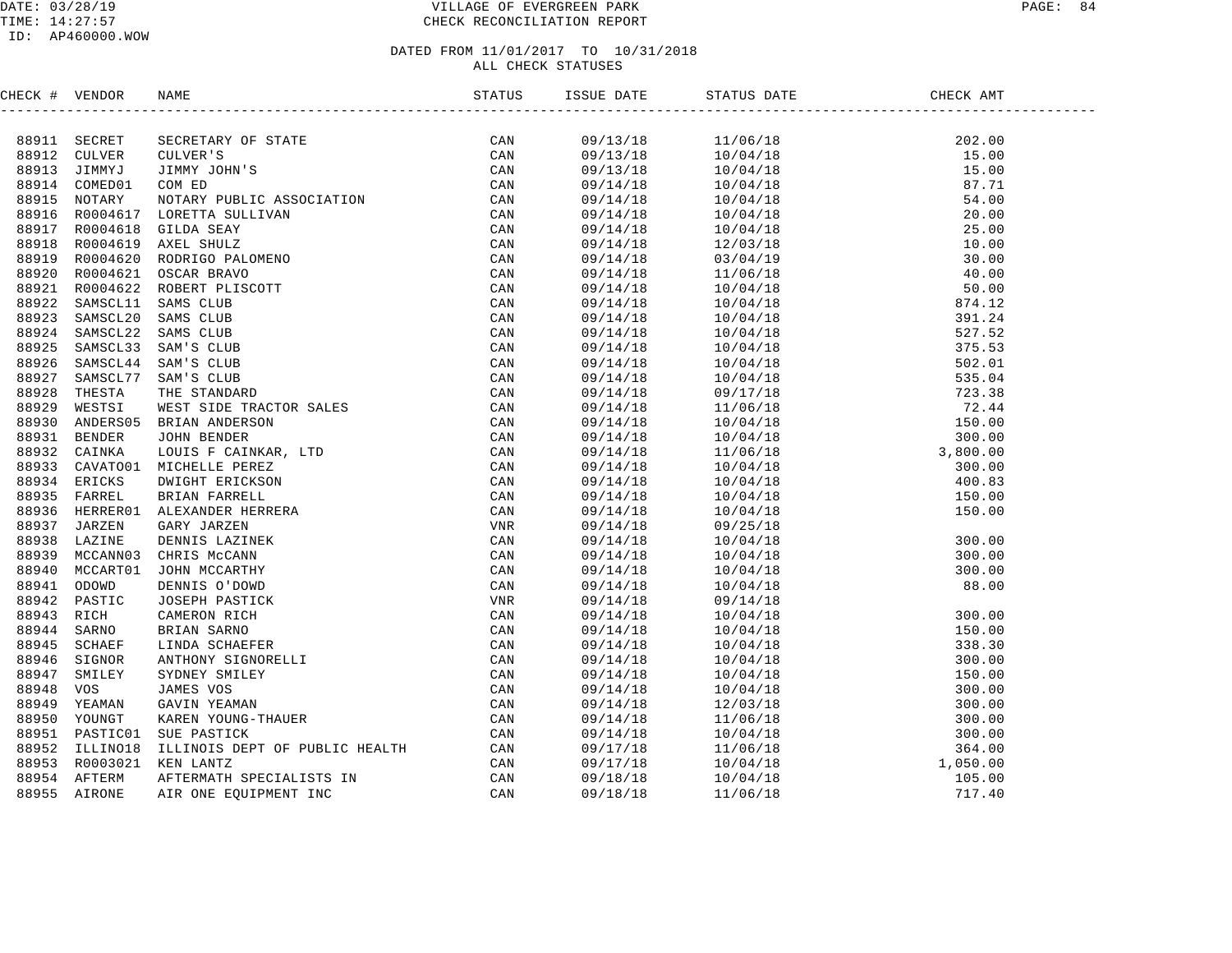### DATE: 03/28/19 VILLAGE OF EVERGREEN PARK PAGE: 85 TIME: 14:27:57 CHECK RECONCILIATION REPORT

### ID: AP460000.WOW

| CHECK # VENDOR |                                                                                                                                                                                                                              |  | STATUS DATE | DATE CHECK AMT |  |
|----------------|------------------------------------------------------------------------------------------------------------------------------------------------------------------------------------------------------------------------------|--|-------------|----------------|--|
|                | INCRESS AUTHREL PRODUCED IN THE CRIP (2AN SERIES AN AN UNIFORM PARTICULAR SERIES AND A DESTROYED AND A CONSULTER CAN SERIES AND A SERIES AND MANUSCRIP CONSULTER CAN SERIES AND MANUSCRIP CONSULTER CAN SERIES AND MANUSCRIP |  |             |                |  |
|                |                                                                                                                                                                                                                              |  |             |                |  |
|                |                                                                                                                                                                                                                              |  |             |                |  |
|                |                                                                                                                                                                                                                              |  |             |                |  |
|                |                                                                                                                                                                                                                              |  |             |                |  |
|                |                                                                                                                                                                                                                              |  |             |                |  |
|                |                                                                                                                                                                                                                              |  |             |                |  |
|                |                                                                                                                                                                                                                              |  |             |                |  |
|                |                                                                                                                                                                                                                              |  |             |                |  |
|                |                                                                                                                                                                                                                              |  |             |                |  |
|                |                                                                                                                                                                                                                              |  |             |                |  |
|                |                                                                                                                                                                                                                              |  |             |                |  |
|                |                                                                                                                                                                                                                              |  |             |                |  |
|                |                                                                                                                                                                                                                              |  |             |                |  |
|                |                                                                                                                                                                                                                              |  |             |                |  |
|                |                                                                                                                                                                                                                              |  |             |                |  |
|                |                                                                                                                                                                                                                              |  |             |                |  |
|                |                                                                                                                                                                                                                              |  |             |                |  |
|                |                                                                                                                                                                                                                              |  |             |                |  |
|                |                                                                                                                                                                                                                              |  |             |                |  |
|                |                                                                                                                                                                                                                              |  |             |                |  |
|                |                                                                                                                                                                                                                              |  |             |                |  |
|                |                                                                                                                                                                                                                              |  |             |                |  |
|                |                                                                                                                                                                                                                              |  |             |                |  |
|                |                                                                                                                                                                                                                              |  |             |                |  |
|                |                                                                                                                                                                                                                              |  |             |                |  |
|                |                                                                                                                                                                                                                              |  |             |                |  |
|                |                                                                                                                                                                                                                              |  |             |                |  |
|                |                                                                                                                                                                                                                              |  |             |                |  |
|                |                                                                                                                                                                                                                              |  |             |                |  |
|                |                                                                                                                                                                                                                              |  |             |                |  |
|                |                                                                                                                                                                                                                              |  |             |                |  |
|                |                                                                                                                                                                                                                              |  |             |                |  |
|                |                                                                                                                                                                                                                              |  |             |                |  |
|                |                                                                                                                                                                                                                              |  |             |                |  |
|                |                                                                                                                                                                                                                              |  |             |                |  |
|                |                                                                                                                                                                                                                              |  |             |                |  |
|                |                                                                                                                                                                                                                              |  |             |                |  |
|                |                                                                                                                                                                                                                              |  |             |                |  |
|                |                                                                                                                                                                                                                              |  |             |                |  |
|                |                                                                                                                                                                                                                              |  |             |                |  |
|                |                                                                                                                                                                                                                              |  |             |                |  |
|                |                                                                                                                                                                                                                              |  |             |                |  |
|                |                                                                                                                                                                                                                              |  |             |                |  |
|                |                                                                                                                                                                                                                              |  |             |                |  |
|                |                                                                                                                                                                                                                              |  |             |                |  |
|                |                                                                                                                                                                                                                              |  |             |                |  |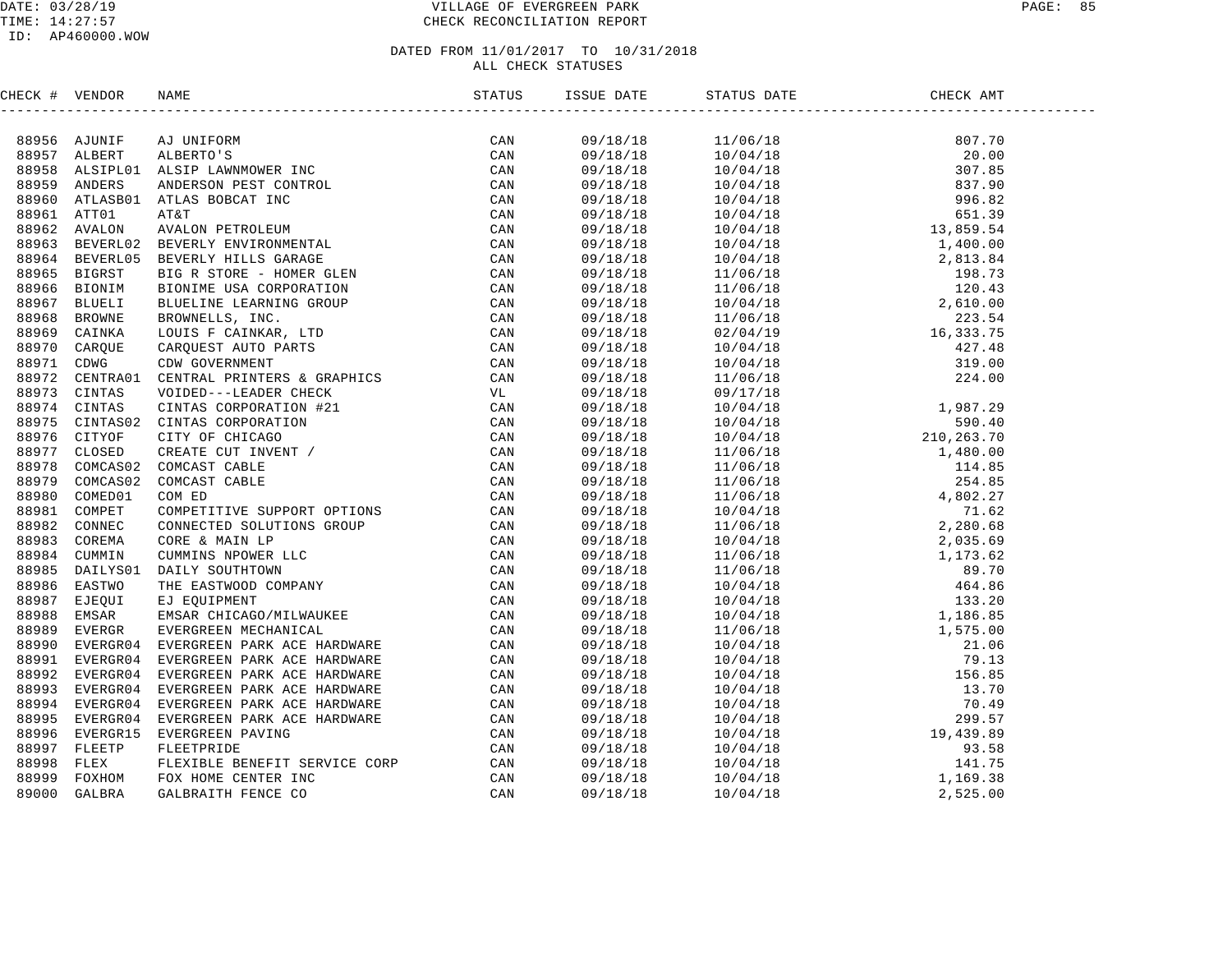### DATE: 03/28/19 VILLAGE OF EVERGREEN PARK PAGE: 86 TIME: 14:27:57 CHECK RECONCILIATION REPORT

### ID: AP460000.WOW

| CHECK # VENDOR | NAME                                                                                                                                                                                                                          | ISSUE DATE | STATUS DATE | CHECK AMT |  |
|----------------|-------------------------------------------------------------------------------------------------------------------------------------------------------------------------------------------------------------------------------|------------|-------------|-----------|--|
|                | (1970) Homos Monte (1970) Homos Monte (1970) Homos Monte (1970) Homos Monte (1970) Homos Monte (1970) Homos Monte (1970) Homos Monte (1970) Homos Monte (1970) Homos Monte (1970) Homos Monte (1970) Homos Monte (1970) Homos |            |             |           |  |
|                |                                                                                                                                                                                                                               |            |             |           |  |
|                |                                                                                                                                                                                                                               |            |             |           |  |
|                |                                                                                                                                                                                                                               |            |             |           |  |
|                |                                                                                                                                                                                                                               |            |             |           |  |
|                |                                                                                                                                                                                                                               |            |             |           |  |
|                |                                                                                                                                                                                                                               |            |             |           |  |
|                |                                                                                                                                                                                                                               |            |             |           |  |
|                |                                                                                                                                                                                                                               |            |             |           |  |
|                |                                                                                                                                                                                                                               |            |             |           |  |
|                |                                                                                                                                                                                                                               |            |             |           |  |
|                |                                                                                                                                                                                                                               |            |             |           |  |
|                |                                                                                                                                                                                                                               |            |             |           |  |
|                |                                                                                                                                                                                                                               |            |             |           |  |
|                |                                                                                                                                                                                                                               |            |             |           |  |
|                |                                                                                                                                                                                                                               |            |             |           |  |
|                |                                                                                                                                                                                                                               |            |             |           |  |
|                |                                                                                                                                                                                                                               |            |             |           |  |
|                |                                                                                                                                                                                                                               |            |             |           |  |
|                |                                                                                                                                                                                                                               |            |             |           |  |
|                |                                                                                                                                                                                                                               |            |             |           |  |
|                |                                                                                                                                                                                                                               |            |             |           |  |
|                |                                                                                                                                                                                                                               |            |             |           |  |
|                |                                                                                                                                                                                                                               |            |             |           |  |
|                |                                                                                                                                                                                                                               |            |             |           |  |
|                |                                                                                                                                                                                                                               |            |             |           |  |
|                |                                                                                                                                                                                                                               |            |             |           |  |
|                |                                                                                                                                                                                                                               |            |             |           |  |
|                |                                                                                                                                                                                                                               |            |             |           |  |
|                |                                                                                                                                                                                                                               |            |             |           |  |
|                |                                                                                                                                                                                                                               |            |             |           |  |
|                |                                                                                                                                                                                                                               |            |             |           |  |
|                |                                                                                                                                                                                                                               |            |             |           |  |
|                |                                                                                                                                                                                                                               |            |             |           |  |
|                |                                                                                                                                                                                                                               |            |             |           |  |
|                |                                                                                                                                                                                                                               |            |             |           |  |
|                |                                                                                                                                                                                                                               |            |             |           |  |
|                |                                                                                                                                                                                                                               |            |             |           |  |
|                |                                                                                                                                                                                                                               |            |             |           |  |
|                |                                                                                                                                                                                                                               |            |             |           |  |
|                |                                                                                                                                                                                                                               |            |             |           |  |
|                |                                                                                                                                                                                                                               |            |             |           |  |
|                |                                                                                                                                                                                                                               |            |             |           |  |
|                |                                                                                                                                                                                                                               |            |             |           |  |
|                |                                                                                                                                                                                                                               |            |             |           |  |
|                |                                                                                                                                                                                                                               |            |             |           |  |
|                |                                                                                                                                                                                                                               |            |             |           |  |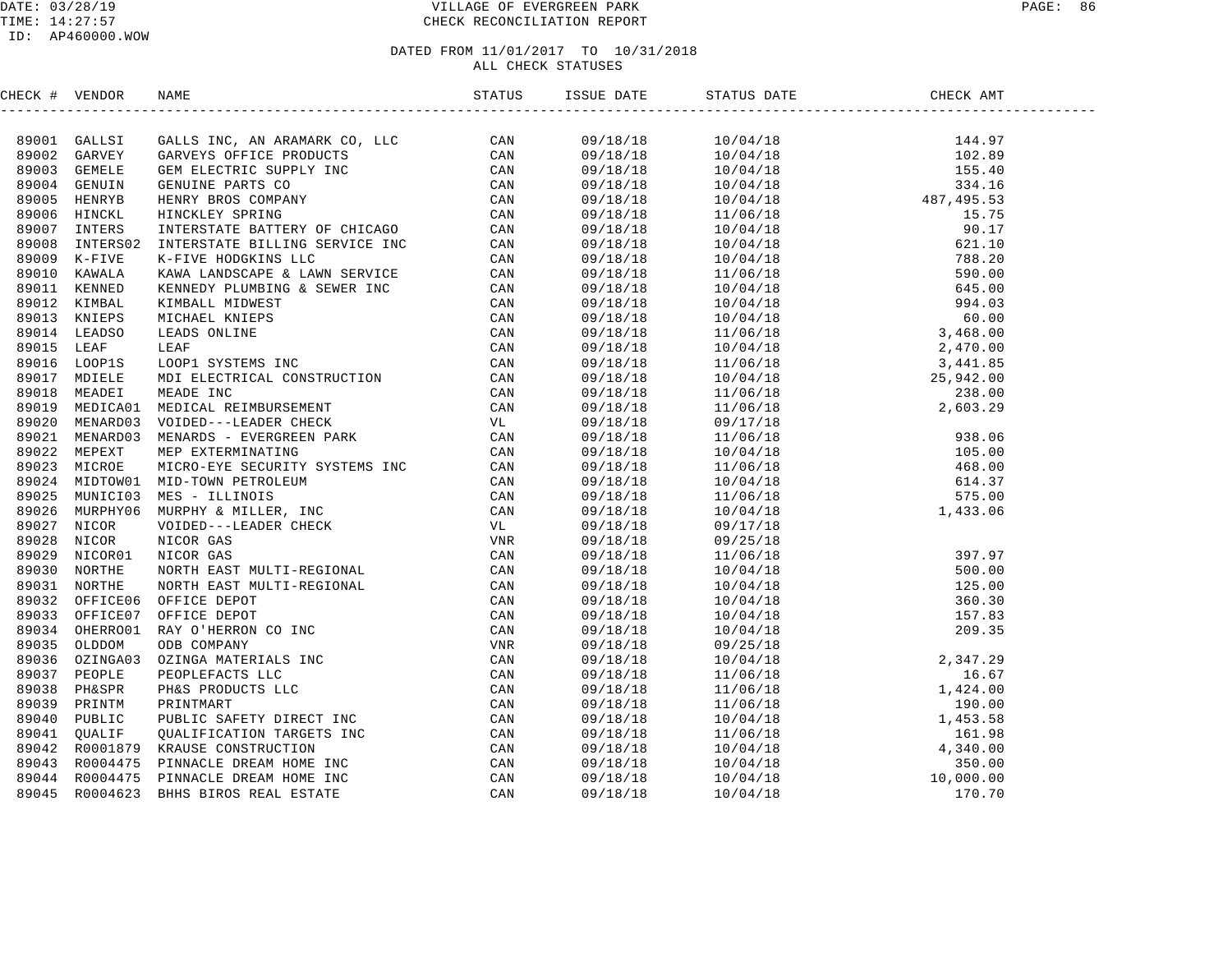### DATE: 03/28/19 VILLAGE OF EVERGREEN PARK PAGE: 87 TIME: 14:27:57 CHECK RECONCILIATION REPORT

### ID: AP460000.WOW

| CHECK # VENDOR |  |  |          |  |
|----------------|--|--|----------|--|
|                |  |  |          |  |
|                |  |  |          |  |
|                |  |  |          |  |
|                |  |  |          |  |
|                |  |  |          |  |
|                |  |  |          |  |
|                |  |  |          |  |
|                |  |  |          |  |
|                |  |  |          |  |
|                |  |  |          |  |
|                |  |  |          |  |
|                |  |  |          |  |
|                |  |  |          |  |
|                |  |  |          |  |
|                |  |  |          |  |
|                |  |  |          |  |
|                |  |  |          |  |
|                |  |  |          |  |
|                |  |  |          |  |
|                |  |  |          |  |
|                |  |  |          |  |
|                |  |  |          |  |
|                |  |  |          |  |
|                |  |  |          |  |
|                |  |  |          |  |
|                |  |  |          |  |
|                |  |  |          |  |
|                |  |  |          |  |
|                |  |  |          |  |
|                |  |  |          |  |
|                |  |  |          |  |
|                |  |  |          |  |
|                |  |  |          |  |
|                |  |  |          |  |
|                |  |  |          |  |
|                |  |  |          |  |
|                |  |  |          |  |
|                |  |  |          |  |
|                |  |  |          |  |
|                |  |  |          |  |
|                |  |  |          |  |
|                |  |  |          |  |
|                |  |  |          |  |
|                |  |  |          |  |
|                |  |  |          |  |
|                |  |  | 11/06/18 |  |
|                |  |  |          |  |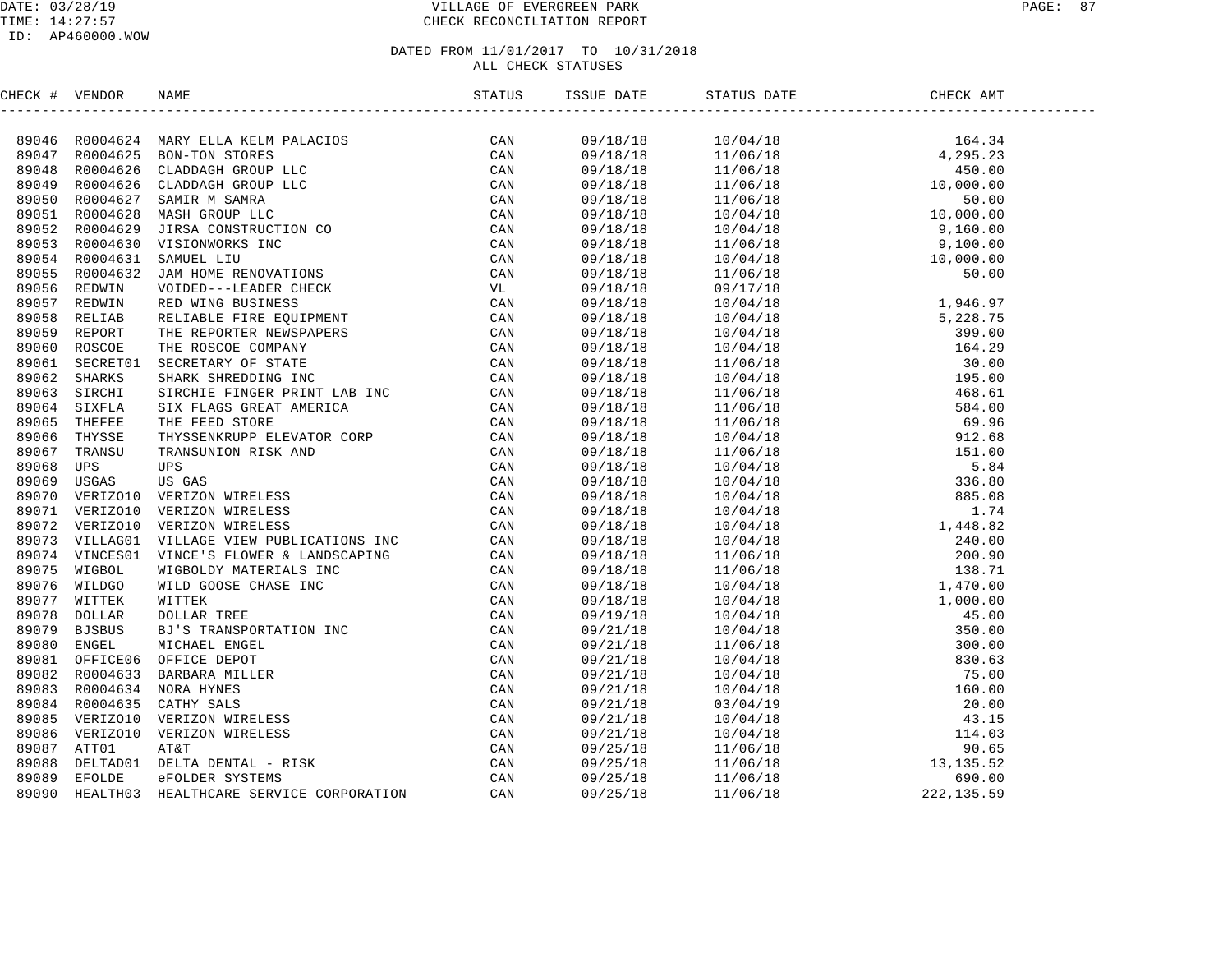### DATE: 03/28/19 VILLAGE OF EVERGREEN PARK PAGE: 88 TIME: 14:27:57 CHECK RECONCILIATION REPORT

### ID: AP460000.WOW

### DATED FROM 11/01/2017 TO 10/31/2018 ALL CHECK STATUSES

CHECK # VENDOR NAME STATUS ISSUE DATE STATUS DATE CHECK AMT ------------------------------------------------------------------------------------------------------------------------------------89091 NICOR VOIDED---LEADER CHECK VL 09/25/18 09/25/18 89092 NICOR NICOR GAS CAN 09/25/18 10/04/18 909.49 89093 NICOR01 NICOR GAS CAN 09/25/18 11/06/18 137.35 89094 OFFICE06 OFFICE DEPOT OUT 09/25/18 09/25/18 3.22 89095 OLDDOM ODB COMPANY CAN 09/25/18 11/06/18 1,050.45 89096 PARKPR01 PARK PRIMARY CARE LTD CAN 09/25/18 11/06/18 155.00 89097 R0004636 STEVEN NEUMANN CAN 09/25/18 11/06/18 25.00 89098 R0004637 LOUISE CLARK BOONE CAN 09/25/18 11/06/18 5.00 89099 R0004638 WALTER NEIMANTAS OUT 09/25/18 09/25/18 10.00 89100 R0004639 IDELA CHANDLER CAN 09/25/18 11/06/18 50.00 89101 REDWIN RED WING BUSINESS CAN 09/25/18 11/06/18 165.00 89102 REILLY01 JOHN REILLY CAN 09/25/18 11/06/18 9.81 89103 VERIZO10 VERIZON WIRELESS CAN 09/25/18 11/06/18 2,468.49 89104 VISION VISION SERVICE PLAN CAN 09/25/18 11/06/18 1,907.09 89105 KUZLIK KELLY KUZLIK CAN 09/27/18 11/06/18 72.44 89106 PETTYC01 PETTY CASH CUSTODIAN CAN 09/27/18 11/06/18 500.00 89107 PRZESL EMMA PRZESLICKE CAN 09/27/18 11/06/18 900.00 89108 R0002905 ANN FREDERICKSON CAN 09/27/18 11/06/18 200.00 89109 R0003639 ERICA PARUS CAN 09/27/18 11/06/18 50.00 89110 R0003643 MEGAN SHILLO CAN 09/27/18 12/03/18 100.00 89111 R0004299 ERIN MANDEL CAN 09/27/18 12/03/18 100.00 89112 R0004640 MARK TAYLOR CAN 09/27/18 11/06/18 1,000.00 89113 R0004641 JAQUE MILLER OUT 09/27/18 09/27/18 70.00 89114 R0004642 ALVIN PERRY JR CAN 09/27/18 01/07/19 35.00 89115 R0004643 BRAD WILLETTE CAN 09/27/18 12/03/18 200.00 89116 STERK HILARY TULLY CAN 09/27/18 11/06/18 1,050.00 89117 STERK HILARY TULLY CAN 09/27/18 11/06/18 100.00 89118 THEDOG THE DO GOOD MOVEMENT CAN 09/27/18 11/06/18 250.00 89119 VOJACE MADELINE VOJACEK CAN 09/27/18 11/06/18 1,110.00 89120 THESTA THE STANDARD CAN 09/28/18 11/06/18 3,539.00 89121 ALSIPL01 ALSIP LAWNMOWER INC CAN 10/02/18 11/06/18 157.79 89122 AMERIC07 AMERICAN SOCCER COMPANY INC CAN 10/02/18 11/06/18 52.30 89123 ATT02 AT&T MOBILITY CAN 10/02/18 11/06/18 493.98 89124 ATTGLO AT&T GLOBAL SERVICES, INC. CAN 10/02/18 11/06/18 198.56 89125 AVALON AVALON PETROLEUM CAN 10/02/18 11/06/18 3,660.00 89126 BENNET BENNETT AUTO REBUILDERS INC CAN 10/02/18 11/06/18 242.00 89127 BESTMA B E S T MAINTENANCE CAN 10/02/18 11/06/18 3,784.00 89128 BESTTE BEST TECHNOLOGY SYSTEMS INC CAN 10/02/18 11/06/18 2,175.00 89129 BEVERL02 BEVERLY ENVIRONMENTAL CAN 10/02/18 11/06/18 4,200.00 89130 BFCONS B&F CONSTRUCTION CAN 10/02/18 11/06/18 3,350.00 89131 BINNYS BINNYS BEVERAGE DEPOT CAN 10/02/18 11/06/18 291.44 89132 BLACKBI BLACKBIRD ACADEMY IRISH DANCE CAN 10/02/18 11/06/18 350.00 89133 BLUETA BLUETARP FINANCIAL INC CAN 10/02/18 11/06/18 2,169.73 89134 BRENNA BRENNAN ELECTRIC CAN 10/02/18 11/06/18 7,165.50 89135 BRETTE AC BRETT EQUIPMENT CORP CAN 10/02/18 11/06/18 29.36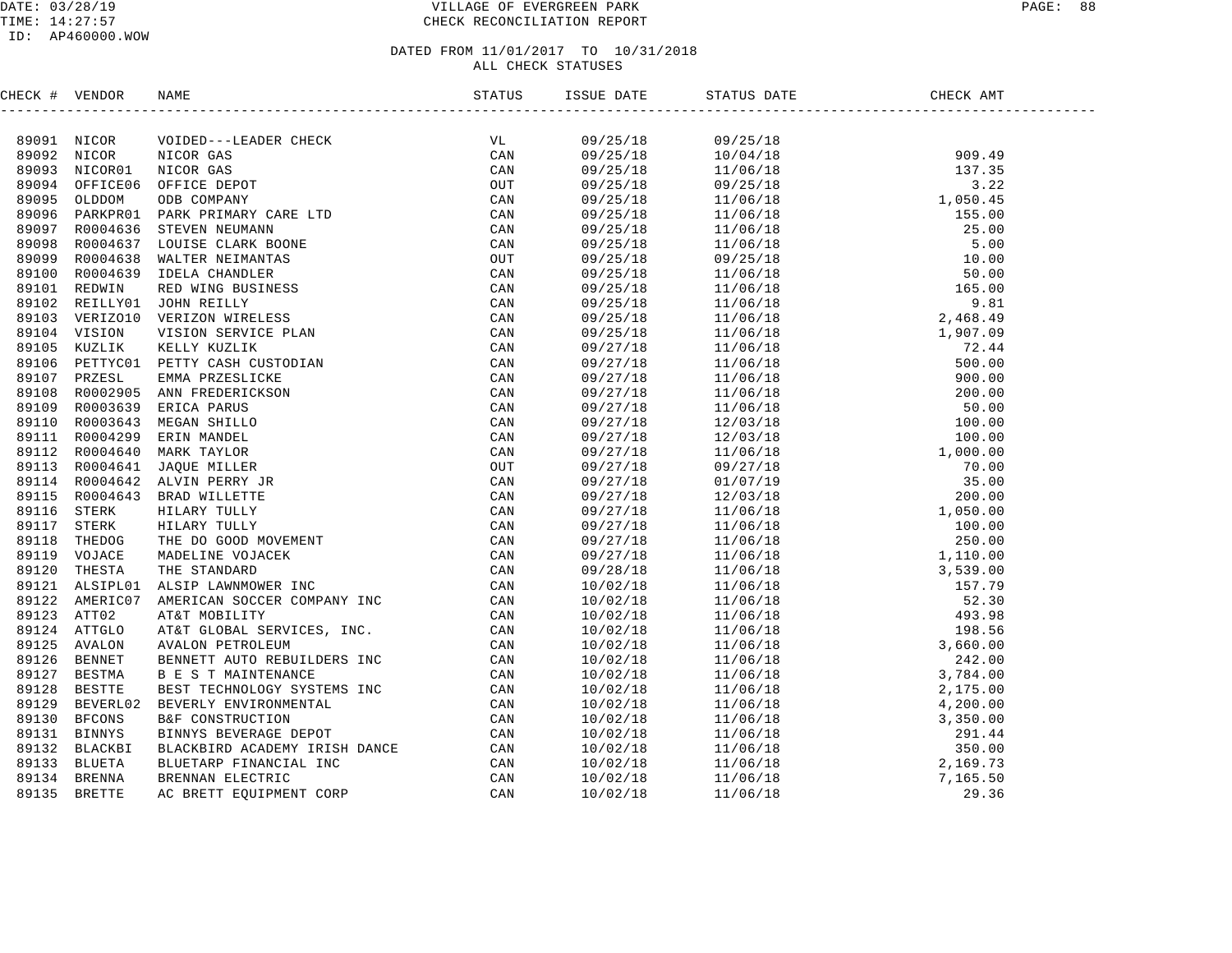### DATE: 03/28/19 VILLAGE OF EVERGREEN PARK PAGE: 89 TIME: 14:27:57 CHECK RECONCILIATION REPORT

| CHECK # VENDOR |  |  |  |
|----------------|--|--|--|
|                |  |  |  |
|                |  |  |  |
|                |  |  |  |
|                |  |  |  |
|                |  |  |  |
|                |  |  |  |
|                |  |  |  |
|                |  |  |  |
|                |  |  |  |
|                |  |  |  |
|                |  |  |  |
|                |  |  |  |
|                |  |  |  |
|                |  |  |  |
|                |  |  |  |
|                |  |  |  |
|                |  |  |  |
|                |  |  |  |
|                |  |  |  |
|                |  |  |  |
|                |  |  |  |
|                |  |  |  |
|                |  |  |  |
|                |  |  |  |
|                |  |  |  |
|                |  |  |  |
|                |  |  |  |
|                |  |  |  |
|                |  |  |  |
|                |  |  |  |
|                |  |  |  |
|                |  |  |  |
|                |  |  |  |
|                |  |  |  |
|                |  |  |  |
|                |  |  |  |
|                |  |  |  |
|                |  |  |  |
|                |  |  |  |
|                |  |  |  |
|                |  |  |  |
|                |  |  |  |
|                |  |  |  |
|                |  |  |  |
|                |  |  |  |
|                |  |  |  |
|                |  |  |  |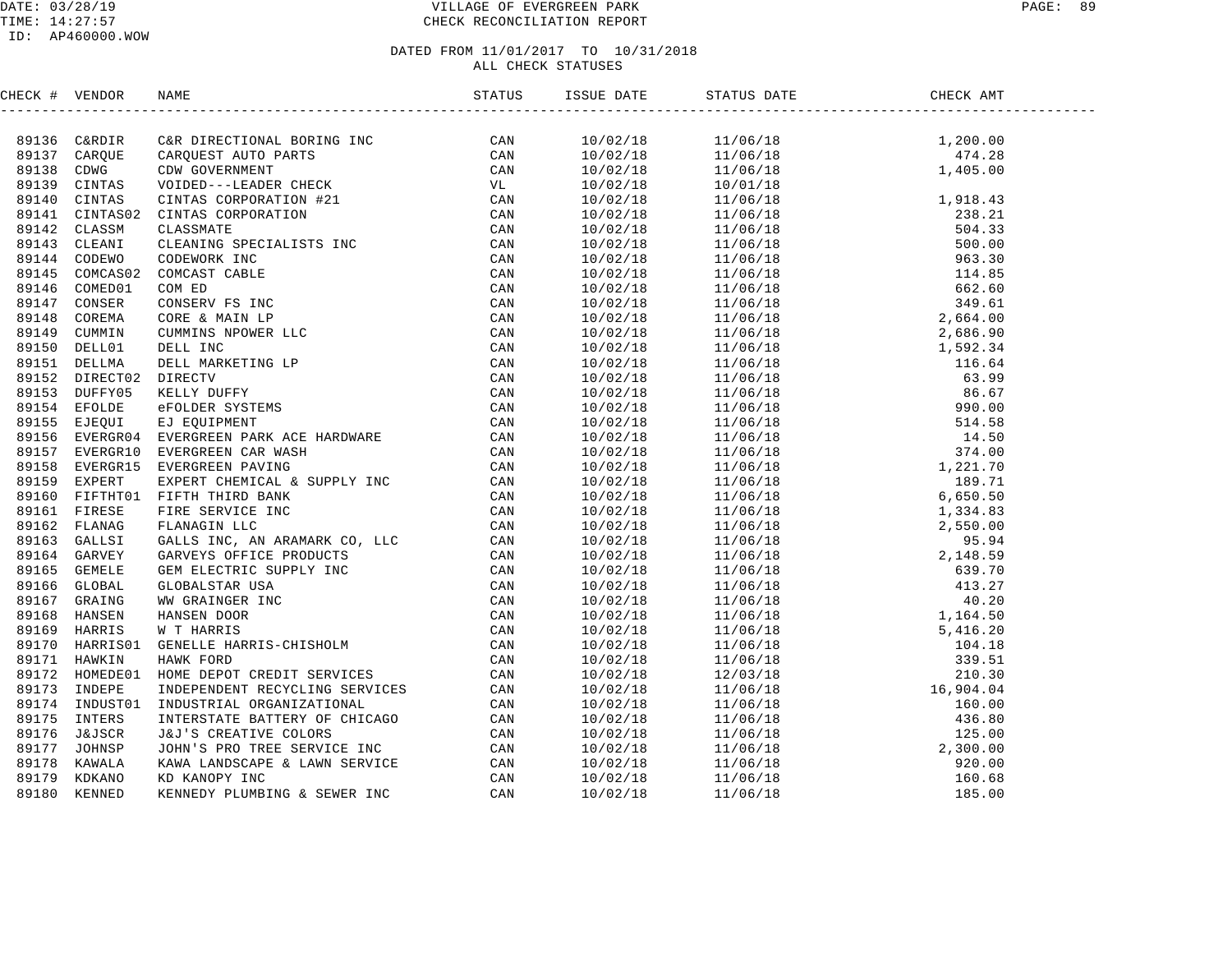### DATE: 03/28/19 VILLAGE OF EVERGREEN PARK PAGE: 90 TIME: 14:27:57 CHECK RECONCILIATION REPORT

### ID: AP460000.WOW

| CHECK # VENDOR |                                                                                                                                                                                                                                     | <b>ISSUE DATE</b> | STATUS DATE | CHECK AMT |  |
|----------------|-------------------------------------------------------------------------------------------------------------------------------------------------------------------------------------------------------------------------------------|-------------------|-------------|-----------|--|
|                | (1990) + 1990) 1990) 1990) 1991 (1990) 1992) 1992 (1990) 1992) 1992 (1992) 1992) 1992) 1992<br>1993 - 1992) 1992 (1992) 1992 (1992) 1992 (1992) 1992 (1992) 1992) 1992 (1992) 1992) 1992 (1992) 1992<br>1993 - 1992 (1992) 1992 (19 |                   |             |           |  |
|                |                                                                                                                                                                                                                                     |                   |             |           |  |
|                |                                                                                                                                                                                                                                     |                   |             |           |  |
|                |                                                                                                                                                                                                                                     |                   |             |           |  |
|                |                                                                                                                                                                                                                                     |                   |             |           |  |
|                |                                                                                                                                                                                                                                     |                   |             |           |  |
|                |                                                                                                                                                                                                                                     |                   |             |           |  |
|                |                                                                                                                                                                                                                                     |                   |             |           |  |
|                |                                                                                                                                                                                                                                     |                   |             |           |  |
|                |                                                                                                                                                                                                                                     |                   |             |           |  |
|                |                                                                                                                                                                                                                                     |                   |             |           |  |
|                |                                                                                                                                                                                                                                     |                   |             |           |  |
|                |                                                                                                                                                                                                                                     |                   |             |           |  |
|                |                                                                                                                                                                                                                                     |                   |             |           |  |
|                |                                                                                                                                                                                                                                     |                   |             |           |  |
|                |                                                                                                                                                                                                                                     |                   |             |           |  |
|                |                                                                                                                                                                                                                                     |                   |             |           |  |
|                |                                                                                                                                                                                                                                     |                   |             |           |  |
|                |                                                                                                                                                                                                                                     |                   |             |           |  |
|                |                                                                                                                                                                                                                                     |                   |             |           |  |
|                |                                                                                                                                                                                                                                     |                   |             |           |  |
|                |                                                                                                                                                                                                                                     |                   |             |           |  |
|                |                                                                                                                                                                                                                                     |                   |             |           |  |
|                |                                                                                                                                                                                                                                     |                   |             |           |  |
|                |                                                                                                                                                                                                                                     |                   |             |           |  |
|                |                                                                                                                                                                                                                                     |                   |             |           |  |
|                |                                                                                                                                                                                                                                     |                   |             |           |  |
|                |                                                                                                                                                                                                                                     |                   |             |           |  |
|                |                                                                                                                                                                                                                                     |                   |             |           |  |
|                |                                                                                                                                                                                                                                     |                   |             |           |  |
|                |                                                                                                                                                                                                                                     |                   |             |           |  |
|                |                                                                                                                                                                                                                                     |                   |             |           |  |
|                |                                                                                                                                                                                                                                     |                   |             |           |  |
|                |                                                                                                                                                                                                                                     |                   |             |           |  |
|                |                                                                                                                                                                                                                                     |                   |             |           |  |
|                |                                                                                                                                                                                                                                     |                   |             |           |  |
|                |                                                                                                                                                                                                                                     |                   |             |           |  |
|                |                                                                                                                                                                                                                                     |                   |             |           |  |
|                |                                                                                                                                                                                                                                     |                   |             |           |  |
|                |                                                                                                                                                                                                                                     |                   |             |           |  |
|                |                                                                                                                                                                                                                                     |                   |             |           |  |
|                |                                                                                                                                                                                                                                     |                   |             |           |  |
|                |                                                                                                                                                                                                                                     |                   |             |           |  |
|                |                                                                                                                                                                                                                                     |                   |             |           |  |
|                |                                                                                                                                                                                                                                     |                   |             |           |  |
|                |                                                                                                                                                                                                                                     |                   |             |           |  |
|                |                                                                                                                                                                                                                                     |                   |             |           |  |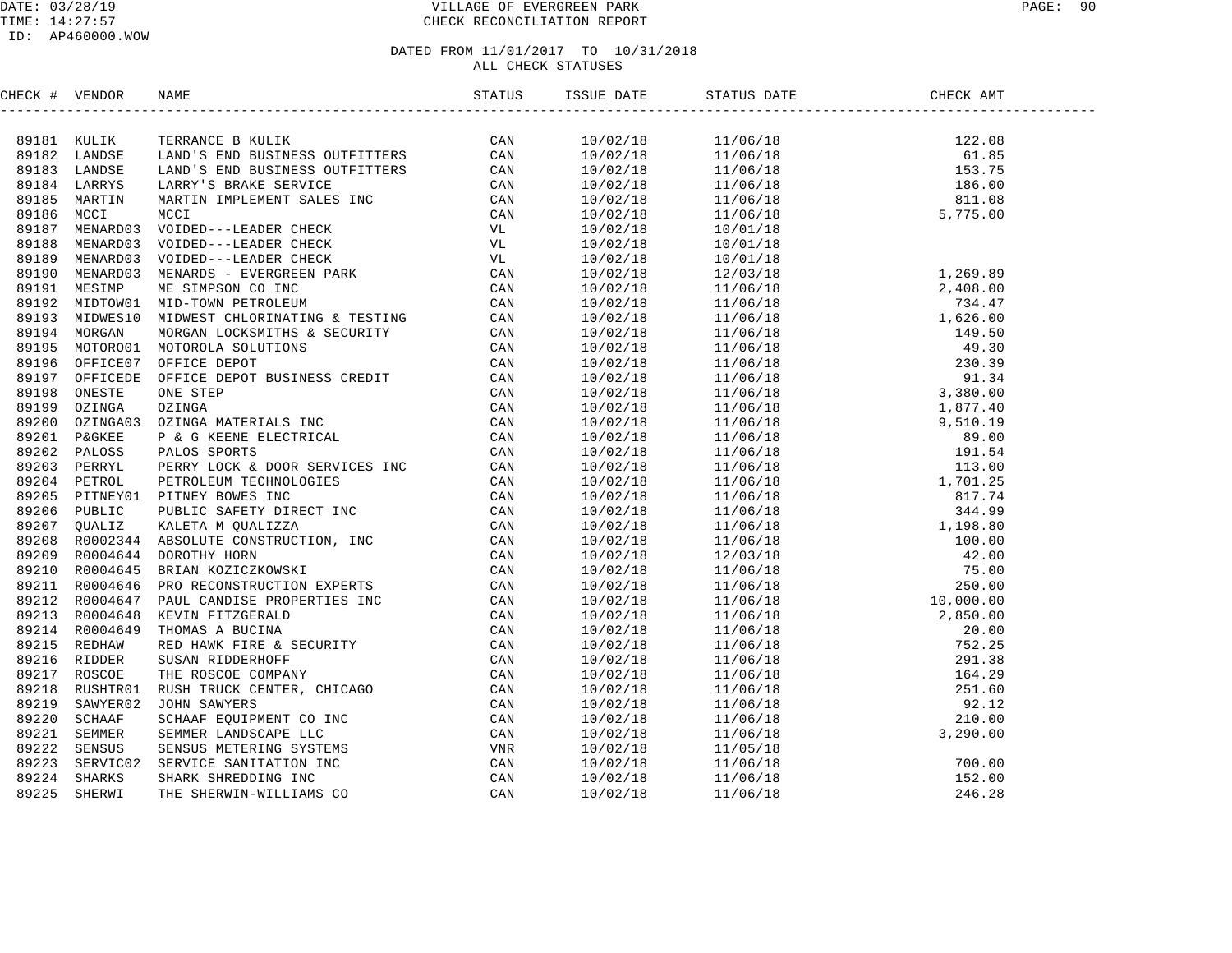### DATE: 03/28/19 VILLAGE OF EVERGREEN PARK PAGE: 91 TIME: 14:27:57 CHECK RECONCILIATION REPORT

### ID: AP460000.WOW

| CHECK # VENDOR |  |  |  |
|----------------|--|--|--|
|                |  |  |  |
|                |  |  |  |
|                |  |  |  |
|                |  |  |  |
|                |  |  |  |
|                |  |  |  |
|                |  |  |  |
|                |  |  |  |
|                |  |  |  |
|                |  |  |  |
|                |  |  |  |
|                |  |  |  |
|                |  |  |  |
|                |  |  |  |
|                |  |  |  |
|                |  |  |  |
|                |  |  |  |
|                |  |  |  |
|                |  |  |  |
|                |  |  |  |
|                |  |  |  |
|                |  |  |  |
|                |  |  |  |
|                |  |  |  |
|                |  |  |  |
|                |  |  |  |
|                |  |  |  |
|                |  |  |  |
|                |  |  |  |
|                |  |  |  |
|                |  |  |  |
|                |  |  |  |
|                |  |  |  |
|                |  |  |  |
|                |  |  |  |
|                |  |  |  |
|                |  |  |  |
|                |  |  |  |
|                |  |  |  |
|                |  |  |  |
|                |  |  |  |
|                |  |  |  |
|                |  |  |  |
|                |  |  |  |
|                |  |  |  |
|                |  |  |  |
|                |  |  |  |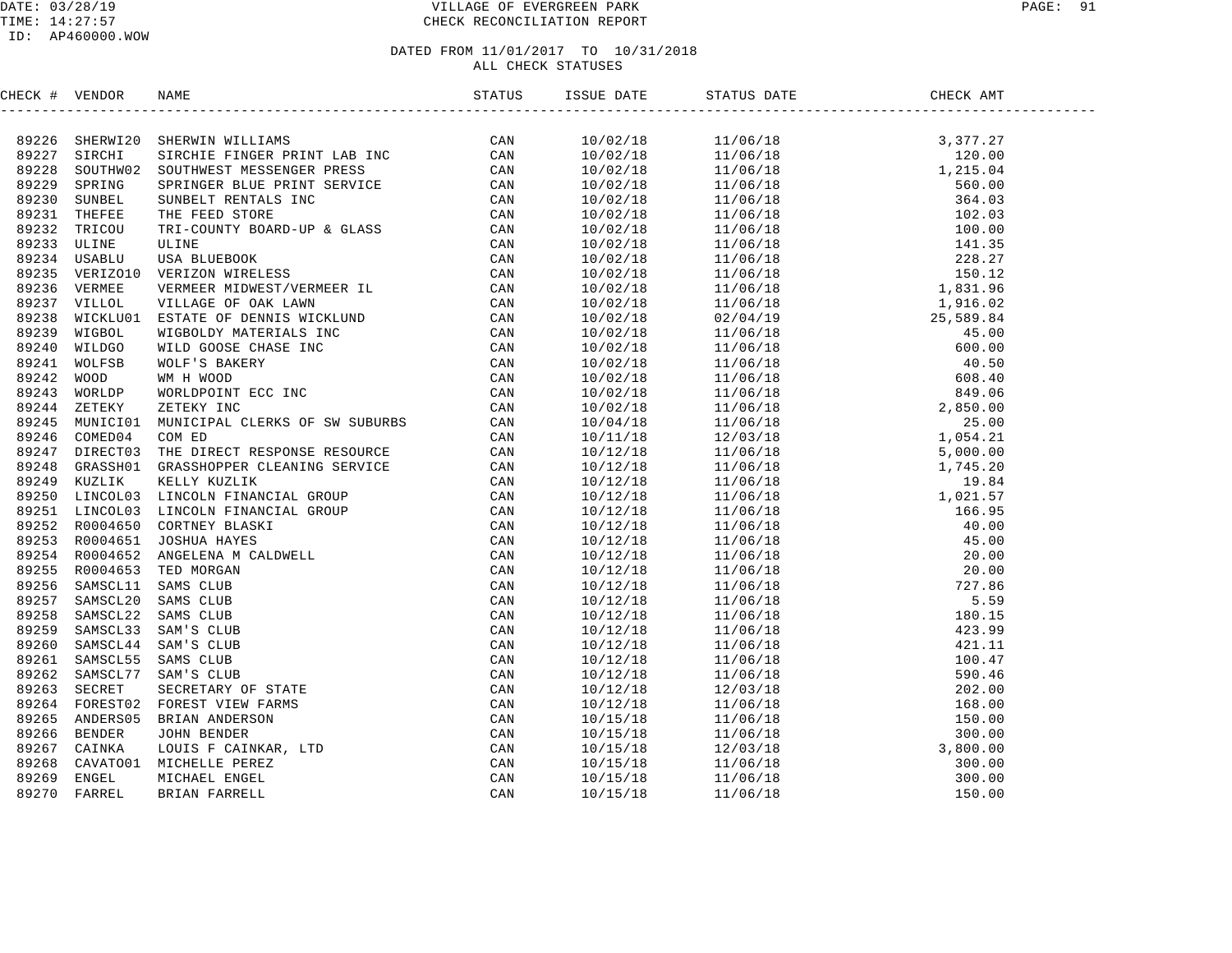### DATE: 03/28/19 VILLAGE OF EVERGREEN PARK PAGE: 92 TIME: 14:27:57 CHECK RECONCILIATION REPORT

# DATED FROM 11/01/2017 TO 10/31/2018

ALL CHECK STATUSES

CHECK # VENDOR NAME STATUS ISSUE DATE STATUS DATE CHECK AMT ------------------------------------------------------------------------------------------------------------------------------------89271 HERRER01 ALEXANDER HERRERA CAN 10/15/18 11/06/18 150.00 89272 ILLINO18 ILLINOIS DEPT OF PUBLIC HEALTH CAN 10/15/18 01/07/19 404.00 89273 LAZINE DENNIS LAZINEK CAN 10/15/18 11/06/18 300.00 89274 MCCANN03 CHRIS McCANN CAN 10/15/18 11/06/18 300.00 89275 MCCART01 JOHN MCCARTHY CAN 10/15/18 11/06/18 300.00 89276 ODOWD DENNIS O'DOWD CAN 10/15/18 11/06/18 88.00 89277 PASTIC01 SUE PASTICK CAN 10/15/18 11/06/18 300.00 89278 RICH CAMERON RICH CAN 10/15/18 11/06/18 300.00 89279 SARNO BRIAN SARNO CAN 10/15/18 11/06/18 150.00 89280 SCHAEF LINDA SCHAEFER CAN 10/15/18 11/06/18 338.30 89281 SIGNOR ANTHONY SIGNORELLI CAN 10/15/18 11/06/18 300.00 89282 SMILEY SYDNEY SMILEY CAN 10/15/18 11/06/18 150.00 89283 THESTA THE STANDARD CAN 10/15/18 11/06/18 657.68 89284 VOS JAMES VOS CAN 10/15/18 11/06/18 300.00 89285 YEAMAN GAVIN YEAMAN CAN 10/15/18 12/03/18 300.00 89286 YOUNGT KAREN YOUNG-THAUER CAN 10/15/18 11/06/18 300.00 89287 ALSIPL01 ALSIP LAWNMOWER INC CAN 10/16/18 11/06/18 627.14 89288 AMERIC07 AMERICAN SOCCER COMPANY INC CAN 10/16/18 11/06/18 145.60 89289 ANIMAL ANIMAL WELFARE LEAGUE CAN 10/16/18 11/06/18 918.00 89290 ARCONC ARCON CONCRETE CONSTRUCTION CAN 10/16/18 11/06/18 9,500.00 89291 ARMSUN ARMS UNLIMITED CAN 10/16/18 11/06/18 2,226.00 89292 ASSOCI02 ASSOCIATED BAG COMPANY CAN 10/16/18 11/06/18 604.50 89293 ATT01 AT&T CAN 10/16/18 11/06/18 91.20 89294 AVALON AVALON PETROLEUM CAN 10/16/18 11/06/18 22,221.15 89295 BAGSPO BAGSPOT PET WASTE SOLUTIONS CAN 10/16/18 11/06/18 499.50 89296 BATTER01 BATTERIES PLUS LLC CAN 10/16/18 11/06/18 163.30 89297 BENNET BENNETT AUTO REBUILDERS INC CAN 10/16/18 11/06/18 1,000.00 89298 BEVERL02 BEVERLY ENVIRONMENTAL CAN 10/16/18 11/06/18 1,400.00 89299 BEVERL05 BEVERLY HILLS GARAGE CAN 10/16/18 11/06/18 9,004.03 89300 BIGRST BIG R STORE - HOMER GLEN CAN 10/16/18 11/06/18 260.77 89301 BLACKD01 BLACK DIRT INC CAN 10/16/18 11/06/18 180.00 89302 BRENNA VOIDED---LEADER CHECK VL 10/16/18 10/15/18 89303 BRENNA BRENNAN ELECTRIC CAN 10/16/18 11/06/18 5,236.05 89304 BRETTE AC BRETT EQUIPMENT CORP CAN 10/16/18 11/06/18 53.58 89305 BROTHE BROTHERS CAR WASH CAN 10/16/18 12/03/18 899.00 89306 CAINKA LOUIS F CAINKAR, LTD CAN 10/16/18 02/04/19 14,510.00 89307 CARREF CAR REFLECTIONS CAN 10/16/18 11/06/18 295.00 89308 CASSID CASSIDY TIRE & SERVICE CAN 10/16/18 11/06/18 1,025.67 89309 CDWG CDW GOVERNMENT CAN 10/16/18 11/06/18 90.00 89310 CENTRA01 CENTRAL PRINTERS & GRAPHICS CAN 10/16/18 11/06/18 77.00 89311 CINTAS CINTAS CORPORATION #21 CAN 10/16/18 11/06/18 1,339.86 89312 CINTAS02 CINTAS CORPORATION CAN 10/16/18 11/06/18 411.36 89313 CITYOF CITY OF CHICAGO CAN 10/16/18 11/06/18 3,554.61 89314 CLOSED CREATE CUT INVENT / CAN 10/16/18 12/03/18 1,480.00 89315 COMCAS02 COMCAST CABLE CAN 10/16/18 12/03/18 245.85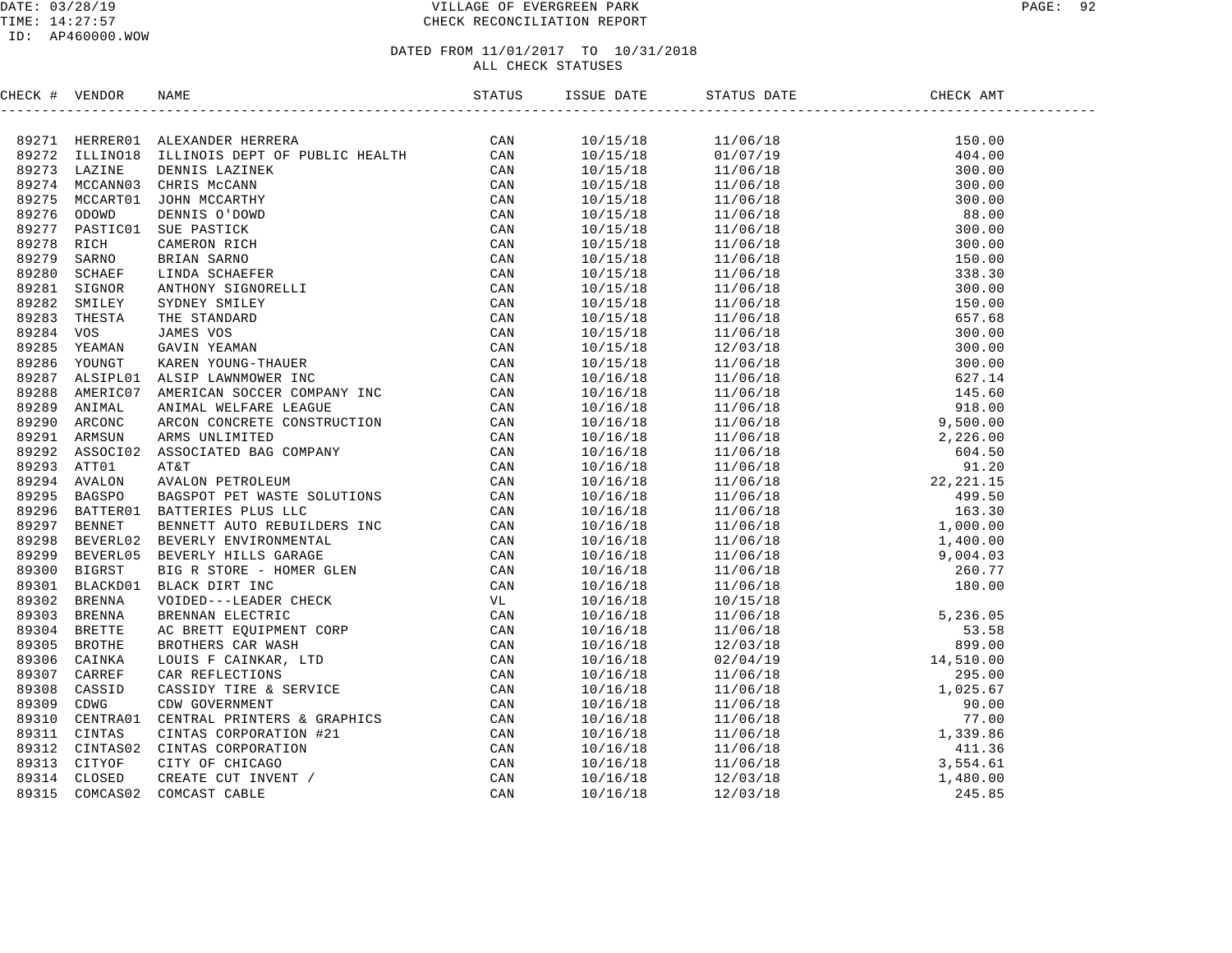### DATE: 03/28/19 VILLAGE OF EVERGREEN PARK PAGE: 93 TIME: 14:27:57 CHECK RECONCILIATION REPORT

| CHECK # VENDOR |                                                                                                                                                                                                                                                                                          |  | STATUS DATE CHE | CHECK AMT |  |
|----------------|------------------------------------------------------------------------------------------------------------------------------------------------------------------------------------------------------------------------------------------------------------------------------------------|--|-----------------|-----------|--|
|                | $\begin{tabular}{ c c c c c c c c} \hline & $1.00006 & $1.00008 & $1.00008 & $1.00008 & $1.00008 & $1.00008 & $1.00008 & $1.00008 & $1.00008 & $1.00008 & $1.00008 & $1.00008 & $1.00008 & $1.00008 & $1.00008 & $1.00008 & $1.00008 & $1.00008 & $1.00008 & $1.00008 & $1.00008 & $1.0$ |  |                 |           |  |
|                |                                                                                                                                                                                                                                                                                          |  |                 |           |  |
|                |                                                                                                                                                                                                                                                                                          |  |                 |           |  |
|                |                                                                                                                                                                                                                                                                                          |  |                 |           |  |
|                |                                                                                                                                                                                                                                                                                          |  |                 |           |  |
|                |                                                                                                                                                                                                                                                                                          |  |                 |           |  |
|                |                                                                                                                                                                                                                                                                                          |  |                 |           |  |
|                |                                                                                                                                                                                                                                                                                          |  |                 |           |  |
|                |                                                                                                                                                                                                                                                                                          |  |                 |           |  |
|                |                                                                                                                                                                                                                                                                                          |  |                 |           |  |
|                |                                                                                                                                                                                                                                                                                          |  |                 |           |  |
|                |                                                                                                                                                                                                                                                                                          |  |                 |           |  |
|                |                                                                                                                                                                                                                                                                                          |  |                 |           |  |
|                |                                                                                                                                                                                                                                                                                          |  |                 |           |  |
|                |                                                                                                                                                                                                                                                                                          |  |                 |           |  |
|                |                                                                                                                                                                                                                                                                                          |  |                 |           |  |
|                |                                                                                                                                                                                                                                                                                          |  |                 |           |  |
|                |                                                                                                                                                                                                                                                                                          |  |                 |           |  |
|                |                                                                                                                                                                                                                                                                                          |  |                 |           |  |
|                |                                                                                                                                                                                                                                                                                          |  |                 |           |  |
|                |                                                                                                                                                                                                                                                                                          |  |                 |           |  |
|                |                                                                                                                                                                                                                                                                                          |  |                 |           |  |
|                |                                                                                                                                                                                                                                                                                          |  |                 |           |  |
|                |                                                                                                                                                                                                                                                                                          |  |                 |           |  |
|                |                                                                                                                                                                                                                                                                                          |  |                 |           |  |
|                |                                                                                                                                                                                                                                                                                          |  |                 |           |  |
|                |                                                                                                                                                                                                                                                                                          |  |                 |           |  |
|                |                                                                                                                                                                                                                                                                                          |  |                 |           |  |
|                |                                                                                                                                                                                                                                                                                          |  |                 |           |  |
|                |                                                                                                                                                                                                                                                                                          |  |                 |           |  |
|                |                                                                                                                                                                                                                                                                                          |  |                 |           |  |
|                |                                                                                                                                                                                                                                                                                          |  |                 |           |  |
|                |                                                                                                                                                                                                                                                                                          |  |                 |           |  |
|                |                                                                                                                                                                                                                                                                                          |  |                 |           |  |
|                |                                                                                                                                                                                                                                                                                          |  |                 |           |  |
|                |                                                                                                                                                                                                                                                                                          |  |                 |           |  |
|                |                                                                                                                                                                                                                                                                                          |  |                 |           |  |
|                |                                                                                                                                                                                                                                                                                          |  |                 |           |  |
|                |                                                                                                                                                                                                                                                                                          |  |                 |           |  |
|                |                                                                                                                                                                                                                                                                                          |  |                 |           |  |
|                |                                                                                                                                                                                                                                                                                          |  |                 |           |  |
|                |                                                                                                                                                                                                                                                                                          |  |                 |           |  |
|                |                                                                                                                                                                                                                                                                                          |  |                 |           |  |
|                |                                                                                                                                                                                                                                                                                          |  |                 |           |  |
|                |                                                                                                                                                                                                                                                                                          |  |                 |           |  |
|                |                                                                                                                                                                                                                                                                                          |  |                 |           |  |
|                |                                                                                                                                                                                                                                                                                          |  | 11/06/18        |           |  |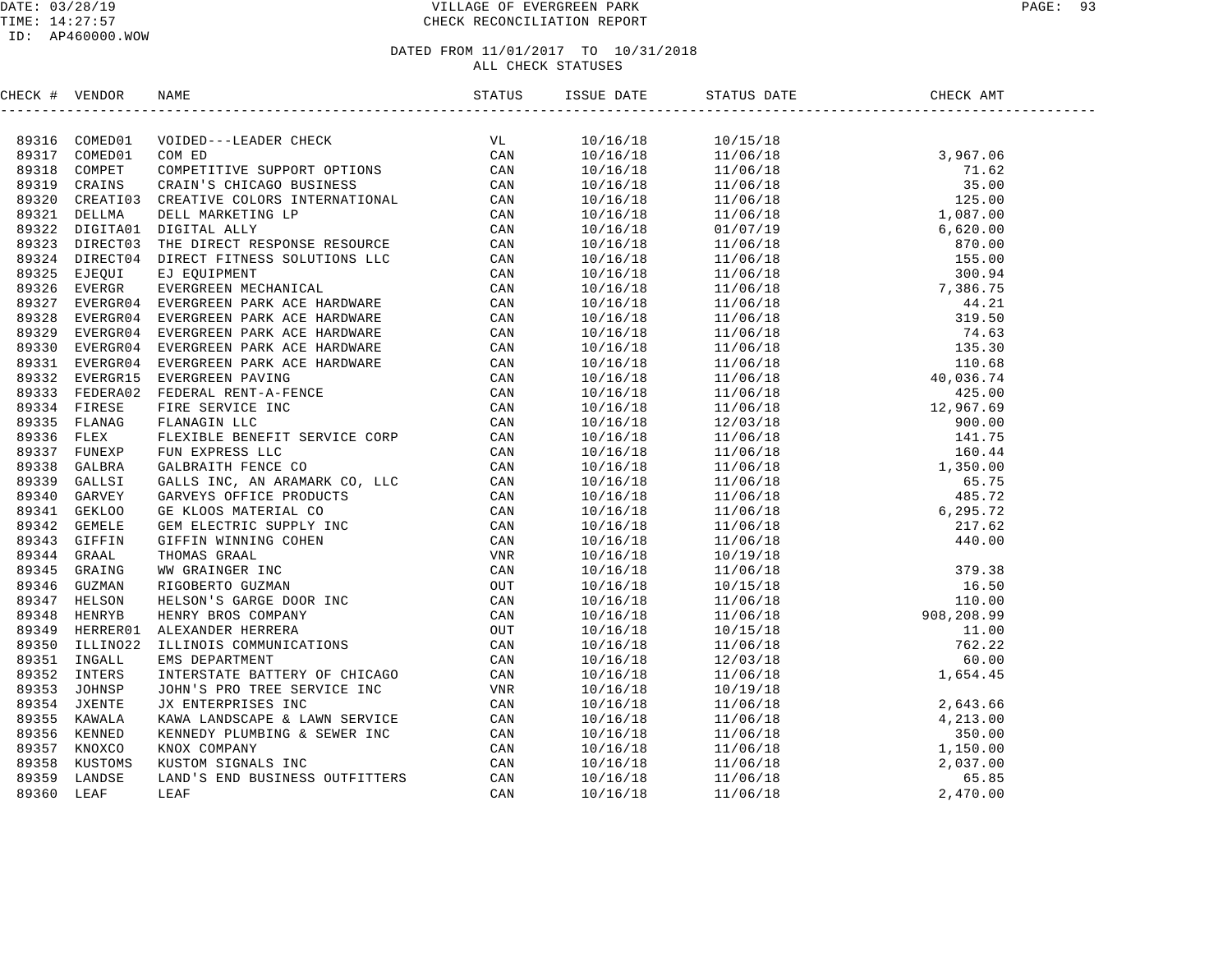### DATE: 03/28/19 VILLAGE OF EVERGREEN PARK PAGE: 94 TIME: 14:27:57 CHECK RECONCILIATION REPORT

| CHECK # VENDOR | NAME                                                                                                                                                                                                                         |  | STATUS DATE |  |
|----------------|------------------------------------------------------------------------------------------------------------------------------------------------------------------------------------------------------------------------------|--|-------------|--|
|                | THE CK I VERTITY MADETS IN EXTREME STATES THE STATES STATES AND MANUFACTURE SAMPLES ON A STATE OF A STATE OF A STATE OF A STATE OF A STATE OF A STATE OF A STATE OF A STATE OF A STATE OF A STATE OF A STATE OF A STATE OF A |  |             |  |
|                |                                                                                                                                                                                                                              |  |             |  |
|                |                                                                                                                                                                                                                              |  |             |  |
|                |                                                                                                                                                                                                                              |  |             |  |
|                |                                                                                                                                                                                                                              |  |             |  |
|                |                                                                                                                                                                                                                              |  |             |  |
|                |                                                                                                                                                                                                                              |  |             |  |
|                |                                                                                                                                                                                                                              |  |             |  |
|                |                                                                                                                                                                                                                              |  |             |  |
|                |                                                                                                                                                                                                                              |  |             |  |
|                |                                                                                                                                                                                                                              |  |             |  |
|                |                                                                                                                                                                                                                              |  |             |  |
|                |                                                                                                                                                                                                                              |  |             |  |
|                |                                                                                                                                                                                                                              |  |             |  |
|                |                                                                                                                                                                                                                              |  |             |  |
|                |                                                                                                                                                                                                                              |  |             |  |
|                |                                                                                                                                                                                                                              |  |             |  |
|                |                                                                                                                                                                                                                              |  |             |  |
|                |                                                                                                                                                                                                                              |  |             |  |
|                |                                                                                                                                                                                                                              |  |             |  |
|                |                                                                                                                                                                                                                              |  |             |  |
|                |                                                                                                                                                                                                                              |  |             |  |
|                |                                                                                                                                                                                                                              |  |             |  |
|                |                                                                                                                                                                                                                              |  |             |  |
|                |                                                                                                                                                                                                                              |  |             |  |
|                |                                                                                                                                                                                                                              |  |             |  |
|                |                                                                                                                                                                                                                              |  |             |  |
|                |                                                                                                                                                                                                                              |  |             |  |
|                |                                                                                                                                                                                                                              |  |             |  |
|                |                                                                                                                                                                                                                              |  |             |  |
|                |                                                                                                                                                                                                                              |  |             |  |
|                |                                                                                                                                                                                                                              |  |             |  |
|                |                                                                                                                                                                                                                              |  |             |  |
|                |                                                                                                                                                                                                                              |  |             |  |
|                |                                                                                                                                                                                                                              |  |             |  |
|                |                                                                                                                                                                                                                              |  |             |  |
|                |                                                                                                                                                                                                                              |  |             |  |
|                |                                                                                                                                                                                                                              |  |             |  |
|                |                                                                                                                                                                                                                              |  |             |  |
|                |                                                                                                                                                                                                                              |  |             |  |
|                |                                                                                                                                                                                                                              |  |             |  |
|                |                                                                                                                                                                                                                              |  |             |  |
|                |                                                                                                                                                                                                                              |  |             |  |
|                |                                                                                                                                                                                                                              |  |             |  |
|                |                                                                                                                                                                                                                              |  |             |  |
|                |                                                                                                                                                                                                                              |  |             |  |
|                |                                                                                                                                                                                                                              |  |             |  |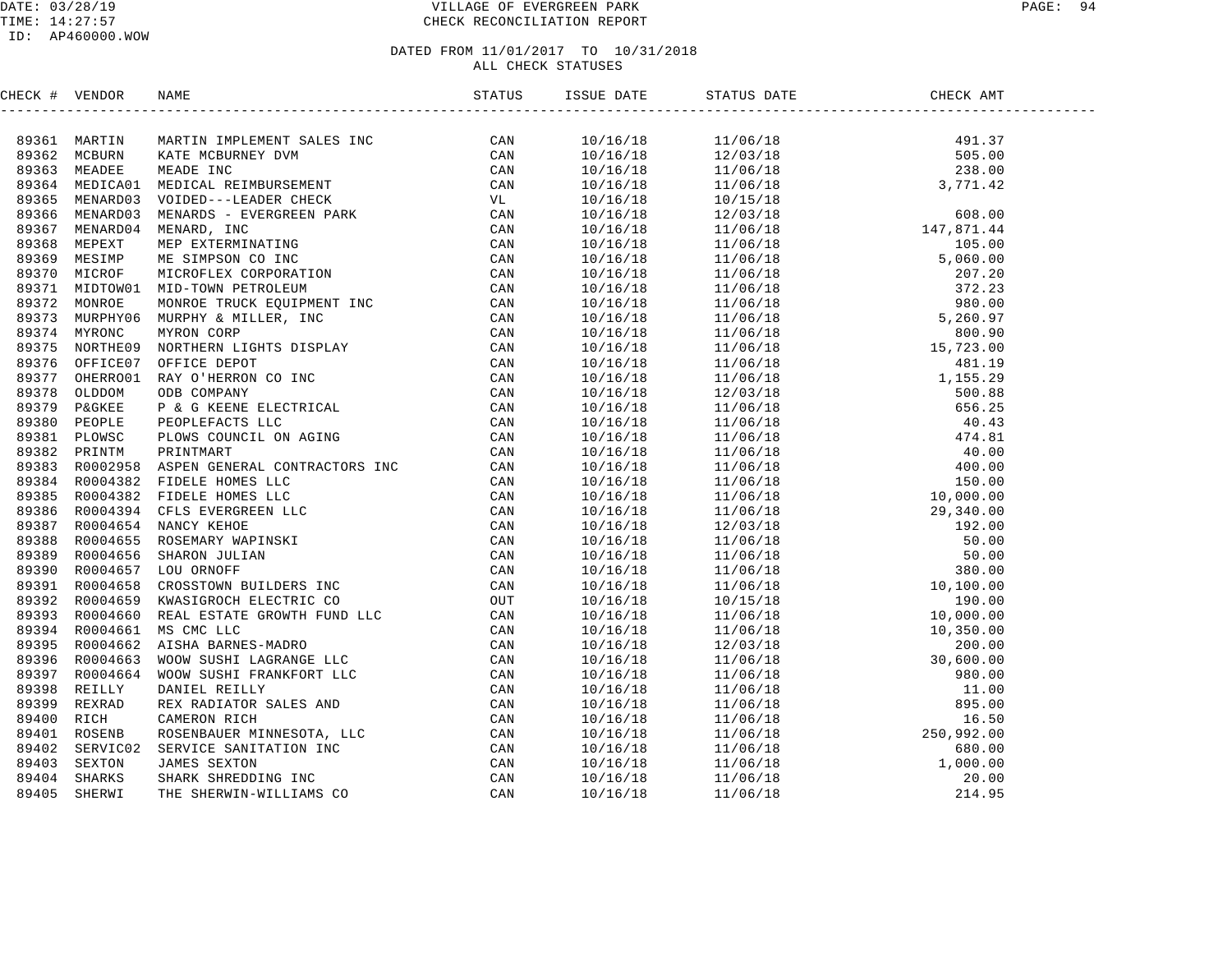### DATE: 03/28/19 VILLAGE OF EVERGREEN PARK PAGE: 95 TIME: 14:27:57 CHECK RECONCILIATION REPORT

### ID: AP460000.WOW

| CHECK # VENDOR | NAME STATUS STATUS ISSUE DATE STATUS STATUS STATUS STATUS STATUS STATUS STATUS STATUS STATUS STATUS STATUS STATUS STATUS STATUS STATUS STATUS STATUS STATUS STATUS STATUS STATUS STATUS STATUS STATUS STATUS STATUS STATUS STA     |  | STATUS DATE                                                                                                                                                                                                                                                                                                                        | DATE CHECK<br>CHECK AMT |  |
|----------------|------------------------------------------------------------------------------------------------------------------------------------------------------------------------------------------------------------------------------------|--|------------------------------------------------------------------------------------------------------------------------------------------------------------------------------------------------------------------------------------------------------------------------------------------------------------------------------------|-------------------------|--|
|                | NERCK $\bullet$ VERTICS. THE REPAIR ON THE STATE ON A STATE of the same of the same of the same of the same of the same of the same of the same of the same of the same of the same of the same of the same of the same of the sam |  | $\begin{tabular}{l c c c} \hline \textbf{18.01} & \textbf{51.02} & \textbf{51.03} & \textbf{52.04} & \textbf{53.04} & \textbf{54.05} \\ \hline \textbf{19.16/18} & 11/66/18 & 18 & 280.00 \\ \hline \textbf{10/16/18} & 11/66/18 & 35.50 \\ \textbf{10/16/18} & 11/66/18 & 45.50 \\ \textbf{10/16/18} & 11/66/18 & 55.50 \\ \text$ |                         |  |
|                |                                                                                                                                                                                                                                    |  |                                                                                                                                                                                                                                                                                                                                    |                         |  |
|                |                                                                                                                                                                                                                                    |  |                                                                                                                                                                                                                                                                                                                                    |                         |  |
|                |                                                                                                                                                                                                                                    |  |                                                                                                                                                                                                                                                                                                                                    |                         |  |
|                |                                                                                                                                                                                                                                    |  |                                                                                                                                                                                                                                                                                                                                    |                         |  |
|                |                                                                                                                                                                                                                                    |  |                                                                                                                                                                                                                                                                                                                                    |                         |  |
|                |                                                                                                                                                                                                                                    |  |                                                                                                                                                                                                                                                                                                                                    |                         |  |
|                |                                                                                                                                                                                                                                    |  |                                                                                                                                                                                                                                                                                                                                    |                         |  |
|                |                                                                                                                                                                                                                                    |  |                                                                                                                                                                                                                                                                                                                                    |                         |  |
|                |                                                                                                                                                                                                                                    |  |                                                                                                                                                                                                                                                                                                                                    |                         |  |
|                |                                                                                                                                                                                                                                    |  |                                                                                                                                                                                                                                                                                                                                    |                         |  |
|                |                                                                                                                                                                                                                                    |  |                                                                                                                                                                                                                                                                                                                                    |                         |  |
|                |                                                                                                                                                                                                                                    |  |                                                                                                                                                                                                                                                                                                                                    |                         |  |
|                |                                                                                                                                                                                                                                    |  |                                                                                                                                                                                                                                                                                                                                    |                         |  |
|                |                                                                                                                                                                                                                                    |  |                                                                                                                                                                                                                                                                                                                                    |                         |  |
|                |                                                                                                                                                                                                                                    |  |                                                                                                                                                                                                                                                                                                                                    |                         |  |
|                |                                                                                                                                                                                                                                    |  |                                                                                                                                                                                                                                                                                                                                    |                         |  |
|                |                                                                                                                                                                                                                                    |  |                                                                                                                                                                                                                                                                                                                                    |                         |  |
|                |                                                                                                                                                                                                                                    |  |                                                                                                                                                                                                                                                                                                                                    |                         |  |
|                |                                                                                                                                                                                                                                    |  |                                                                                                                                                                                                                                                                                                                                    |                         |  |
|                |                                                                                                                                                                                                                                    |  |                                                                                                                                                                                                                                                                                                                                    |                         |  |
|                |                                                                                                                                                                                                                                    |  |                                                                                                                                                                                                                                                                                                                                    |                         |  |
|                |                                                                                                                                                                                                                                    |  |                                                                                                                                                                                                                                                                                                                                    |                         |  |
|                |                                                                                                                                                                                                                                    |  |                                                                                                                                                                                                                                                                                                                                    |                         |  |
|                |                                                                                                                                                                                                                                    |  |                                                                                                                                                                                                                                                                                                                                    |                         |  |
|                |                                                                                                                                                                                                                                    |  |                                                                                                                                                                                                                                                                                                                                    |                         |  |
|                |                                                                                                                                                                                                                                    |  |                                                                                                                                                                                                                                                                                                                                    |                         |  |
|                |                                                                                                                                                                                                                                    |  |                                                                                                                                                                                                                                                                                                                                    |                         |  |
|                |                                                                                                                                                                                                                                    |  |                                                                                                                                                                                                                                                                                                                                    |                         |  |
|                |                                                                                                                                                                                                                                    |  |                                                                                                                                                                                                                                                                                                                                    |                         |  |
|                |                                                                                                                                                                                                                                    |  |                                                                                                                                                                                                                                                                                                                                    |                         |  |
|                |                                                                                                                                                                                                                                    |  |                                                                                                                                                                                                                                                                                                                                    |                         |  |
|                |                                                                                                                                                                                                                                    |  |                                                                                                                                                                                                                                                                                                                                    |                         |  |
|                |                                                                                                                                                                                                                                    |  |                                                                                                                                                                                                                                                                                                                                    |                         |  |
|                |                                                                                                                                                                                                                                    |  |                                                                                                                                                                                                                                                                                                                                    |                         |  |
|                |                                                                                                                                                                                                                                    |  |                                                                                                                                                                                                                                                                                                                                    |                         |  |
|                |                                                                                                                                                                                                                                    |  |                                                                                                                                                                                                                                                                                                                                    |                         |  |
|                |                                                                                                                                                                                                                                    |  |                                                                                                                                                                                                                                                                                                                                    |                         |  |
|                |                                                                                                                                                                                                                                    |  |                                                                                                                                                                                                                                                                                                                                    |                         |  |
|                |                                                                                                                                                                                                                                    |  |                                                                                                                                                                                                                                                                                                                                    |                         |  |
|                |                                                                                                                                                                                                                                    |  |                                                                                                                                                                                                                                                                                                                                    |                         |  |
|                |                                                                                                                                                                                                                                    |  |                                                                                                                                                                                                                                                                                                                                    |                         |  |
|                |                                                                                                                                                                                                                                    |  |                                                                                                                                                                                                                                                                                                                                    |                         |  |
|                |                                                                                                                                                                                                                                    |  |                                                                                                                                                                                                                                                                                                                                    |                         |  |
|                |                                                                                                                                                                                                                                    |  |                                                                                                                                                                                                                                                                                                                                    |                         |  |
|                |                                                                                                                                                                                                                                    |  |                                                                                                                                                                                                                                                                                                                                    |                         |  |
|                |                                                                                                                                                                                                                                    |  |                                                                                                                                                                                                                                                                                                                                    |                         |  |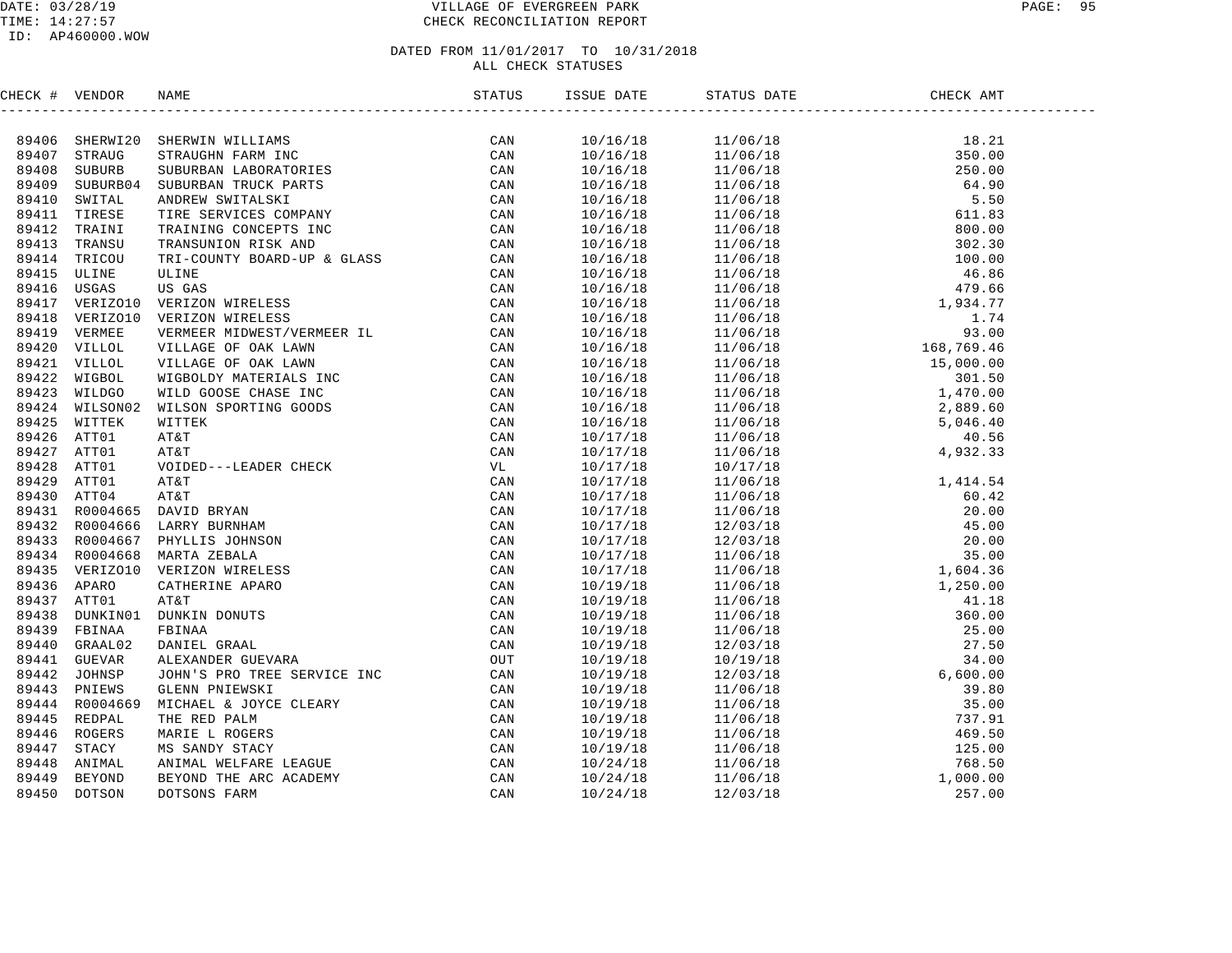### DATE: 03/28/19 VILLAGE OF EVERGREEN PARK PAGE: 96 TIME: 14:27:57 CHECK RECONCILIATION REPORT

### ID: AP460000.WOW

| CHECK # VENDOR | <b>NAME</b>                                                                                                                                                                                                                   | ISSUE DATE               | STATUS DATE | CHECK AMT                                                                                                                                                                                                                                                                   |  |
|----------------|-------------------------------------------------------------------------------------------------------------------------------------------------------------------------------------------------------------------------------|--------------------------|-------------|-----------------------------------------------------------------------------------------------------------------------------------------------------------------------------------------------------------------------------------------------------------------------------|--|
|                | THEOR # VERDOR NAME MANUSER (MANUSER CAN GABAS) AND ALL INTERESTS CONFIDENT CONTRACTOR AND CATERINATION (MANUSER SAMPLES CAN SPACE BANK CONFIDENCIAL CONTRACTOR CONTRACTOR CONTRACTOR CONTRACTOR CONTRACTOR CONTRACTOR CONTRA |                          |             |                                                                                                                                                                                                                                                                             |  |
|                |                                                                                                                                                                                                                               | 10/24/18                 |             |                                                                                                                                                                                                                                                                             |  |
|                |                                                                                                                                                                                                                               | 10/30/18                 |             |                                                                                                                                                                                                                                                                             |  |
|                |                                                                                                                                                                                                                               | 10/30/18                 |             |                                                                                                                                                                                                                                                                             |  |
|                |                                                                                                                                                                                                                               | 10/30/18                 |             |                                                                                                                                                                                                                                                                             |  |
|                |                                                                                                                                                                                                                               | 10/30/18                 |             |                                                                                                                                                                                                                                                                             |  |
|                |                                                                                                                                                                                                                               | 10/30/18                 |             |                                                                                                                                                                                                                                                                             |  |
|                |                                                                                                                                                                                                                               | 10/31/18                 |             |                                                                                                                                                                                                                                                                             |  |
|                |                                                                                                                                                                                                                               | 10/31/18                 |             |                                                                                                                                                                                                                                                                             |  |
|                |                                                                                                                                                                                                                               | 10/31/18                 |             |                                                                                                                                                                                                                                                                             |  |
|                |                                                                                                                                                                                                                               | 10/31/18                 |             |                                                                                                                                                                                                                                                                             |  |
|                |                                                                                                                                                                                                                               | 10/31/18                 |             |                                                                                                                                                                                                                                                                             |  |
|                |                                                                                                                                                                                                                               | 10/31/18                 |             |                                                                                                                                                                                                                                                                             |  |
|                |                                                                                                                                                                                                                               | 10/31/18                 |             |                                                                                                                                                                                                                                                                             |  |
|                |                                                                                                                                                                                                                               | 10/31/18                 |             |                                                                                                                                                                                                                                                                             |  |
|                |                                                                                                                                                                                                                               | 10/31/18                 |             |                                                                                                                                                                                                                                                                             |  |
|                |                                                                                                                                                                                                                               | 10/31/18                 |             |                                                                                                                                                                                                                                                                             |  |
|                |                                                                                                                                                                                                                               | 10/31/18                 |             |                                                                                                                                                                                                                                                                             |  |
|                |                                                                                                                                                                                                                               | 10/31/18                 |             |                                                                                                                                                                                                                                                                             |  |
|                |                                                                                                                                                                                                                               | 10/31/18                 |             |                                                                                                                                                                                                                                                                             |  |
|                |                                                                                                                                                                                                                               | 10/31/18                 |             |                                                                                                                                                                                                                                                                             |  |
|                |                                                                                                                                                                                                                               | 10/31/18                 |             |                                                                                                                                                                                                                                                                             |  |
|                |                                                                                                                                                                                                                               | 10/31/18                 |             |                                                                                                                                                                                                                                                                             |  |
|                |                                                                                                                                                                                                                               | 10/31/18                 |             |                                                                                                                                                                                                                                                                             |  |
|                |                                                                                                                                                                                                                               | 10/31/18                 |             |                                                                                                                                                                                                                                                                             |  |
|                |                                                                                                                                                                                                                               | 10/31/18                 |             |                                                                                                                                                                                                                                                                             |  |
|                |                                                                                                                                                                                                                               | $10/31/18$<br>$10/31/18$ |             |                                                                                                                                                                                                                                                                             |  |
|                |                                                                                                                                                                                                                               |                          |             |                                                                                                                                                                                                                                                                             |  |
|                |                                                                                                                                                                                                                               | 10/31/18                 |             |                                                                                                                                                                                                                                                                             |  |
|                |                                                                                                                                                                                                                               | 10/31/18                 |             |                                                                                                                                                                                                                                                                             |  |
|                |                                                                                                                                                                                                                               | 10/31/18                 |             |                                                                                                                                                                                                                                                                             |  |
|                |                                                                                                                                                                                                                               | 10/31/18                 |             |                                                                                                                                                                                                                                                                             |  |
|                |                                                                                                                                                                                                                               | 10/31/18                 |             |                                                                                                                                                                                                                                                                             |  |
|                |                                                                                                                                                                                                                               | 10/31/18                 |             |                                                                                                                                                                                                                                                                             |  |
|                |                                                                                                                                                                                                                               | 10/31/18                 |             |                                                                                                                                                                                                                                                                             |  |
|                |                                                                                                                                                                                                                               | 10/31/18                 |             |                                                                                                                                                                                                                                                                             |  |
|                |                                                                                                                                                                                                                               | 10/31/18                 |             |                                                                                                                                                                                                                                                                             |  |
|                |                                                                                                                                                                                                                               | 10/31/18                 |             |                                                                                                                                                                                                                                                                             |  |
|                |                                                                                                                                                                                                                               | 10/31/18                 |             |                                                                                                                                                                                                                                                                             |  |
|                |                                                                                                                                                                                                                               | 10/31/18                 |             |                                                                                                                                                                                                                                                                             |  |
|                |                                                                                                                                                                                                                               | 10/31/18                 |             |                                                                                                                                                                                                                                                                             |  |
|                |                                                                                                                                                                                                                               | 10/31/18                 |             |                                                                                                                                                                                                                                                                             |  |
|                |                                                                                                                                                                                                                               | 10/31/18                 |             |                                                                                                                                                                                                                                                                             |  |
|                |                                                                                                                                                                                                                               | 10/31/18                 |             |                                                                                                                                                                                                                                                                             |  |
|                |                                                                                                                                                                                                                               | 10/31/18                 |             |                                                                                                                                                                                                                                                                             |  |
|                |                                                                                                                                                                                                                               | 10/31/18                 |             | $\begin{array}{cccc} 12/03/18 & 60.42 \\ 12/03/18 & 11,281.09 \\ 12/03/18 & 1,619.77 \\ 12/03/18 & 12.62 \\ 12/03/18 & 12.62 \\ 12/03/18 & 3,784.00 \\ 12/03/18 & 3,784.00 \\ 12/03/18 & 7,000.00 \\ 12/03/18 & 7,995.85 \\ 12/03/18 & 155.00 \\ 12/03/18 & 155.00 \\ 12/0$ |  |
|                |                                                                                                                                                                                                                               |                          |             |                                                                                                                                                                                                                                                                             |  |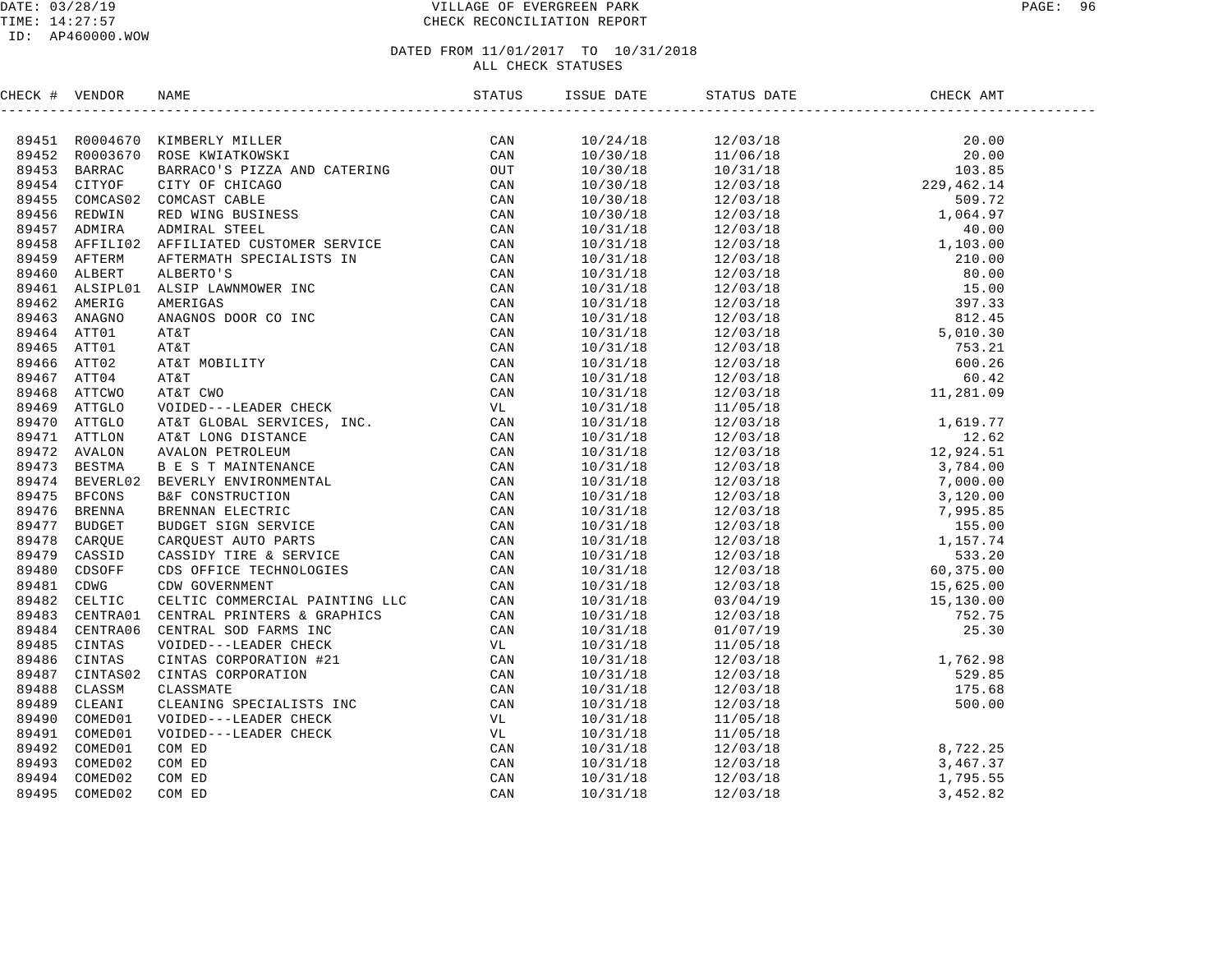### DATE: 03/28/19 VILLAGE OF EVERGREEN PARK PAGE: 97 TIME: 14:27:57 CHECK RECONCILIATION REPORT

### ID: AP460000.WOW

| CHECK # VENDOR |  | ISSUE DATE | STATUS DATE | CHECK AMT |  |
|----------------|--|------------|-------------|-----------|--|
|                |  |            |             |           |  |
|                |  |            |             |           |  |
|                |  |            |             |           |  |
|                |  |            |             |           |  |
|                |  |            |             |           |  |
|                |  |            |             |           |  |
|                |  |            |             |           |  |
|                |  |            |             |           |  |
|                |  |            |             |           |  |
|                |  |            |             |           |  |
|                |  |            |             |           |  |
|                |  |            |             |           |  |
|                |  |            |             |           |  |
|                |  |            |             |           |  |
|                |  |            |             |           |  |
|                |  |            |             |           |  |
|                |  |            |             |           |  |
|                |  |            |             |           |  |
|                |  |            |             |           |  |
|                |  |            |             |           |  |
|                |  |            |             |           |  |
|                |  |            |             |           |  |
|                |  |            |             |           |  |
|                |  |            |             |           |  |
|                |  |            |             |           |  |
|                |  |            |             |           |  |
|                |  |            |             |           |  |
|                |  |            |             |           |  |
|                |  |            |             |           |  |
|                |  |            |             |           |  |
|                |  |            |             |           |  |
|                |  |            |             |           |  |
|                |  |            |             |           |  |
|                |  |            |             |           |  |
|                |  |            |             |           |  |
|                |  |            |             |           |  |
|                |  |            |             |           |  |
|                |  |            |             |           |  |
|                |  |            |             |           |  |
|                |  |            |             |           |  |
|                |  |            |             |           |  |
|                |  |            |             |           |  |
|                |  |            |             |           |  |
|                |  |            |             |           |  |
|                |  |            |             |           |  |
|                |  |            |             |           |  |
|                |  |            |             |           |  |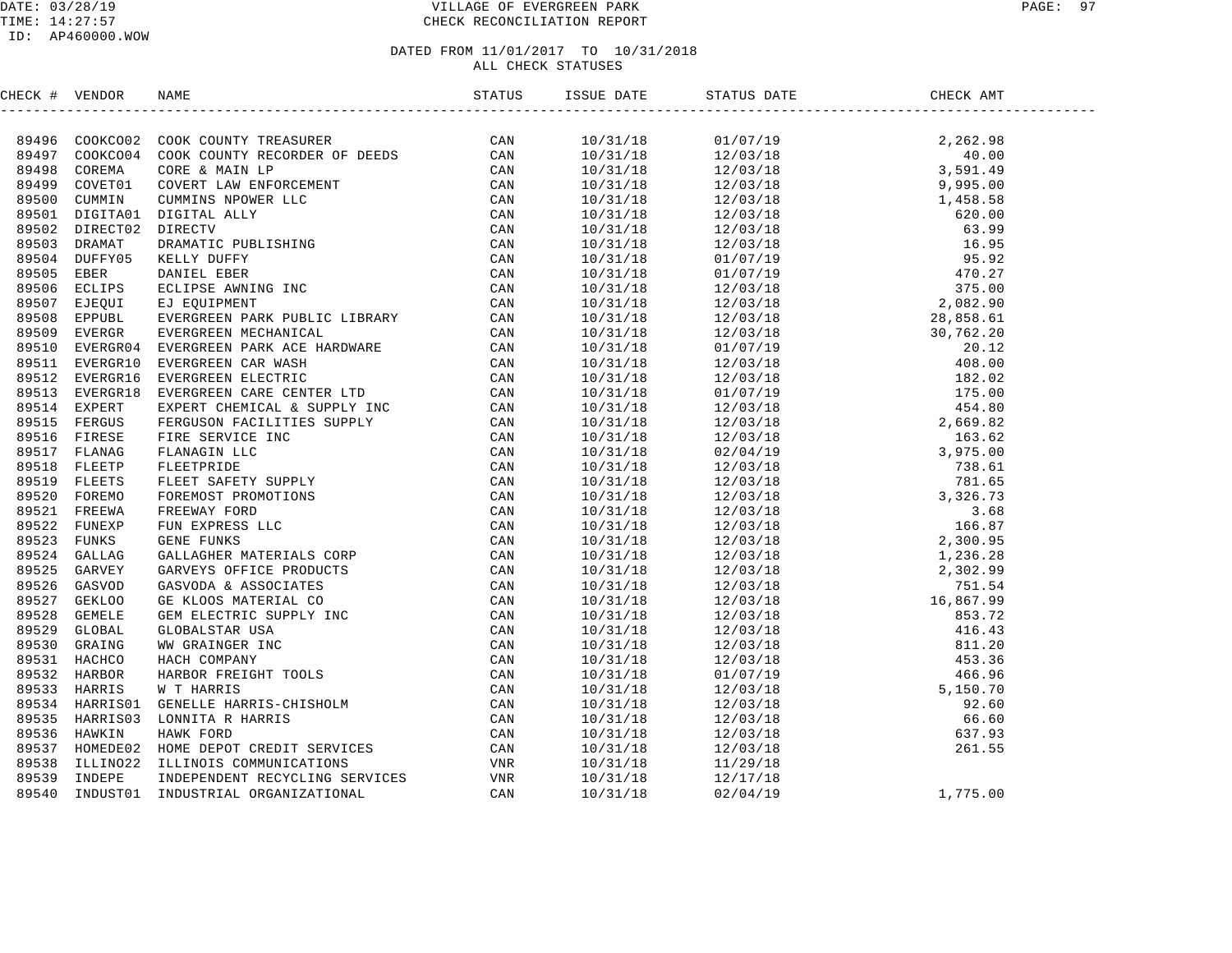### DATE: 03/28/19 VILLAGE OF EVERGREEN PARK PAGE: 98 TIME: 14:27:57 CHECK RECONCILIATION REPORT

| CHECK # VENDOR |  |  |  |
|----------------|--|--|--|
|                |  |  |  |
|                |  |  |  |
|                |  |  |  |
|                |  |  |  |
|                |  |  |  |
|                |  |  |  |
|                |  |  |  |
|                |  |  |  |
|                |  |  |  |
|                |  |  |  |
|                |  |  |  |
|                |  |  |  |
|                |  |  |  |
|                |  |  |  |
|                |  |  |  |
|                |  |  |  |
|                |  |  |  |
|                |  |  |  |
|                |  |  |  |
|                |  |  |  |
|                |  |  |  |
|                |  |  |  |
|                |  |  |  |
|                |  |  |  |
|                |  |  |  |
|                |  |  |  |
|                |  |  |  |
|                |  |  |  |
|                |  |  |  |
|                |  |  |  |
|                |  |  |  |
|                |  |  |  |
|                |  |  |  |
|                |  |  |  |
|                |  |  |  |
|                |  |  |  |
|                |  |  |  |
|                |  |  |  |
|                |  |  |  |
|                |  |  |  |
|                |  |  |  |
|                |  |  |  |
|                |  |  |  |
|                |  |  |  |
|                |  |  |  |
|                |  |  |  |
|                |  |  |  |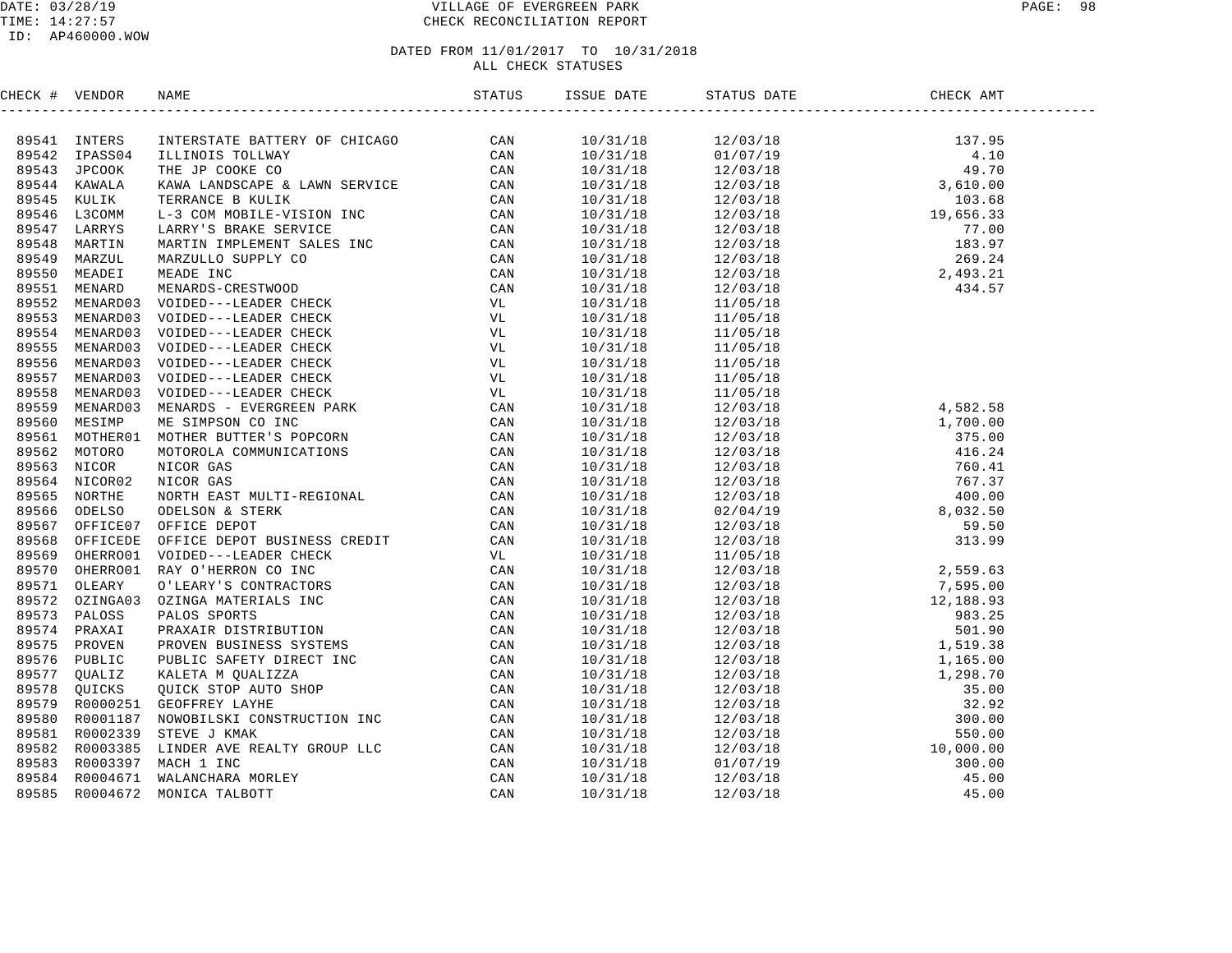### DATE: 03/28/19 VILLAGE OF EVERGREEN PARK PAGE: 99 TIME: 14:27:57 CHECK RECONCILIATION REPORT

### ID: AP460000.WOW

| CHECK # VENDOR |  |  |  |  |
|----------------|--|--|--|--|
|                |  |  |  |  |
|                |  |  |  |  |
|                |  |  |  |  |
|                |  |  |  |  |
|                |  |  |  |  |
|                |  |  |  |  |
|                |  |  |  |  |
|                |  |  |  |  |
|                |  |  |  |  |
|                |  |  |  |  |
|                |  |  |  |  |
|                |  |  |  |  |
|                |  |  |  |  |
|                |  |  |  |  |
|                |  |  |  |  |
|                |  |  |  |  |
|                |  |  |  |  |
|                |  |  |  |  |
|                |  |  |  |  |
|                |  |  |  |  |
|                |  |  |  |  |
|                |  |  |  |  |
|                |  |  |  |  |
|                |  |  |  |  |
|                |  |  |  |  |
|                |  |  |  |  |
|                |  |  |  |  |
|                |  |  |  |  |
|                |  |  |  |  |
|                |  |  |  |  |
|                |  |  |  |  |
|                |  |  |  |  |
|                |  |  |  |  |
|                |  |  |  |  |
|                |  |  |  |  |
|                |  |  |  |  |
|                |  |  |  |  |
|                |  |  |  |  |
|                |  |  |  |  |
|                |  |  |  |  |
|                |  |  |  |  |
|                |  |  |  |  |
|                |  |  |  |  |
|                |  |  |  |  |
|                |  |  |  |  |
|                |  |  |  |  |
|                |  |  |  |  |